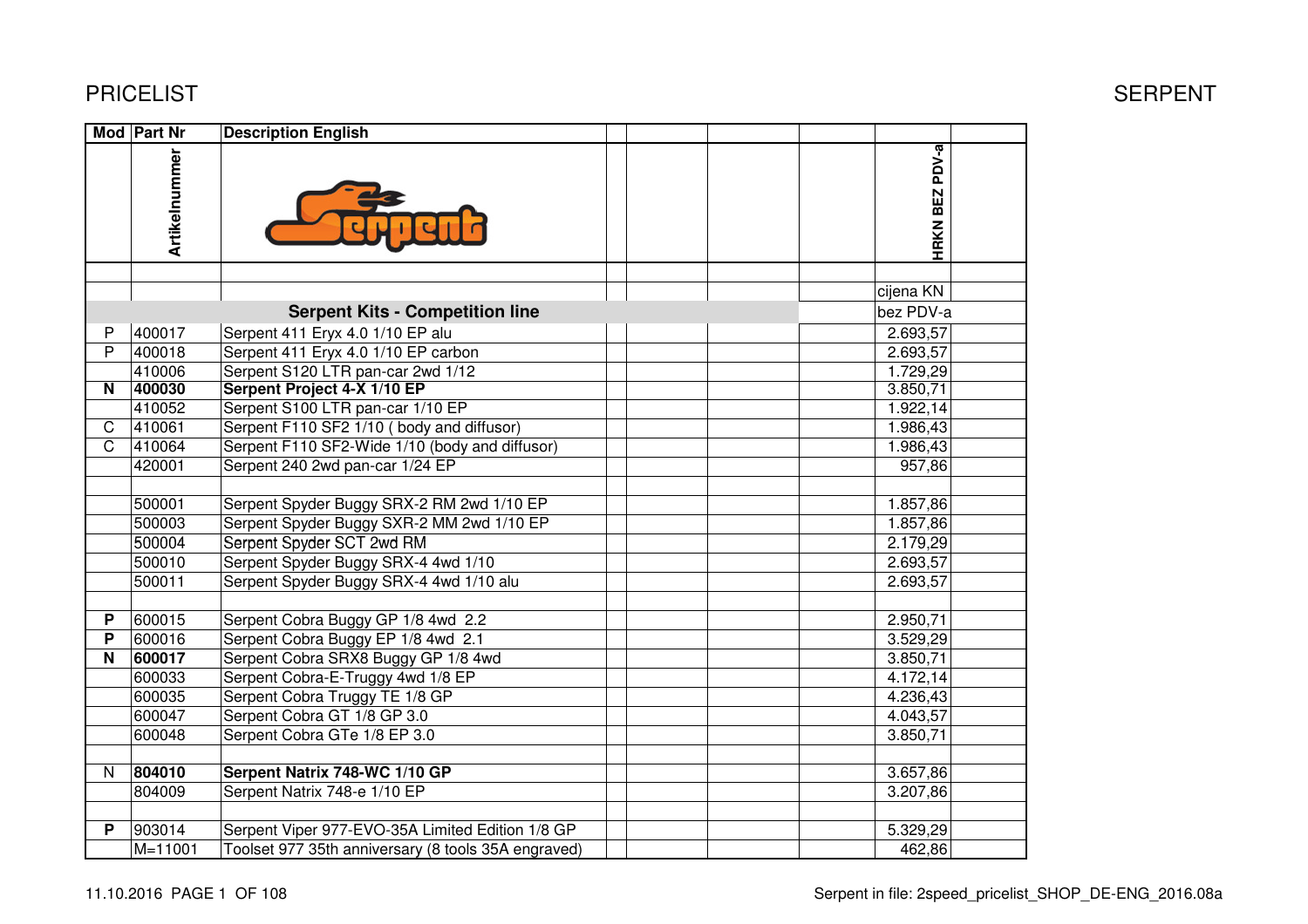| <b>PRICELIST</b> |
|------------------|
|------------------|

|          | Mod   Part Nr | <b>Description English</b>                  |                          |  |
|----------|---------------|---------------------------------------------|--------------------------|--|
|          | Artikelnummer |                                             | PDV-a<br><b>HRKN BEZ</b> |  |
| N        | 903016        | Serpent Viper 977-EVO-2 1/8 GP              | 4.236,43                 |  |
| P        | 904002        | Serpent Viper 977-E 1/8 EP                  | 4.236,43                 |  |
|          |               |                                             |                          |  |
|          |               | <b>Serpent Cars - Sports Line &amp; RTR</b> |                          |  |
|          | 400006        | Serpent 411 Sport 1/10                      | 1.150,71                 |  |
|          | 400007        | Serpent 411 RTR 1/10                        | 2.115,00                 |  |
|          |               |                                             |                          |  |
| P        | 500002        | Serpent Spyder Buggy SXR-2 RM 2wd 1/10 RTR  | 1.922,14                 |  |
| P        | 500005        | Serpent Spyder SCT 2wd RM RTR               | 1.986,43                 |  |
| P        | 500006        | Serpent Spyder Buggy SRX-2 MM 2wd 1/10 RTR  | 1.986,43                 |  |
|          |               |                                             |                          |  |
|          | 600003        | Serpent Cobra Buggy B-GP 1/8 RTR            | 3.207,86                 |  |
|          | 600005        | Serpent Cobra Buggy B-EP Sport 1/8          | 1.857,86                 |  |
|          | 600006        | Serpent Cobra Buggy B-EP 1/8 RTR            | 3.207,86                 |  |
| N        | 600038        | Serpent Cobra MT-e RTR                      | 4.172,14                 |  |
| <b>N</b> | 600039-O      | Serpent Cobra E-Truggy RTR orange           | 4.172,14                 |  |
| N        | 600039-R      | Serpent Cobra E-Truggy RTR red              | 4.172,14                 |  |
| N        | 600039-B      | Serpent Cobra E-Truggy RTR blue             | 4.172,14                 |  |
| N        | 600039-G      | Serpent Cobra E-Truggy RTR green            | 4.172,14                 |  |
|          |               |                                             |                          |  |
|          | 600042        | Serpent Cobra GT 1/8 RTR                    | 3.400,71                 |  |
|          | 600045        | Serpent Cobra GT-E 1/8 RTR                  | 3.400,71                 |  |
| N        | 600041        | Serpent Cobra GT 1/8 RaceRoller             | 1.922,14                 |  |
| N        | 600044        | Serpent Cobra GT-E 1/8 RaceRoller           | 1.922,14                 |  |
| N        | 600049        | Serpent Cobra GT 1/8 RaceRoller Cup-version | 2.565,00                 |  |
|          |               |                                             |                          |  |
|          |               | <b>Special customer versions</b>            |                          |  |
|          | 600009        | Serpent Cobra Buggy- RTR (NO engine)        | 2.307,86                 |  |
|          |               |                                             |                          |  |
|          |               |                                             |                          |  |
|          |               | <b>Serpent Parts</b>                        |                          |  |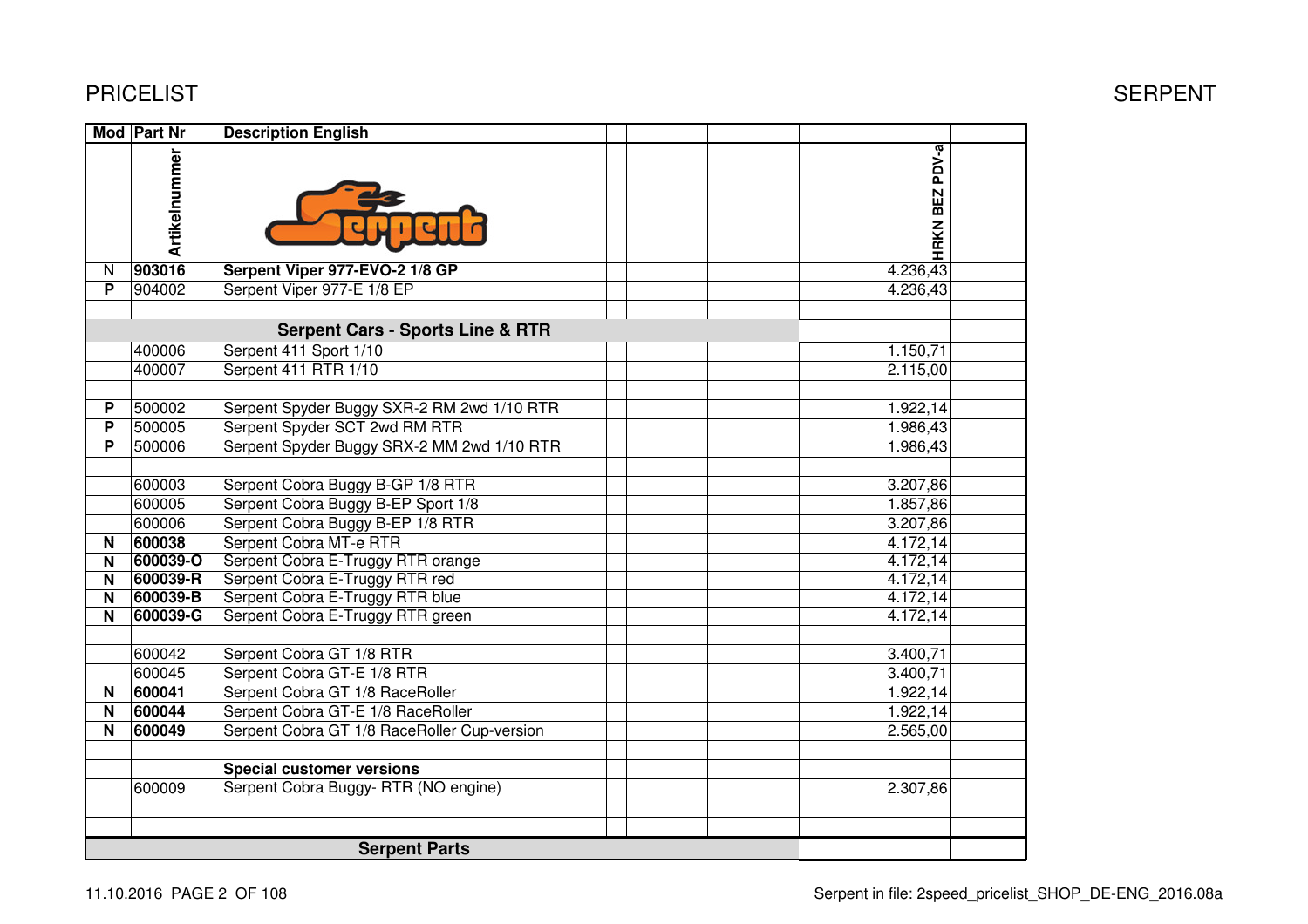| <b>Mod Part Nr</b> | <b>Description English</b>               |                |  |
|--------------------|------------------------------------------|----------------|--|
| Artikelnummer      |                                          | HRKN BEZ PDV-a |  |
| 1065               | O-rings alu front axle (10)              | 37,93          |  |
| 1070               | Grommet rubber soft (4)                  | 24,43          |  |
| 1089               | Shim nylon adaptor fr 6.1x11x1 (4)       | 46,29          |  |
| 110101             | Shim-set 3x6x0.1mm (10)                  | 29,57          |  |
| 110102             | Screw allen countersunk m4x10 (10)       | 29,57          |  |
| 110103             | Screw allen countersunk m4x16 (10)       | 29,57          |  |
| 110104             | Screw allen countersunk M3x8 (10)        | 24,43          |  |
| 110105             | Screw allen countersunk m4x12 (10)       | 29,57          |  |
| 110106             | Screw allen flanged roundhead m5x12 (10) | 29,57          |  |
| 110107             | Screw allen cilinderhead m3x16 (10)      | 29,57          |  |
| 110108             | Screw allen roundhead m3x6 (10)          | 29,57          |  |
| 110109             | Screw allen roundhead m3x10 (10)         | 29,57          |  |
| 110110             | Screw allen roundhead m3x16 (10)         | 24,43          |  |
| 110111             | Screw allen roundhead m3x14 (10)         | 29,57          |  |
| 110112             | Screw allen roundhead m3x12 (10)         | 29,57          |  |
| 110113             | Screw allen roundhead m4x8 (10)          | 24,43          |  |
| 110114             | Setscrew allen m3x8 (10)                 | 24,43          |  |
| 110115             | Setscrew allen m3x4 (10)                 | 19,29          |  |
| 110116             | Setscrew allen m3x3 (10)                 | 17,36          |  |
| 110117             | Setscrew allen m3x12 (10)                | 19,29          |  |
| 110118             | Setscrew allen m4x4 (10)                 | 19,29          |  |
| 110119             | Setscrew allen m4x6 (10)                 | 19,29          |  |
| 110120             | Setscrew allen m4x10 (10)                | 19,29          |  |
| 110121             | Setscrew allen m5x6 (10)                 | 24,43          |  |
| 110122             | Screw allen countersunk m3x6 (10)        | 29,57          |  |
| 110123             | Screw philips roundhead 3.5x13 (10)      | 22,50          |  |
| 110124             | Screw allen roundhead m3x8 (10)          | 24,43          |  |
| 110125             | Screw allen countersunk m3x20 (10)       | 29,57          |  |
| 110126             | Screw allen countersunk m2.5x12 (10)     | 24,43          |  |
| 110127             | Screw allen countersunk m3x12 (10)       | 29,57          |  |
| 110128             | Screw allen roundhead m3x5 (10)          | 29,57          |  |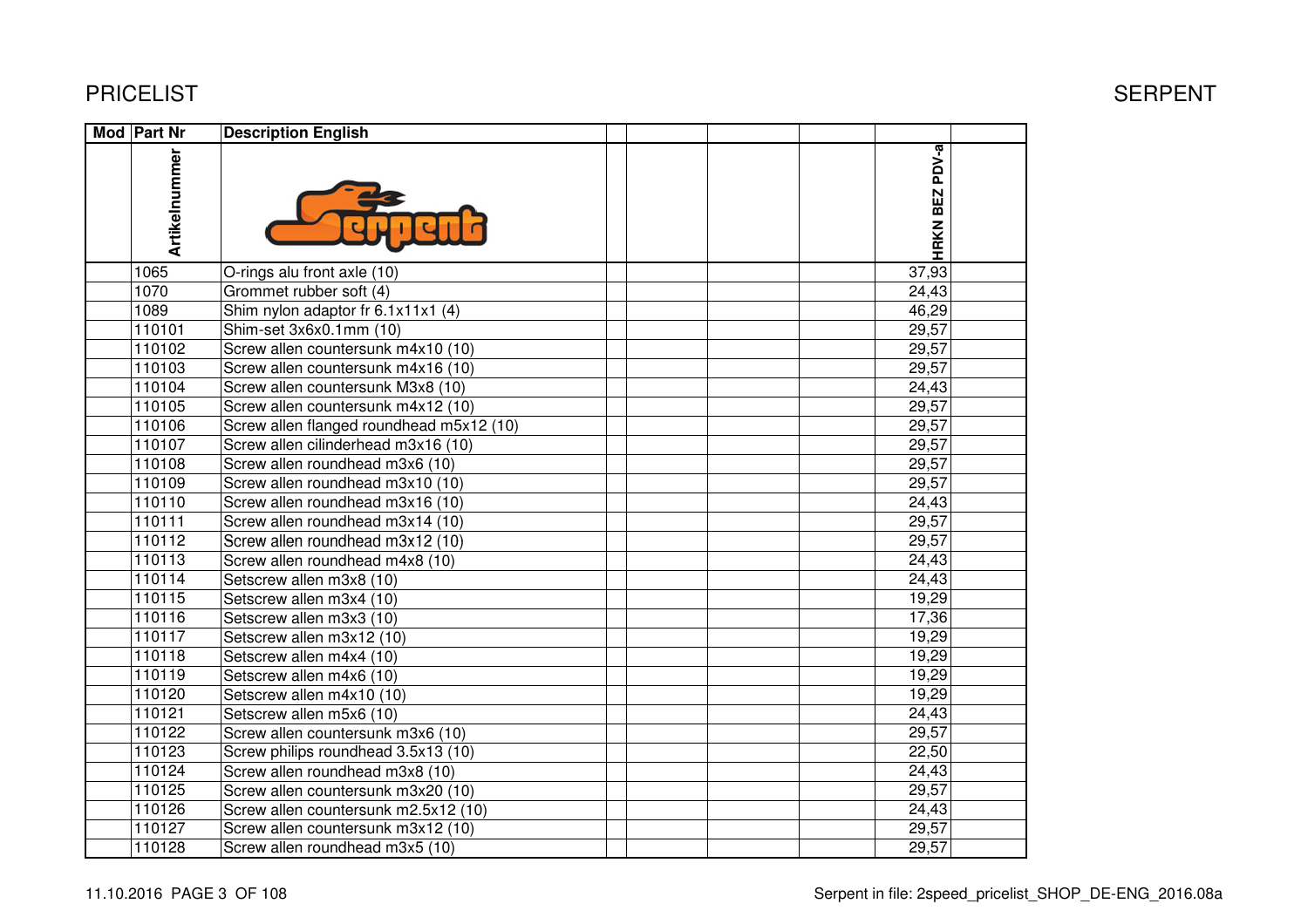| <b>Mod Part Nr</b> | <b>Description English</b>                     |                |  |
|--------------------|------------------------------------------------|----------------|--|
| Artikelnummer      |                                                | HRKN BEZ PDV-a |  |
| 110129             | Screw allen cilinderhead m3x10 (10)            | 24,43          |  |
| 110130             | Screw allen roundhead m2.5x6 (10)              | 29,57          |  |
| 110131             | Screw allen roundhead m2.5x10 (10)             | 29,57          |  |
| 110132             | Screw allen countersunk m3x16 (10)             | 29,57          |  |
| 110133             | Screw philipshead countersunk 2.5x8 wide (10)  | 24,43          |  |
| 110134             | Screw philipshead countersunk 2.5x10 wide (10) | 24,43          |  |
| 110135             | Screw allen countersunk M2.5x10 (10)           | 24,43          |  |
| 110136             | Screw allen countersunk M2.5x8 (10)            | 24,43          |  |
| 110137             | Setscrew allen M3x6 (10)                       | 19,29          |  |
| 110138             | Screw allen csh M4x14 (10)                     | 29,57          |  |
| 110139             | Screw allen csh M3x40 (10)                     | 34,71          |  |
| 110140             | Screw allen rh M3x20 (10)                      | 29,57          |  |
| 110141             | Screw allen rh M3x22 (10)                      | 30,86          |  |
| 110142             | Screw allen rh M3x25 (10)                      | 30,86          |  |
| 110143             | Screw allen rh M4x18 (10)                      | 34,71          |  |
| 110144             | Screw allen rh M3x18 (10)                      | 29,57          |  |
| 110145             | Screw allen rh flanged M3x12 (10)              | 30,86          |  |
| 110146             | Screw allen rh flanged M3x16 (10)              | 30,86          |  |
| 110147             | Screw ph rh widethread 2.5x6 (10)              | 29,57          |  |
| 110148             | Setscrew allen M5x4 (10)                       | 19,29          |  |
| 110149             | Screw allen countersink M2x10 (10)             | 24,43          |  |
| 110150             | Screw M6x12 nylon black (2)                    | 24,43          |  |
| 110151             | Screw allen cilinderhead M4x10 (10)            | 29,57          |  |
| 110152             | Screw allen cilinderhead M3x8 (10)             | 29,57          |  |
| 110153             | Screw allen roundhead M2.3x6 (10)              | 29,57          |  |
| 110154             | Setscrew allen M3x10 (10)                      | 17,36          |  |
| 110155             | Setscrew allen M3x5 (10)                       | 17,36          |  |
| 110156             | Screw allen countersunk M2.2x6 (10)            | 24,43          |  |
| 110157             | Screw allen countersunk M3x5 (10)              | 29,57          |  |
| 110158             | Screw allen countersunk M3x15 (10)             | 29,57          |  |
| 110159             | Screw allen countersunk M3x18 (10)             | 29,57          |  |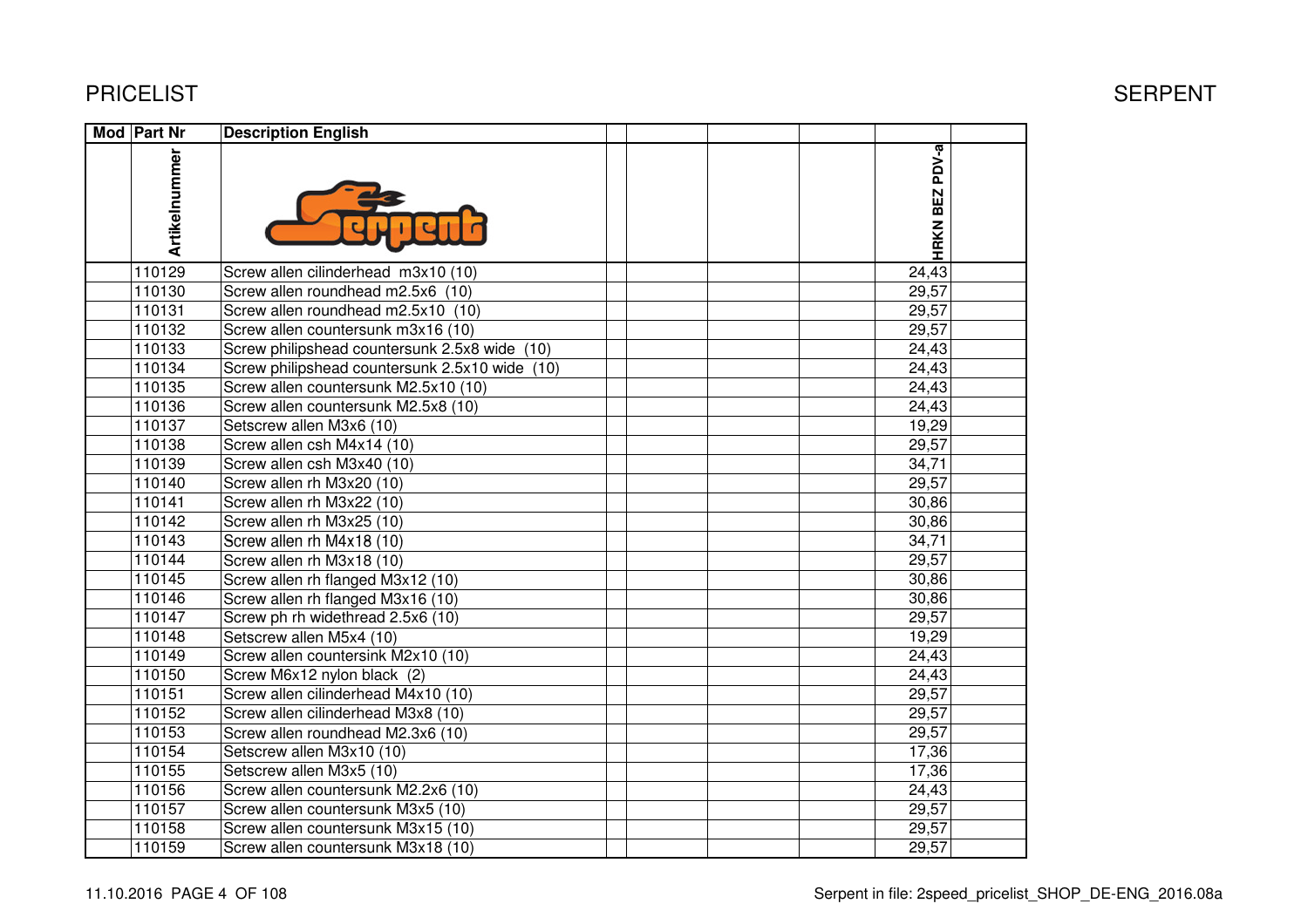| <b>Mod Part Nr</b> | <b>Description English</b>                  |                |  |
|--------------------|---------------------------------------------|----------------|--|
| Artikelnummer      |                                             | HRKN BEZ PDV-a |  |
| 110160             | Screw allen cilinderhead M2.2x12 (10)       | 37,93          |  |
| 110161             | Screw allen cilinderhead M2x6 (10)          | 36,00          |  |
| 110162             | Setscrew allen M3x2.5 (10)                  | 48,21          |  |
| 110163             | Setscrew allen M3x2 (10)                    | 29,57          |  |
| 110164             | Screw allen roundhead M3x4 (10)             | 29,57          |  |
| 110165             | Screw allen cilinderhead M2x5 (10)          | 29,57          |  |
| 110166             | Screw allen countersunk M2.5x5 (10)         | 29,57          |  |
| 110167             | Screw allen roundhead flanged M3x18 (10)    | 34,71          |  |
| 110168             | Screw allen roundhead flanged M3.5x10 (10)  | 29,57          |  |
| 110169             | Screw allen roundhead flanged M4x10 (10)    | 34,71          |  |
| 110170             | Screw allen roundhead flanged M3x28 (10)    | 34,71          |  |
| 110171             | Screw ph roundhead widethread 2.5x6 (10)    | 24,43          |  |
| 110172             | Screw allen rh flanged M3X6 (10)            | 29,57          |  |
| 110173             | Screw ph countersunk widethread 2.5x12 (10) | 24,43          |  |
| 110174             | Screw allen countersunk M4x6 (10)           | 29,57          |  |
| 110175             | Screw allen cilinderhead M3x40 (10)         | 36,00          |  |
| 110176             | Screw allen cilinderhead M3x18 (10)         | 29,57          |  |
| 110177             | Screw allen roundhead M4x12 (10)            | 29,57          |  |
| 110178             | Screw allen cilinderhead M3x14 (10)         | 34,71          |  |
| 110179             | Screw allen roundhead M2.5x8 (10)           | 24,43          |  |
| 110180             | Setscrew allen M5x10 (10)                   | 24,43          |  |
| 110181             | Screw M5x10 + Nut nylon black $(4+4)$       | 24,43          |  |
| 110182             | Screw allen roundhead M2x4 (10)             | 24,43          |  |
| 110183             | Screw allen countersunk M3x10 (10)          | 24,43          |  |
| 110184             | Screw allen countersunk M3x14 (10)          | 29,57          |  |
| 110185             | Screw allen cilinderhead M3x30 (10)         | 29,57          |  |
| 110186             | Screw allen cilinderhead M3x35 (10)         | 29,57          |  |
| 110187             | Setscrew allen M3x16 (10)                   | 24,43          |  |
| 110188             | Screw allen cilinderhead M2x10 (10)         | 24,43          |  |
| 110191             | Screw allen countersunk M4x20 (10)          | 25,71          |  |
| 110192             | Screw allen cilinderhead M4x30 (10)         | 31,50          |  |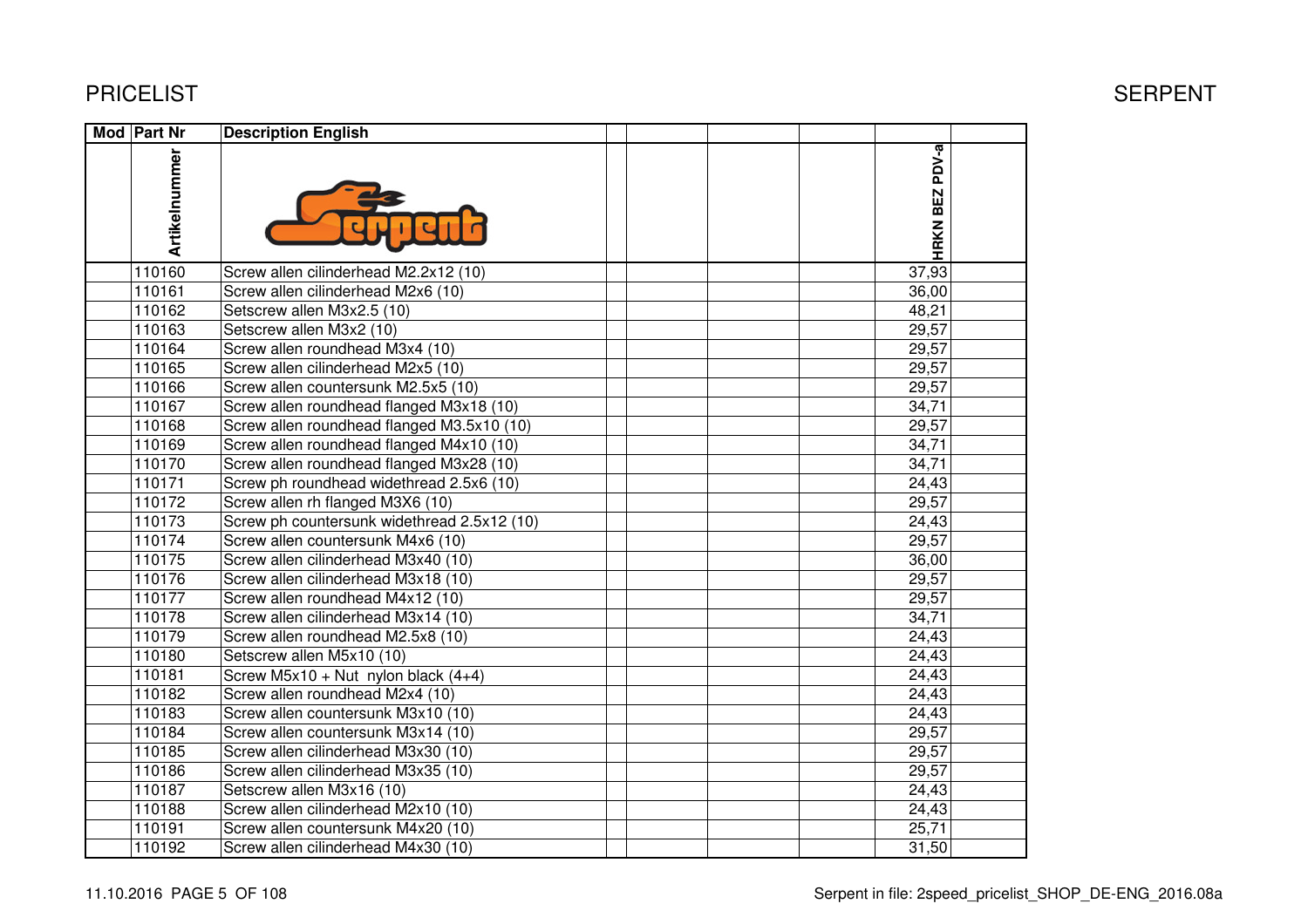| Mod Part Nr   | <b>Description English</b>          |                |  |
|---------------|-------------------------------------|----------------|--|
| Artikelnummer |                                     | HRKN BEZ PDV-a |  |
| 110193        | Screw allen cilinderhead M3x20 (10) | 24,43          |  |
| 110194        | Screw allen cilinderhead M3x25 (10) | 25,71          |  |
| 110195        | Screw allen roundhead M2x6 (10)     | 20,57          |  |
| 110200        | Pin 2.5x8 (10)                      | 19,29          |  |
| 110201        | Pin 3x12 (10)                       | 29,57          |  |
| 110202        | Pin 5x5 (10)                        | 24,43          |  |
| 110203        | Pin 3x14 (10)                       | 34,71          |  |
| 110204        | Pin 3x20 (10)                       | 24,43          |  |
| 110205        | Pin 3x22 (10)                       | 36,00          |  |
| 110206        | Pin 2.5x22 (10)                     | 34,71          |  |
| 110207        | Pin 2.5x12 (10)                     | 29,57          |  |
| 110208        | Pin nra $2x9.8(4)$                  | 15,43          |  |
| 110209        | Pin nra 2x18 (4)                    | 19,29          |  |
| 110210        | Pin 3x13 (10)                       | 36,00          |  |
| 110211        | Pin 2.5x13 (10)                     | 24,43          |  |
| 110212        | Pin 2.5x17 (10)                     | 24,43          |  |
| 110213        | Pin 2.5x10 (10)                     | 24,43          |  |
| 110214        | $\overline{Pin}$ 3x15 (10)          | 37,93          |  |
| 110215        | Pin 2x12 (10)                       | 24,43          |  |
| 110216        | Pin 2.5x15 (10)                     | 24,43          |  |
| 110217        | Pin 2x9 (10)                        | 24,43          |  |
| 110218        | Pin 3x10 (10)                       | 24,43          |  |
| 110219        | Pin 2x14 (10)                       | 24,43          |  |
| 110220        | Pin 1.5x8 (10)                      | 27,64          |  |
| 110221        | Pin 1.7x7.6 (10)                    | 27,64          |  |
| 110222        | Pin 1.7x8.5 (10)                    | 27,64          |  |
| 110223        | Pin 2.5x18 (10)                     | 27,64          |  |
| 110224        | Pin 3x17 (10)                       | 24,43          |  |
| 110300        | E-clip 2.3 (10)                     | 19,29          |  |
| 110301        | E-clip 3.2 (10)                     | 19,29          |  |
| 110302        | E-clip 4.0 (10)                     | 19,29          |  |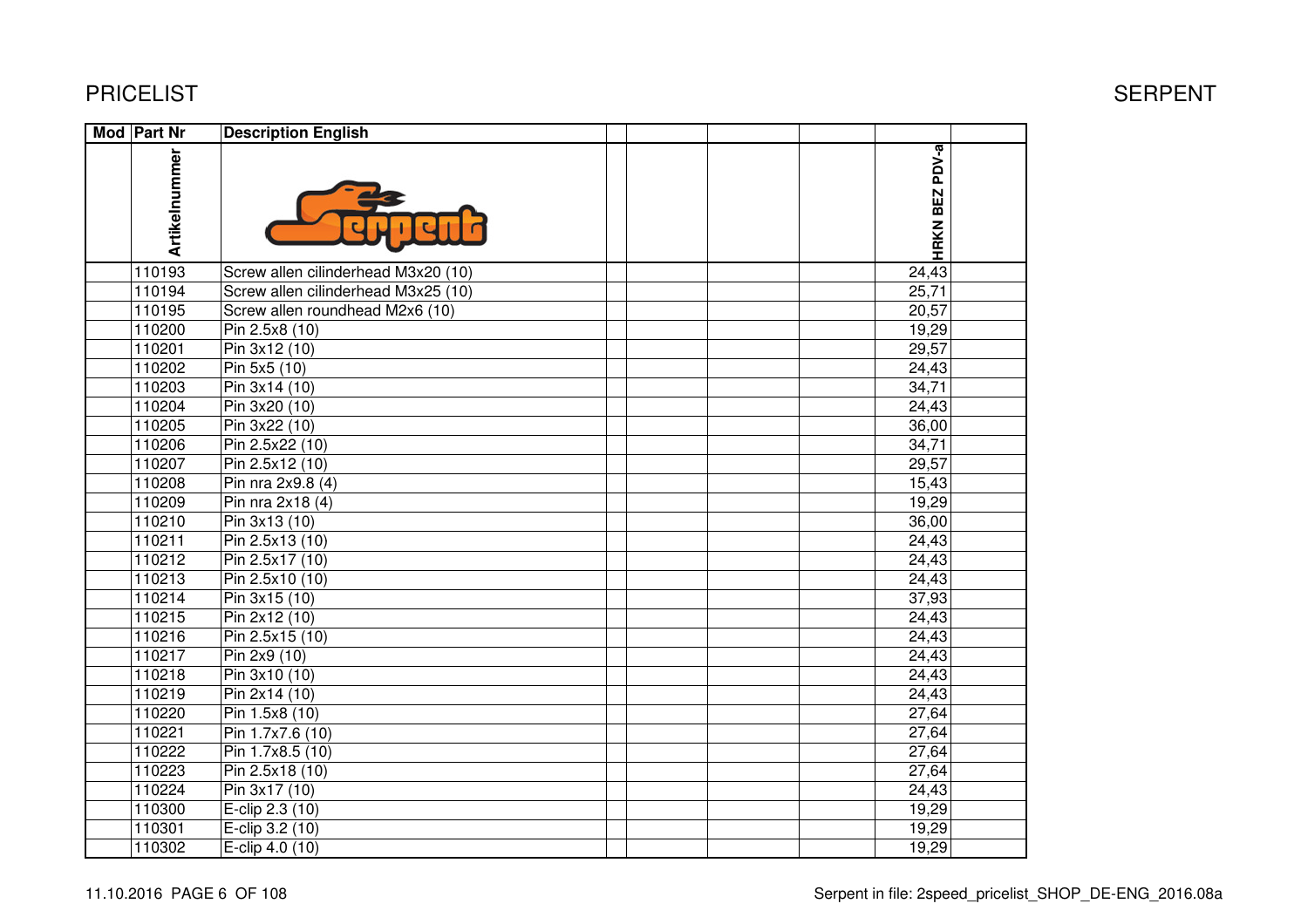#### PRICELIST

| Mod Part Nr   | <b>Description English</b> |                |  |
|---------------|----------------------------|----------------|--|
| Artikelnummer |                            | HRKN BEZ PDV-a |  |
| 110303        | E-clip 5.0 (10)            | 19,29          |  |
| 110304        | E-clip 7.0 (10)            | 24,43          |  |
| 110305        | Seger clip 12x1.0 (10)     | 43,07          |  |
| 110306        | E-clip 6.0 (10)            | 19,29          |  |
| 110307        | E-clip 9.0 (10)            | 24,43          |  |
| 110400        | Washer 6.0x10 (10)         | 43,07          |  |
| 110401        | Washer 3.2x7 (10)          | 36,00          |  |
| 110402        | Nut nylock M3 (10)         | 29,57          |  |
| 110403        | Nut nylock M4 (10)         | 30,86          |  |
| 110404        | Washer 6x8x0.3 (10)        | 43,07          |  |
| 110405        | Nut nylock M4 flanged (10) | 37,93          |  |
| 110406        | Nut nylock M2.2 (10)       | 36,00          |  |
| 110407        | Nut M3 (10)                | 34,71          |  |
| 110408        | Shim 3x5x0.3 (10)          | 15,43          |  |
| 110409        | Shim 3x5x1 (10)            | 29,57          |  |
| 110410        | Shim 3x5x2 (10)            | 55,29          |  |
| 110411        | Shim 3x5x4 (10)            | 60,43          |  |
| 110412        | Shim 3.5x8x1 (10)          | 65,57          |  |
| 110413        | Shim 3.5x12x0.2 (10)       | 50,14          |  |
| 110414        | Shim 3x6x0.1 (10)          | 37,93          |  |
| 110415        | Shim 3x6x0.5 (10)          | 46,29          |  |
| 110416        | Shim 3x6x0.8 (10)          | 37,93          |  |
| 110417        | Shim 3x6x3 (10)            | 79,07          |  |
| 110418        | Shim 4x8x0.1 (10)          | 41,14          |  |
| 110419        | Shim 4x9.5x1 (10)          | 60,43          |  |
| 110420        | Shim 4x9.5x2(10)           | 68,79          |  |
| 110421        | Shim 4x9.5x4(10)           | 79,07          |  |
| 110422        | Shim 4x10x0.3 (10)         | 37,93          |  |
| 110423        | Shim 5x8x0.1 (10)          | 30,86          |  |
| 110424        | Shim 5x8x0.3 (10)          | 41,14          |  |
| 110425        | Shim 5x10x0.3 (10)         | 43,07          |  |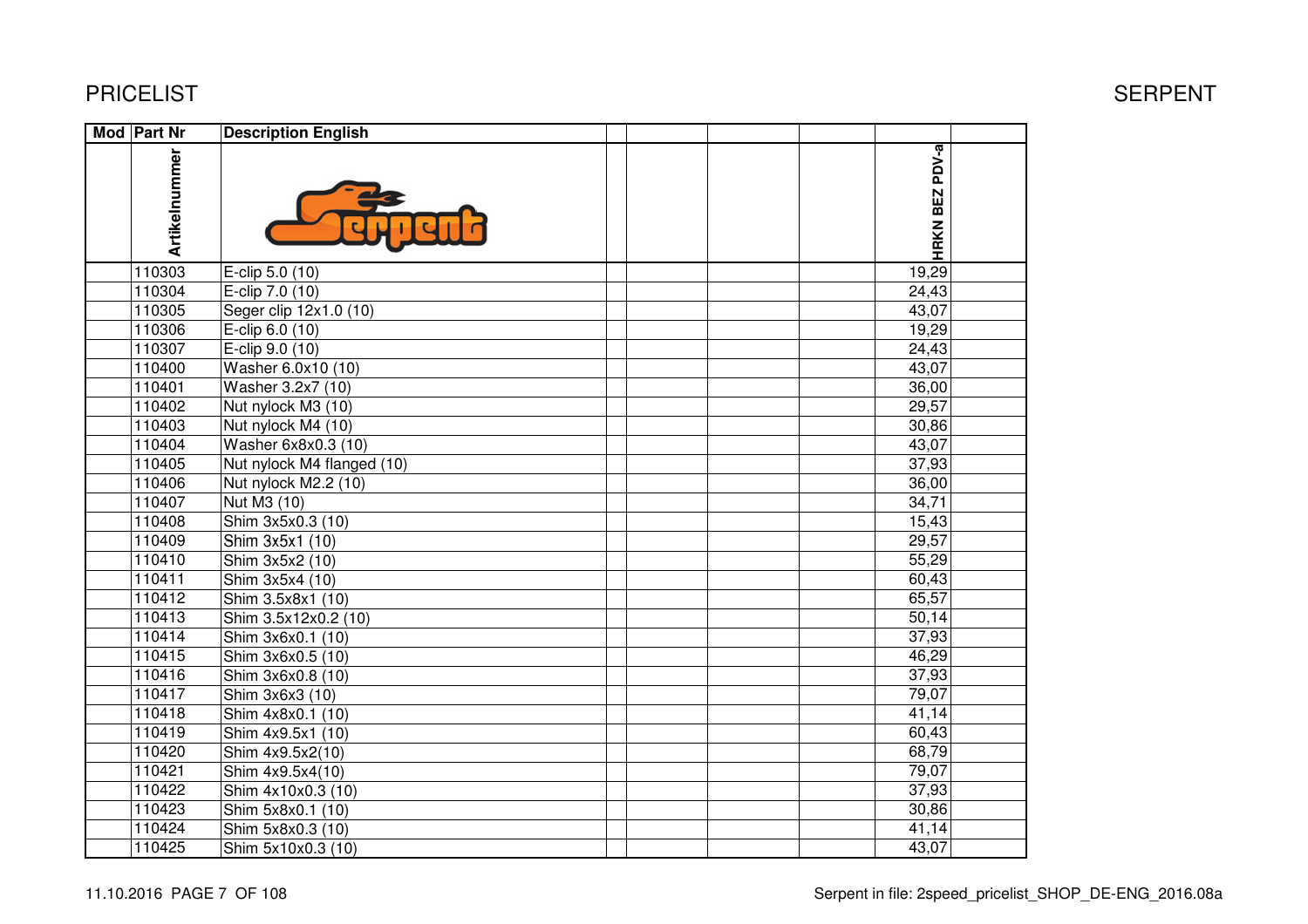| <b>Mod Part Nr</b> | <b>Description English</b>  |                |
|--------------------|-----------------------------|----------------|
| Artikelnummer      |                             | HRKN BEZ PDV-a |
| 110426             | Shim 5x10x0.5 (10)          | 46,29          |
| 110427             | Shim 5x15x0.3 (10)          | 46,29          |
| 110428             | Shim 6.5x8x0.25 (10)        | 41,14          |
| 110429             | Shim 6x11.75x0.2 (10)       | 46,29          |
| 110430             | Shim 6x12x0.5 (10)          | 46,29          |
| 110431             | Shim 8x11x0.1 (10)          | 50,14          |
| 110432             | Shim 8x11x0.2 (10)          | 55,29          |
| 110433             | Shim 12x15x0.25 (10)        | 55,29          |
| 110434             | Shim 12x18x0.3 (10)         | 55,29          |
| 110435             | Shim 13x16x0.2 (10)         | 55,29          |
| 110436             | Shim 3x5x3 (10)             | 66,86          |
| 110437             | Nut M2.5 (10)               | 15,43          |
| 110438             | Shim 2.5x6x0.5 (10)         | 46,29          |
| 110439             | Shim 3x7.5x1 (10)           | 86,14          |
| 110440             | Shim 2.5x5x0.4 (10)         | 68,79          |
| 110441             | Nut nylock M3 flanged (10)  | 29,57          |
| 110442             | Shim 4x8x0.6 (10)           | 46,29          |
| 110443             | Shim 5x15x0.2 (10)          | 43,07          |
| 110444             | Nut M4 nylon (10)           | 24,43          |
| 110445             | Shim 4x10x0.2 (10)          | 37,93          |
| 110447             | Shim 3x7x7 (10)             | 106,71         |
| 110448             | Shim 3x6x6 (10)             | 106,71         |
| 110449             | Shim 3x6x1 (10)             | 81,00          |
| 110450             | Nut M2 (10)                 | 24,43          |
| 110452             | Nut M4 flanged knurled (10) | 29,57          |
| 110453             | Shim 3x7x3 (10)             | 99,64          |
| 110454             | Shim 3.5x7x0.1 (10)         | 31,50          |
| 110455             | Shim 13x16x0.1 (10)         | 38,57          |
| 110456             | Nylock nut M2.5 (10)        | 37,29          |
| 120004             | Spur gear 64P / 90T         | 34,71          |
| 120005             | Spur gear 64P / 92T         | 34,71          |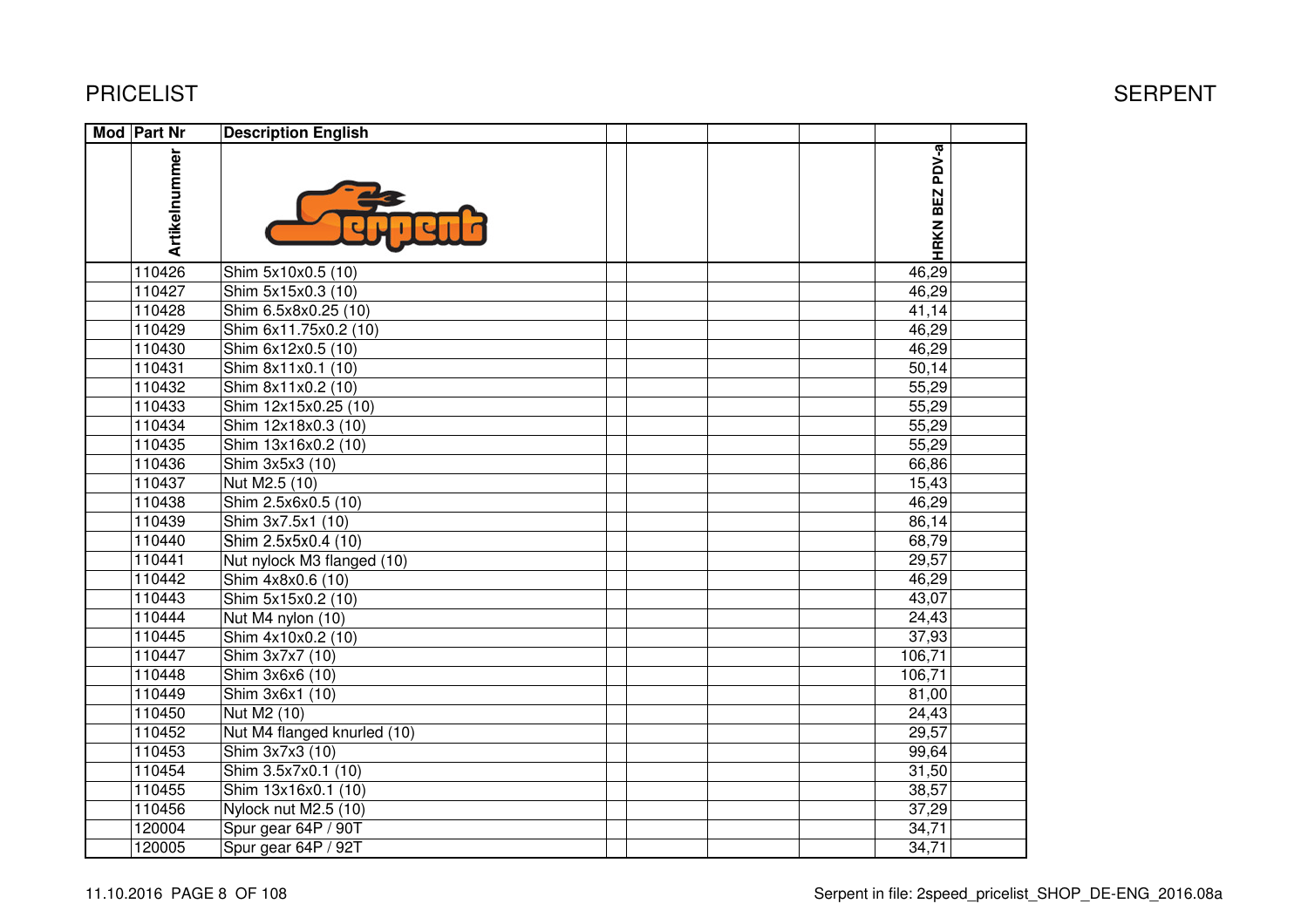#### PRICELIST

| Mod   Part Nr | <b>Description English</b> |  |                |  |
|---------------|----------------------------|--|----------------|--|
| Artikelnummer |                            |  | HRKN BEZ PDV-a |  |
| 120006        | Spur gear 64P / 96T        |  | 34,71          |  |
| 120007        | Spur gear 64P / 100T       |  | 34,71          |  |
| 120008        | Spur gear 64P / 104T       |  | 34,71          |  |
| 120009        | Spur gear 64P / 108T       |  | 34,71          |  |
| 120010        | Spur gear 64P / 112T       |  | 34,71          |  |
| 120011        | Spur gear 64P / 116T       |  | 34,71          |  |
| 120012        | Spur gear 64P / 114T       |  | 34,71          |  |
| 120013        | Spur gear 64P / 106T       |  | 34,71          |  |
| 120015        | Spur gear 48P / 69T        |  | 34,71          |  |
| 120016        | Spur gear 48P / 72T        |  | 34,71          |  |
| 120017        | Spur gear 48P / 75T        |  | 34,71          |  |
| 120018        | Spur gear 48P / 78T        |  | 34,71          |  |
| 120019        | Spur gear 48P / 81T        |  | 34,71          |  |
| 120020        | Spur gear 48P / 84T        |  | 34,71          |  |
| 120021        | Spur gear 48P / 87T        |  | 34,71          |  |
| 120022        | Spur gear 48P / 86T        |  | 34,71          |  |
| 120023        | Spur gear 48P / 85T        |  | 34,71          |  |
| 120024        | Spur diff gear 64P/86T     |  | 34,71          |  |
| 120025        | Spur diff gear 64P/90T     |  | 34,71          |  |
| 120026        | Spur diff gear 64P/94T     |  | 34,71          |  |
| 120027        | Spur diff gear 64P/98T     |  | 34,71          |  |
| 120028        | Spur diff gear 64P/102T    |  | 34,71          |  |
| 120029        | Spur diff gear 64P/106T    |  | 34,71          |  |
| 120030        | Spur diff gear 64P/110T    |  | 34,71          |  |
| 120031        | Spur diff gear 48P/68T     |  | 34,71          |  |
| 120032        | Spur diff gear 48P/72T     |  | 34,71          |  |
| 120033        | Spur diff gear 48P/74T     |  | 34,71          |  |
| 120034        | Spur diff gear 48P/76T     |  | 34,71          |  |
| 120035        | Spur diff gear 48P/80T     |  | 34,71          |  |
| 120036        | Spur diff gear 48P/84T     |  | 34,71          |  |
| 120037        | Spur diff gear 48P/88T     |  | 34,71          |  |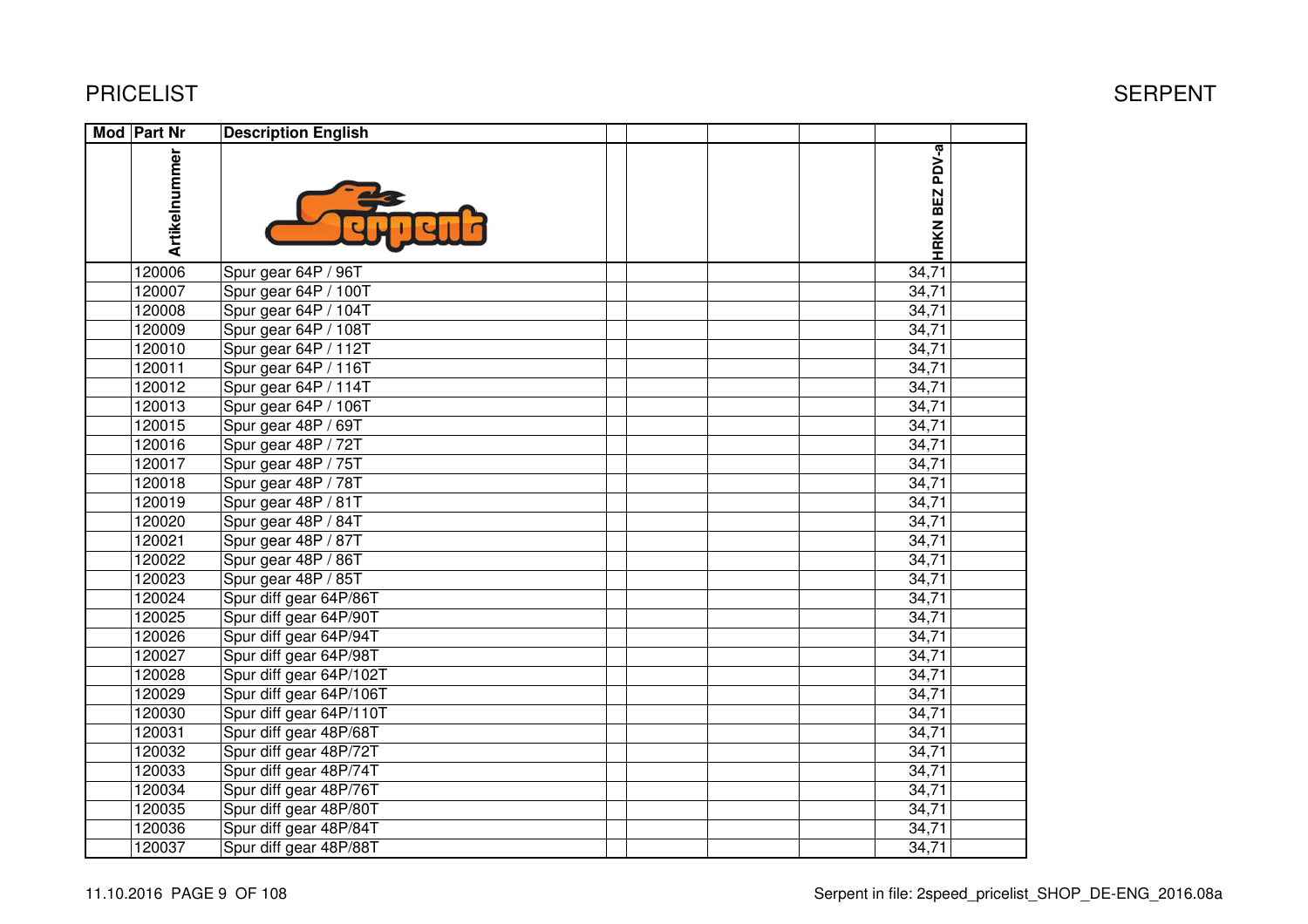#### PRICELIST

| Mod Part Nr   | <b>Description English</b>      |  |  |                |  |
|---------------|---------------------------------|--|--|----------------|--|
| Artikelnummer |                                 |  |  | HRKN BEZ PDV-a |  |
| 120038        | Spur diff gear 64P / 82T        |  |  | 34,71          |  |
| 120039        | Spur gear 64P / 102T            |  |  | 34,71          |  |
| 120040        | Spur gear 64P / 110T            |  |  | 34,71          |  |
| 120041        | Spur diff gear 64P / 80T        |  |  | 34,71          |  |
| 120042        | Spur gear 48P / 70T             |  |  | 34,71          |  |
| 120043        | Spur gear 48P / 71T             |  |  | 34,71          |  |
| 120044        | Spur gear 48P / 73T             |  |  | 34,71          |  |
| 120045        | Spur gear 48P / 74T             |  |  | 34,71          |  |
| 120046        | Spur gear 48P / 83T             |  |  | 34,71          |  |
| 120047        | Spur gear 64P / 98T             |  |  | 37,29          |  |
| 120105        | Motor-pinion alu hard 64P / 18T |  |  | 46,29          |  |
| 120106        | Motor-pinion alu hard 64P / 19T |  |  | 46,29          |  |
| 120107        | Motor-pinion alu hard 64P / 20T |  |  | 46,29          |  |
| 120108        | Motor-pinion alu hard 64P / 21T |  |  | 46,29          |  |
| 120109        | Motor-pinion alu hard 64P / 22T |  |  | 46,29          |  |
| 120110        | Motor-pinion alu hard 64P / 23T |  |  | 46,29          |  |
| 120111        | Motor-pinion alu hard 64P / 24T |  |  | 46,29          |  |
| 120112        | Motor-pinion alu hard 64P / 25T |  |  | 46,29          |  |
| 120113        | Motor-pinion alu hard 64P / 26T |  |  | 46,29          |  |
| 120114        | Motor-pinion alu hard 64P / 27T |  |  | 46,29          |  |
| 120115        | Motor-pinion alu hard 64P / 28T |  |  | 46,29          |  |
| 120116        | Motor-pinion alu hard 64P / 29T |  |  | 46,29          |  |
| 120117        | Motor-pinion alu hard 64P / 30T |  |  | 46,29          |  |
| 120118        | Motor-pinion alu hard 64P / 31T |  |  | 46,29          |  |
| 120119        | Motor-pinion alu hard 64P / 32T |  |  | 55,29          |  |
| 120120        | Motor-pinion alu hard 64P / 33T |  |  | 55,29          |  |
| 120121        | Motor-pinion alu hard 64P / 34T |  |  | 55,29          |  |
| 120122        | Motor-pinion alu hard 64P / 35T |  |  | 55,29          |  |
| 120123        | Motor-pinion alu hard 64P / 36T |  |  | 55,29          |  |
| 120124        | Motor-pinion alu hard 64P / 37T |  |  | 55,29          |  |
| 120125        | Motor-pinion alu hard 64P / 38T |  |  | 55,29          |  |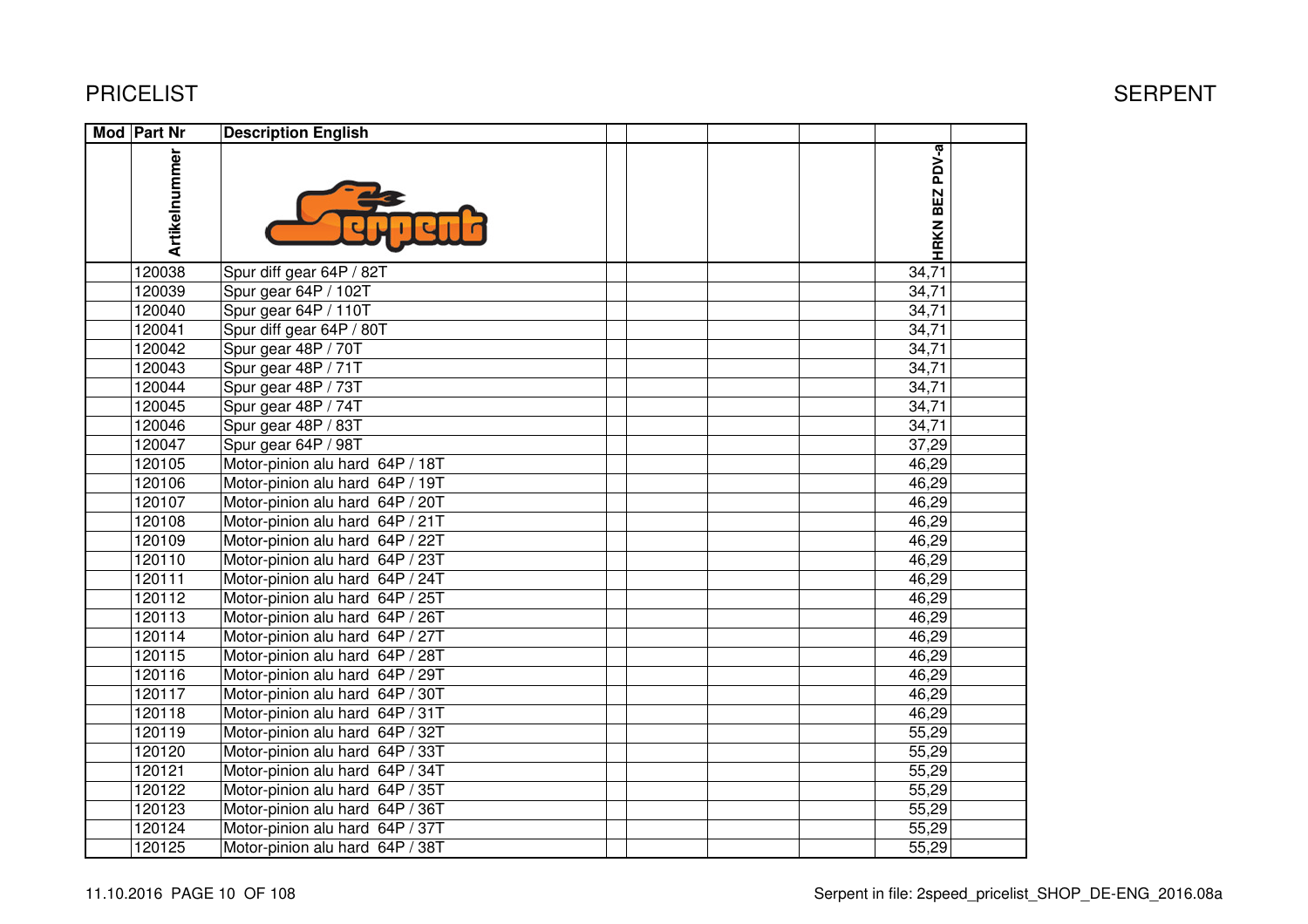| Mod Part Nr   | <b>Description English</b>      |                |  |
|---------------|---------------------------------|----------------|--|
| Artikelnummer |                                 | HRKN BEZ PDV-a |  |
| 120126        | Motor-pinion alu hard 64P / 39T | 55,29          |  |
| 120127        | Motor-pinion alu hard 64P / 40T | 55,29          |  |
| 120128        | Motor-pinion alu hard 64P / 41T | 55,29          |  |
| 120129        | Motor-pinion alu hard 64P / 42T | 55,29          |  |
| 120130        | Motor-pinion alu hard 64P / 43T | 55,29          |  |
| 120131        | Motor-pinion alu hard 64P / 44T | 55,29          |  |
| 120132        | Motor-pinion alu hard 64P / 45T | 55,29          |  |
| 120133        | Motor-pinion alu hard 64P / 46T | 55,29          |  |
| 120134        | Motor-pinion alu hard 64P / 47T | 55,29          |  |
| 120135        | Motor-pinion alu hard 64P / 48T | 55,29          |  |
| 120136        | Motor-pinion alu hard 64P / 49T | 55,29          |  |
| 120137        | Motor-pinion alu hard 64P / 50T | 55,29          |  |
| 120138        | Motor-pinion alu hard 64P / 51T | 55,29          |  |
| 120139        | Motor-pinion alu hard 64P / 52T | 55,29          |  |
| 120150        | Motor-pinion alu hard 48P / 12T | 46,29          |  |
| 120151        | Motor-pinion alu hard 48P / 13T | 46,29          |  |
| 120152        | Motor-pinion alu hard 48P / 14T | 46,29          |  |
| 120153        | Motor-pinion alu hard 48P / 15T | 46,29          |  |
| 120154        | Motor-pinion alu hard 48P / 16T | 46,29          |  |
| 120155        | Motor-pinion alu hard 48P / 17T | 46,29          |  |
| 120156        | Motor-pinion alu hard 48P / 18T | 46,29          |  |
| 120157        | Motor-pinion alu hard 48P / 19T | 46,29          |  |
| 120158        | Motor-pinion alu hard 48P / 20T | 46,29          |  |
| 120159        | Motor-pinion alu hard 48P / 21T | 46,29          |  |
| 120160        | Motor-pinion alu hard 48P / 22T | 46,29          |  |
| 120161        | Motor-pinion alu hard 48P / 23T | 46,29          |  |
| 120162        | Motor-pinion alu hard 48P / 24T | 46,29          |  |
| 120163        | Motor-pinion alu hard 48P / 25T | 46,29          |  |
| 120164        | Motor-pinion alu hard 48P / 26T | 46,29          |  |
| 120165        | Motor-pinion alu hard 48P / 27T | 46,29          |  |
| 120166        | Motor-pinion alu hard 48P / 28T | 46,29          |  |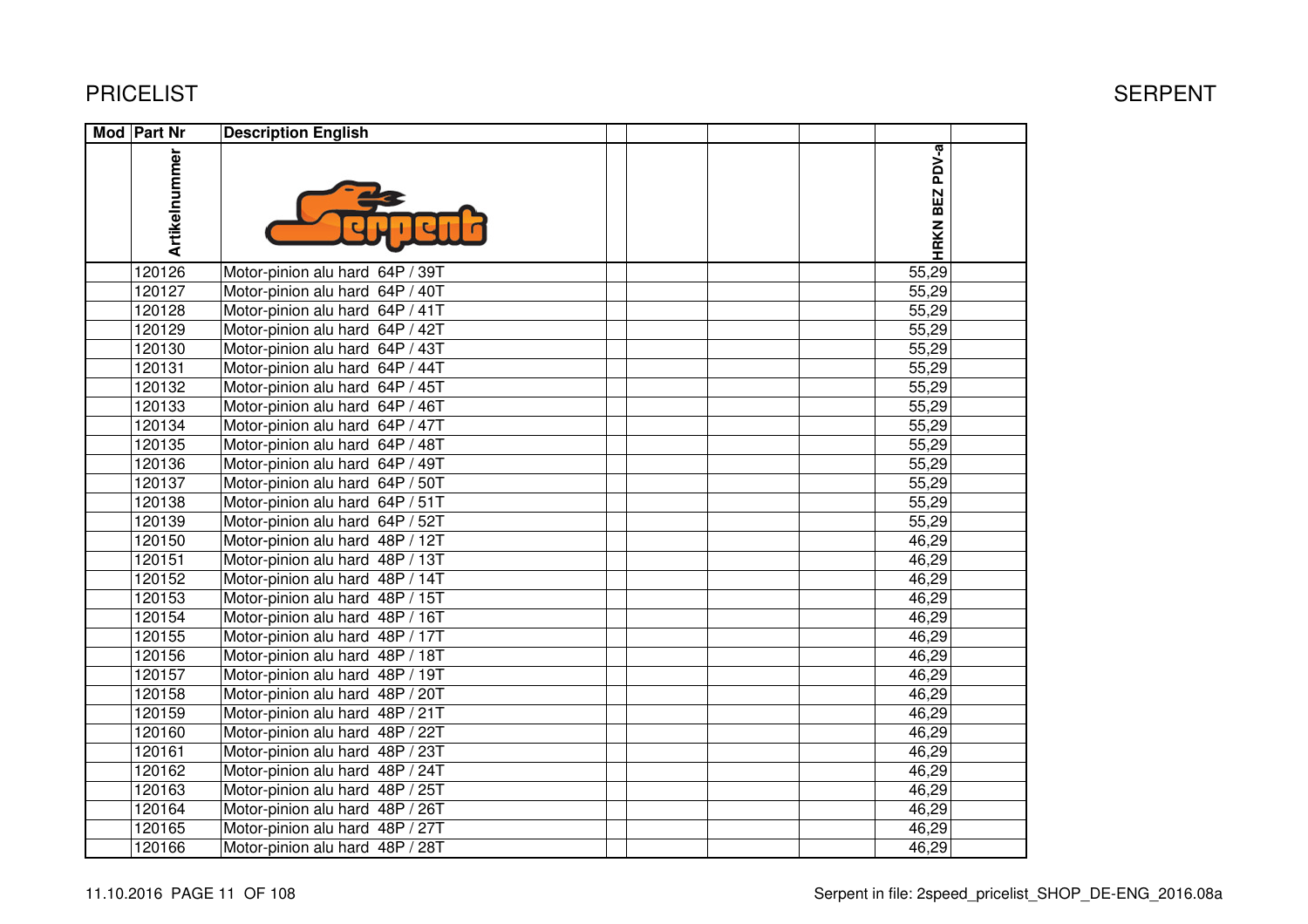| Mod Part Nr   | <b>Description English</b>      |                       |  |
|---------------|---------------------------------|-----------------------|--|
| Artikelnummer |                                 | <b>HRKN BEZ PDV-a</b> |  |
| 120167        | Motor-pinion alu hard 48P / 29T | 55,29                 |  |
| 120168        | Motor-pinion alu hard 48P / 30T | 55,29                 |  |
| 120169        | Motor-pinion alu hard 48P / 31T | 55,29                 |  |
| 120170        | Motor-pinion alu hard 48P / 32T | 55,29                 |  |
| 120171        | Motor-pinion alu hard 48P / 33T | 55,29                 |  |
| 120172        | Motor-pinion alu hard 48P / 34T | 55,29                 |  |
| 120173        | Motor-pinion alu hard 48P / 35T | 55,29                 |  |
| 120174        | Motor-pinion alu hard 48P / 36T | 55,29                 |  |
| 120175        | Motor-pinion alu hard 48P / 37T | 55,29                 |  |
| 120176        | Motor-pinion alu hard 48P / 38T | 55,29                 |  |
| 120177        | Motor-pinion alu hard 48P / 39T | 55,29                 |  |
| 120178        | Motor-pinion alu hard 48P / 40T | 55,29                 |  |
| 120179        | Motor-pinion alu hard 48P / 61T | 63,64                 |  |
| 120180        | Motor-pinion alu hard 48P / 62T | 63,64                 |  |
| 120181        | Motor-pinion alu hard 48P / 63T | 63,64                 |  |
| 1310          | Ballbearing 4x7 flanged (2)     | 30,86                 |  |
| 1311          | Ballbearing 5x8x2 (2)           | 30,86                 |  |
| 1312          | Ballbearing 5x8 mm flanged (2)  | 30,86                 |  |
| 1314          | Ballbearing 6x12 (2)            | 30,86                 |  |
| 1315          | Ballbearing 5x10x4 (2)          | 30,86                 |  |
| 1316          | Ballbearing 5x9x3 (2)           | 30,86                 |  |
| 1320          | Ballbearing 6x10 flanged (2)    | 34,71                 |  |
| 1321          | Ballbearing 6x10x3 (2)          | 30,86                 |  |
| 1337          | Ballbearing 15x21x4 (2)         | 32,79                 |  |
| 1338          | Ballbearing 5x8x2.5 (2)         | 30,86                 |  |
| 1340          | Ball-bearing 5x13 hs (2)        | 30,86                 |  |
| 1342          | Ball-bearing 6x13 hs (2)        | 30,86                 |  |
| 1344          | Ball-bearing 10x15x4 hs (2)     | 32,79                 |  |
| 1346          | Ball-bearing 12x18 hs (2)       | 32,79                 |  |
| 1347          | Ball-bearing 12x21 hs (2)       | 34,71                 |  |
| 1349          | Ball-bearing 8x14x4 (2)         | 32,79                 |  |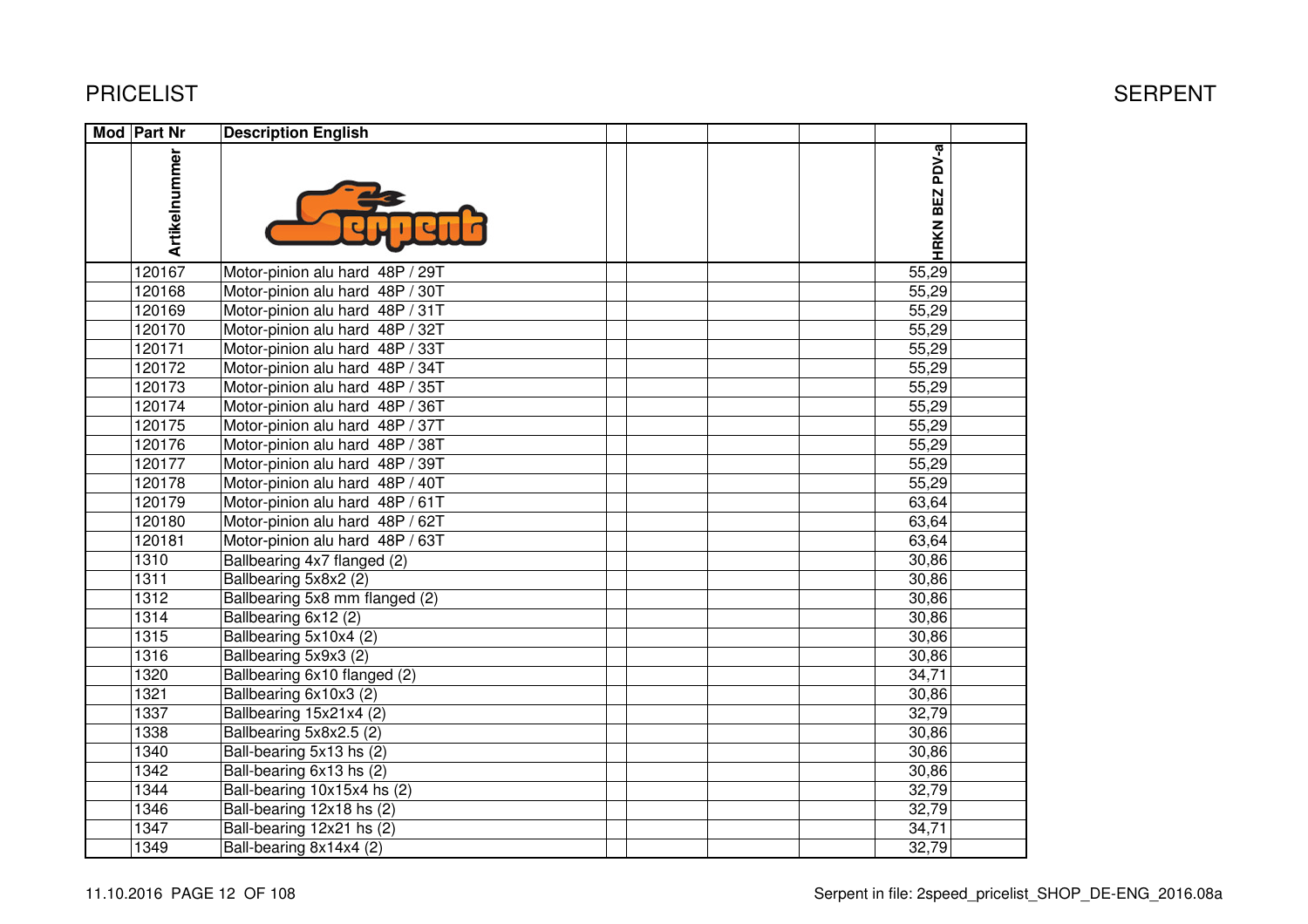| Mod Part Nr   | <b>Description English</b>             |  |  |                |  |
|---------------|----------------------------------------|--|--|----------------|--|
| Artikelnummer |                                        |  |  | HRKN BEZ PDV-a |  |
| 1371          | Thrust bearing 7x15                    |  |  | 34,71          |  |
| 1372          | Thrust bearing 4x9                     |  |  | 34,71          |  |
| 1373          | Thrust bearing 6x14                    |  |  | 46,29          |  |
| 1377          | Thrust-bearing 5x10 centax             |  |  | 34,71          |  |
| 1388          | Thrust-bearing 5x10 ceramic            |  |  | 50,14          |  |
| 1393          | Ballbearing 13x19x4 SS (2)             |  |  | 29,57          |  |
| 1394          | Ballbearing 8x14x4 flanged SS (2)      |  |  | 56,57          |  |
| 1395          | Ballbearing 8x19x6 SS (2)              |  |  | 29,57          |  |
| 1396          | Ballbearing 8x16x5 SS (2)              |  |  | 29,57          |  |
| 1397          | Ball bearing 8x12x3.5 SS (2)           |  |  | 29,57          |  |
| 1398          | Ball bearing 4x8x3 flanged SS (2)      |  |  | 29,57          |  |
| 1468          | Car-stand alu Serpent orange           |  |  | 128,57         |  |
| 1493          | Pressure nipple m3 (4)                 |  |  | 46,29          |  |
| 1494          | Silicone tubing 2x5x50 white           |  |  | 29,57          |  |
| 1595          | Mount alu exhaust wire                 |  |  | 25,71          |  |
| 1599          | Exhaust spring with coil               |  |  | 22,50          |  |
| 1601          | Body clips (10)                        |  |  | 30,86          |  |
| 1602          | Tank-clips small (10)                  |  |  | 24,43          |  |
| 1606          | Antenna rod black (2)                  |  |  | 24,43          |  |
| 1611          | Servo lever 23T (2)                    |  |  | 20,57          |  |
| 1613          | Servo lever 24T (2)                    |  |  | 20,57          |  |
| 1619          | Wire-guider nylon                      |  |  | 17,36          |  |
| 1636          | Universal throttle linkage set         |  |  | 43,07          |  |
| 1637          | Universal adjustable brake-linkage set |  |  | 55,29          |  |
| 1639          | Collar alu 2.1+setscrew (4)            |  |  | 55,29          |  |
| 1647          | Steel balls 5.8mm (4)                  |  |  | 39,86          |  |
| 1649          | Steel balls 5.8mm (20)                 |  |  | 217,93         |  |
| 1650          | Balls 5.8mm /setscrews hex (4)         |  |  | 55,29          |  |
| 1651          | Steel balls 5.8mm long (20)            |  |  | 243,64         |  |
| 1652          | Steel balls 5.8mm long (4)             |  |  | 58,50          |  |
| 1660          | Ball-joints 5.8mm (20)                 |  |  | 58,50          |  |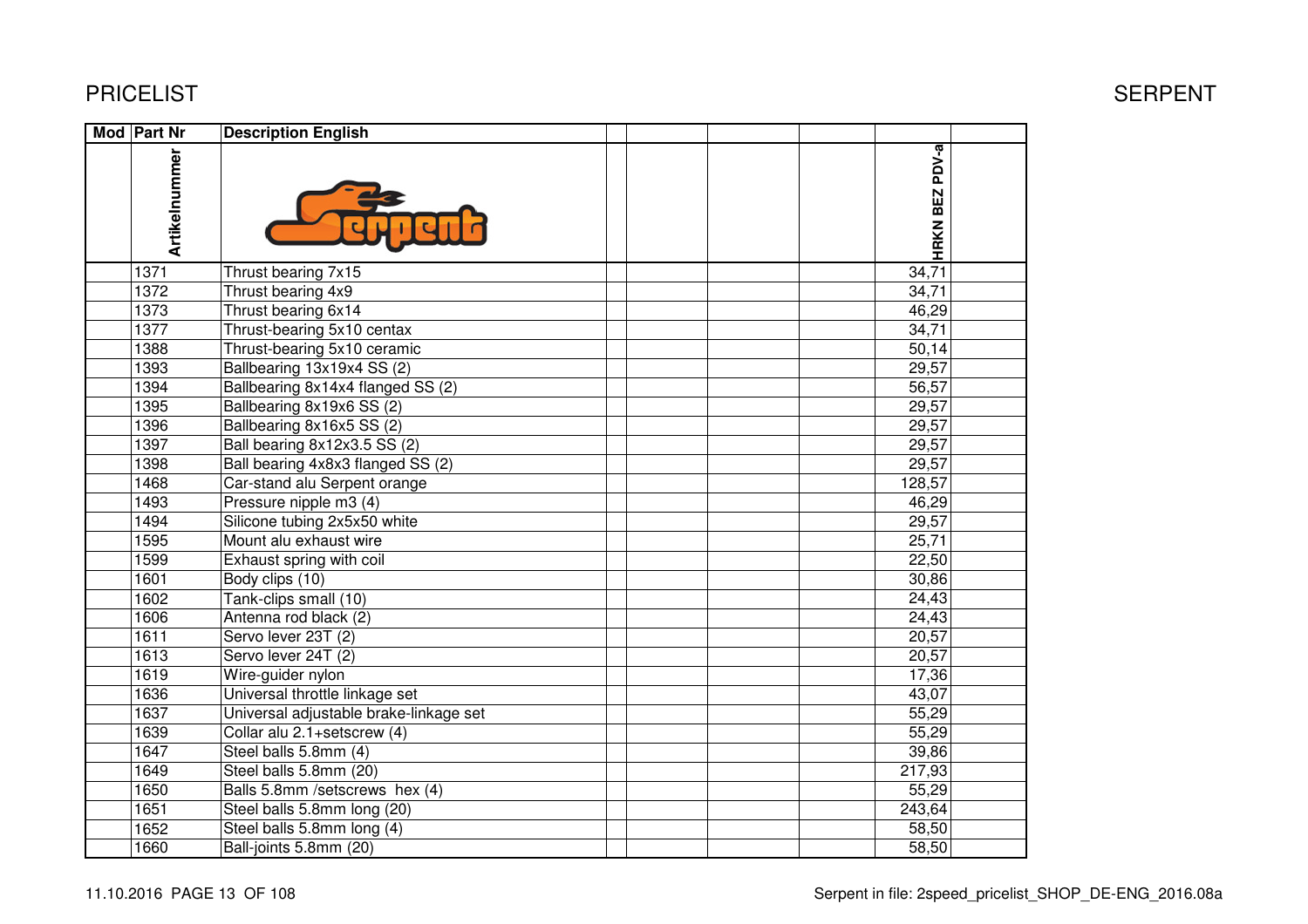| <b>Mod Part Nr</b> | <b>Description English</b>             |                |  |
|--------------------|----------------------------------------|----------------|--|
| Artikelnummer      |                                        | HRKN BEZ PDV-a |  |
| 1667               | Body-clip medium (10)                  | 30,86          |  |
| 1668               | Tank cap universal v2                  | 65,57          |  |
| 160100             | Shockset RCM on-road short (2)         | 333,00         |  |
| 160101             | Shockset RCM on-road long (2)          | 354,86         |  |
| 160102             | Shock RCM shaft short (2)              | 58,50          |  |
| 160103             | Shock RCM shaft long (2)               | 63,64          |  |
| 160104             | Shock RCM body alu (2)                 | 89,36          |  |
| 160105             | Shock RCM bottom (2)                   | 46,29          |  |
| 160106             | Shock RCM top nut (2)                  | 63,64          |  |
| 160107             | Shock RCM membrame (4)                 | 22,50          |  |
| 160108             | Shock RCM bushings (8)                 | 32,79          |  |
| 160109             | Shock RCM bushing machined (8)         | 66,86          |  |
| 160110             | Shock RCM bottom O-ring (8)            | 22,50          |  |
| 160111             | Shock RCM parts frame nylon short (14) | 46,29          |  |
| 160112             | Shock RCM parts frame nylon long (14)  | 46,29          |  |
| 160113             | Shock RCM body plastic (2)             | 25,71          |  |
| 160114             | Shockset RCM on-road plastic short (2) | 266,14         |  |
| 160115             | Shock RCM shaft short TiN coated (2)   | 81,00          |  |
| 160116             | Shock RCM shaft long TiN coated (2)    | 89,36          |  |
| 160117             | Shock piston RCM machined 1-hole (4)   | 84,21          |  |
| 160118             | Shock piston RCM machined 2-hole (4)   | 84,21          |  |
| 160119             | Shock piston RCM machined 3-hole (4)   | 84,21          |  |
| 160120             | Shock piston RCM machined 4-hole (4)   | 84,21          |  |
| 160121             | Shock top RCM shock (2)                | 20,57          |  |
| 160122             | Shock balljoint short on-road (2)      | 20,57          |  |
| 160123             | Shock balljoint long on-road (2)       | 22,50          |  |
| 160124             | Shock set RCM-SS (2)                   | 333,00         |  |
| 160125             | Shock RCM-SS bottom (2)                | 46,29          |  |
| 160126             | Shock RCM-SS top nut (2)               | 63,64          |  |
| 160127             | Shock RCM-SS shaft (2)                 | 58,50          |  |
| 160128             | Shock RCM membrame soft (4)            | 22,50          |  |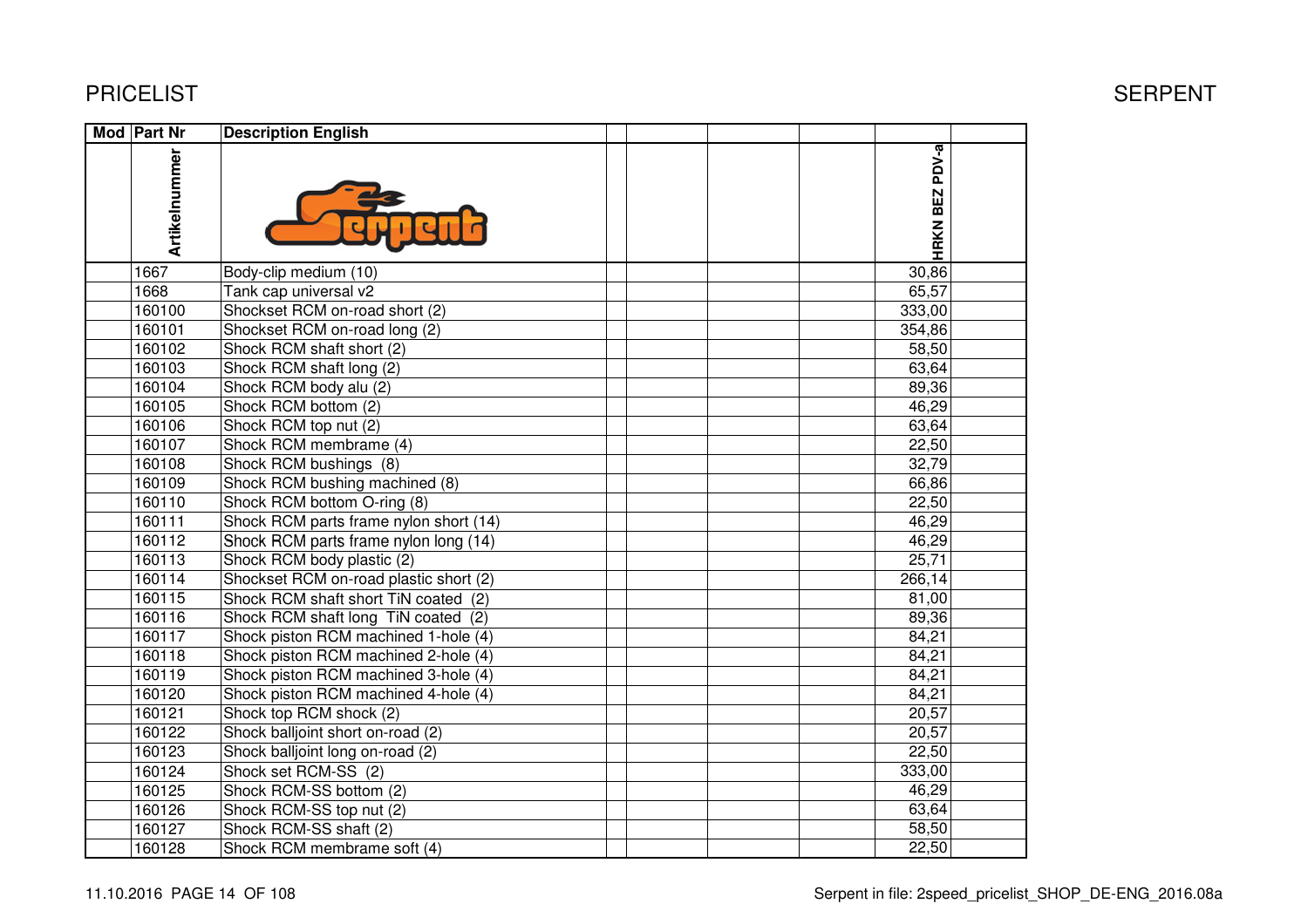|   | <b>Mod Part Nr</b> | <b>Description English</b>                  |                |  |
|---|--------------------|---------------------------------------------|----------------|--|
|   | Artikelnummer      |                                             | HRKN BEZ PDV-a |  |
|   | 160129             | Shock end frame RCM-SS (4+4)                | 46,29          |  |
|   | 160130             | Shock spring support + bushing RCM-SS (4+4) | 32,79          |  |
|   | 160131             | Shock RCM -SS body alu (2)                  | 84,21          |  |
|   | 160132             | Shock bushing delrin RCM -SS (4)            | 46,29          |  |
|   | 160133             | Shock shaft Tin coated RCM-SS (2)           | 75,86          |  |
|   | 160134             | Shock pistons set RCM (2x4)                 | 25,71          |  |
|   | 160135             | Shock onroad set big bore (2)               | 333,00         |  |
|   | 160136             | Shock onroad big bore body (2)              | 82,29          |  |
|   | 160137             | Shock onroad big bore shaft (2)             | 60,43          |  |
|   | 160138             | Shock onroad big bore bottom (2)            | 43,07          |  |
|   | 160139             | Shock onroad membrame uni (4)               | 25,71          |  |
|   | 160140             | Shock onroad big bore bushing (4)           | 48,21          |  |
|   | 160141             | Shock onroad big bore top nut (2)           | 56,57          |  |
|   | 160142             | Shock onroad big bore piston 1 hole (4)     | 60,43          |  |
|   | 160143             | Shock onroad big bore piston 2 hole (4)     | 60,43          |  |
|   | 160144             | Shock onroad big bore piston 3 hole (4)     | 60,43          |  |
|   | 160145             | Shock onroad big bore piston 4 hole (4)     | 60,43          |  |
|   | 160146             | Shock onroad big bore X-ring (4)            | 60,43          |  |
|   | 160147             | Shock onroad big bore bushing LF (4)        | 75,86          |  |
|   | 160148             | Shock onroad big bore piston 1 hole LF (4)  | 75,86          |  |
|   | 160149             | Shock onroad big bore piston 2 hole LF (4)  | 75,86          |  |
|   | 160150             | Shock onroad big bore piston 3 hole LF (4)  | 75,86          |  |
|   | 160151             | Shock onroad big bore piston 4 hole LF (4)  | 75,86          |  |
| N | 160152             | Shock onroad set big bore long (2)          | 321,43         |  |
| N | 160153             | Shock onroad big bore shaft long (2)        | 68,79          |  |
| N | 160154             | Shock spring support onroad (4)             | 22,50          |  |
|   | 160297             | Spring grey short (2.6/14.8) TC (2)         | 34,71          |  |
|   | 160298             | Spring black short (2.9/16.5) TC (2)        | 34,71          |  |
|   | 160299             | Spring green short (3.5/19.9) TC (2)        | 34,71          |  |
|   | 160300             | Spring white L23 (2.3/13) (2)               | 34,71          |  |
|   | 160301             | Spring yellow L23 (2.8/16) (2)              | 34,71          |  |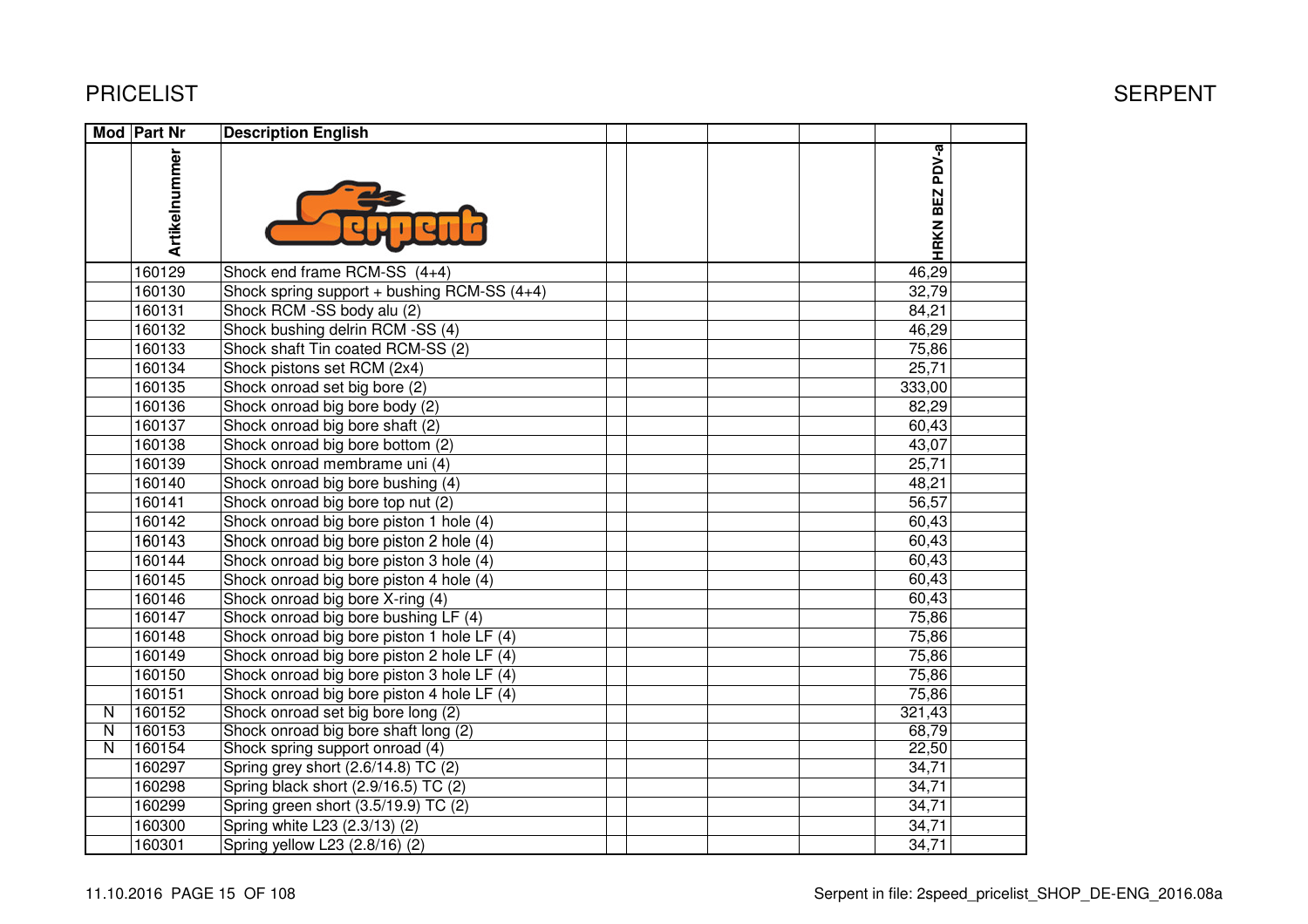| Mod Part Nr   | <b>Description English</b>           |  |  |                |  |
|---------------|--------------------------------------|--|--|----------------|--|
| Artikelnummer |                                      |  |  | HRKN BEZ PDV-a |  |
| 160302        | Spring orange L23 (3.4/19.5) (2)     |  |  | 34,71          |  |
| 160303        | Spring red L23 (4.1/23.5) (2)        |  |  | 34,71          |  |
| 160304        | Spring pink L23 (4.9/28) (2)         |  |  | 34,71          |  |
| 160305        | Spring blue L23 (5.8/33) (2)         |  |  | 34,71          |  |
| 160306        | Spring purple L23 (6.8/39) (2)       |  |  | 34,71          |  |
| 160307        | Spring green L23 (8/45.5) (2)        |  |  | 34,71          |  |
| 160308        | Spring grey L23 (9/51.5) (2)         |  |  | 34,71          |  |
| 160309        | Spring black L23 (10/57) (2)         |  |  | 34,71          |  |
| 160310        | Spring-set short (5x2)               |  |  | 149,14         |  |
| 160320        | Spring white L27 (2.3/13) (2)        |  |  | 41,14          |  |
| 160321        | Spring yellow L27 (2.8/16) (2)       |  |  | 41,14          |  |
| 160322        | Spring orange L27 (3.4/19.5) (2)     |  |  | 41,14          |  |
| 160323        | Spring red L27 (4.1/23.5) (2)        |  |  | 41,14          |  |
| 160324        | Spring pink L27 (4.0/28) (2)         |  |  | 41,14          |  |
| 160325        | Spring blue L27 (5.8/33) (2)         |  |  | 41,14          |  |
| 160326        | Spring purple L27 (6.8/39) (2)       |  |  | 41,14          |  |
| 160327        | Spring green L27 (8/45.5) (2)        |  |  | 41,14          |  |
| 160328        | Spring grey L27 (9/51.5) (2)         |  |  | 41,14          |  |
| 160329        | Spring black L27 (10/57) (2)         |  |  | 41,14          |  |
| 160330        | Spring-set L27 set (5x2)             |  |  | 183,86         |  |
| 170306        | Body 1/24 GTP                        |  |  | 154,29         |  |
| 170311        | Body 1/8 Cobra GT pre painted        |  |  | 385,71         |  |
| 170312        | Body 1/8 buggy Avenger semipainted   |  |  | 194,14         |  |
| 170313        | Body 1/8 buggy Avenger orange        |  |  | 214,71         |  |
| 170317        | Body 1/8 buggy E-Avenger semipainted |  |  | 194,14         |  |
| 170318        | Body 1/8 buggy E-Avenger orange      |  |  | 214,71         |  |
| 170319        | Body 1/8 buggy E-Avenger red         |  |  | 214,71         |  |
| 170320        | Body 1/8 buggy E-Avenger blue        |  |  | 214,71         |  |
| 170321        | Body 1/8 buggy E-Avenger green       |  |  | 214,71         |  |
| 170322        | Body 1/8 Cobra E-buggy semipainted   |  |  | 194,14         |  |
| 170323        | Body 1/8 Cobra E-buggy Orange        |  |  | 214,71         |  |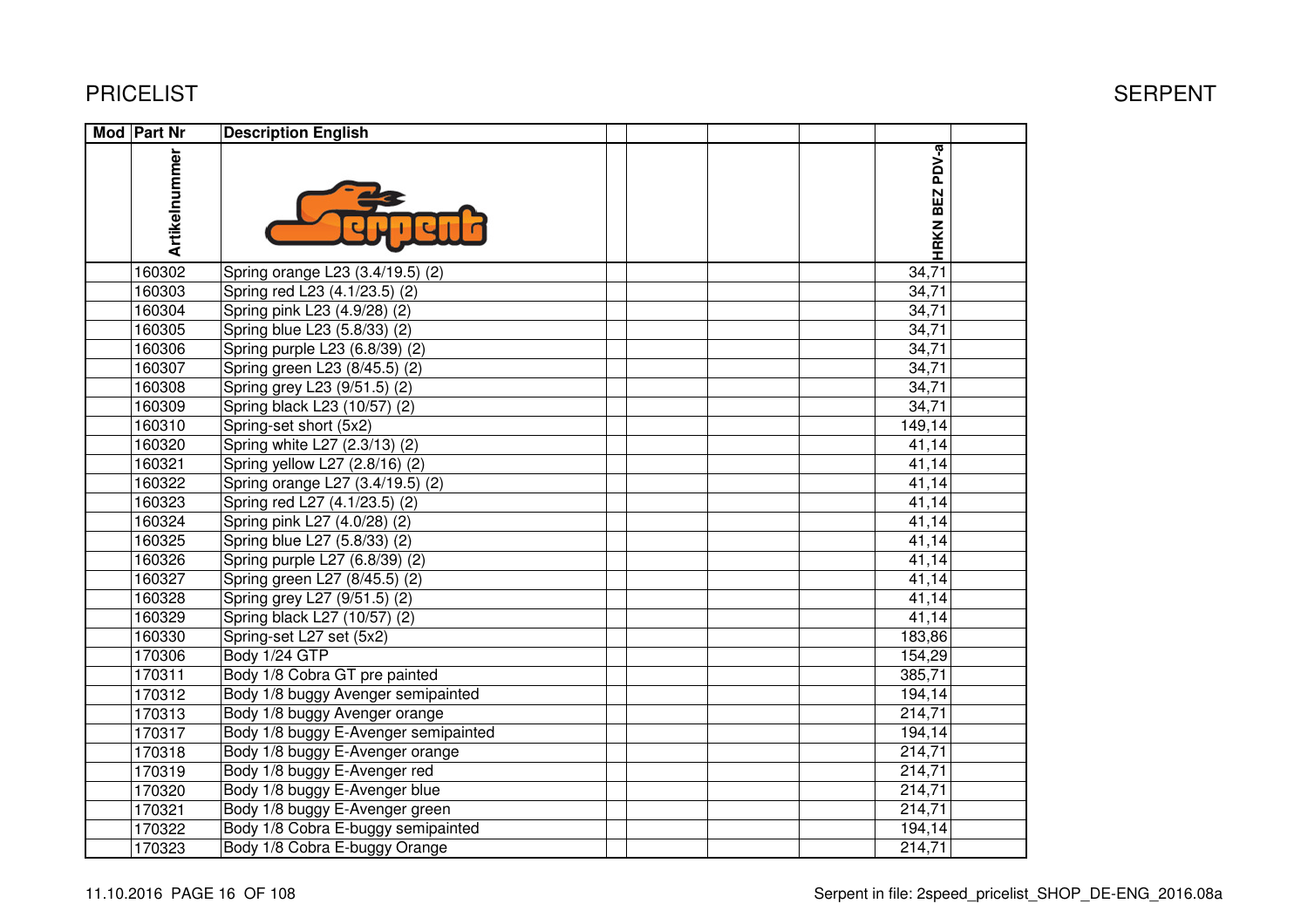| Mod Part Nr   | <b>Description English</b>                   |  |  |                |  |
|---------------|----------------------------------------------|--|--|----------------|--|
| Artikelnummer |                                              |  |  | HRKN BEZ PDV-a |  |
| 170327        | Body F1 J191 / helmets 1/10 clear            |  |  | 151,07         |  |
| 170328        | Helmet set 1/10 F1 (3)                       |  |  | 32,79          |  |
| 170329        | Body Spyder 2wd RM 1/10 semipainted          |  |  | 194,14         |  |
| 170330        | Body Spyder 2wd RM 1/10 orange               |  |  | 214,71         |  |
| 170331        | Body Spyder 2wd RM 1/10 blue                 |  |  | 214,71         |  |
| 170332        | Body Spyder 2wd RM 1/10 red                  |  |  | 214,71         |  |
| 170333        | Body Spyder 2wd RM 1/10 green                |  |  | 214,71         |  |
| 170335        | Body SCT 1/10 prepainted orange-red          |  |  | 322,71         |  |
| 170336        | Body Spyder 2wd MM 1/10 semipainted          |  |  | 194,14         |  |
| 170337        | Body Spyder 2wd MM 1/10 orange               |  |  | 214,71         |  |
| 170338        | Body 1/8 E-Truggy pre cut orange             |  |  | 236,57         |  |
| 170339        | Body 1/8 E-Truggy pre cut green              |  |  | 236,57         |  |
| 170340        | Body 1/8 E-Truggy pre cut blue               |  |  | 236,57         |  |
| 170340        | Body 1/8 E-Truggy pre cut blue               |  |  | 236,57         |  |
| 170341        | Body 1/8 E-Truggy pre cut red                |  |  | 236,57         |  |
| 170342        | Body FormulaOne F15 1/10 clear               |  |  | 236,57         |  |
| 1883          | Banner Serpent S-logo 200x100 nylon          |  |  | 413,36         |  |
| 1886          | Decal Serpent black/white 1/10 (2)           |  |  | 43,07          |  |
| 1887          | Decal Serpent black/white 1/8 (2)            |  |  | 43,07          |  |
| 1895          | Shopping-bag Serpent orange                  |  |  | 11,57          |  |
| 1896          | Cap Serpent orange-black                     |  |  | 97,71          |  |
| 1898          | Lanyard Serpent orange                       |  |  | 22,50          |  |
| 1899          | Towel Serpent orange/yellow large            |  |  | 140,79         |  |
| 1900          | Cap flat-brim Serpent black 35th Anniversary |  |  | 63,00          |  |
| 1901          | Serpent Bag 35th Anniversary                 |  |  | 173,57         |  |
| 190156        | Polo shirt Serpent black (S)                 |  |  | 206,36         |  |
| 190157        | Polo shirt Serpent black (M)                 |  |  | 206,36         |  |
| 190158        | Polo shirt Serpent black (L)                 |  |  | 206,36         |  |
| 190159        | Polo shirt Serpent black (XL)                |  |  | 206,36         |  |
| 190160        | Polo shirt Serpent black (XXL)               |  |  | 206,36         |  |
| 190161        | Polo shirt Serpent black (XXXL)              |  |  | 206,36         |  |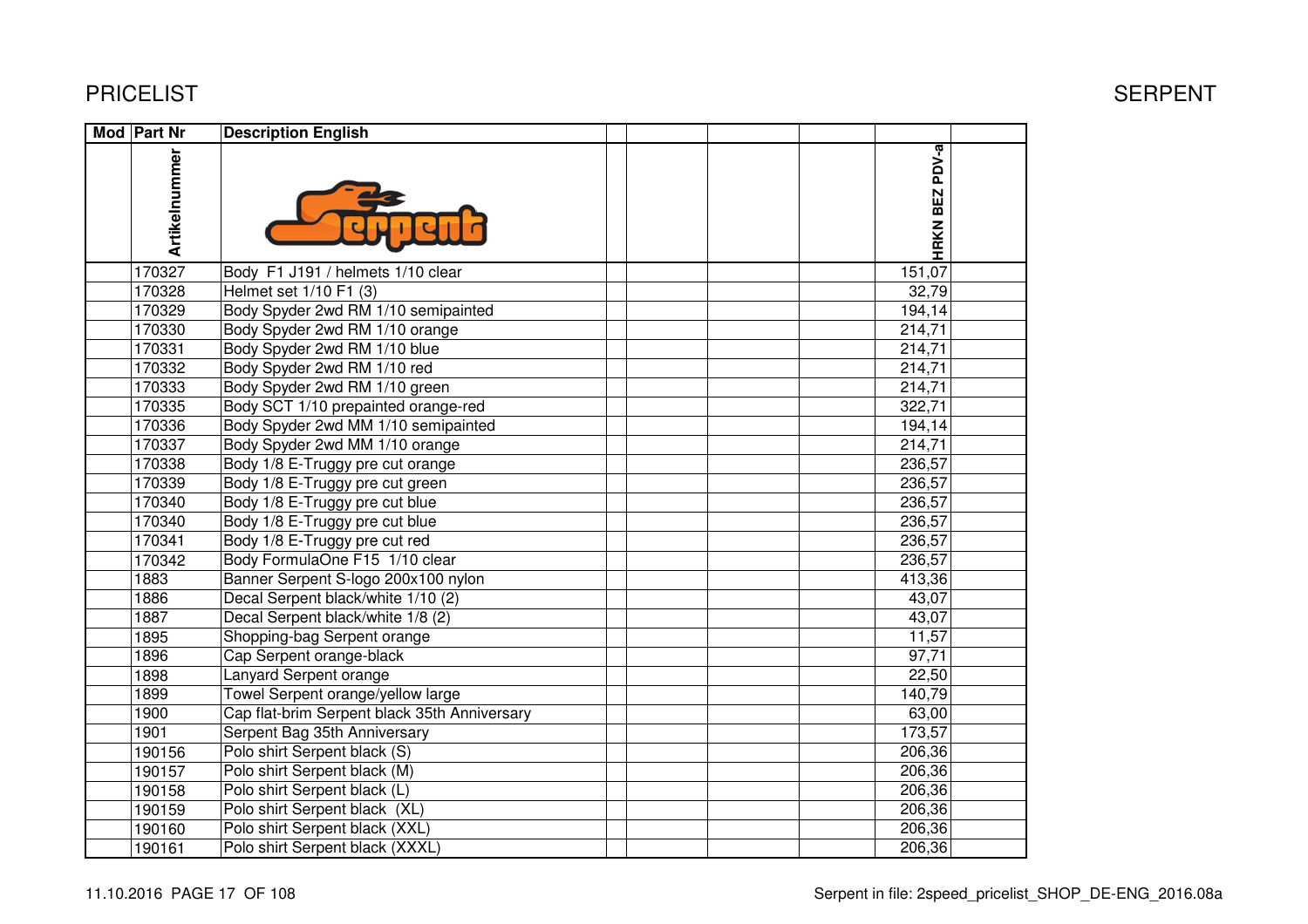| Mod Part Nr   | <b>Description English</b>                      |                |  |
|---------------|-------------------------------------------------|----------------|--|
| Artikelnummer |                                                 | HRKN BEZ PDV-a |  |
| 190172        | Winter jacket Serpent black-orange hooded (M)   | 896,14         |  |
| 190173        | Winter jacket Serpent black-orange hooded (L)   | 896,14         |  |
| 190174        | Winter jacket Serpent black-orange hooded (XL)  | 896,14         |  |
| 190175        | Winter jacket Serpent black-orange hooded (2XL) | 896,14         |  |
| 190176        | Winter jacket Serpent black-orange hooded (3XL) | 896,14         |  |
| 190208        | Winter jacket Serpent black-orange hooded (4XL) | 896,14         |  |
| 190182        | T-shirt Serpent Splash white (S)                | 104,14         |  |
| 190183        | T-shirt Serpent Splash white (M)                | 104,14         |  |
| 190184        | T-shirt Serpent Splash white (L)                | 104,14         |  |
| 190185        | T-shirt Serpent Splash white (XL)               | 104,14         |  |
| 190186        | T-shirt Serpent Splash white (2XL)              | 104,14         |  |
| 190187        | T-shirt Serpent Splash white (3XL)              | 104,14         |  |
| 190188        | T-shirt Serpent Splash orange (S)               | 104,14         |  |
| 190189        | T-shirt Serpent Splash orange (M)               | 104,14         |  |
| 190190        | T-shirt Serpent Splash orange (L)               | 104,14         |  |
| 190191        | T-shirt Serpent Splash orange (XL)              | 104,14         |  |
| 190192        | T-shirt Serpent Splash orange (2XL)             | 104,14         |  |
| 190193        | T-shirt Serpent Splash orange (3XL)             | 104,14         |  |
| 190194        | T-shirt Serpent Splash black (S)                | 104,14         |  |
| 190195        | T-shirt Serpent Splash black (M)                | 104,14         |  |
| 190196        | T-shirt Serpent Splash black (L)                | 104,14         |  |
| 190197        | T-shirt Serpent Splash black (XL)               | 104,14         |  |
| 190198        | T-shirt Serpent Splash black (2XL)              | 104,14         |  |
| 190199        | T-shirt Serpent Splash black (3XL)              | 104,14         |  |
| 190221        | Hoody sweater Serpent black (S)                 | 254,57         |  |
| 190222        | Hoody sweater Serpent black (M)                 | 254,57         |  |
| 190223        | Hoody sweater Serpent black (L)                 | 254,57         |  |
| 190224        | Hoody sweater Serpent black (XL)                | 254,57         |  |
| 190225        | Hoody sweater Serpent black (2XL)               | 254,57         |  |
| 190226        | Hoody sweater Serpent black (3XL)               | 254,57         |  |
| 190227        | Hoody sweater Serpent black (4XL)               | 254,57         |  |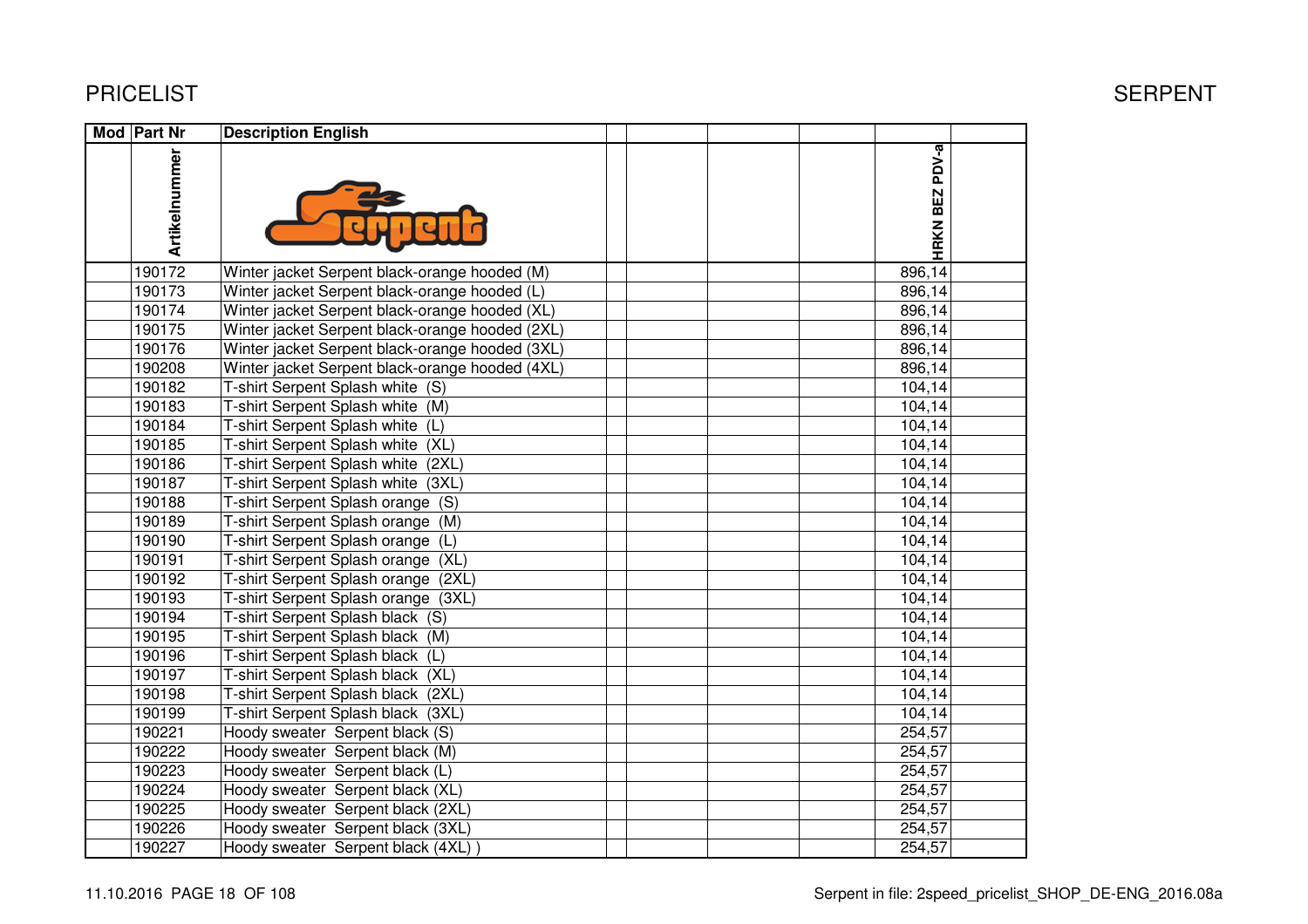#### **Mod** Part Nr **Part | Description English<br>
Beginning and <b>Retail**<br>
Beginning and **Retail**<br>
Beginning and **Retail**<br>
Beginning and **Retail**<br>
Beginning and **Retail**<br>
Beginning and **Retail**<br>
Beginning and **Retail**<br>
Beginning and **Retail**<br>
B HRKN BEZ PDV-a **HRKN BEZ PDV-a Artikelnummer** 190500 Pit-caddy 35,79 56,80 456,43 365,14 190501 Tool-bag 18,99 30,20 242,68 194,14 190502 Carry-bag medium, 3 drawers 740,57 8 12, 20 926, 20 926, 20 926, 20 926, 20 926, 20 926, 20 927, 20 927, 20 927, 20 927, 20 927, 20 927, 20 927, <br>20 926, 20 926, 20 927, 20 927, 20 927, 20 927, 20 927, 20 927, 20 927, 20 927, 20 927, 20 927, 20 927, 20 92<br>2 190503 Fuel bottle 500ml<br>190504 Ballcup tool 75,86 118,29 190504 |Ballcup tool 11,60 18,40 18,40 18,40 18,40 18,40 18,40 18,40 18,40 18,40 18,40 18,40 18,40 18,40 18, 190506 Toolset onroad GP (17pcs) with Tools bag<u>9</u> 2.035,93 190507 Toolset EP (16pcs) with Tools bag 178,59 283,40 2.277,32 1.821,86 190508 Toolset offroad (20pcs) with Tools bag 209,00 331,70 2.665,45 2.132,36 190509 Allen wrench 1.5 x 120mm102,86 براء المسافر المسافر المسافر المسافر المسافر المسافر المسافر المسافر المسافر المسافر المسافر المسافر ال<br>المسافر المسافر المسافر المسافر المسافر المسافر المسافر المسافر المسافر المسافر المسافر المسافر المسافر المساف 190510 Allen wrench 2.0 x 120mm102,86 براء المسافر المسافر المسافر المسافر المسافر المسافر المسافر المسافر المسافر المسافر المسافر المسافر ال<br>المسافر المسافر المسافر المسافر المسافر المسافر المسافر المسافر المسافر المسافر المسافر المسافر المسافر المساف 190511 Allen wrench 2.5 x 120mm102,86 براء المسافر المسافر المسافر المسافر المسافر المسافر المسافر المسافر المسافر المسافر المسافر المسافر ال<br>المسافر المسافر المسافر المسافر المسافر المسافر المسافر المسافر المسافر المسافر المسافر المسافر المسافر المساف 190512 Allen wrench 3.0 x 120mmm 102,86<br>0.v.129mm 111.06 190513 Ball driver hex wrench 2.0 x 120mm111,86 بي المساحة المساحة المساحة المساحة المساحة المساحة المساحة المساحة المساحة المساحة المساحة المساحة المس<br>المساحة المساحة المساحة المساحة المساحة المساحة المساحة المساحة المساحة المساحة المساحة المساحة المساحة المساح 190514 Ball driver hex wrench 2.5 x 120mm111,86 بي المسلم المسلم المسلم المسلم المسلم المسلم المسلم المسلم المسلم المسلم المسلم المسلم المسلم المسلم ال<br>المسلم المسلم المسلم المسلم المسلم المسلم المسلم المسلم المسلم المسلم المسلم المسلم المسلم المسلم المسلم المسل 190515190515 Ball driver hex wrench 3.0 x 120mm<br>190516 Tool tip allen wrench 1.5 x 120mm  $x$  120mm 111,86<br>190mm 1200mm 1200mm 1200mm 1200mm 130,82 111,86 190516 Tool tip allen wrench 1.5 x 120mm<br>190517 Tool tip allen wrench 2.0 x 120mm m 25,71<br>m 25,71 190517 Tool tip allen wrench 2.0 x 120mm<br>190518 Tool tip allen wrench 2.5 x 120mm m 25,71<br>m 25,71 190518 Tool tip allen wrench 2.5 x 120mm<br>190519 Tool tip allen wrench 3.0 x 120mm m 25,71<br>m 25,71 190519 Tool tip allen wrench 3.0 x 120mm<br>190520 Tool tip ball driver hex wrench 2.0 m 25,71 20 325,71 200 325,71 200 325,71 200 325,71 200 325,71 200 325,71 200 325,71 200 325,71 200 325,71 200 325,71 200 325,71 200 325,71 200 325,71 200 325,71 200 325,71 200 325,71 200 325,71 200 325,71 200 325,71 200 3 190520 Tool tip ball driver hex wrench 2.0 x 120mmm 34,71 34,71 34,71 34,71 34,71 34,71 34,71 34,71 34,71  $\frac{34}{12}$ Tool tip ball driver hex wrench  $2.5 \times 120$ mm m 34,71 34,71 34,71 34,71 34,71 34,71 34,71 34,71 34,71  $\frac{34}{12}$ 190522 Tool tip ball driver hex wrench 3.0 x 120mmm 34,71 190523 Turnbuckle wrench 3mmm 60,43 190524 Turnbuckle wrench 4mmm 60,43 190525 Turnbuckle wrench 5mmm 60,43 190526 Flat head screwdriver 3.0 x 150mm<br>190527 Flat head screwdriver 4.0 x 150mm 102,86 102,86 102,86 102,886 102,886 102,886 102,886 102,886 102,886 102,886 102, Flat head screwdriver  $4.0 \times 150$ mm m 102,86<br>27.71 102,86 190528 Phillips screwdriver 2.0 x 45mm 9,58 15,20 122,14 97,71 190529 Phillips screwdriver 3.5 x 120mm102,86 102,86 102,86 102,886 102,886 102,886 102,886 102,886 102,886 102,886 102, 190530 Phillips screwdriver 5.8 x 120mm<br>190531 Nut driver 5.0 x 100mm

10,92 17,40 139,82 111,86

m 133,71

#### T Example of the state of the state of the state of the state of the SERPENT SERPENT

Nut driver 5.0 x 100mm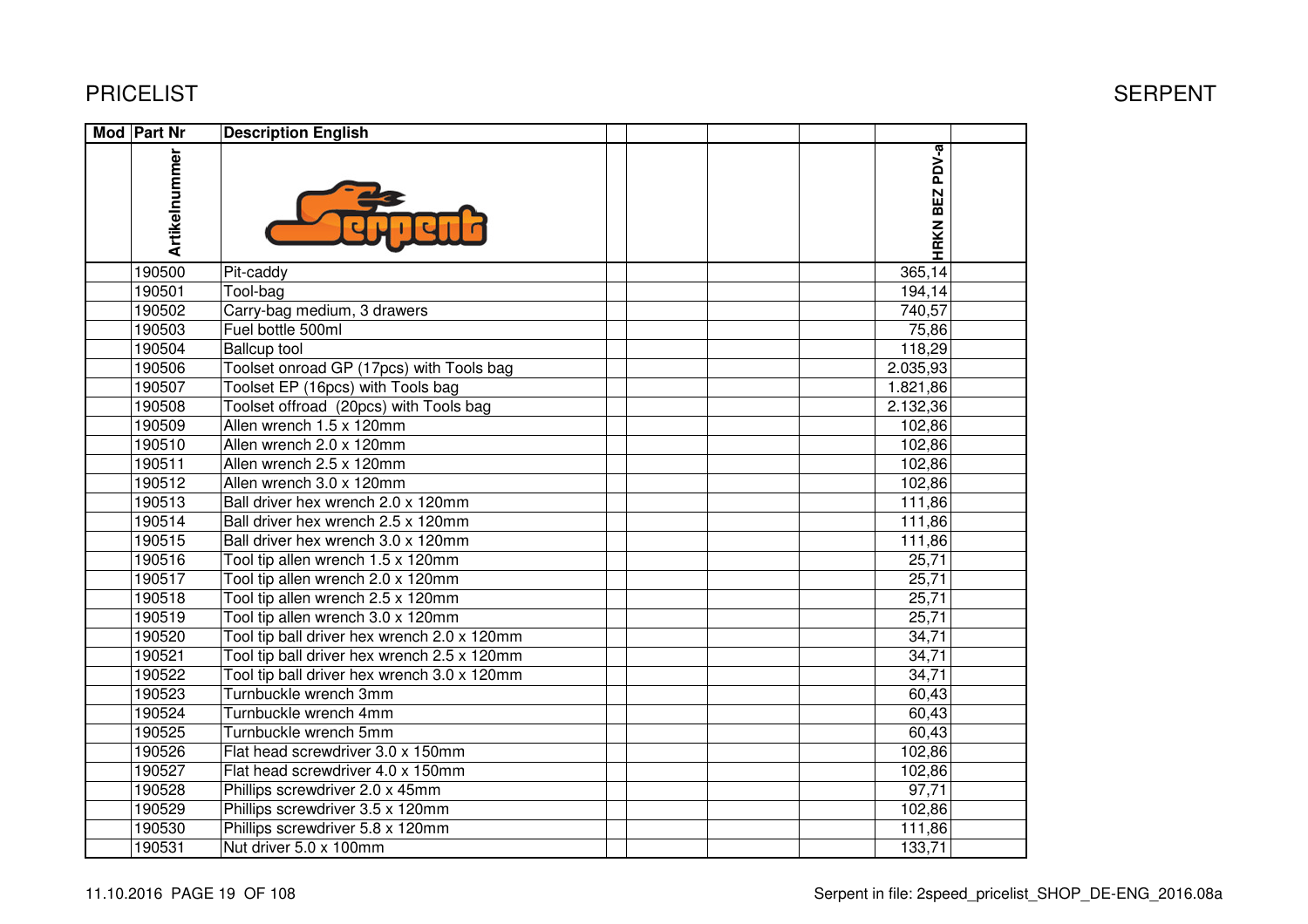| <b>Mod Part Nr</b> | <b>Description English</b>                 |                |
|--------------------|--------------------------------------------|----------------|
| Artikelnummer      |                                            | HRKN BEZ PDV-a |
| 190532             | Nut driver 5.5 x 100mm                     | 133,71         |
| 190533             | Nut driver 7.0 x 100mm                     | 145,93         |
| 190534             | Reamer with end cap for lexan body         | 210,86         |
| 190535             | Exhaust spring / caster clip remover       | 99,64          |
| 190536             | Wrench-glowplug / clutchnut - 10mm long    | 151,07         |
| 190537             | Flywheel wrench tool wheelnut 1/8 off road | 180,00         |
| 190538             | Flywheel wrench                            | 137,57         |
| 190539             | Nut driver 4.5 x 100mm                     | 133,71         |
| 190540             | Centax clutch bell holder 1/10             | 151,07         |
| 190541             | Centax clutch bell holder 1/8              | 151,07         |
| 190542             | Centax pinion tool 1/10                    | 151,07         |
| 190543             | Centax pinion tool 1/8                     | 151,07         |
| 401024             | <b>Ball 5mm (10)</b>                       | 176,79         |
| 401025             | Pivotball uni 4.5mm (20)                   | 315,64         |
| 401042             | Bushing 3x5x1 orange (10)                  | 77,14          |
| 401043             | Bushing 3x5x2 orange (10)                  | 91,29          |
| 401058             | Anti-roll bar rod (4)                      | 56,57          |
| 401091             | Ball-joint (12)                            | 34,71          |
| 401092             | Ball-joint short (10)                      | 29,57          |
| 401124             | Ball bearing 3x6 (2)                       | 20,57          |
| 401133             | Ballbearing 4x8 (2)                        | 25,71          |
| 401134             | Ball bearing 4x7 (2)                       | 30,86          |
| 401135             | Thrustbearing 2x6x3                        | 24,43          |
| 401155             | Rod alu M3x16mm (2)                        | 51,43          |
| 401350             | Belt Kevlar 30S3M510                       | 63,64          |
| 401351             | Belt Kevlar 30S3M510 low friction          | 58,50          |
| 401352             | Belt Kevlar 30S3M186                       | 51,43          |
| 401353             | Belt Kevlar 30S3M186 low friction          | 48,21          |
| 401354             | Chassis carbon 2.5mm                       | 577,93         |
| 401355             | Trackrod M3x38mm (2)                       | 77,14          |
| 401356             | Track rod M3x26mm (2)                      | 66,86          |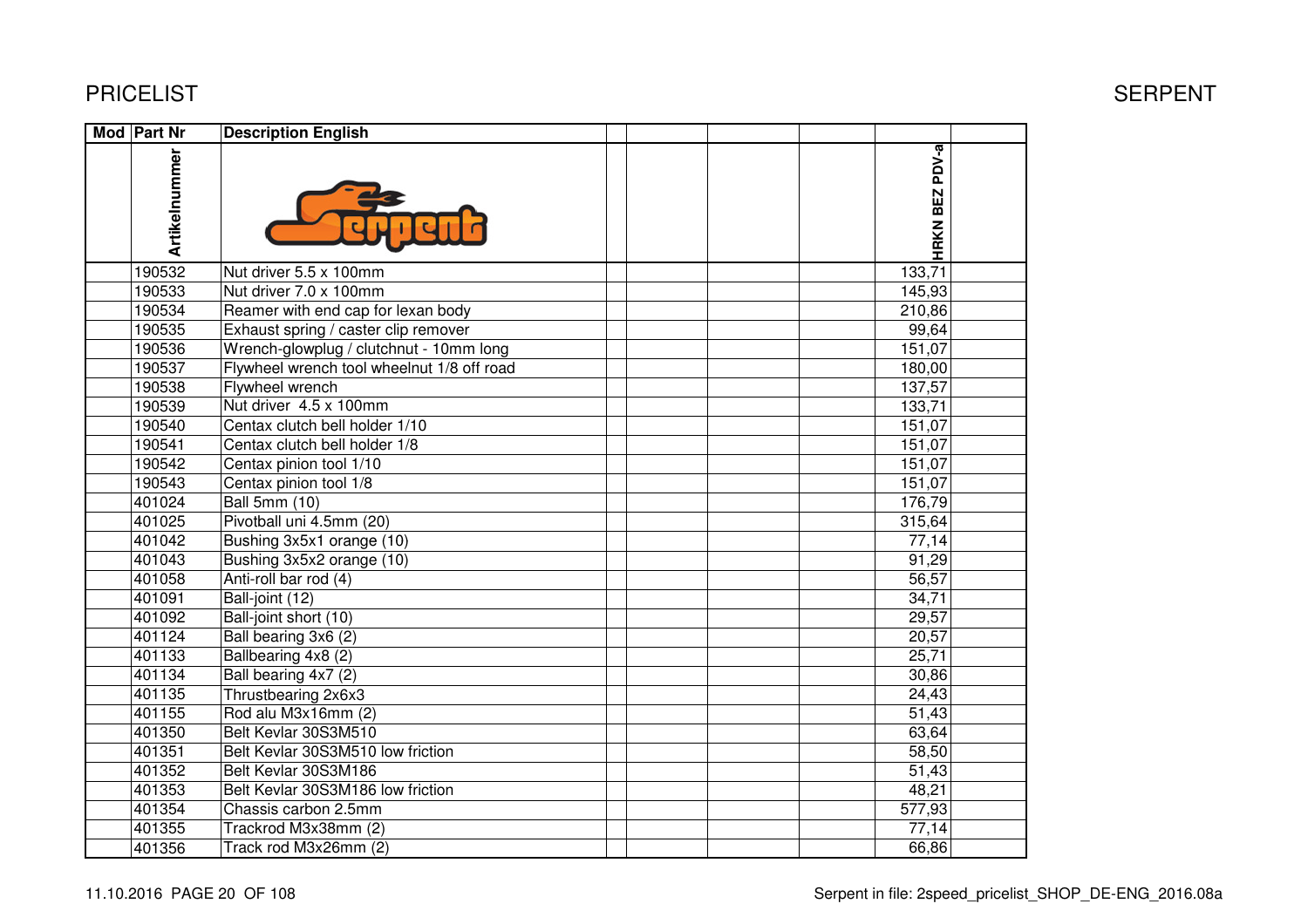| Mod Part Nr   | <b>Description English</b>       |                |  |
|---------------|----------------------------------|----------------|--|
| Artikelnummer |                                  | HRKN BEZ PDV-a |  |
| 401357        | Foam bumper                      | 51,43          |  |
| 401358        | Stabi collar (2)                 | 43,07          |  |
| 401359        | pulley solid axle 38T            | 43,07          |  |
| 401360        | pulley middle $19T +$ spacer (3) | 51,43          |  |
| 401361        | Bumper upper/ lower              | 63,64          |  |
| 401362        | $C$ -hub 4 $L+R$                 | 60,43          |  |
| 401363        | Steeringblock L+R                | 60,43          |  |
| 401365        | Bearingblock alu                 | 204,43         |  |
| 401366        | Middle shaft alu                 | 144,00         |  |
| 401367        | Motormount bracket alu           | 99,64          |  |
| 401368        | Motormount alu                   | 169,71         |  |
| 401369        | Servomount plate                 | 84,21          |  |
| 401370        | Servomount L + R alu             | 140,79         |  |
| 401371        | Geardiff revision set            | 106,71         |  |
| 401372        | Servo-lever (4)                  | 56,57          |  |
| 401373        | CVD axle set steel (2)           | 360,00         |  |
| 401374        | Topdeck carbon 2mm               | 245,57         |  |
| 401375        | Suspension bracket alu 0         | 115,07         |  |
| 401376        | Suspension bracket alu 1         | 115,07         |  |
| 401377        | Suspension bracket alu 2         | 115,07         |  |
| 401378        | Suspension bracket alu 3         | 115,07         |  |
| 401379        | Antirollbar 1.4mm                | 29,57          |  |
| 401380        | Solid axle/spool                 | 140,79         |  |
| 401381        | CVD insert (2)                   | 63,64          |  |
| 401382        | Shocktower mount alu L+R         | 281,57         |  |
| 401383        | Geardiff set                     | 281,57         |  |
| 401384        | Shocktower carbon front          | 140,79         |  |
| 401385        | Shocktower carbon rear           | 161,36         |  |
| 401386        | Pivot pin front inner (2)        | 51,43          |  |
| 401387        | Wheelhexagon 1mm offset (2)      | 72,00          |  |
| 401388        | Bushing alu 3x5x1 (10)           | 58,50          |  |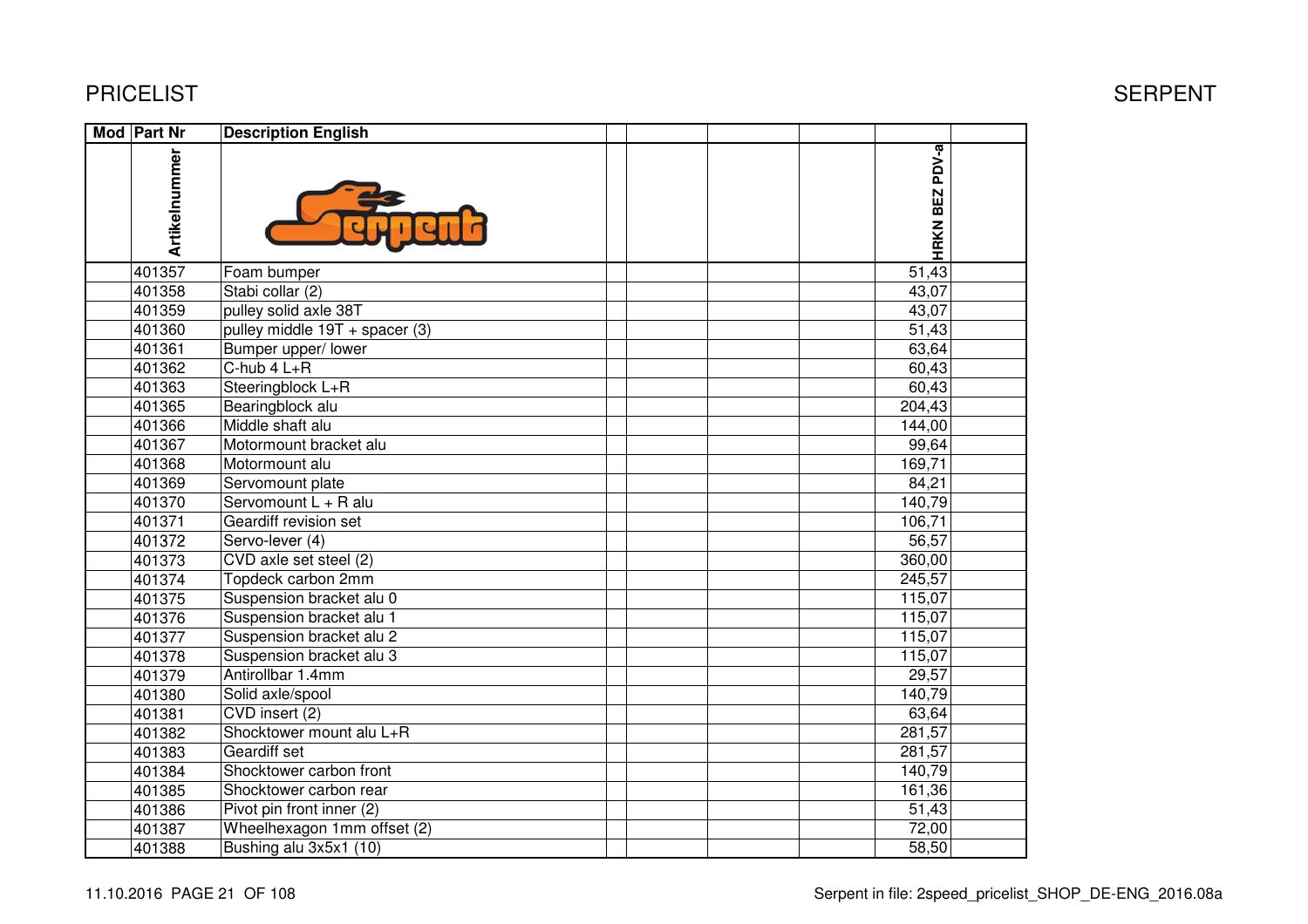| Mod Part Nr   | <b>Description English</b>   |  |  |                     |  |
|---------------|------------------------------|--|--|---------------------|--|
| Artikelnummer |                              |  |  | HRKN BEZ PDV-a      |  |
| 401389        | Bushing alu 3x5x2 (10)       |  |  | 60,43               |  |
| 401390        | Bushing alu 3x5x4 (2)        |  |  | 22,50               |  |
| 401391        | Antirollbar ball (2)         |  |  | 58,50               |  |
| 401392        | Bearing excenter (4)         |  |  | 51,43               |  |
| 401393        | Wishbone rear lower (2)      |  |  | 48,21               |  |
| 401394        | CVD driveshaft (2)           |  |  | 149,14              |  |
| 401395        | Steeringrack alu 1           |  |  | 180,00              |  |
| 401396        | Upright (2)                  |  |  | 46,29               |  |
| 401397        | Wishbone front lower (2)     |  |  | 46,29               |  |
| 401398        | Bracket middleshaft alu      |  |  | 84,21               |  |
| 401399        | Bearingmount middleshaft alu |  |  | 72,00               |  |
| 401400        | Steering shaft (2)           |  |  | 66,86               |  |
| 401401        | Steering lever alu (2)       |  |  | 140,79              |  |
| 401402        | Antirollbar mount alu        |  |  | $\overline{132,43}$ |  |
| 401403        | Pivot pin rear-inner (2)     |  |  | 51,43               |  |
| 401404        | Suspension spacer 1mm (2)    |  |  | 34,71               |  |
| 401405        | Pivot pin front-outer (2)    |  |  | 51,43               |  |
| 401406        | CVD wheelaxle (2)            |  |  | 151,07              |  |
| 401407        | Pivot pin rear-outer (2)     |  |  | 51,43               |  |
| 401408        | Driveshaft solidaxle (2)     |  |  | 94,50               |  |
| 401409        | Blade (16)                   |  |  | 75,86               |  |
| 401410        | Bushing steeringblock (4)    |  |  | 84,21               |  |
| 401411        | Antirollbar bushing (16)     |  |  | 66,86               |  |
| 401412        | Geardiff housing             |  |  | 43,07               |  |
| 401413        | Battery mount (4)            |  |  | 43,07               |  |
| 401414        | Geardiff outdrive (2)        |  |  | 161,36              |  |
| 401415        | Antirollbar 1.2mm            |  |  | 29,57               |  |
| 401416        | Antirollbar 1.6mm            |  |  | 29,57               |  |
| 401417        | Antirollbar 1.8mm            |  |  | 29,57               |  |
| 401418        | Suspension bracket alu 1.5   |  |  | 115,07              |  |
| 401419        | Suspension bracket alu 2.5   |  |  | 115,07              |  |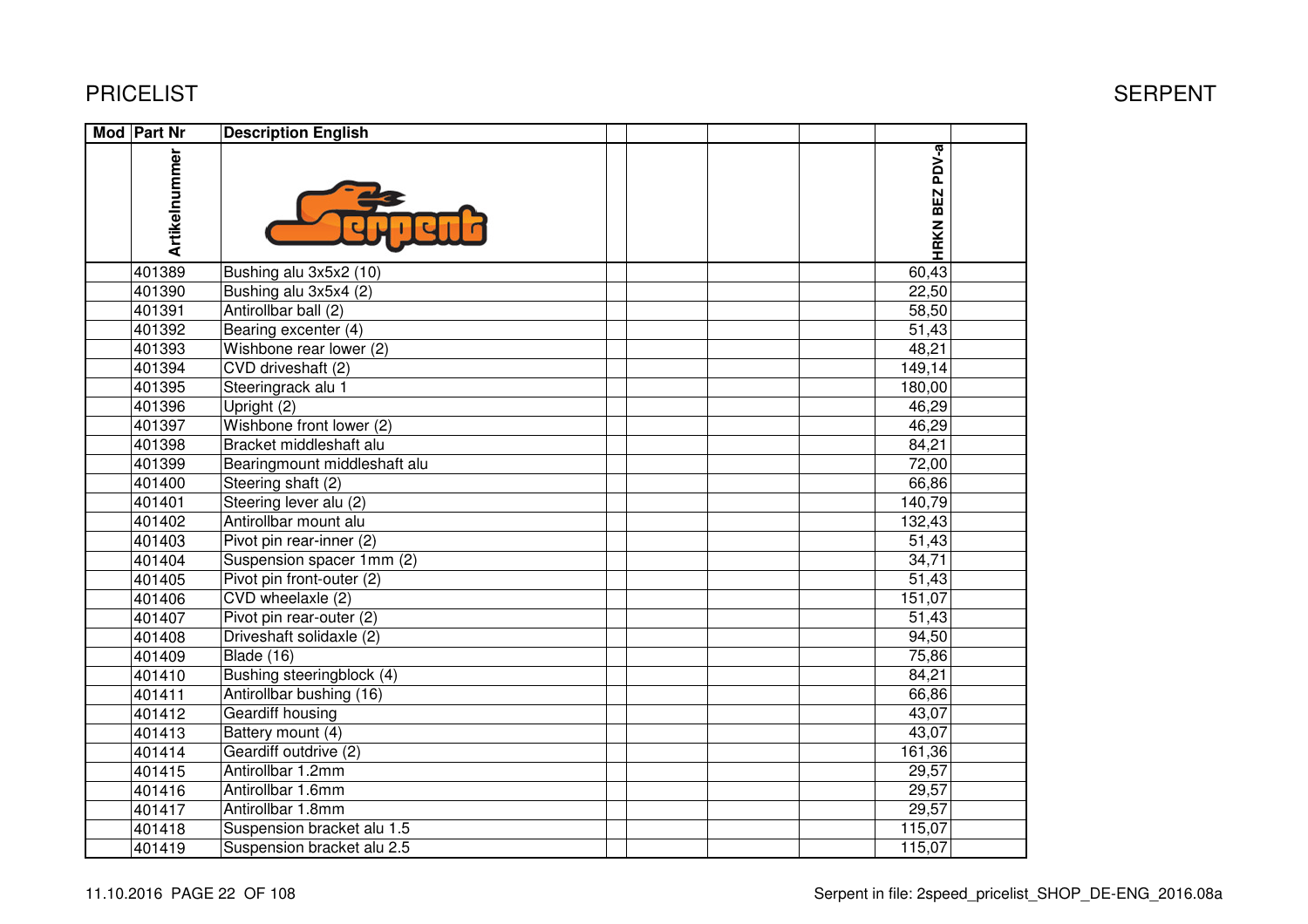| Mod Part Nr   | <b>Description English</b>                   |                     |  |
|---------------|----------------------------------------------|---------------------|--|
| Artikelnummer |                                              | HRKN BEZ PDV-a      |  |
| 401420        | Suspension bracket alu 3.5                   | 115,07              |  |
| 401421        | Upright alu (2)                              | 315,64              |  |
| 401423        | C-hub 2 alu L+R                              | 406,29              |  |
| 401424        | $\overline{C}$ -hub 4 alu L+R                | 406,29              |  |
| 401425        | C-hub 6 alu L+R                              | 406,29              |  |
| 401426        | Spacer suspension 0.5mm (2)                  | 34,71               |  |
| 401427        | pulley 19T alu                               | 84,21               |  |
| 401429        | Trackrod alu M3x38mm (2)                     | 48,21               |  |
| 401430        | Camberlink alu M3x26mm (2)                   | 43,07               |  |
| 401432        | Chassis carbon 2mm                           | 531,64              |  |
| 401433        | Weight set brass 5gr - 12gr - 20gr $(2+1+1)$ | 205,71              |  |
| 401434        | Bushing smaller bearing (4)                  | 66,86               |  |
| 401435        | Decalsheet S411 black-white (2)              | 48,21               |  |
| 401436        | <b>Balldiff set</b>                          | 406,29              |  |
| 401437        | <b>Balldiff shaft female</b>                 | 140,79              |  |
| 401438        | Balldiff shaft male                          | 128,57              |  |
| 401439        | Balldiff nut (2)                             | 25,71               |  |
| 401440        | <b>Balldiff pulley 38T</b>                   | 34,71               |  |
| 401441        | Balldiff spring (4)                          | 24,43               |  |
| 401442        | Balldiff screw (2)                           | 43,07               |  |
| 401444        | Chassis carbon 2.25mm                        | 540,00              |  |
| 401445        | Driveshaft set DJC set 411 (2)               | 519,43              |  |
| 401446        | Driveshaft DJC (2)                           | 140,79              |  |
| 401447        | Weelaxle DJC (2)                             | 174,86              |  |
| 401448        | Coupler DJC (2)                              | 174,86              |  |
| 401449        | Insert DJC (4)                               | 89,36               |  |
| 401450        | Pin revision set $DJC(2+2)$                  | 22,50               |  |
| 401451        | Motormount set V2                            | $\overline{271,29}$ |  |
| 401452        | Wishbone Fr Lw hard (2)                      | 72,00               |  |
| 401453        | Wishbone Rr Lw hard (2)                      | 72,00               |  |
| 401454        | Upright hard (2)                             | 60,43               |  |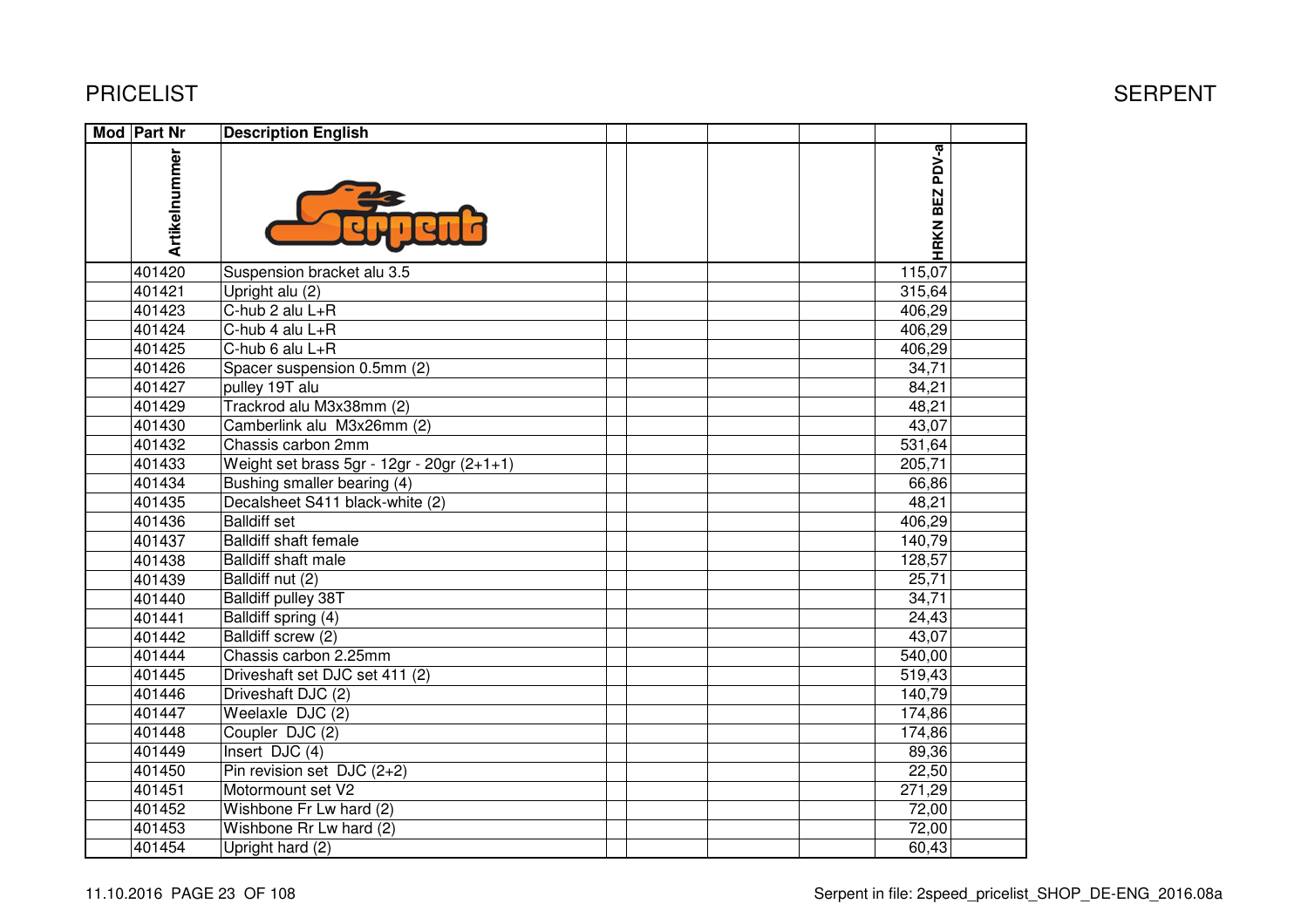| Mod Part Nr   | <b>Description English</b>             |                |  |
|---------------|----------------------------------------|----------------|--|
| Artikelnummer |                                        | HRKN BEZ PDV-a |  |
| 401455        | C-hub 4 L+R hard                       | 72,00          |  |
| 401456        | Decalsheet S411 chrome (2)             | 60,43          |  |
| 401458        | Diff gear + diff axle geardiff $(2+1)$ | 48,21          |  |
| 401459        | Wishbone Fr Lw medium (2)              | 66,86          |  |
| 401460        | Wishbone Rr Lw medium (2)              | 66,86          |  |
| 401461        | Upright medium (2)                     | 58,50          |  |
| 401462        | C-hub 4 L+R medium                     | 66,86          |  |
| 401463        | Belt tensioner set                     | 92,57          |  |
| 401464        | Battery mount carbon F/R               | 92,57          |  |
| 401465        | Steeringrack V2                        | 226,29         |  |
| 401466        | Steering shaft alu coated (2)          | 75,86          |  |
| 401467        | Pivot pin front inner TiNI (2)         | 75,86          |  |
| 401468        | Pivot pin rear inner TiNI (2)          | 75,86          |  |
| 401469        | Driveshaft-set CVD alu (2)             | 349,71         |  |
| 401470        | Driveshaft CVD alu (2)                 | 176,79         |  |
| 401477        | Bushing alu 3x5x3 orange (4)           | 32,79          |  |
| 401478        | Shim 4x10x0.3 (10)                     | 48,21          |  |
| 401484        | Bushing alu 3x5x4 orange (2)           | 24,43          |  |
| 401486        | Shrink tube for DJC (10)               | 41,14          |  |
| 401490        | Suspension bracket alu 0.5             | 118,29         |  |
| 401495        | Top-deck 411 flex 2mm                  | 246,86         |  |
| 401496        | Antirollbar 1.2mm rear                 | 32,79          |  |
| 401497        | Antirollbar 1.4mm rear                 | 32,79          |  |
| 401498        | Antirollbar 1.6mm rear                 | 32,79          |  |
| 401499        | Antirollbar 1.8mm rear                 | 32,79          |  |
| 401500        | Pivotball uni 4.5mm alu (4)            | 106,71         |  |
| 401501        | Body 190mm Lex-IS EFRA 4030            | 180,00         |  |
| 401502        | Gear box mount front 411-FF            | 372,21         |  |
| 401503        | Motor mount 411-FF                     | 102,86         |  |
| 401504        | Gear shaft 411-FF                      | 66,86          |  |
| 401505        | Middle gear shaft 411-FF               | 51,43          |  |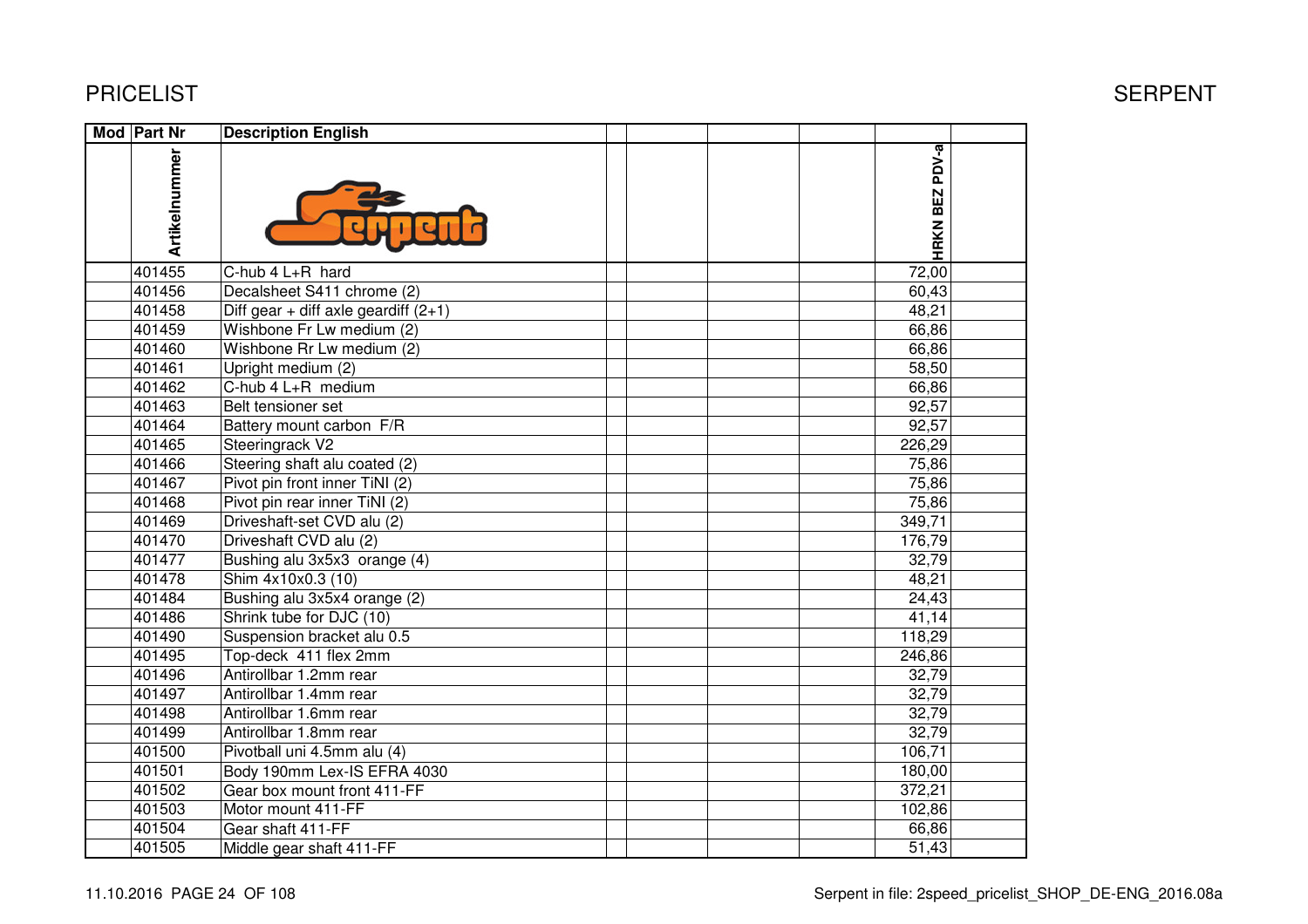| <b>Mod Part Nr</b> | <b>Description English</b>                        |                |  |
|--------------------|---------------------------------------------------|----------------|--|
| Artikelnummer      |                                                   | HRKN BEZ PDV-a |  |
| 401506             | Shock mount front L+R 411-FF                      | 281,57         |  |
| 401507             | Shock mount rear L+R 411-FF                       | 325,93         |  |
| 401508             | Spurgear adaptor 411-FF                           | 97,71          |  |
| 401509             | Shocktower front carbon 411-FF                    | 151,07         |  |
| 401510             | Shocktower rear carbon 411-FF                     | 200,57         |  |
| 401511             | Transmission gear 20T - 27T 411-FF                | 43,07          |  |
| 401512             | Steering shaft 411-FF (2)                         | 51,43          |  |
| 401513             | Steeringrack 411-FF                               | 231,43         |  |
| 401514             | Wheelaxle rear 411-FF (2)                         | 115,07         |  |
| 401515             | Antirollbar 1.2mm fr 411-FF                       | 29,57          |  |
| 401516             | Antirollbar 1.4mm fr 411-FF                       | 29,57          |  |
| 401517             | Antirollbar 1.6mm fr 411-FF                       | 29,57          |  |
| 401518             | Antirollbar 1.8mm fr 411-FF                       | 29,57          |  |
| 401519             | Bodypost rear 411-FF (2)                          | 34,71          |  |
| 401520             | Bodypost front 411-FF (2)                         | 34,71          |  |
| 401521             | Front bumper set 411-FF                           | 84,21          |  |
| 401522             | Foam bumper 411-FF                                | 34,71          |  |
| 401523             | Battery mount FR-RR 411-FF                        | 51,43          |  |
| 401524             | Servo mount 411-FF (2)                            | 132,43         |  |
| 401525             | Topdeck carbon 411-FF                             | 255,86         |  |
| 401526             | Geardiff revision set V2                          | 185,14         |  |
| 401527             | Diff gear 10T + diff axle for geardiff $(2+1)$ V2 | 58,50          |  |
| 401528             | Geardiff 411-FF                                   | 418,50         |  |
| 401529             | Geardiff housing 411-FF                           | 48,21          |  |
| 401530             | Chassis carbon 411-FF                             | 655,07         |  |
| 401531             | Gear box mount rear 411-FF                        | 161,36         |  |
| 401532             | Geardiff uni 1/10 EP v2                           | 289,93         |  |
| 401533             | Spool nylon 1/10 EP                               | 60,43          |  |
| 401538             | Bearingblock fr/rr 411-S (2)                      | 92,57          |  |
| 401539             | Bracket motormount 411-S                          | 187,07         |  |
| 401540             | Steeringshaft 411-S (2)                           | 48,21          |  |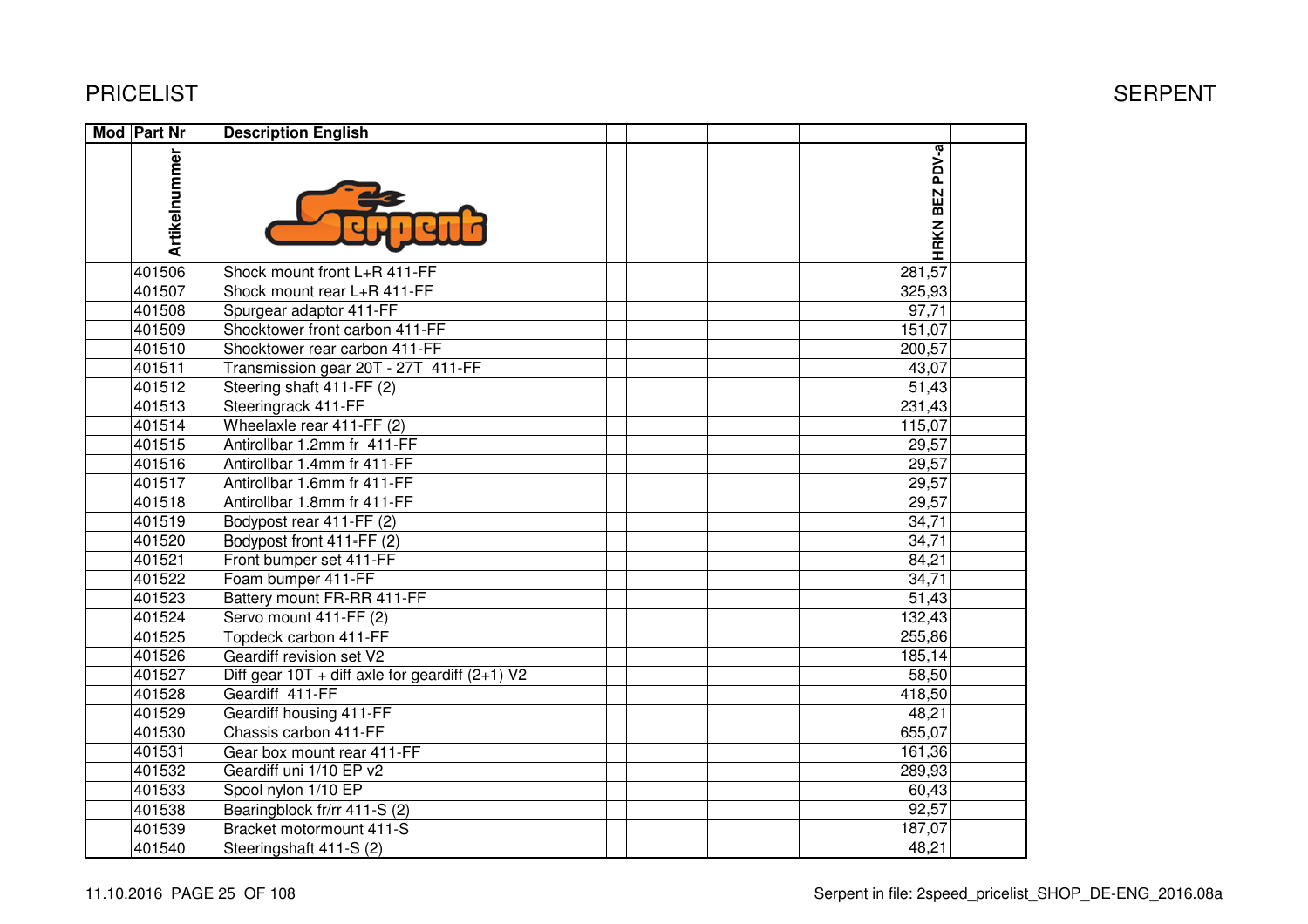| Mod Part Nr   | <b>Description English</b>                |                          |  |
|---------------|-------------------------------------------|--------------------------|--|
| Artikelnummer |                                           | PDV-a<br><b>HRKN BEZ</b> |  |
| 401541        | Bushing steeringrack 411-S (2)            | 34,71                    |  |
| 401542        | Steeringrack 411-S                        | 48,21                    |  |
| 401547        | Chassis 411-S                             | 266,14                   |  |
| 401548        | Servomount 411-S                          | 34,71                    |  |
| 401549        | Topplate 411-S                            | 123,43                   |  |
| 401550        | Shocktower fr 411-S                       | 58,50                    |  |
| 401551        | Shocktower rr 411-S                       | 66,86                    |  |
| 401552        | Battery mount 411-S (2)                   | 75,86                    |  |
| 401553        | Wheel hex 411-S (2)                       | 32,79                    |  |
| 401554        | Bushing set 411-S (13)                    | 51,43                    |  |
| 401555        | Servo holder I+r 411-S                    | 34,71                    |  |
| 401556        | Steering lever 411-S (2)                  | 34,71                    |  |
| 401557        | Antiroll bar mount fr/rr (2)              | 29,57                    |  |
| 401558        | Suspension bracket rr-fr 0                | 37,93                    |  |
| 401559        | Suspension bracket 1 411-S                | 32,79                    |  |
| 401560        | Suspension bracket 2 411-S                | 32,79                    |  |
| 401561        | Suspension bracket 3 411-S                | 32,79                    |  |
| 401562        | Shocktower mount L+R 411-S                | 60,43                    |  |
| 401563        | Topdeck carbon 1.75mm                     | 255,86                   |  |
| 401564        | Battery pad S411FF                        | 22,50                    |  |
| 401565        | Bushing Steeringrack V1 (2)               | 32,79                    |  |
| 401566        | Battery strap velcro                      | 29,57                    |  |
| 401567        | Rim 1/10 EP white (4)                     | 46,29                    |  |
| 401568        | Rim 1/10 EP yellow (4)                    | 46,29                    |  |
| 401569        | $\overline{R}$ im 1/10 EP orange (4)      | 46,29                    |  |
| 401570        | Geardiff 1/10 V2 shaft alu (2)            | 66,86                    |  |
| 401572        | Gear-diff case v2                         | 41,14                    |  |
| 401575        | Antirollbar kit fr/rr S411S               | 349,71                   |  |
| 401576        | only as Dragon-RC number 213003           | 240,43                   |  |
| 401577        | Bumperplate carbon set S411               | 210,86                   |  |
| 401578        | Body Lex-IS Orange S411 pre cut EFRA 4030 | 240,43                   |  |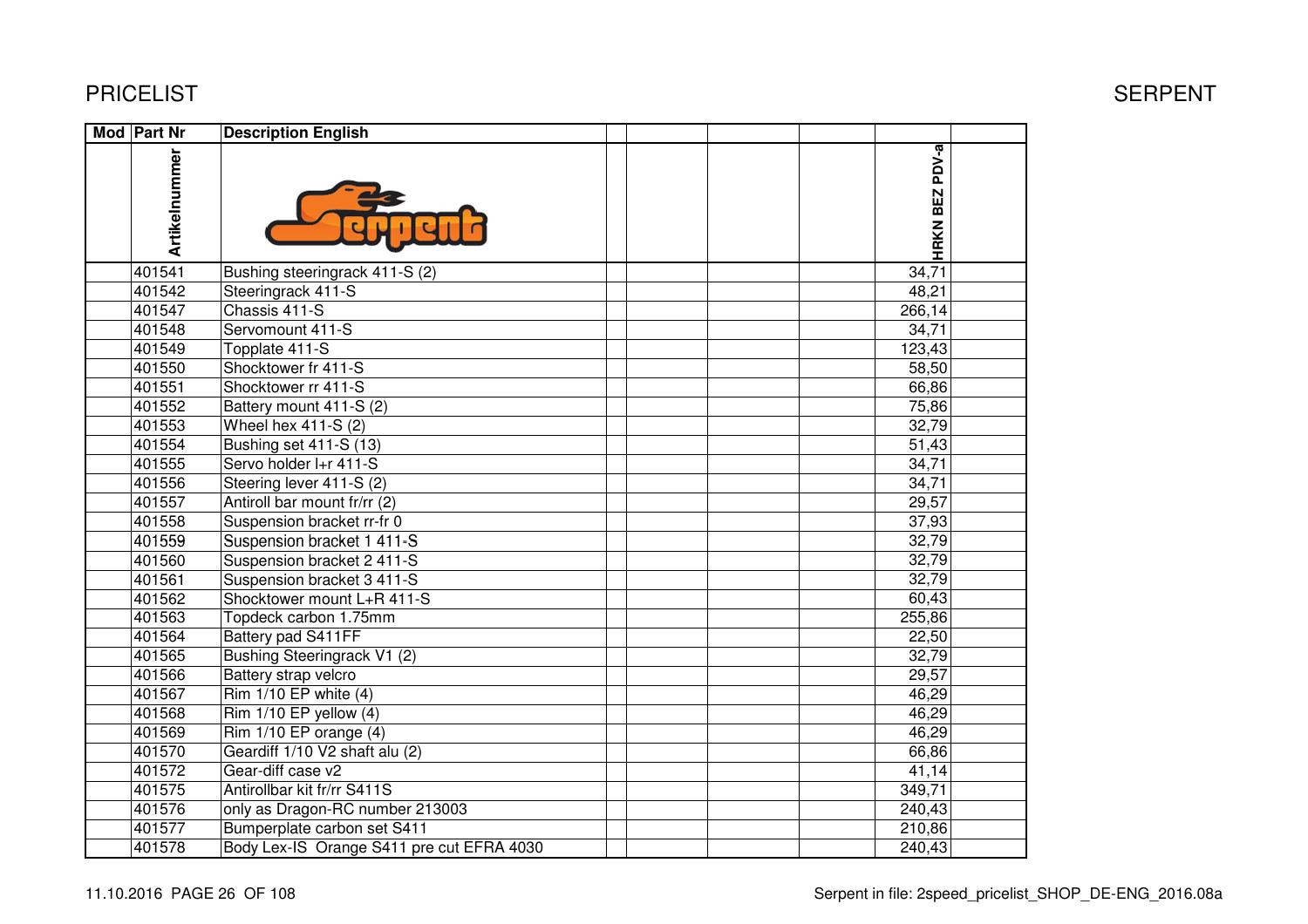| <b>Mod Part Nr</b> |               | <b>Description English</b>                            |  |                |  |
|--------------------|---------------|-------------------------------------------------------|--|----------------|--|
|                    | Artikelnummer |                                                       |  | HRKN BEZ PDV-a |  |
|                    | 401579        | Body Lex-IS Red S411 pre cut EFRA 4030                |  | 240,43         |  |
|                    | 401580        | Body Lex-IS Blue S411 pre cut EFRA 4030               |  | 240,43         |  |
|                    | 401581        | Body Lex-IS Green S411 pre cut EFRA 4030              |  | 240,43         |  |
|                    | 401571        | Body 190mm Lex-IS semi painted efra 4030              |  | 204,43         |  |
|                    | 401582        | Servo-saver 1/10 with inserts 23-24-25                |  | 60,43          |  |
|                    | 401583        | Shocktower carbon low front 411                       |  | 140,79         |  |
|                    | 401584        | Shocktower carbon low rear 411                        |  | 161,36         |  |
|                    | 401585        | Suspension bracket alu 0-2 (2)                        |  | 115,07         |  |
|                    | 401586        | Spacer alu bracket 0.5 (4)                            |  | 34,71          |  |
|                    | 401587        | Suspension bracket alu 1.0 - 1.0                      |  | 115,07         |  |
|                    | 401588        | Steering post low steel (2)                           |  | 58,50          |  |
|                    | 401589        | Servo-mount direct 411                                |  | 384,43         |  |
|                    | 401590        | Chassis carbon 2.25                                   |  | 511,07         |  |
|                    | 401591        | Chassis carbon hard 2.0                               |  | 511,07         |  |
|                    | 401592        | Geardiff V3 composite                                 |  | 243,64         |  |
|                    | 401593        | Outdrive alu for geardiff V3 composite (2)            |  | 140,79         |  |
|                    | 401594        | Diff gear $10T+18T$ for geardiff V3 composite $(4+2)$ |  | 60,43          |  |
|                    | 401595        | Geardiff x-shaft for geardiff V3 composite            |  | 20,57          |  |
|                    | 401596        | <b>Manual S411 2.0</b>                                |  | 46,29          |  |
|                    | 401597        | Suspension bracket alu 0.5 - 1.5                      |  | 115,07         |  |
|                    | 401598        | Geardiff housing V3                                   |  | 41,14          |  |
|                    | 401599        | Shocktower mount alu L+R V2                           |  | 295,07         |  |
|                    | 401600        | Solid axle alu S411 mono for blades                   |  | 226,29         |  |
|                    | 401601        | Motormount S411 V3                                    |  | 271,29         |  |
|                    | 401602        | Body-height fine-tuner alu (4)                        |  | 135,64         |  |
|                    | 401603        | Screwset 411 gray alu 7075 T6 (126)                   |  | 743,79         |  |
|                    | 401604        | Wishbone FR Lw V2 hard (2)                            |  | 72,00          |  |
|                    | 401605        | Wishbone RR Lw V2 hard (2)                            |  | 72,00          |  |
|                    | 401606        | Cvd bushing alu (2)                                   |  | 48,21          |  |
|                    | 401607        | Motormount V4 (3)                                     |  | 363,86         |  |
|                    | 401608        | Chassis 411 alu 2mm 7075T6                            |  | 547,07         |  |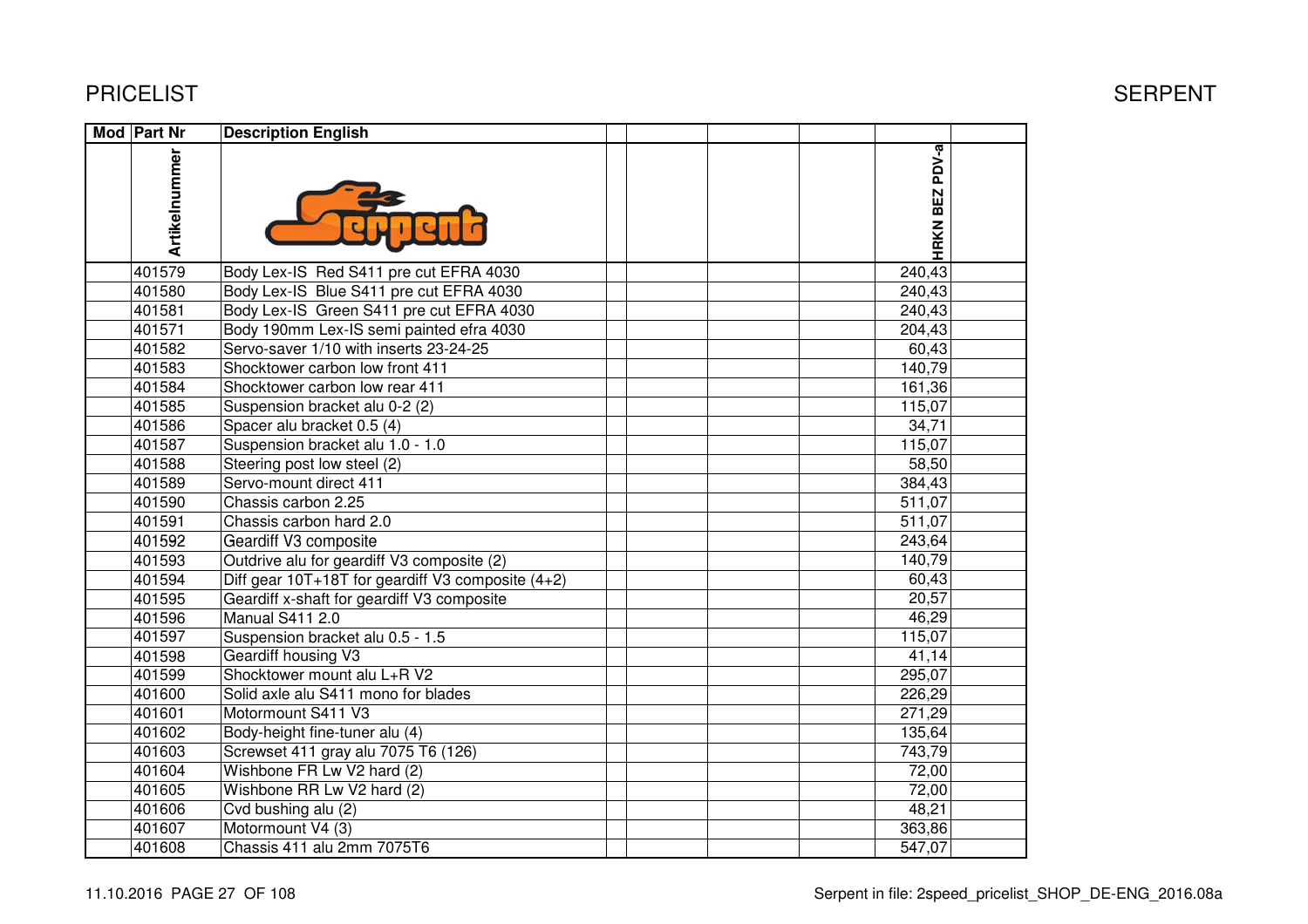| <b>Mod Part Nr</b> | <b>Description English</b>               |                |  |
|--------------------|------------------------------------------|----------------|--|
| Artikelnummer      |                                          | HRKN BEZ PDV-a |  |
| 401609             | Bearingblock alu light (2)               | 262,29         |  |
| 401610             | Double joint cardan set V2 (2)           | 437,14         |  |
| 401611             | Wheelaxle double joint cardan V2 (2)     | 132,43         |  |
| 401612             | Driveshaft double joint cardan V2 (2)    | 176,79         |  |
| 401613             | Coupler double joint cardan V2 (2)       | 176,79         |  |
| 401614             | Insert double joint cardan V2 (2)        | 43,07          |  |
| 401615             | Spring set double joint cardan V2 (5+5)  | 32,79          |  |
| 401616             | Decal sheet S411 Eryx 3.0 (2)            | 43,07          |  |
| 401617             | Alu chassis stiffener Eryx 3.0           | 166,50         |  |
| 401618             | RRS system set 411                       | 941,14         |  |
| 401619             | Bracket RRS system 411                   | 187,07         |  |
| 401620             | Wishbone RR Lw RRS system 411 (2)        | 77,14          |  |
| 401621             | Motor fan mount S411                     | 109,93         |  |
| 401622             | Screw set alu top/side orange 411 (28)   | 192,21         |  |
| 401623             | Wishbone FR Lw V2 X-hard (2)             | 75,86          |  |
| 401624             | Wishbone RR Lw V2 X-hard (2)             | 75,86          |  |
| 401625             | Wishbone RR Lw RRS system 411 X-hard (2) | 75,86          |  |
| 401626             | C-hub 0-deg RRS system 411 (2)           | 406,29         |  |
| 401627             | Adjustable battery mount set S411        | 226,29         |  |
| 401628             | Bumperplate carbon set narrow S411       | 75,86          |  |
| 401629             | Middle shaft set S411 4.0 (3)            | 194,14         |  |
| 401630             | Motormount S411 4.0                      | 205,71         |  |
| 401631             | Shocktower carbon front S411 4.0         | 73,93          |  |
| 401632             | Shocktower carbon rear S411 4.0          | 125,36         |  |
| 401633             | Pulley mid alu 19T S411 4.0 (2)          | 145,93         |  |
| 401634             | Steeringrack S411 4.0                    | 163,29         |  |
| 401635             | Suspension bracket alu 0.5 S411 4.0 (2)  | 102,86         |  |
| 401636             | Suspension bracket alu 1.5 S411 4.0 (2)  | 102,86         |  |
| 401637             | Suspension spacer 0.5 alu S411 4.0 (4)   | 65,57          |  |
| 401638             | Suspension spacer 1.0 alu S411 4.0 (4)   | 86,14          |  |
| 401639             | Chassis carbon 2.0mm S411 4.0            | 514,29         |  |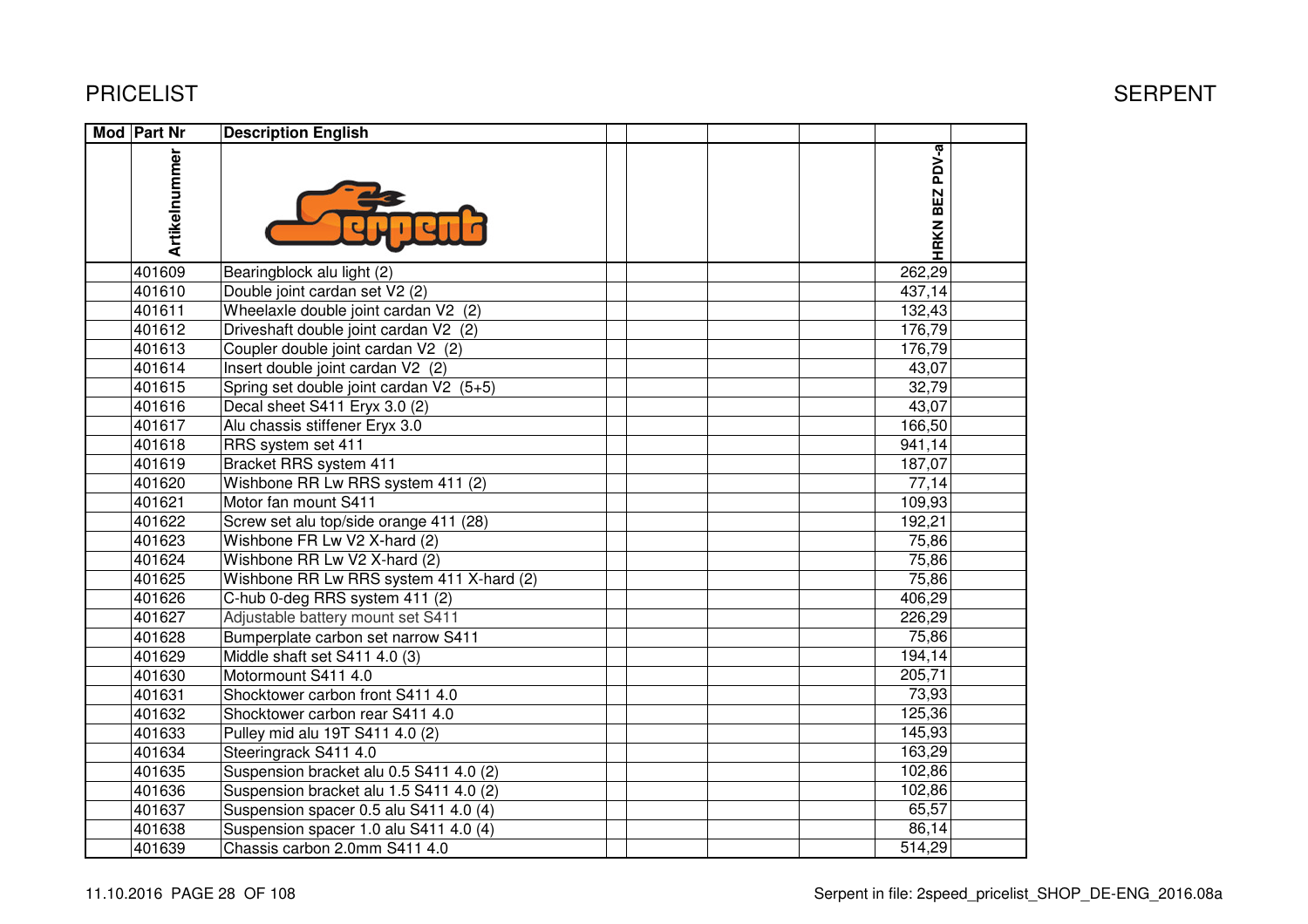|                         | Mod Part Nr   | <b>Description English</b>     |                |  |
|-------------------------|---------------|--------------------------------|----------------|--|
|                         | Artikelnummer |                                | HRKN BEZ PDV-a |  |
|                         | 401640        | Chassis alu 2.0mm S411 4.0     | 557,36         |  |
|                         | 401641        | Chassis carbon 2.25mm S411 4.0 | 536,79         |  |
|                         | 401642        | Foam bumper V2                 | 51,43          |  |
|                         | 401643        | Bumper upper/ lower V2         | 60,43          |  |
|                         | 401644        | RRS system set 411 V2          | 728,36         |  |
| N                       | 401645        | Chassis 2mm carbon 4X          | 401,79         |  |
| $\overline{\mathsf{N}}$ | 401646        | Chassis stiffener alu 4X       | 194,14         |  |
| N                       | 401647        | Stiffenerplate fr carbon 4X    | 43,07          |  |
| $\overline{\mathsf{N}}$ | 401648        | Midshaft mount alu 4X (2)      | 94,50          |  |
| $\overline{\mathsf{N}}$ | 401649        | Motor mount alu 4X             | 194,14         |  |
| $\overline{\mathsf{N}}$ | 401650        | Rocker bushing 4X (4)          | 86,14          |  |
| $\overline{\mathsf{N}}$ | 401651        | Bearingblock fr/rr alu L+R 4X  | 302,14         |  |
| $\overline{\mathsf{N}}$ | 401652        | Servo mount plate carbon 4X    | 43,07          |  |
| N                       | 401653        | Servo mount alu 4X (2)         | 86,14          |  |
| N                       | 401654        | Bulkhead fr/rr L+R alu 4X      | 361,93         |  |
| $\mathsf{N}$            | 401655        | Pivot pin insert top 4X (8)    | 25,71          |  |
| N                       | 401656        | Wishbone lower fr/rr 4X (2)    | 51,43          |  |
| $\mathsf{N}$            | 401657        | Wishbone upper fr/rr 4X (2)    | 48,21          |  |
| N                       | 401658        | Wheelbase spacer 4X (32)       | 32,79          |  |
| $\overline{\mathsf{N}}$ | 401659        | Arm extension fr/rr alu 4X (2) | 86,14          |  |
| $\overline{\mathsf{N}}$ | 401660        | Wheelhub fr/rr L+R 4X          | 60,43          |  |
| $\overline{\mathsf{N}}$ | 401661        | CVD wheelaxle rr 4X (2)        | 151,07         |  |
| $\overline{\mathsf{N}}$ | 401662        | Roll damper holder alu 4X (2)  | 241,07         |  |
| $\overline{\mathsf{N}}$ | 401663        | Shock body alu 4X (2)          | 65,57          |  |
| $\overline{\mathsf{N}}$ | 401664        | Shock bushing 4X (8)           | 108,00         |  |
| $\overline{\mathsf{N}}$ | 401665        | Shock cap alu 4X (2)           | 43,07          |  |
| $\overline{\mathsf{N}}$ | 401666        | Roll damper shaft 4X (2)       | 55,29          |  |
| N                       | 401667        | Shock piston blank 4X (2)      | 25,71          |  |
| N                       | 401668        | Shock piston 1 hole 4X (2)     | 25,71          |  |
| N                       | 401669        | Shock piston 2 hole 4X (2)     | 25,71          |  |
| N                       | 401670        | Heave damper clamp alu (2)     | 65,57          |  |
| N                       | 401671        | Shock shaft 4X (2)             | 51,43          |  |
| N                       | 401672        | Balljoint roll damper 4X (2)   | 22,50          |  |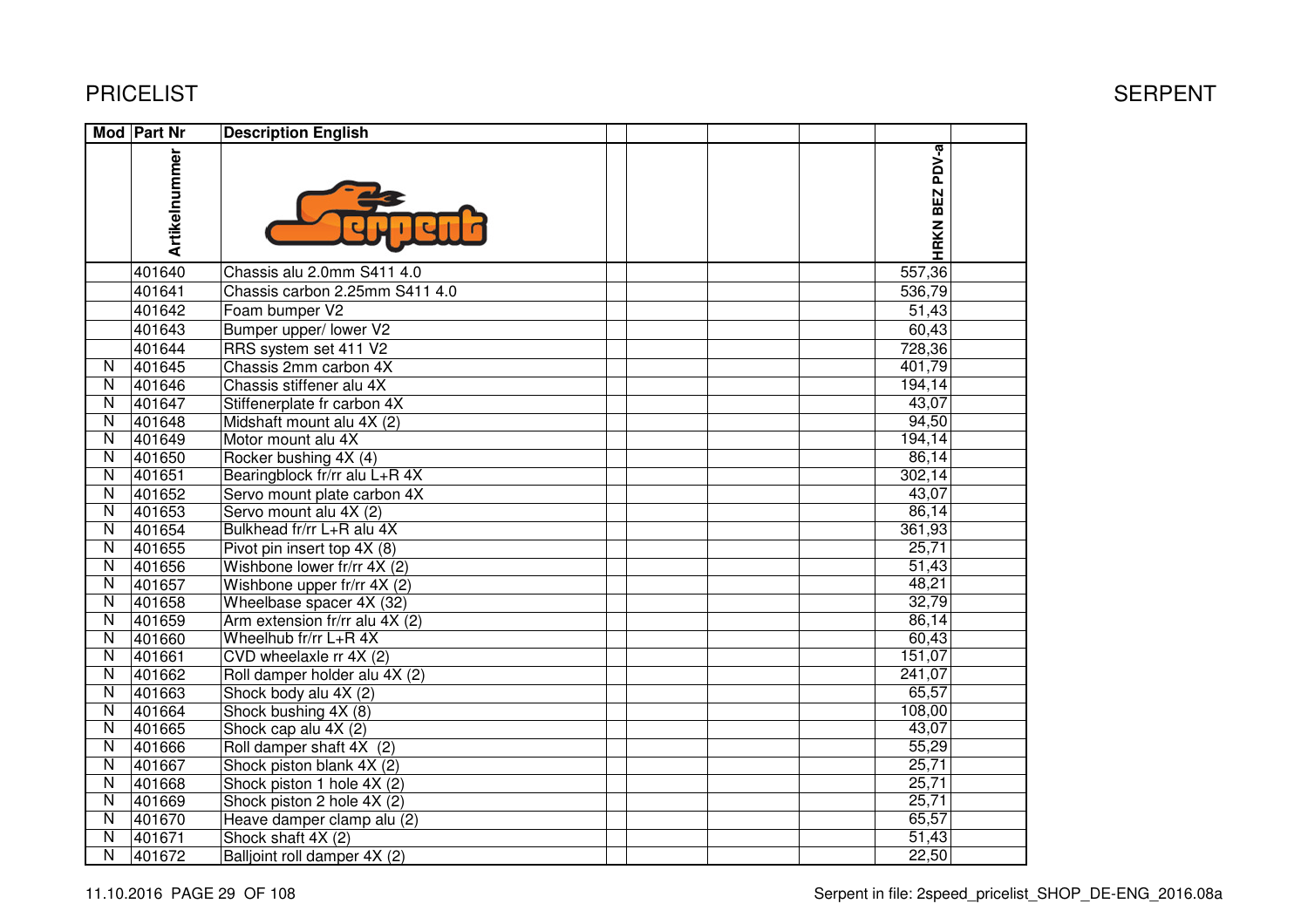|                         | Mod Part Nr   | <b>Description English</b>              |                |  |
|-------------------------|---------------|-----------------------------------------|----------------|--|
|                         | Artikelnummer |                                         | HRKN BEZ PDV-a |  |
| $\overline{N}$          | 401673        | Bumper front 4X                         | 32,79          |  |
| $\overline{\mathsf{N}}$ | 401674        | Bumper foam 4X                          | 32,79          |  |
| $\overline{\mathsf{N}}$ | 401675        | Bumper top plate front carbon 4X        | 128,57         |  |
| $\overline{\mathsf{N}}$ | 401676        | Bumper rear 4X                          | 25,71          |  |
| N                       | 401677        | Bumper top plate rear carbon 4X         | 125,36         |  |
| $\overline{\mathsf{N}}$ | 401678        | Pivotball with shaft short (2)          | 39,86          |  |
| $\overline{\mathsf{N}}$ | 401679        | Central suspension mount alu fr/rr 4X   | 194,14         |  |
| $\overline{\mathsf{N}}$ | 401680        | Roll damper support 8mm carbon 4X (2)   | 34,71          |  |
| $\mathsf{N}$            | 401681        | Bearing holder central rocker 4X (2)    | 25,71          |  |
| $\overline{\mathsf{N}}$ | 401682        | Suspension inserts 4X (32)              | 39,86          |  |
| $\overline{\mathsf{N}}$ | 401683        | Rolldamper holder alu 4X (2)            | 281,57         |  |
| $\overline{\mathsf{N}}$ | 401684        | Steering mount alu 4X (2)               | 145,93         |  |
| $\overline{\mathsf{N}}$ | 401685        | Central suspension bracket fr/rr alu 4X | 151,07         |  |
| $\overline{\mathsf{N}}$ | 401686        | Ride height adjuster alu 4X (2)         | 171,64         |  |
| $\overline{\mathsf{N}}$ | 401687        | Antenna mount 4X                        | 14,14          |  |
| $\overline{\mathsf{N}}$ | 401688        | Shock cap 4X (2)                        | 51,43          |  |
| $\overline{\mathsf{N}}$ | 401689        | Adjustable battery set 4X               | 151,07         |  |
| $\overline{\mathsf{N}}$ | 401690        | Roll damper ball 4X (2)                 | 43,07          |  |
| $\overline{\mathsf{N}}$ | 401691        | Steering mount screw 4X (2)             | 29,57          |  |
| $\overline{\mathsf{N}}$ | 401692        | Suspension bracket alu L+R 4X           | 221,79         |  |
| $\overline{N}$          | 401693        | Shock o-ring 4X (8)                     | 22,50          |  |
| $\overline{N}$          | 401694        | Shock balljoint 4X (2)                  | 12,21          |  |
| $\overline{\mathsf{N}}$ | 401695        | Stiffener brace alu fr/rr 4X            | 73,93          |  |
| $\overline{\mathsf{N}}$ | 401696        | Steeringrack 4X                         | 154,29         |  |
| $\overline{\mathsf{N}}$ | 401697        | Rocker 4X (2)                           | 168,43         |  |
| $\overline{\mathsf{N}}$ | 401698        | Double joint cardan set (2) 4X          | 401,79         |  |
| $\overline{\mathsf{N}}$ | 401699        | CVD axle set steel/alu (2) 4X           | 241,07         |  |
| $\overline{N}$          | 401700        | Rocker roll alu fr/rr 4X                | 128,57         |  |
| $\overline{\mathsf{N}}$ | 401701        | Roll damper set 4X                      | 361,93         |  |
| $\overline{\mathsf{N}}$ | 401702        | Roll damper 4X                          | 118,29         |  |
| $\overline{\mathsf{N}}$ | 401704        | Shock set 4X                            | 140,79         |  |
| $\overline{N}$          | 401705        | Spring white C4.4 4X (2)                | 22,50          |  |
| N                       | 401706        | Spring yellow C4.9 4X (2)               | 22,50          |  |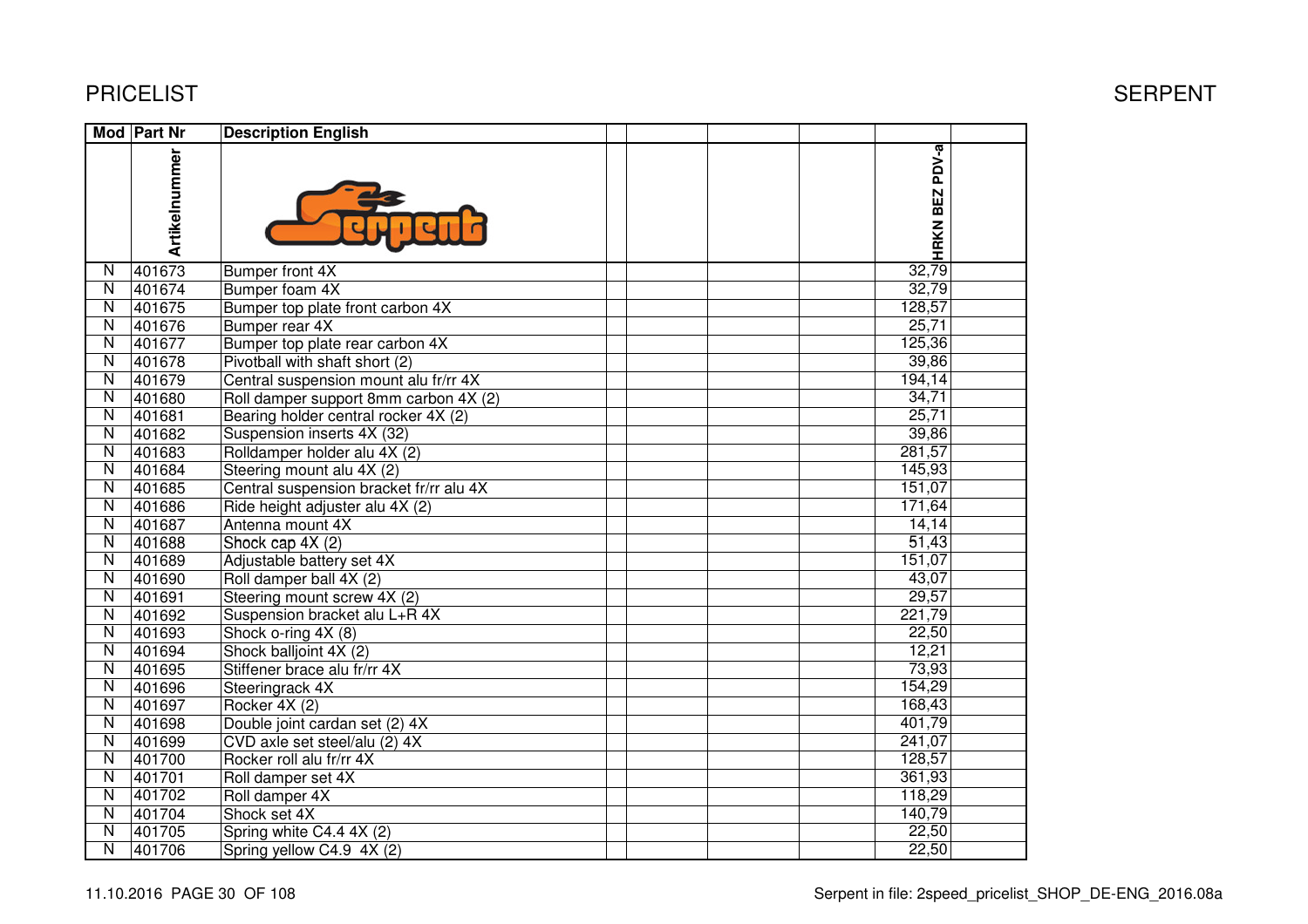| HRKN BEZ PDV-a<br>Artikelnummer<br>22,50<br>401707<br>N<br>Spring orange C5.5 $4\overline{X(2)}$<br>22,50<br>$\overline{\mathsf{N}}$<br>401708<br>Spring red C6.3 4X (2)<br>$\overline{\mathsf{N}}$<br>401709<br>22,50<br>Spring pink C6.9 4X (2)<br>$\overline{\mathsf{N}}$<br>401710<br>22,50<br>Spring blue C7.6 4X (2)<br>$\overline{\mathsf{N}}$<br>401711<br>22,50<br>Spring purple C8.4 4X (2)<br>401712<br>22,50<br>$\overline{\mathsf{N}}$<br>Spring green C9.5 4X (2)<br>401713<br>22,50<br>$\overline{\mathsf{N}}$<br>Spring grey C10.9 4X (2)<br>401714<br>22,50<br>$\mathsf{N}$<br>Spring black C12 4X (2)<br>$\overline{\mathsf{N}}$<br>401715<br>503,36<br>Chassis carbon light 4X<br>401716<br>39,86<br>$\overline{\mathsf{N}}$<br>Bumper top plate narrow front carbon 4X<br>401717<br>39,86<br>$\overline{\mathsf{N}}$<br>Roll damper support -7mm carbon 4X (2)<br>401718<br>32,79<br>$\overline{\mathsf{N}}$<br>Servo mount plate right carbon 4X<br>401719<br>$\overline{N}$<br>171,64<br>Stiffenerplate fr alu 4X<br>$\overline{N}$<br>401720<br>151,07<br>Topdeck 2mm carbon 4X<br>$\overline{\mathsf{N}}$<br>401721<br>32,79<br><b>Balljoint 4.5 (10)</b><br>401722<br>Balljoint 4.5 short (16)<br>43,07<br>N<br>401723<br>Solid axle set<br>201,21<br>$\overline{\mathsf{N}}$<br>401724<br>128,57<br>$\overline{\mathsf{N}}$<br>Solid axle<br>401725<br>Drive adaptor solid axle (2)<br>108,00<br>$\overline{\mathsf{N}}$<br>401726<br>$\overline{\mathsf{N}}$<br>Shockmount screw 4X (4)<br>60,43<br>401727<br>Bearing holder central rocker alu 4X (2)<br>128,57<br>$\overline{\mathsf{N}}$<br>401728<br>$\overline{\mathsf{N}}$<br>Decal sheet project 4X (2)<br>43,07<br>401729<br>$\overline{\mathsf{N}}$<br>194,14<br>Starter-pack 4X<br>Antenna<br>411007<br>22,50<br>411009<br>Clamp hub alu left<br>50,14<br>411011<br>Adaptor trust bearing<br>22,50<br>411015<br>Shock mount L+R<br>91,29<br>411018<br>137,57<br>Monoshock body alu<br>68,79<br>411019<br>Shock body alu<br>411020<br>48,21<br>Shock spring holder threaded<br>66,86<br>411023<br>Steering rod (2)<br>Shim 3.0x6.0x0.5mm (10)<br>411024<br>48,21 | Mod Part Nr | <b>Description English</b> |       |  |
|------------------------------------------------------------------------------------------------------------------------------------------------------------------------------------------------------------------------------------------------------------------------------------------------------------------------------------------------------------------------------------------------------------------------------------------------------------------------------------------------------------------------------------------------------------------------------------------------------------------------------------------------------------------------------------------------------------------------------------------------------------------------------------------------------------------------------------------------------------------------------------------------------------------------------------------------------------------------------------------------------------------------------------------------------------------------------------------------------------------------------------------------------------------------------------------------------------------------------------------------------------------------------------------------------------------------------------------------------------------------------------------------------------------------------------------------------------------------------------------------------------------------------------------------------------------------------------------------------------------------------------------------------------------------------------------------------------------------------------------------------------------------------------------------------------------------------------------------------------------------------------------------------------------------------------------------------------------------------------------------------------------------------------------------------------------------------------------------------------------------------------------------------|-------------|----------------------------|-------|--|
|                                                                                                                                                                                                                                                                                                                                                                                                                                                                                                                                                                                                                                                                                                                                                                                                                                                                                                                                                                                                                                                                                                                                                                                                                                                                                                                                                                                                                                                                                                                                                                                                                                                                                                                                                                                                                                                                                                                                                                                                                                                                                                                                                      |             |                            |       |  |
|                                                                                                                                                                                                                                                                                                                                                                                                                                                                                                                                                                                                                                                                                                                                                                                                                                                                                                                                                                                                                                                                                                                                                                                                                                                                                                                                                                                                                                                                                                                                                                                                                                                                                                                                                                                                                                                                                                                                                                                                                                                                                                                                                      |             |                            |       |  |
|                                                                                                                                                                                                                                                                                                                                                                                                                                                                                                                                                                                                                                                                                                                                                                                                                                                                                                                                                                                                                                                                                                                                                                                                                                                                                                                                                                                                                                                                                                                                                                                                                                                                                                                                                                                                                                                                                                                                                                                                                                                                                                                                                      |             |                            |       |  |
|                                                                                                                                                                                                                                                                                                                                                                                                                                                                                                                                                                                                                                                                                                                                                                                                                                                                                                                                                                                                                                                                                                                                                                                                                                                                                                                                                                                                                                                                                                                                                                                                                                                                                                                                                                                                                                                                                                                                                                                                                                                                                                                                                      |             |                            |       |  |
|                                                                                                                                                                                                                                                                                                                                                                                                                                                                                                                                                                                                                                                                                                                                                                                                                                                                                                                                                                                                                                                                                                                                                                                                                                                                                                                                                                                                                                                                                                                                                                                                                                                                                                                                                                                                                                                                                                                                                                                                                                                                                                                                                      |             |                            |       |  |
|                                                                                                                                                                                                                                                                                                                                                                                                                                                                                                                                                                                                                                                                                                                                                                                                                                                                                                                                                                                                                                                                                                                                                                                                                                                                                                                                                                                                                                                                                                                                                                                                                                                                                                                                                                                                                                                                                                                                                                                                                                                                                                                                                      |             |                            |       |  |
|                                                                                                                                                                                                                                                                                                                                                                                                                                                                                                                                                                                                                                                                                                                                                                                                                                                                                                                                                                                                                                                                                                                                                                                                                                                                                                                                                                                                                                                                                                                                                                                                                                                                                                                                                                                                                                                                                                                                                                                                                                                                                                                                                      |             |                            |       |  |
|                                                                                                                                                                                                                                                                                                                                                                                                                                                                                                                                                                                                                                                                                                                                                                                                                                                                                                                                                                                                                                                                                                                                                                                                                                                                                                                                                                                                                                                                                                                                                                                                                                                                                                                                                                                                                                                                                                                                                                                                                                                                                                                                                      |             |                            |       |  |
|                                                                                                                                                                                                                                                                                                                                                                                                                                                                                                                                                                                                                                                                                                                                                                                                                                                                                                                                                                                                                                                                                                                                                                                                                                                                                                                                                                                                                                                                                                                                                                                                                                                                                                                                                                                                                                                                                                                                                                                                                                                                                                                                                      |             |                            |       |  |
|                                                                                                                                                                                                                                                                                                                                                                                                                                                                                                                                                                                                                                                                                                                                                                                                                                                                                                                                                                                                                                                                                                                                                                                                                                                                                                                                                                                                                                                                                                                                                                                                                                                                                                                                                                                                                                                                                                                                                                                                                                                                                                                                                      |             |                            |       |  |
|                                                                                                                                                                                                                                                                                                                                                                                                                                                                                                                                                                                                                                                                                                                                                                                                                                                                                                                                                                                                                                                                                                                                                                                                                                                                                                                                                                                                                                                                                                                                                                                                                                                                                                                                                                                                                                                                                                                                                                                                                                                                                                                                                      |             |                            |       |  |
|                                                                                                                                                                                                                                                                                                                                                                                                                                                                                                                                                                                                                                                                                                                                                                                                                                                                                                                                                                                                                                                                                                                                                                                                                                                                                                                                                                                                                                                                                                                                                                                                                                                                                                                                                                                                                                                                                                                                                                                                                                                                                                                                                      |             |                            |       |  |
|                                                                                                                                                                                                                                                                                                                                                                                                                                                                                                                                                                                                                                                                                                                                                                                                                                                                                                                                                                                                                                                                                                                                                                                                                                                                                                                                                                                                                                                                                                                                                                                                                                                                                                                                                                                                                                                                                                                                                                                                                                                                                                                                                      |             |                            |       |  |
|                                                                                                                                                                                                                                                                                                                                                                                                                                                                                                                                                                                                                                                                                                                                                                                                                                                                                                                                                                                                                                                                                                                                                                                                                                                                                                                                                                                                                                                                                                                                                                                                                                                                                                                                                                                                                                                                                                                                                                                                                                                                                                                                                      |             |                            |       |  |
|                                                                                                                                                                                                                                                                                                                                                                                                                                                                                                                                                                                                                                                                                                                                                                                                                                                                                                                                                                                                                                                                                                                                                                                                                                                                                                                                                                                                                                                                                                                                                                                                                                                                                                                                                                                                                                                                                                                                                                                                                                                                                                                                                      |             |                            |       |  |
|                                                                                                                                                                                                                                                                                                                                                                                                                                                                                                                                                                                                                                                                                                                                                                                                                                                                                                                                                                                                                                                                                                                                                                                                                                                                                                                                                                                                                                                                                                                                                                                                                                                                                                                                                                                                                                                                                                                                                                                                                                                                                                                                                      |             |                            |       |  |
|                                                                                                                                                                                                                                                                                                                                                                                                                                                                                                                                                                                                                                                                                                                                                                                                                                                                                                                                                                                                                                                                                                                                                                                                                                                                                                                                                                                                                                                                                                                                                                                                                                                                                                                                                                                                                                                                                                                                                                                                                                                                                                                                                      |             |                            |       |  |
|                                                                                                                                                                                                                                                                                                                                                                                                                                                                                                                                                                                                                                                                                                                                                                                                                                                                                                                                                                                                                                                                                                                                                                                                                                                                                                                                                                                                                                                                                                                                                                                                                                                                                                                                                                                                                                                                                                                                                                                                                                                                                                                                                      |             |                            |       |  |
|                                                                                                                                                                                                                                                                                                                                                                                                                                                                                                                                                                                                                                                                                                                                                                                                                                                                                                                                                                                                                                                                                                                                                                                                                                                                                                                                                                                                                                                                                                                                                                                                                                                                                                                                                                                                                                                                                                                                                                                                                                                                                                                                                      |             |                            |       |  |
|                                                                                                                                                                                                                                                                                                                                                                                                                                                                                                                                                                                                                                                                                                                                                                                                                                                                                                                                                                                                                                                                                                                                                                                                                                                                                                                                                                                                                                                                                                                                                                                                                                                                                                                                                                                                                                                                                                                                                                                                                                                                                                                                                      |             |                            |       |  |
|                                                                                                                                                                                                                                                                                                                                                                                                                                                                                                                                                                                                                                                                                                                                                                                                                                                                                                                                                                                                                                                                                                                                                                                                                                                                                                                                                                                                                                                                                                                                                                                                                                                                                                                                                                                                                                                                                                                                                                                                                                                                                                                                                      |             |                            |       |  |
|                                                                                                                                                                                                                                                                                                                                                                                                                                                                                                                                                                                                                                                                                                                                                                                                                                                                                                                                                                                                                                                                                                                                                                                                                                                                                                                                                                                                                                                                                                                                                                                                                                                                                                                                                                                                                                                                                                                                                                                                                                                                                                                                                      |             |                            |       |  |
|                                                                                                                                                                                                                                                                                                                                                                                                                                                                                                                                                                                                                                                                                                                                                                                                                                                                                                                                                                                                                                                                                                                                                                                                                                                                                                                                                                                                                                                                                                                                                                                                                                                                                                                                                                                                                                                                                                                                                                                                                                                                                                                                                      |             |                            |       |  |
|                                                                                                                                                                                                                                                                                                                                                                                                                                                                                                                                                                                                                                                                                                                                                                                                                                                                                                                                                                                                                                                                                                                                                                                                                                                                                                                                                                                                                                                                                                                                                                                                                                                                                                                                                                                                                                                                                                                                                                                                                                                                                                                                                      |             |                            |       |  |
|                                                                                                                                                                                                                                                                                                                                                                                                                                                                                                                                                                                                                                                                                                                                                                                                                                                                                                                                                                                                                                                                                                                                                                                                                                                                                                                                                                                                                                                                                                                                                                                                                                                                                                                                                                                                                                                                                                                                                                                                                                                                                                                                                      |             |                            |       |  |
|                                                                                                                                                                                                                                                                                                                                                                                                                                                                                                                                                                                                                                                                                                                                                                                                                                                                                                                                                                                                                                                                                                                                                                                                                                                                                                                                                                                                                                                                                                                                                                                                                                                                                                                                                                                                                                                                                                                                                                                                                                                                                                                                                      |             |                            |       |  |
|                                                                                                                                                                                                                                                                                                                                                                                                                                                                                                                                                                                                                                                                                                                                                                                                                                                                                                                                                                                                                                                                                                                                                                                                                                                                                                                                                                                                                                                                                                                                                                                                                                                                                                                                                                                                                                                                                                                                                                                                                                                                                                                                                      |             |                            |       |  |
|                                                                                                                                                                                                                                                                                                                                                                                                                                                                                                                                                                                                                                                                                                                                                                                                                                                                                                                                                                                                                                                                                                                                                                                                                                                                                                                                                                                                                                                                                                                                                                                                                                                                                                                                                                                                                                                                                                                                                                                                                                                                                                                                                      |             |                            |       |  |
|                                                                                                                                                                                                                                                                                                                                                                                                                                                                                                                                                                                                                                                                                                                                                                                                                                                                                                                                                                                                                                                                                                                                                                                                                                                                                                                                                                                                                                                                                                                                                                                                                                                                                                                                                                                                                                                                                                                                                                                                                                                                                                                                                      |             |                            |       |  |
|                                                                                                                                                                                                                                                                                                                                                                                                                                                                                                                                                                                                                                                                                                                                                                                                                                                                                                                                                                                                                                                                                                                                                                                                                                                                                                                                                                                                                                                                                                                                                                                                                                                                                                                                                                                                                                                                                                                                                                                                                                                                                                                                                      |             |                            |       |  |
|                                                                                                                                                                                                                                                                                                                                                                                                                                                                                                                                                                                                                                                                                                                                                                                                                                                                                                                                                                                                                                                                                                                                                                                                                                                                                                                                                                                                                                                                                                                                                                                                                                                                                                                                                                                                                                                                                                                                                                                                                                                                                                                                                      |             |                            |       |  |
|                                                                                                                                                                                                                                                                                                                                                                                                                                                                                                                                                                                                                                                                                                                                                                                                                                                                                                                                                                                                                                                                                                                                                                                                                                                                                                                                                                                                                                                                                                                                                                                                                                                                                                                                                                                                                                                                                                                                                                                                                                                                                                                                                      |             |                            |       |  |
|                                                                                                                                                                                                                                                                                                                                                                                                                                                                                                                                                                                                                                                                                                                                                                                                                                                                                                                                                                                                                                                                                                                                                                                                                                                                                                                                                                                                                                                                                                                                                                                                                                                                                                                                                                                                                                                                                                                                                                                                                                                                                                                                                      |             |                            |       |  |
| 411025<br>Diff side left                                                                                                                                                                                                                                                                                                                                                                                                                                                                                                                                                                                                                                                                                                                                                                                                                                                                                                                                                                                                                                                                                                                                                                                                                                                                                                                                                                                                                                                                                                                                                                                                                                                                                                                                                                                                                                                                                                                                                                                                                                                                                                                             |             |                            | 56,57 |  |
|                                                                                                                                                                                                                                                                                                                                                                                                                                                                                                                                                                                                                                                                                                                                                                                                                                                                                                                                                                                                                                                                                                                                                                                                                                                                                                                                                                                                                                                                                                                                                                                                                                                                                                                                                                                                                                                                                                                                                                                                                                                                                                                                                      |             |                            |       |  |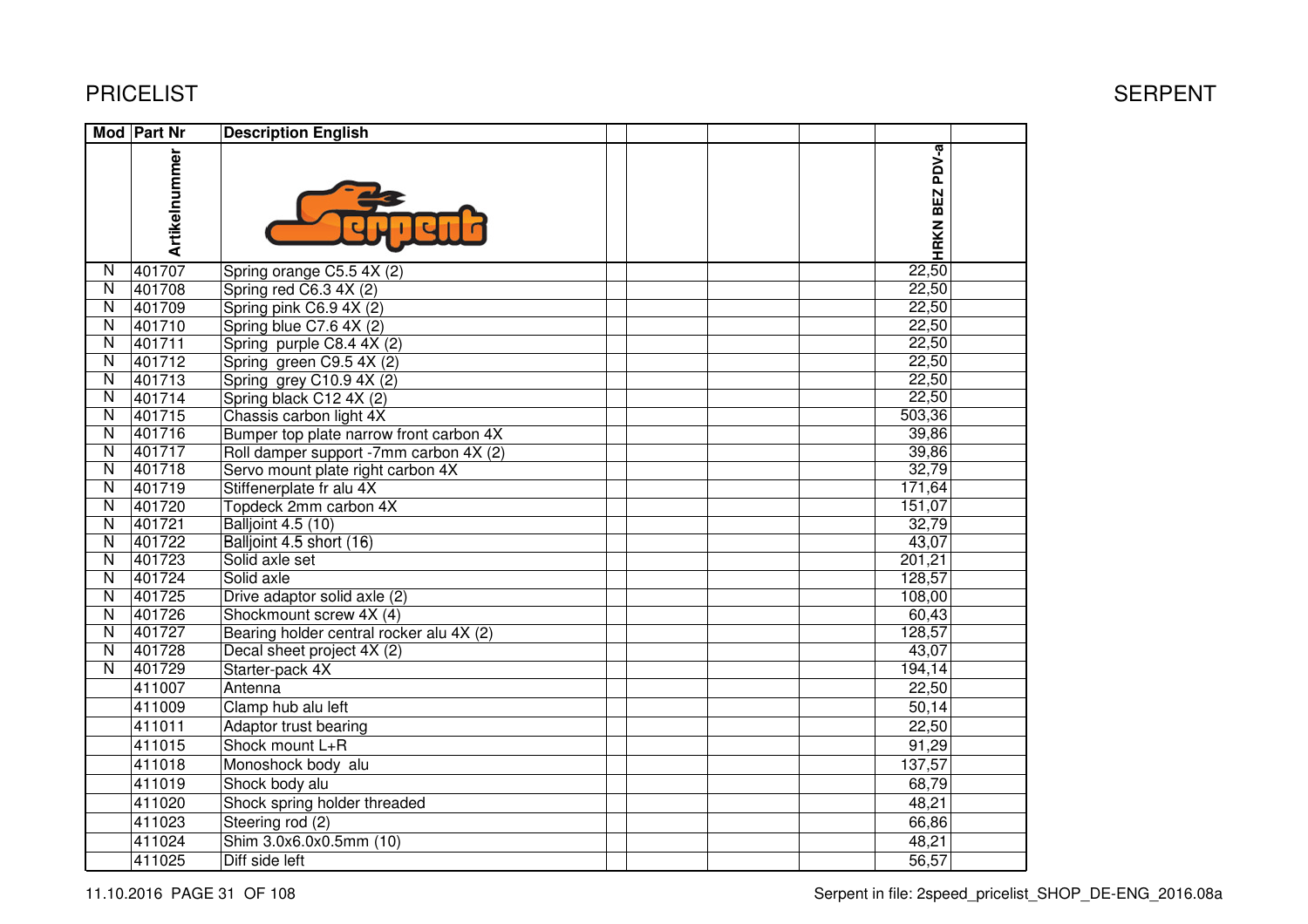| <b>Mod Part Nr</b> | <b>Description English</b>                 |                |  |
|--------------------|--------------------------------------------|----------------|--|
| Artikelnummer      |                                            | HRKN BEZ PDV-a |  |
| 411026             | Upper arm mount 9 L+R                      | 246,86         |  |
| 411027             | Cross brace tube set L+R                   | 48,21          |  |
| 411028             | Revision-set shock (o-ring.washer.clips)   | 37,93          |  |
| 411030             | Insert for lower A-arm off-set (4)         | 89,36          |  |
| 411031             | Distance shim for cross brace              | 12,21          |  |
| 411032             | Socket for pivot ball (2)                  | 44,36          |  |
| 411033             | Distance plate for lower arm 0.5mm (2)     | 22,50          |  |
| 411034             | Distance plate for lower arm 1.0mm (2)     | 22,50          |  |
| 411035             | Distance plate for lower arm 2.0mm (2)     | 22,50          |  |
| 411036             | Upper arm mount 6 L+R                      | 246,86         |  |
| 411037             | Upper arm mount 3 L+R                      | 246,86         |  |
| 411040             | Body adjust nut (4)                        | 73,93          |  |
| 411041             | Shock spring adjust nut                    | 22,50          |  |
| 411042             | Pivot ball front suspension (2)            | 48,21          |  |
| 411044             | Shock cap                                  | 29,57          |  |
| 411045             | Shock seal washer (2)                      | 25,71          |  |
| 411046             | Shock piston 3-hole                        | 25,71          |  |
| 411047             | Shock piston 2-hole                        | 25,71          |  |
| 411048             | Adjust nut for front suspension            | 29,57          |  |
| 411049             | Distance shim upper arms                   | 37,93          |  |
| 411050             | Monoshock cap (2)                          | 50,14          |  |
| 411053             | Front spring 0.50mm (2)                    | 22,50          |  |
| 411054             | Front spring 0.55mm (2)                    | 22,50          |  |
| 411055             | Front spring 0.45mm (2)                    | 22,50          |  |
| 411056             | Monoshock shockshaft                       | 29,57          |  |
| 411057             | Shockshaft                                 | 29,57          |  |
| 411058             | Differential plates (2)                    | 34,71          |  |
| 411059             | Hinge pin (2)                              | 20,57          |  |
| 411060             | Kingpin (2)                                | 48,21          |  |
| 411061             | Screw allen M3x8mm special head titan (10) | 221,14         |  |
| 411063             | Pivot ball threaded upper arm (2)          | 56,57          |  |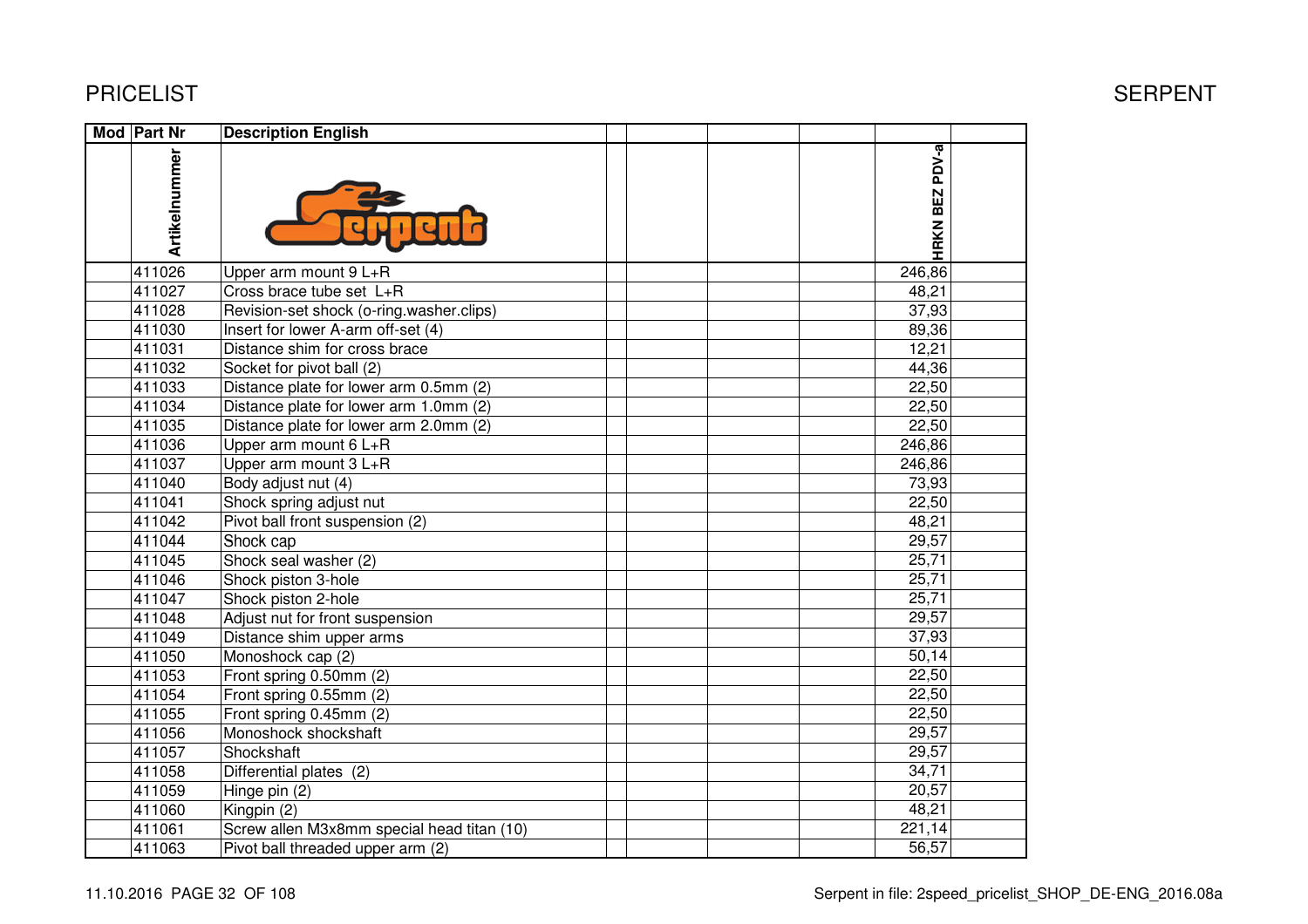# T Example of the state of the state of the state of the state of the SERPENT SERPENT PV-a **HRKN BEZ PDV-a**  $81,00$  $15,43$  $\frac{41,14}{ }$  $^{24,43}$  37,93 29,57 37,93

| Mod Part Nr   | <b>Description English</b>              |                |  |
|---------------|-----------------------------------------|----------------|--|
| Artikelnummer |                                         | HRKN BEZ PDV-a |  |
| 411064        | Wheel axle (2)                          | 81,00          |  |
| 411067        | Battery holder (2)                      | 15,43          |  |
| 411069        | Differential balls steel 1/8" (12)      | 41,14          |  |
| 411070        | Body mount rear (2)                     | 24,43          |  |
| 411072        | Bearing holder-set (9x2)                | 137,57         |  |
| 411073        | Axial ball bearing 4.2x9x4              | 24,43          |  |
| 411074        | Ball bearing flanged 1/4x3/8x1/8 (2)    | 37,93          |  |
| 411075        | Ball bearing 1/4x3/8x1/8 (2)            | 29,57          |  |
| 411077        | Ball bearing. flanged 1/8x5/16x9/64 (2) | 37,93          |  |
| 411081        | Pivot insert (4)                        | 82,29          |  |
| 411082        | Upper suspension arm left               | 17,36          |  |
| 411083        | Upper suspension arm right              | 17,36          |  |
| 411084        | Distance plate for upper arms (2)       | 14,14          |  |
| 411085        | Suspension arm lower left               | 22,50          |  |
| 411086        | Suspension arm lower right              | 22,50          |  |
| 411087        | Steering block offset left              | 29,57          |  |
| 411088        | Steering block offset right             | 29,57          |  |
| 411089        | Rear rim 1/12 (2)                       | 34,71          |  |
| 411090        | Front rim 1/12 (2)                      | 30,86          |  |
| 411092        | Body mount front (2)                    | 29,57          |  |
| 411093        | Servo saver insert 25T                  | 12,21          |  |
| 411095        | Servo saver insert 23T                  | 12,21          |  |
| 411096        | Servo saver insert 24T                  | 12,21          |  |
| 411097        | Foam insert for shock (4)               | 29,57          |  |
| 411101        | Shock spring hard 5Tx5.6x1.0mm          | 22,50          |  |
| 411102        | Monoshock shockshaft TiN                | 39,86          |  |
| 411103        | Shockshaft. TiN                         | 39,86          |  |
| 411107        | Diff balls. 1/8 ceramic (12)            | 58,50          |  |
| 411120        | Shock-absorber-set                      | 205,71         |  |
| 411122        | Front nylon set (6)                     | 92,57          |  |
| 411123        | Screw-set std                           | 277,71         |  |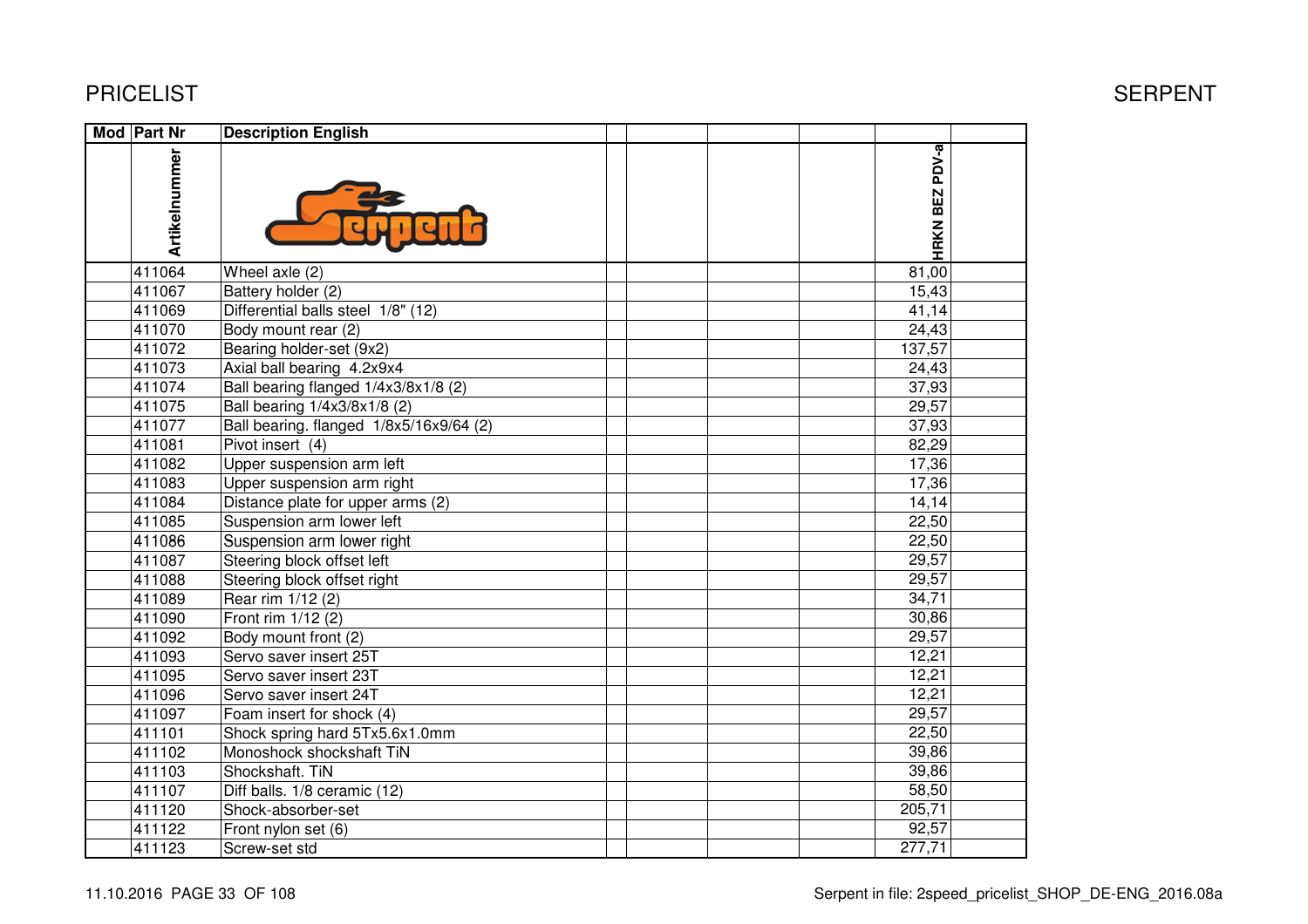| <b>Mod Part Nr</b> | <b>Description English</b>             |  |  |                |  |
|--------------------|----------------------------------------|--|--|----------------|--|
| Artikelnummer      |                                        |  |  | HRKN BEZ PDV-a |  |
| 411124             | Bearing-set standard (9)               |  |  | 111,86         |  |
| 411126             | Differential-set S120                  |  |  | 81,00          |  |
| 411131             | Decal-sheets s120 (2)                  |  |  | 29,57          |  |
| 411140             | O-ring 1.0x6.0mm (10)                  |  |  | 22,50          |  |
| 411141             | O-ring 2.0x2.0mm (10)                  |  |  | 22,50          |  |
| 411142             | O-ring 1.5x3.0mm (2)                   |  |  | 22,50          |  |
| 411143             | Stop nut m3 low (10)                   |  |  | 22,50          |  |
| 411144             | Stop nut m2.2 (10)                     |  |  | 32,79          |  |
| 411157             | Screw CSH m3x10mm (10)                 |  |  | 22,50          |  |
| 411161             | Roll pin 1.5x10mm (10)                 |  |  | 25,71          |  |
| 411162             | Snapring 2mm (10)                      |  |  | 14,14          |  |
| 411163             | Snapring 3mm (10)                      |  |  | 14,14          |  |
| 411164             | Socket head screw m2.2x12mm (10)       |  |  | 30,86          |  |
| 411165             | Snapring 7mm for holes (10)            |  |  | 66,86          |  |
| 411166             | Diff spring washer (4)                 |  |  | 22,50          |  |
| 411168             | Nut m4 nylon threaded (3)              |  |  | 32,79          |  |
| 411174             | Spring front soft. 7Tx4.0x1.0mm silver |  |  | 22,50          |  |
| 411175             | Spring front hard 5Tx5.6x1.0mm black   |  |  | 22,50          |  |
| 411176             | Screw RH M2.2x6mm (10)                 |  |  | 32,79          |  |
| 411178             | Front-end set S120                     |  |  | 851,79         |  |
| 411179             | S120L Manual                           |  |  | 46,29          |  |
| 411180             | Decal sheets S120L (2)                 |  |  | 25,71          |  |
| 411181             | Insert for lower A arm (4)             |  |  | 89,36          |  |
| 411182             | Cross brace tube L+R S120L (2)         |  |  | 34,71          |  |
| 411183             | Differential-set S120L                 |  |  | 154,29         |  |
| 411184             | Chassis carbon 2.5mm S120L             |  |  | 475,07         |  |
| 411185             | Diff hub S120L                         |  |  | 89,36          |  |
| 411186             | Diff washer S120L (2)                  |  |  | 34,71          |  |
| 411187             | Pivotball with shaft (2)               |  |  | 56,57          |  |
| 411188             | Pivotball shim (2)                     |  |  | 34,71          |  |
| 411189             | Shock rocker S120L                     |  |  | 14,14          |  |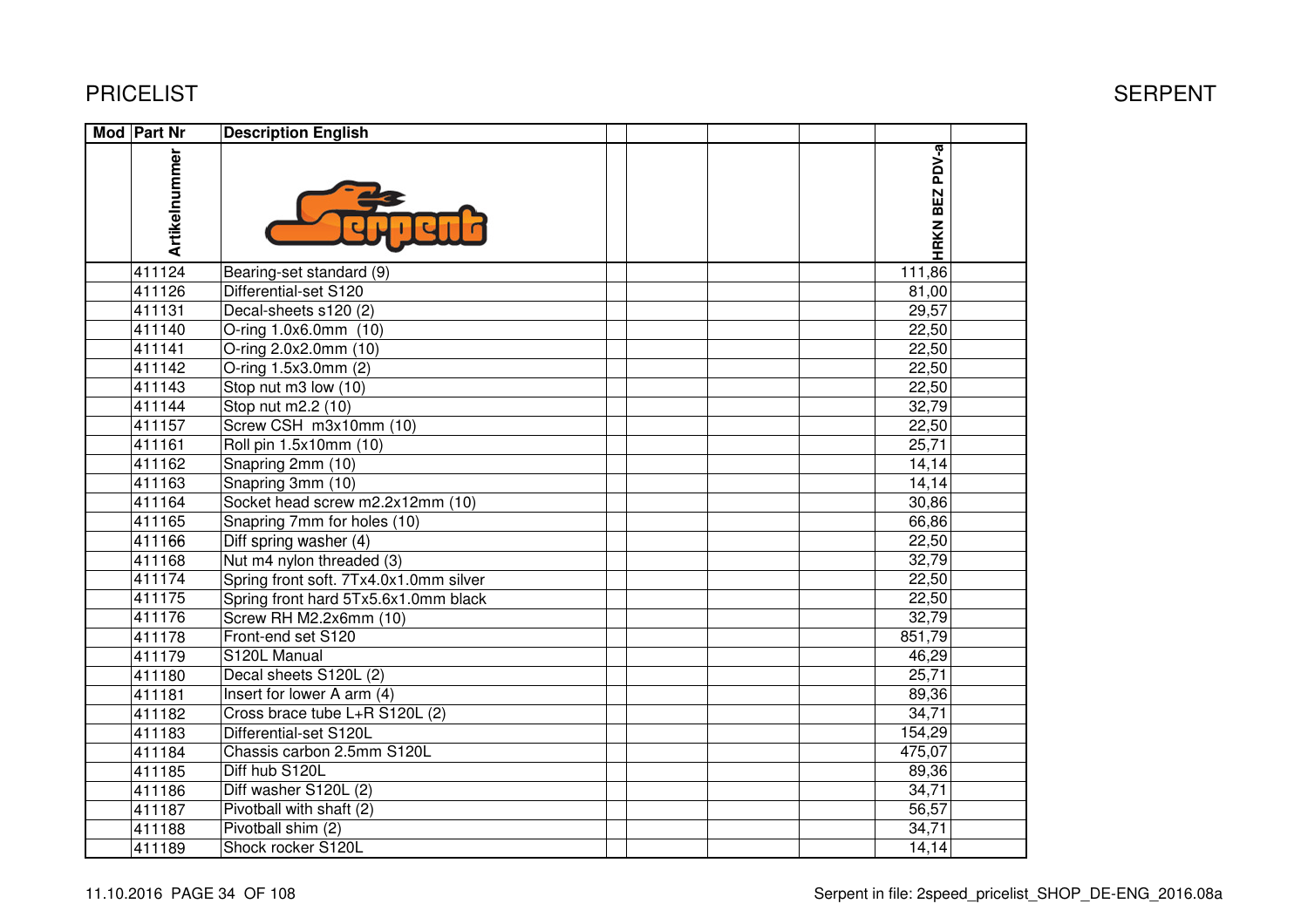| Mod Part Nr   | <b>Description English</b>     |                |  |
|---------------|--------------------------------|----------------|--|
| Artikelnummer |                                | HRKN BEZ PDV-a |  |
| 411190        | Lower pod plate carbon S120L   | 221,14         |  |
| 411191        | Cross brace S120L              | 149,14         |  |
| 411192        | Side-link S120L (2)            | 29,57          |  |
| 411194        | Motor pod left alu S120L       | 140,79         |  |
| 411196        | Motor pod backplate alu S120L  | 161,36         |  |
| 411198        | Shock bracket carbon S120L     | 73,93          |  |
| 411199        | Pivot ball S120L (5)           | 81,00          |  |
| 411200        | Pod pivot support S120L        | 34,71          |  |
| 411201        | Standoff alu S120L (2)         | 48,21          |  |
| 411202        | Spring retainer S120L (4)      | 29,57          |  |
| 411203        | O-ring for spring adjuster (5) | 29,57          |  |
| 411205        | Servo mount alu S120L (3)      | 149,14         |  |
| 411206        | Balljoint 4.5 (4)              | 24,43          |  |
| 411207        | Balljoint 4.5 short (2)        | 15,43          |  |
| 411208        | Side spring 4.5lbs S120L (2)   | 32,79          |  |
| 411209        | Side spring 5.0lbs S120L (2)   | 32,79          |  |
| 411210        | Side spring 5.5lbs S120L (2)   | 32,79          |  |
| 411211        | Side spring 6.0lbs S120L (2)   | 32,79          |  |
| 411212        | Side spring 6.5lbs S120L (2)   | 32,79          |  |
| 411213        | Side spring 7.0lbs S120L (2)   | 32,79          |  |
| 411214        | Center spring 12lbs S120L      | 32,79          |  |
| 411215        | Center spring 14lbs S120L      | 32,79          |  |
| 411216        | Center spring 16lbs S120L      | 32,79          |  |
| 411217        | Center spring 18lbs S120L      | 32,79          |  |
| 411218        | Front spring 22lbs S120L (2)   | 32,79          |  |
| 411219        | Front spring 18lbs S120L (2)   | 32,79          |  |
| 411220        | Front spring 26lbs S120L (2)   | 32,79          |  |
| 411223        | Transponder riser S120L (3)    | 55,29          |  |
| 411224        | Rear axle shim 6.5x8x0.25 (10) | 50,14          |  |
| 411225        | Support Lipo pack (4)          | 50,14          |  |
| 411226        | Chassisplate S100 carbon       | 570,86         |  |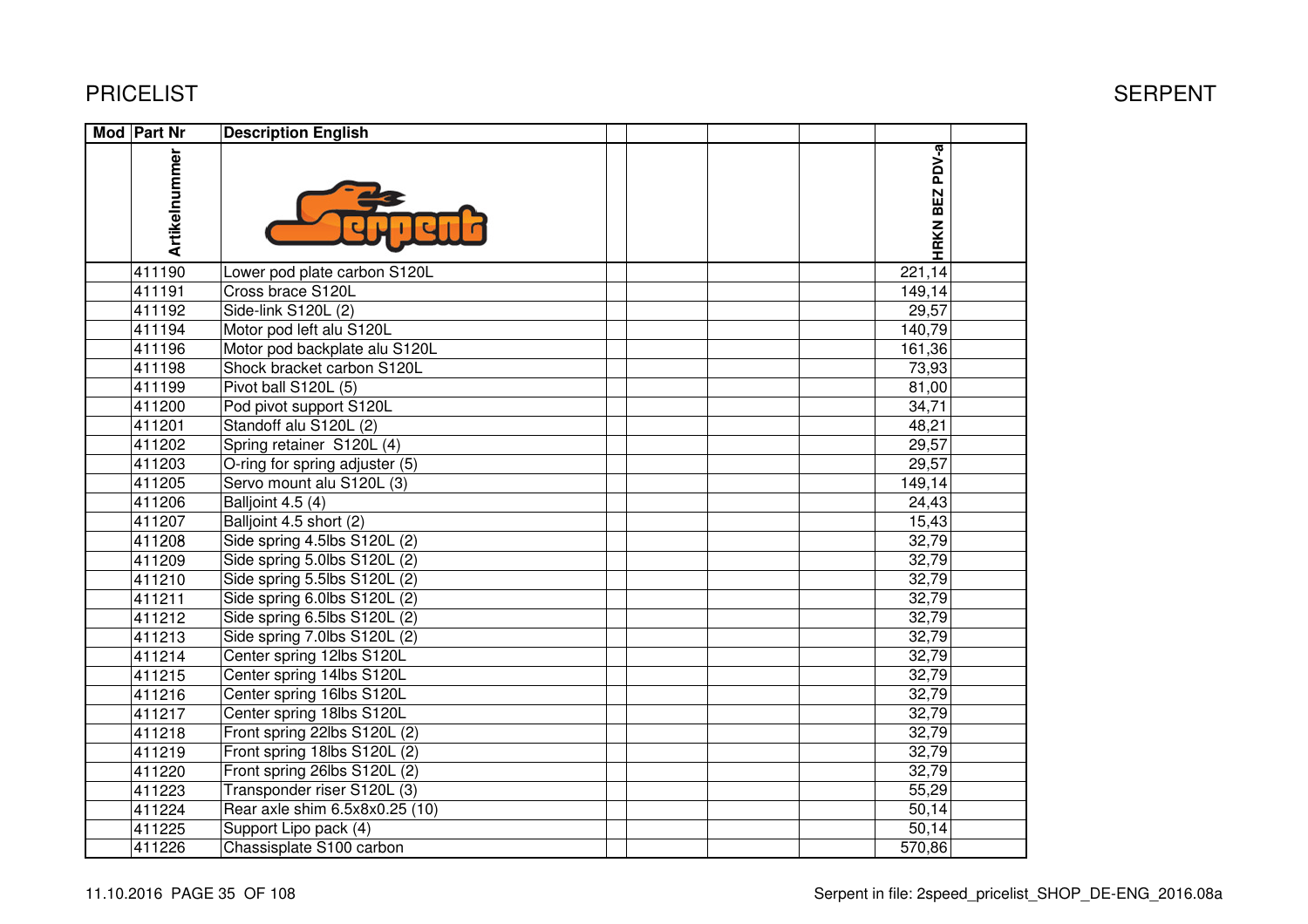| Mod Part Nr   | <b>Description English</b>              |                |  |
|---------------|-----------------------------------------|----------------|--|
| Artikelnummer |                                         | HRKN BEZ PDV-a |  |
| 411227        | Suspension spacer front carbon S100 (2) | 68,79          |  |
| 411228        | Suspension plate front carbon S100      | 159,43         |  |
| 411229        | Suspension mount front 0deg L+R         | 246,86         |  |
| 411230        | Cross brace L+R alu S100                | 58,50          |  |
| 411231        | Steering blocks L+R S100                | 48,21          |  |
| 411232        | Wheelaxle front S100 (2)                | 127,29         |  |
| 411233        | Kingpin S100 (2)                        | 81,00          |  |
| 411234        | Spring front 10 lbs (2)                 | 34,71          |  |
| 411235        | Servo mount alu S100 (3)                | 217,93         |  |
| 411236        | Steering rod 48mm S100 (2)              | 89,36          |  |
| 411237        | Diffhub S100                            | 142,71         |  |
| 411238        | Clamp hub left S100                     | 154,29         |  |
| 411239        | Body post long S100 (2)                 | 29,57          |  |
| 411240        | Bumper carbon S100                      | 286,71         |  |
| 411241        | Body post medium S100 (2)               | 25,71          |  |
| 411242        | Bumper foam S100                        | 25,71          |  |
| 411243        | Bumper washer S100 (2)                  | 20,57          |  |
| 411245        | Decal sheets S100 (2)                   | 48,21          |  |
| 411247        | Top-deck. carbon. S100                  | 343,29         |  |
| 411248        | Battery-bracket S100 (2)                | 82,29          |  |
| 411249        | Shockbracket lower carbon S100          | 82,29          |  |
| 411250        | Rear axle S100/120                      | 238,50         |  |
| 411251        | Rear axle cone S100/120                 | 41,14          |  |
| 411252        | Differential-set S100/120               | 144,00         |  |
| 411253        | Pivotball uni 4.5mm (4)                 | 82,29          |  |
| 411254        | Bumper foam S120                        | 24,43          |  |
| 411256        | Cross brace S120L V2                    | 169,71         |  |
| 411257        | Top plate carbon S120L V2               | 117,00         |  |
| 411258        | Servo mount S120L V2 (2)                | 102,86         |  |
| 411259        | Tube set S120L                          | 240,43         |  |
| 411260        | Clamp hub left v2 S120                  | 50,14          |  |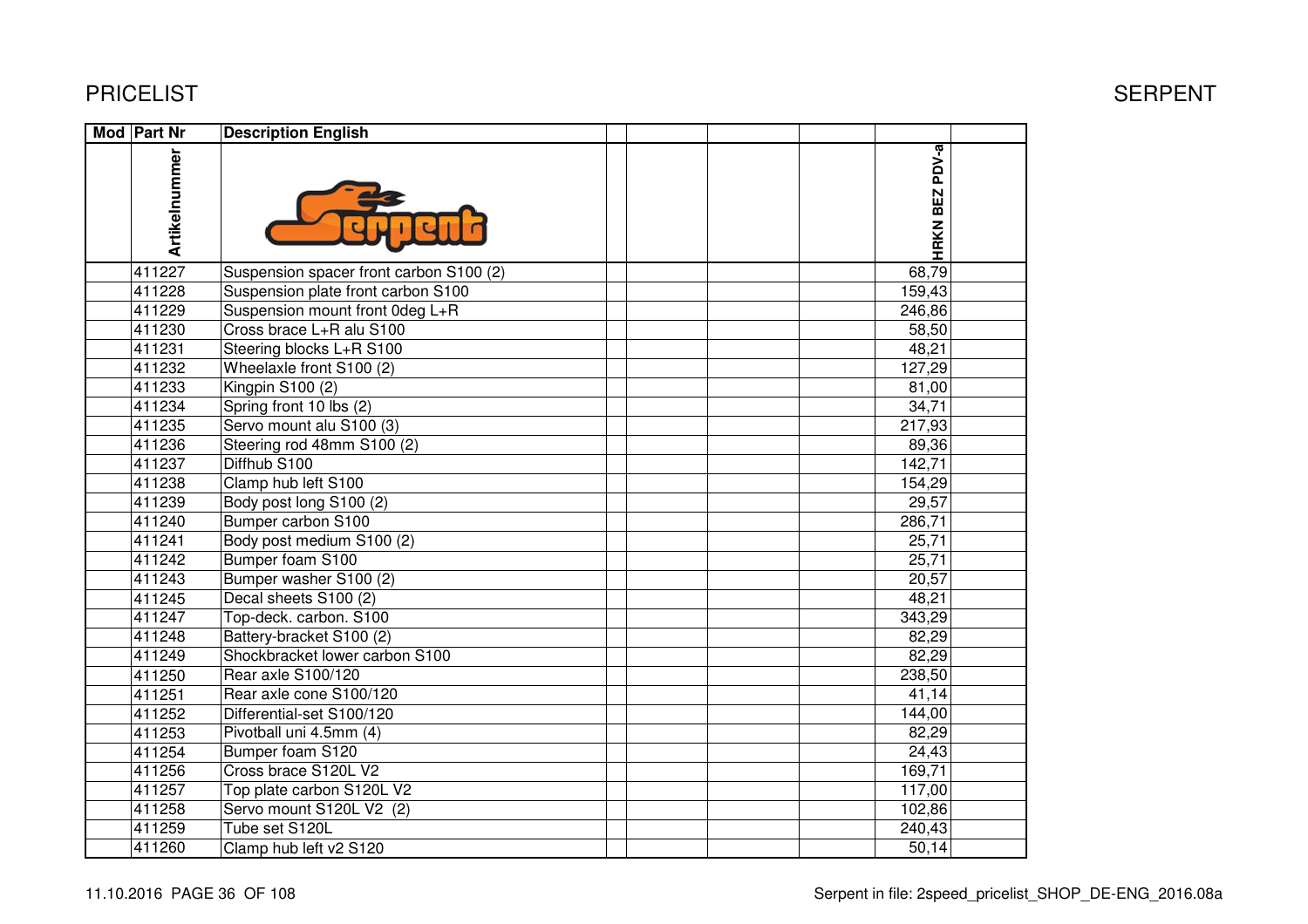| Mod Part Nr   | <b>Description English</b>             |                |  |
|---------------|----------------------------------------|----------------|--|
| Artikelnummer |                                        | HRKN BEZ PDV-a |  |
| 411262        | Rear axle S100/120 alu                 | 195,43         |  |
| 411263        | Upgrade -set 120LT                     | 683,36         |  |
| 411264        | Chassis carbon 2.5mm 120LT             | 487,29         |  |
| 411265        | Topdeck carbon 120LT                   | 149,14         |  |
| 411266        | Cross brace L+R carbon 120LT           | 127,29         |  |
| 411267        | Top plate 120LT                        | 102,86         |  |
| 411268        | Power pod plate 120LT                  | 149,14         |  |
| 411269        | Power pod rear stiffener alu (2)       | 111,86         |  |
| 411270        | Upgrade-set S100 Pro-10                | 536,79         |  |
| 411271        | Chassis carbon S120 LTX                | 432,00         |  |
| 411272        | Lower pod plate carbon S120 LTX        | 166,50         |  |
| 411273        | Topdeck carbon S120 LTX                | 159,43         |  |
| 411274        | Link top plate carbon S120 LTX         | 120,21         |  |
| 411275        | Shock bracket carbon S120 LTX          | 48,21          |  |
| 411276        | Cross brace carbon S120 LTX            | 133,71         |  |
| 411277        | Servo-saver 1/12 with inserts 23-24-25 | 58,50          |  |
| 411278        | Shaft assembly rear alu pro-10         | 205,71         |  |
| 411279        | Motor pod backplate carbon S120LTX V2  | 63,64          |  |
| 411280        | Motor pod left alu S120LTX V2          | 133,71         |  |
| 411281        | Motor pod right alu S120LTX V2         | 133,71         |  |
| 411282        | Chassis carbon F110                    | 375,43         |  |
| 411283        | Suspension arm L+R carbon F110         | 117,00         |  |
| 411284        | Lower pod plate carbon F110            | 123,43         |  |
| 411285        | Top pod plate carbon F110              | 106,71         |  |
| 411286        | Bodypost plate L+R carbon F110         | 66,86          |  |
| 411287        | Top plate carbon F110                  | 101,57         |  |
| 411288        | Servomount F110                        | 243,64         |  |
| 411289        | Wheelhub left F110                     | 117,00         |  |
| 411290        | Diffhub F110                           | 171,64         |  |
| 411291        | Top plate post F110 (2)                | 66,86          |  |
| 411292        | Rear wing F110 black                   | 25,71          |  |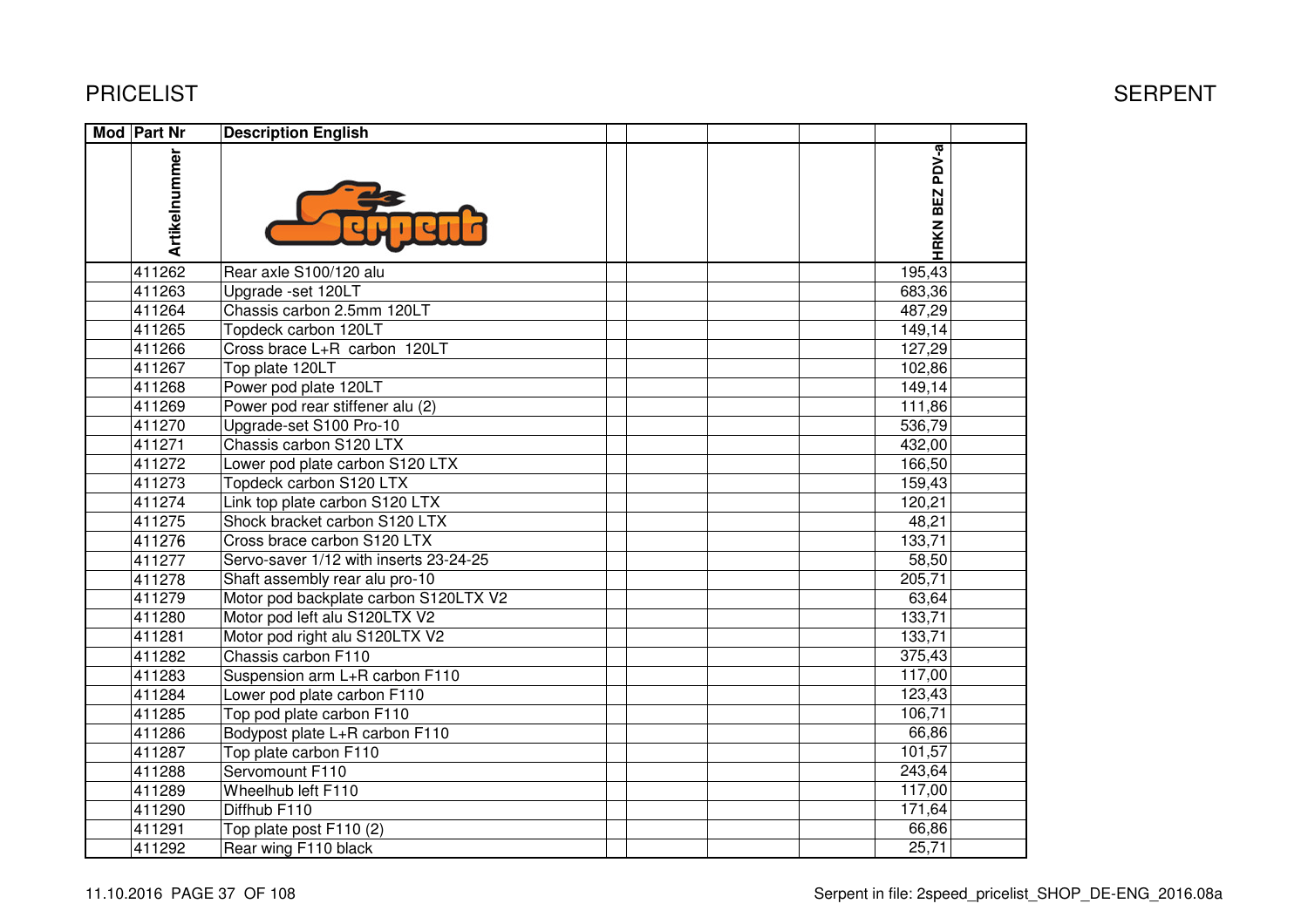| Mod Part Nr   | <b>Description English</b>             |                |  |
|---------------|----------------------------------------|----------------|--|
| Artikelnummer |                                        | HRKN BEZ PDV-a |  |
| 411293        | Front bumper F110                      | 25,71          |  |
| 411294        | Front wing F110 (big+small)            | 75,86          |  |
| 411295        | Front arm connector L+R F110           | 46,29          |  |
| 411296        | Front bulkhead F110                    | 25,71          |  |
| 411297        | Front arm extensions lw L+R F110       | 20,57          |  |
| 411298        | Bodypost front F110 (2)                | 22,50          |  |
| 411299        | Wheelaxle front F110 (2)               | 111,86         |  |
| 411300        | Trackrod M3x36 (2)                     | 55,29          |  |
| 411301        | Diffhub insert F110                    | 46,29          |  |
| 411302        | Diffhub lock pin F110 (2)              | 12,21          |  |
| 411303        | Pod bulkhead left F110                 | 137,57         |  |
| 411304        | Pod bulkhead right F110                | 142,71         |  |
| 411305        | Front rideheight shim set F110 (6)     | 89,36          |  |
| 411306        | Diff adjust nut F110                   | 32,79          |  |
| 411307        | Rear pod support plate carbon F110     | 56,57          |  |
| 411308        | Batterymount F110 (2)                  | 41,14          |  |
| 411309        | Rear axle F110                         | 195,43         |  |
| 411310        | Side electronics mount L+R carbon F110 | 89,36          |  |
| 411311        | Decal b/w F110 (2)                     | 32,79          |  |
| 411312        | Rear wing F110 white                   | 25,71          |  |
| 411313        | Front set wide F110                    | 221,14         |  |
| 411314        | Suspension arm L+R wide carbon F110    | 125,36         |  |
| 411315        | Bulkhead F110 alu                      | 89,36          |  |
| 411316        | Screwset F110 gray alu 7075 T6 (89)    | 529,71         |  |
| 411317        | Screwset S120 gray alu (78)            | 451,29         |  |
| 411318        | Rear axle F110 steel                   | 161,36         |  |
| 411319        | Chassis carbon 2.0mm S120 LTR          | 441,00         |  |
| 411320        | Wishbone fr up (2) S120 LTR            | 51,43          |  |
| 411321        | Balljoint fr susp (2) S120 LTR         | 25,71          |  |
| 411322        | Steering block + inserts L+R S120 LTR  | 86,14          |  |
| 411323        | Steering block inserts (10) S120 LTR   | 51,43          |  |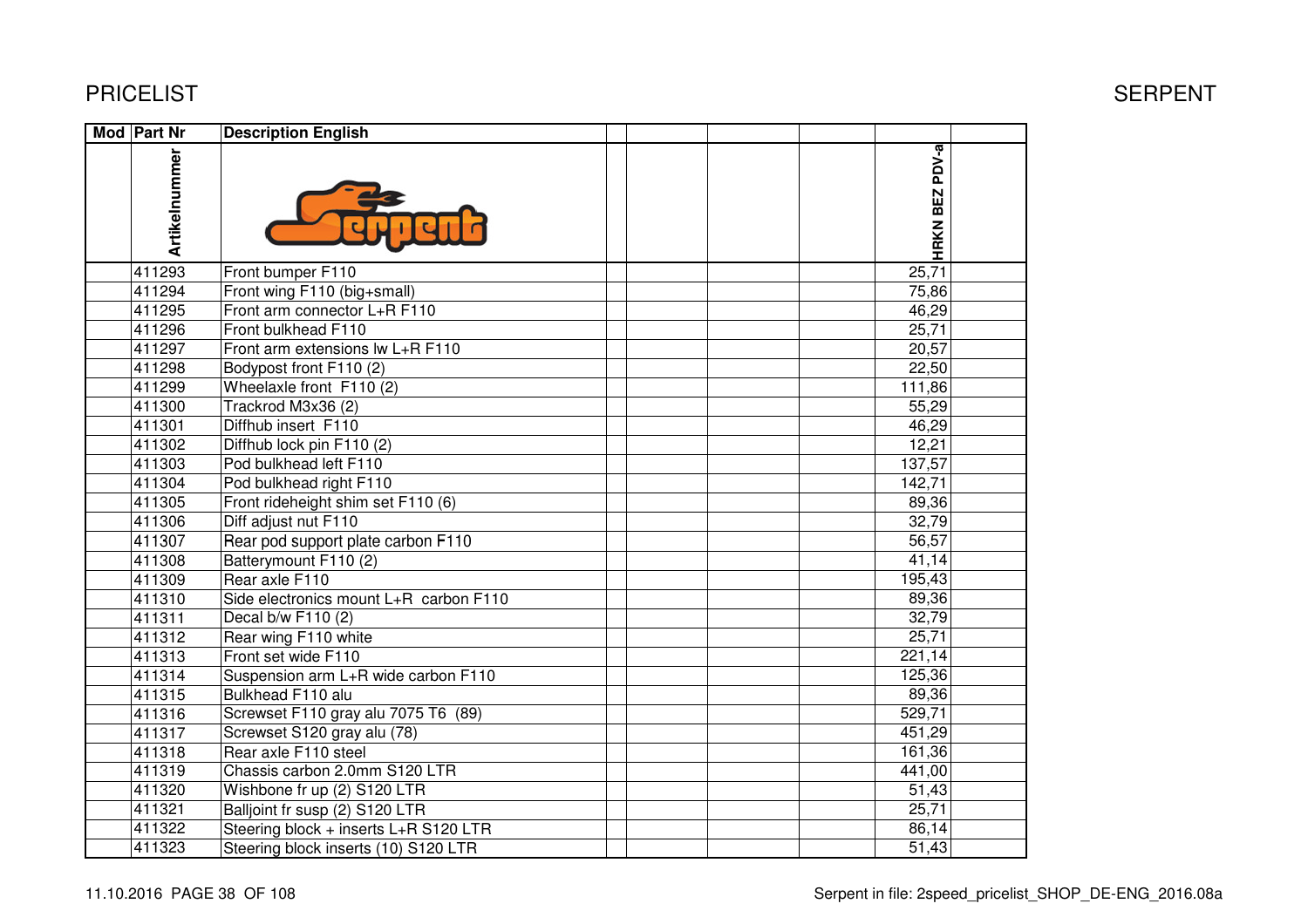| Mod Part Nr   | <b>Description English</b>                    |                |  |
|---------------|-----------------------------------------------|----------------|--|
| Artikelnummer |                                               | HRKN BEZ PDV-a |  |
| 411324        | Kingpin (2) S120 LTR                          | 32,79          |  |
| 411325        | Cross brace carbon S120 LTR                   | 75,86          |  |
| 411326        | Pod pivot set S120 LTR                        | 55,29          |  |
| 411327        | Pod plate carbon S120 LTR                     | 140,79         |  |
| 411328        | Motor pod left S120 LTR                       | 128,57         |  |
| 411329        | Motor pod right S120 LTR                      | 137,57         |  |
| 411330        | Top plate carbon long S120 LTR                | 43,07          |  |
| 411331        | Top plate carbon short S120 LTR               | 39,86          |  |
| 411332        | Shock mount center S120LTR                    | 65,57          |  |
| 411333        | Shock bracket carbon short S120 LTR           | 34,71          |  |
| 411334        | Shock bracket carbon long S120 LTR            | 39,86          |  |
| 411335        | Ackerman lever F110 SF2                       | 30,86          |  |
| 411336        | Wishbone fr up (2) F110 SF2                   | 34,71          |  |
| 411337        | Caster inserts (3+3+3) F110 SF2               | 30,86          |  |
| 411338        | Caster plate carbon F110 SF2                  | 60,43          |  |
| 411339        | Pivot bracket center carbon F110 SF2          | 91,29          |  |
| 411340        | Chassis carbon F110 SF2                       | 397,93         |  |
| 411341        | Suspension mount front (4) F110 SF2           | 86,14          |  |
| 411342        | Pivot adaptors fr (2+4) F110 SF2              | 68,79          |  |
| 411343        | Pod plate top carbon F110 SF2                 | 77,14          |  |
| 411344        | Pod plate lower carbon F110 SF2               | 128,57         |  |
| 411345        | Suspension plate front post (2) F110 SF2      | 39,86          |  |
| 411346        | Servomount (2) F110 SF2                       | 86,14          |  |
| 411347        | Ackerman shaft outer lever F110 SF2           | 22,50          |  |
| 411348        | Ackerman shaft inner lever F110 SF2           | 25,71          |  |
| 411349        | Suspension plate front bottom carbon F110 SF2 | 94,50          |  |
| 411350        | Shock mount center carbon F110 SF2            | 51,43          |  |
| 411351        | Suspension plate front top carbon F110 SF2    | 137,57         |  |
| 411352        | Wing front black F110 SF2                     | 65,57          |  |
| 411353        | Wing front white F110 SF2                     | 65,57          |  |
| 411354        | Rear wing black F110 SF2                      | 77,14          |  |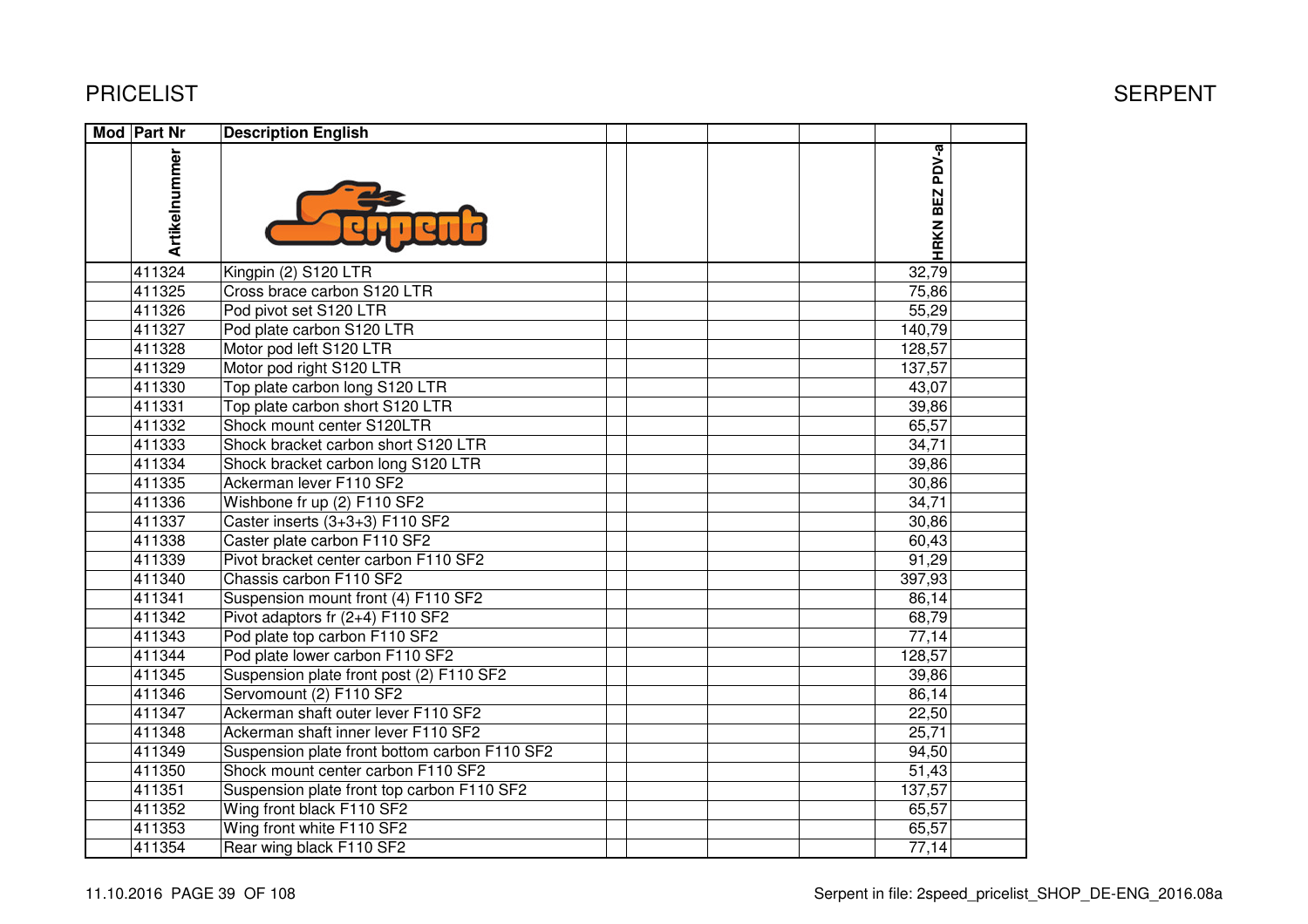| Mod Part Nr   | <b>Description English</b>                      |                |
|---------------|-------------------------------------------------|----------------|
| Artikelnummer |                                                 | HRKN BEZ PDV-a |
| 411355        | Rear wing white F110 SF2                        | 77,14          |
| 411356        | Front wheel axle (2) F110 SF2                   | 94,50          |
| 411357        | Pivot ball fr flex suspension (4) F110 SF2      | 73,93          |
| 411358        | Bushing fr rigid suspension (4) F110 SF2        | 77,14          |
| 411359        | Front tube set (2) F110 SF2                     | 257,14         |
| 411360        | Front tube (2) F110 SF2                         | 137,57         |
| 411361        | Front tube mount (3) F110 SF2                   | 22,50          |
| 411362        | Front suspension set foam F110 SF2              | 257,14         |
| 411363        | Front top suspension plate foam carbon F110 SF2 | 137,57         |
| 411365        | Camber adjust rod foam (2) F110 SF2             | 51,43          |
| 411366        | Center spring 6.5lbs                            | 32,79          |
| 411367        | Center spring 8lbs                              | 32,79          |
| 411368        | Center spring 10lbs                             | 32,79          |
| 411369        | Rear wing wide black F110 SF2                   | 86,14          |
| 411370        | Rear wing wide white F110 SF2                   | 86,14          |
| 411371        | Diffuser F110 black                             | 43,07          |
| 411372        | Adjustable rear pod support plate carbon F110   | 56,57          |
| 411373        | Chassis carbon S100 LTR                         | 632,57         |
| 411374        | Ackermann shaft S100 LTR                        | 46,29          |
| 411375        | Thrust bearing adaptor S100/S120                | 22,50          |
| 411376        | Chassis SWB carbon F110 SF2                     | 365,14         |
| 411377        | Center pivot alu                                | 68,79          |
| 421001        | Chassis-plate carbon V1                         | 204,43         |
| 421002        | Battery holder lexan                            | 41,14          |
| 421003        | Antenna holder alu                              | 56,57          |
| 421004        | Axle bushing (2)                                | 22,50          |
| 421005        | Ball-joint (10)                                 | 24,43          |
| 421006        | Ball-joint ball (10)                            | 81,00          |
| 421007        | Body-post alu (2)                               | 48,21          |
| 421008        | Bumper front nylon                              | 24,43          |
| 421009        | Bumper rear nylon                               | 24,43          |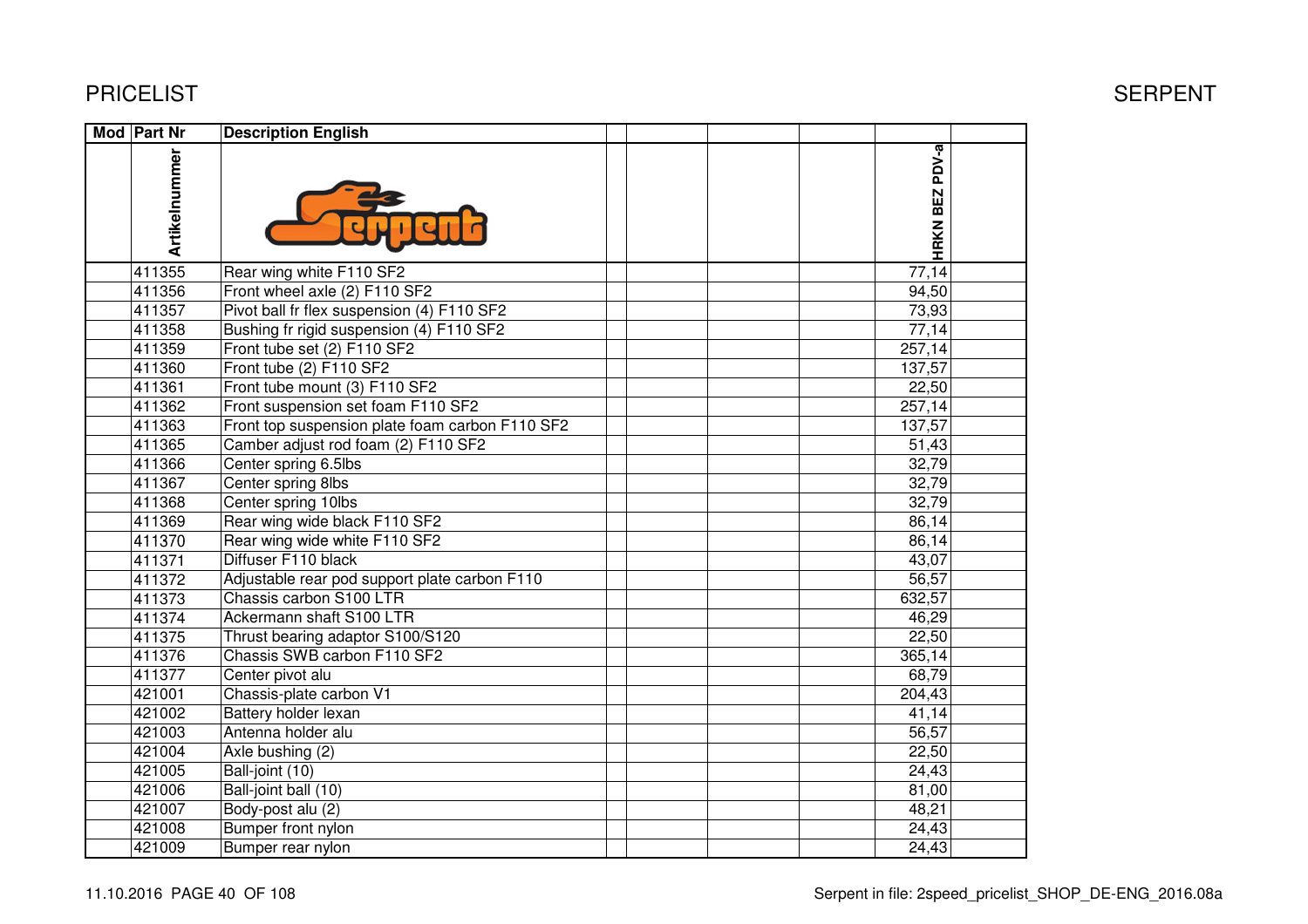| <b>Mod Part Nr</b> | <b>Description English</b>      |  |                |  |
|--------------------|---------------------------------|--|----------------|--|
| Artikelnummer      |                                 |  | HRKN BEZ PDV-a |  |
| 421010             | Diff adaptor                    |  | 46,29          |  |
| 421011             | Diff balls $(12)$               |  | 41,14          |  |
| 421012             | Diff plate $(3)$                |  | 97,71          |  |
| 421013             | Diff wheel adaptor              |  | 97,71          |  |
| 421014             | Diff shaft steel                |  | 55,29          |  |
| 421015             | <b>Ball-diff set</b>            |  | 183,86         |  |
| 421016             | Plate front 58mm                |  | 86,14          |  |
| 421017             | Suspension mount front wide     |  | 22,50          |  |
| 421018             | Stiffener plate fr up 58mm      |  | 30,86          |  |
| 421019             | Gear 40T                        |  | 48,21          |  |
| 421020             | Gear 42T                        |  | 48,21          |  |
| 421021             | Gear 44T                        |  | 48,21          |  |
| 421022             | Motor-mount alu (2)             |  | 128,57         |  |
| 421023             | Motor top plate                 |  | 73,93          |  |
| 421024             | Motor top plate spacer          |  | 56,57          |  |
| 421025             | Pinion 10T                      |  | 34,71          |  |
| 421026             | Pinion 12T                      |  | 34,71          |  |
| 421027             | Pinion 8T                       |  | 34,71          |  |
| 421028             | Post radioplate alu (2)         |  | 29,57          |  |
| 421029             | Plate ride height carbon RR (2) |  | 32,79          |  |
| 421030             | Spacer ride height 1 (2)        |  | 20,57          |  |
| 421031             | Spacer ride height FR (4)       |  | 32,79          |  |
| 421032             | Holder servo (2)                |  | 58,50          |  |
| 421033             | Shock-set                       |  | 101,57         |  |
| 421034             | Shock-adjuster alu              |  | 24,43          |  |
| 421035             | Shock holder RR brass           |  | 24,43          |  |
| 421036             | Shock pin                       |  | 20,57          |  |
| 421037             | Shockplate carbon (2)           |  | 30,86          |  |
| 421038             | Shock spacer carbon             |  | 20,57          |  |
| 421039             | Shock spring                    |  | 20,57          |  |
| 421040             | Shock spring main               |  | 20,57          |  |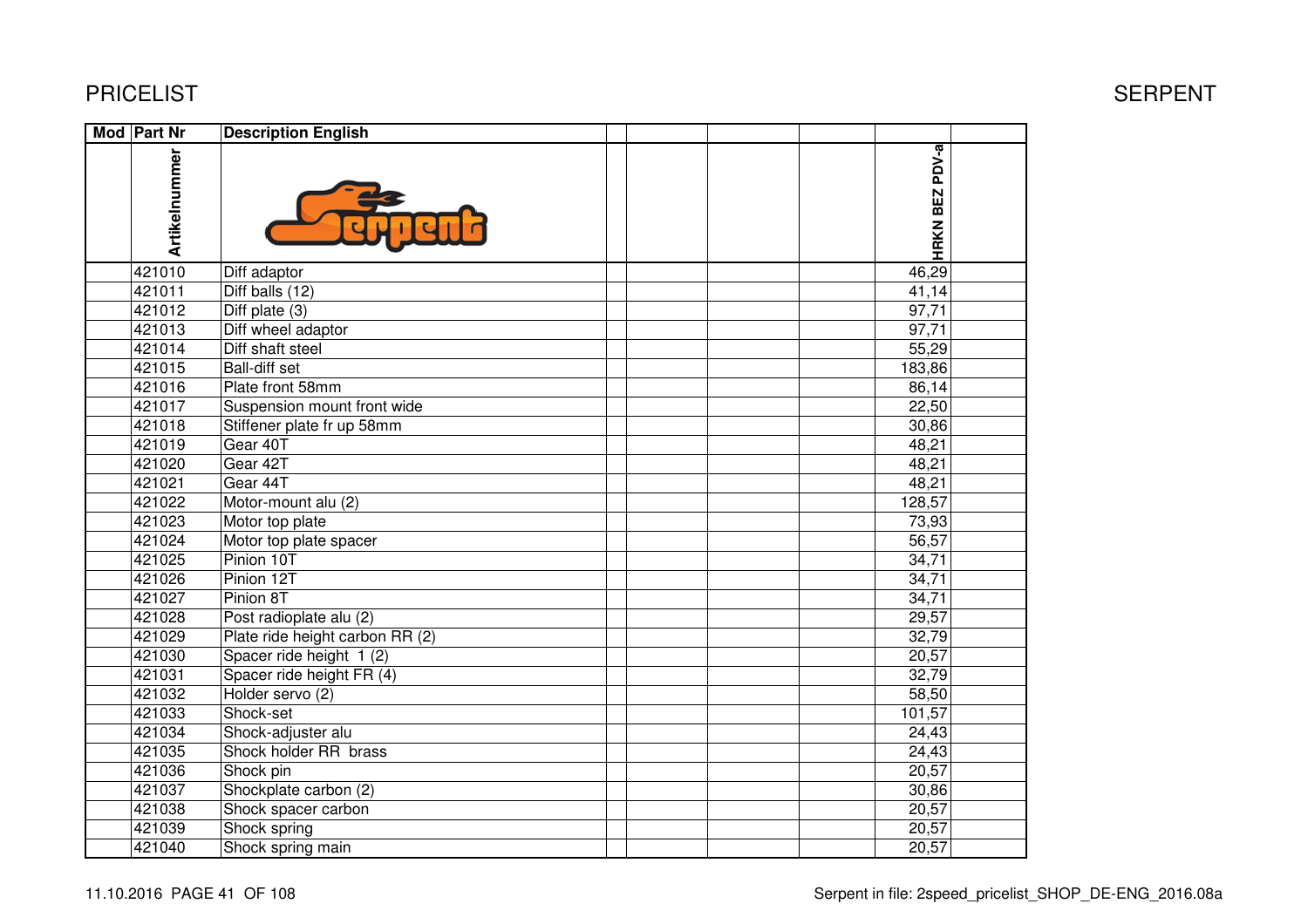| <b>Mod Part Nr</b> | <b>Description English</b>       |                |  |
|--------------------|----------------------------------|----------------|--|
| Artikelnummer      |                                  | HRKN BEZ PDV-a |  |
| 421041             | Steering axle 11mm (2)           | 39,86          |  |
| 421042             | Steering block alu L             | 89,36          |  |
| 421043             | Steering block alu R             | 89,36          |  |
| 421044             | Steering bushing (2)             | 46,29          |  |
| 421045             | Steering-rod alu mm              | 46,29          |  |
| 421046             | Top-plate holder                 | 39,86          |  |
| 421047             | Top-plate carbon                 | 137,57         |  |
| 421048             | Trackrod alu mm                  | 39,86          |  |
| 421049             | Wheel-adaptor alu L              | 77,14          |  |
| 421050             | Screw-set (17)                   | 41,14          |  |
| 421051             | Grommet (2)                      | 14, 14         |  |
| 421052             | Wheel adaptor alu L              | 77,14          |  |
| 421053             | Clips-shim-set (22)              | 68,79          |  |
| 421054             | Nut set (7)                      | 22,50          |  |
| 421056             | Ballbearing-set 3x6 (2+2)        | 50,14          |  |
| 421057             | Thustbearing 3 x8                | 50,14          |  |
| 421060             | Wheel 1/24 FR white (2)          | 24,43          |  |
| 421061             | Wheel 1/24 RR white (2)          | 24,43          |  |
| 421062             | Pinion 9T                        | 34,71          |  |
| 421063             | Pinion 11T                       | 34,71          |  |
| 421070             | Foam tyre/wheel 1/24 FR 30sh (2) | 77,14          |  |
| 421072             | Foam tyre/wheel 1/24 FR 35sh (2) | 77,14          |  |
| 421074             | Foam tyre/wheel 1/24 FR 40sh (2) | 77,14          |  |
| 421076             | Foam tyre/wheel 1/24 RR 28sh (2) | 82,29          |  |
| 421077             | Foam tyre/wheel 1/24 RR 30sh (2) | 82,29          |  |
| 421078             | Foam tyre 1/24 FR 35sh (2)       | 68,79          |  |
| 421079             | Foam tyre 1/24 RR 30sh (2)       | 73,93          |  |
| 421080             | Battery-pack Lipo 850mA (2)      | 111,86         |  |
| 421082             | Motor standard 180               | 58,50          |  |
| 421085             | Manual S240                      | 34,71          |  |
| 421086             | Decal S240 (2)                   | 34,71          |  |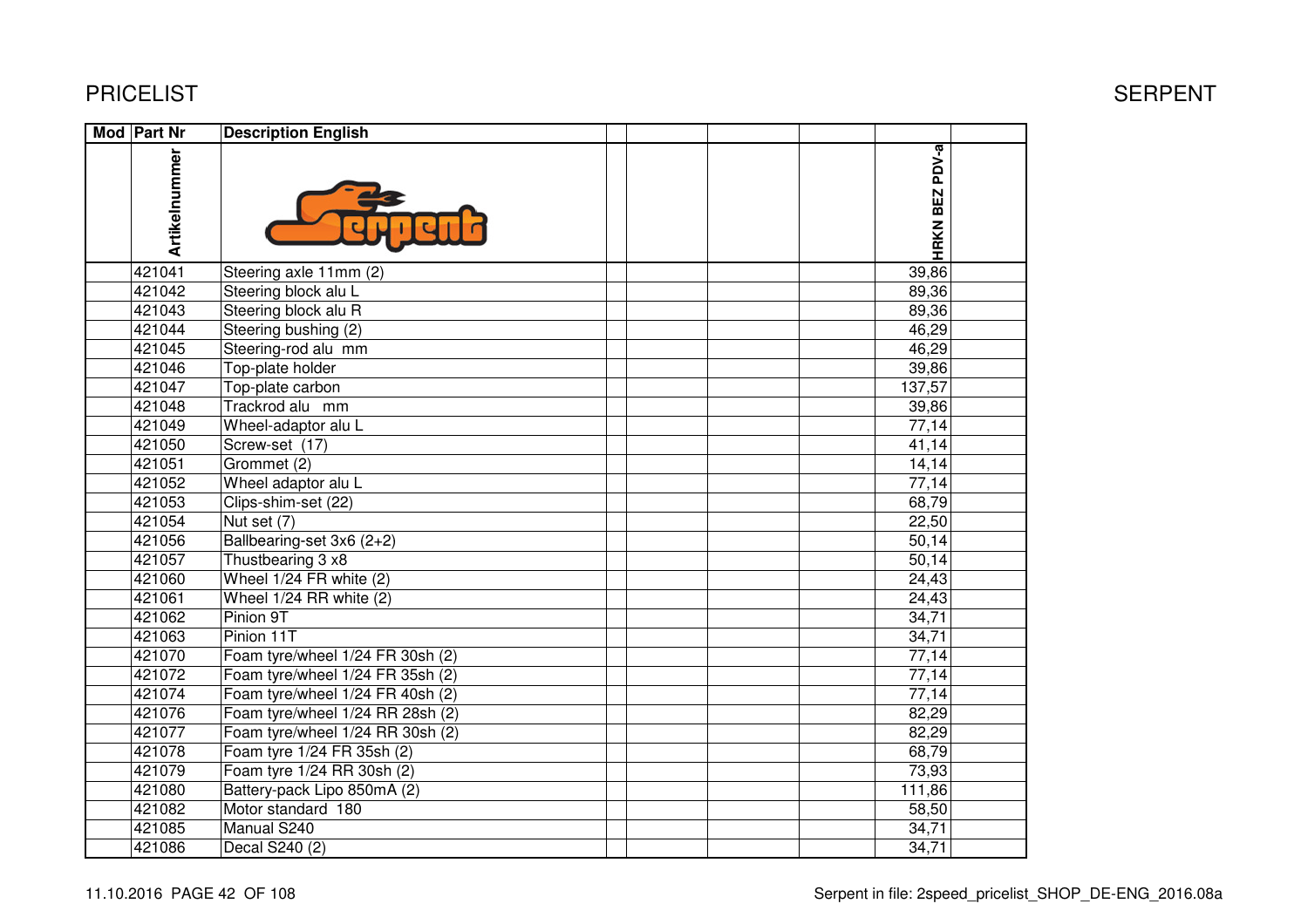| <b>Mod Part Nr</b> | <b>Description English</b>          |                |  |
|--------------------|-------------------------------------|----------------|--|
| Artikelnummer      |                                     | HRKN BEZ PDV-a |  |
| 500101             | Body Spyder 2wd RM 1/10             | 176,79         |  |
| 500102             | Decal sheet spyder black/white (2)  | 34,71          |  |
| 500103             | 1/10 buggy rim fr 2wd white (2)     | 43,07          |  |
| 500104             | 1/10 buggy rim fr 2wd yellow (2)    | 43,07          |  |
| 500105             | $1/10$ buggy rim rr white $(2)$     | 51,43          |  |
| 500106             | 1/10 buggy rim rr yellow (2)        | 51,43          |  |
| 500107             | Chassis SRX2 RM                     | 166,50         |  |
| 500108             | Skidplate SRX2 RM                   | 77,14          |  |
| 500109             | Suspension bracket rr fr SRX2 RM    | 132,43         |  |
| 500110             | Front bulkhead-insert SRX2          | 39,86          |  |
| 500111             | Front bulkhead top SRX2             | 43,07          |  |
| 500112             | Wishbone rr L+R SRX2 RM             | 51,43          |  |
| 500113             | Wishbone fr L+R SRX2                | 51,43          |  |
| 500114             | Upright L+R SRX2                    | 51,43          |  |
| 500115             | C-hub L+R SRX2                      | 51,43          |  |
| 500116             | Steeringblock L+R SRX2              | 58,50          |  |
| 500117             | Steeringarms L+R (3) SRX2           | 34,71          |  |
| 500118             | Servomount (2) SRX2                 | 17,36          |  |
| 500119             | Servomount spacers (8) SRX2         | 32,79          |  |
| 500120             | Steeringlever (3) SRX2              | 43,07          |  |
| 500121             | Steeringrack (3) SRX2               | 51,43          |  |
| 500122             | Transmissioncase SRX2 RM            | 66,86          |  |
| 500123             | Diffheight insert (4) SRX2          | 25,71          |  |
| 500124             | Transmissioncase insert (6) SRX2 RM | 30,86          |  |
| 500125             | Motorguard rear SRX2 RM             | 34,71          |  |
| 500126             | Wingmount-set SRX2 RM               | 58,50          |  |
| 500127             | Gear cover SRX2                     | 39,86          |  |
| 500128             | Front bumper SRX2                   | 30,86          |  |
| 500129             | Speedo mount SRX2 RM                | 34,71          |  |
| 500130             | Bodymount rr (2) SRX2 RM            | 25,71          |  |
| 500131             | Bulkhead rear SRX2 RM               | 39,86          |  |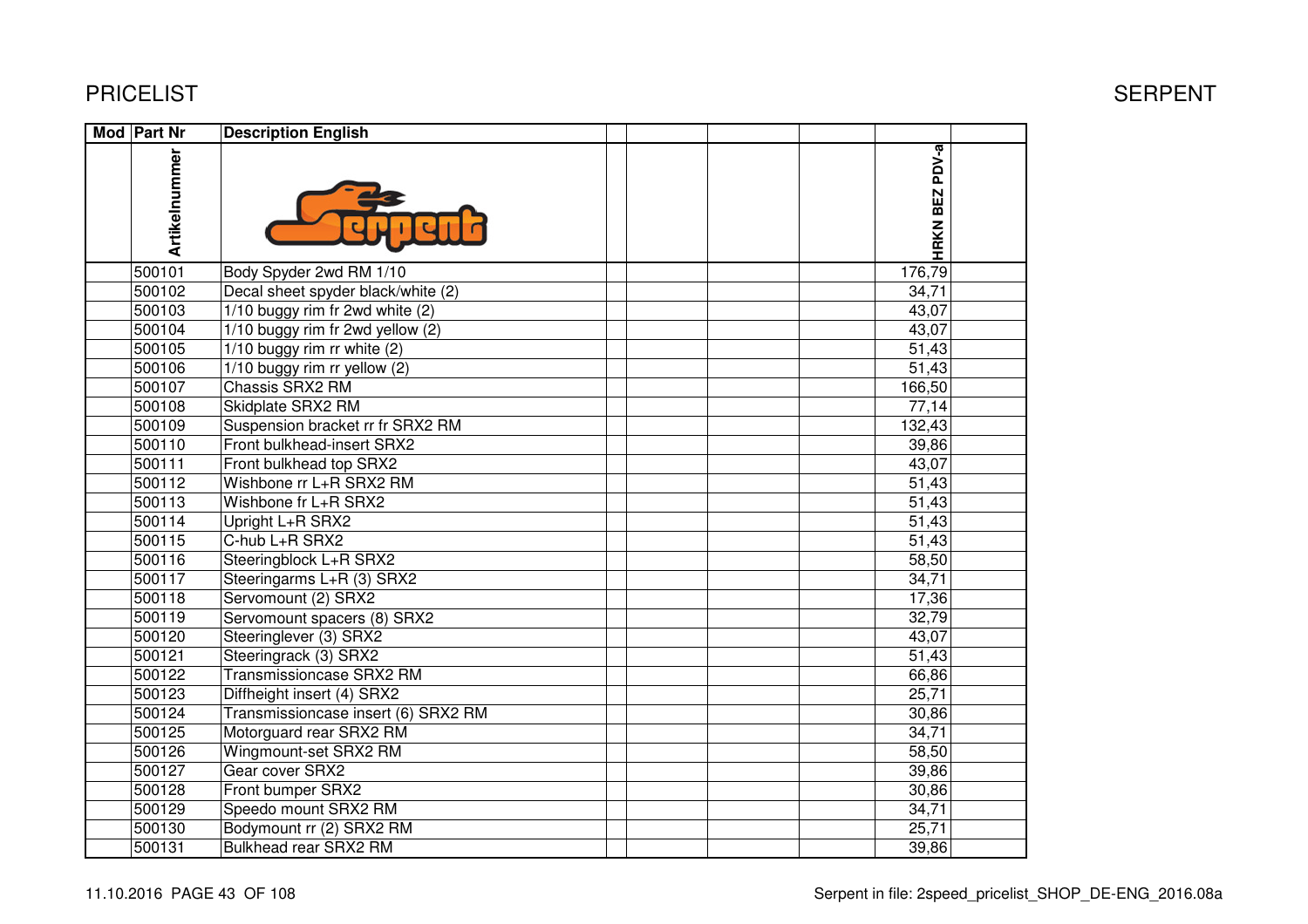| Mod Part Nr   | <b>Description English</b>             |                |  |
|---------------|----------------------------------------|----------------|--|
| Artikelnummer |                                        | HRKN BEZ PDV-a |  |
| 500132        | C-hub insert (6) SRX2                  | 25,71          |  |
| 500133        | Steeringrack bolt (4) SRX2             | 81,00          |  |
| 500134        | Rear suspension insert (24) SRX2       | 72,00          |  |
| 500135        | Upright inserts (10) SRX2              | 39,86          |  |
| 500136        | Shock parts frame (44) SRX2 RM         | 109,93         |  |
| 500137        | Nut nylon M3 flanged (8)               | 25,71          |  |
| 500138        | Balljoint set (14) SRX2                | 48,21          |  |
| 500139        | Shocktower carbon fr SRX2              | 149,14         |  |
| 500140        | Shocktower carbon rr SRX2 RM           | 176,79         |  |
| 500141        | Batteryplate carbon SRX2 RM            | 180,00         |  |
| 500142        | Battery plate foam SRX2 RM             | 25,71          |  |
| 500143        | Pivot pin rr inner (2) SRX2 RM         | 51,43          |  |
| 500144        | Pivot pin fr inner / rr outer (2) SRX2 | 22,50          |  |
| 500145        | Pivot pin fr outer (2) SRX2            | 25,71          |  |
| 500146        | Shock mount (4) SRX2                   | 84,21          |  |
| 500147        | Pivotball shim conical (10) SRX2       | 118,29         |  |
| 500148        | Pivotball with shaft low (4) SRX2      | 60,43          |  |
| 500149        | Pivotball with shaft med (5) SRX2      | 60,43          |  |
| 500150        | Pivotball with shaft high (4) SRX2     | 60,43          |  |
| 500151        | Casterblock bushing (4) SRX2           | 63,64          |  |
| 500152        | Pivotball shock (4) SRX2               | 63,64          |  |
| 500153        | Top shaft 21T SRX2                     | 109,93         |  |
| 500154        | Idler gear shaft SRX2                  | 25,71          |  |
| 500155        | Wheel axle fr (2) SRX2                 | 63,64          |  |
| 500156        | Wheel axle rr (2) SRX2                 | 115,07         |  |
| 500157        | Slipper plate alu (3) SRX2             | 135,64         |  |
| 500158        | Slipper pad yellow (3) SRX2            | 84,21          |  |
| 500159        | Slipper spring (2) SRX2                | 25,71          |  |
| 500160        | Slipper bolt topshaft (2) SRX2         | 48,21          |  |
| 500161        | Wing brace alu SRX2                    | 43,07          |  |
| 500162        | Track rod M3x50 (2) SRX2               | 58,50          |  |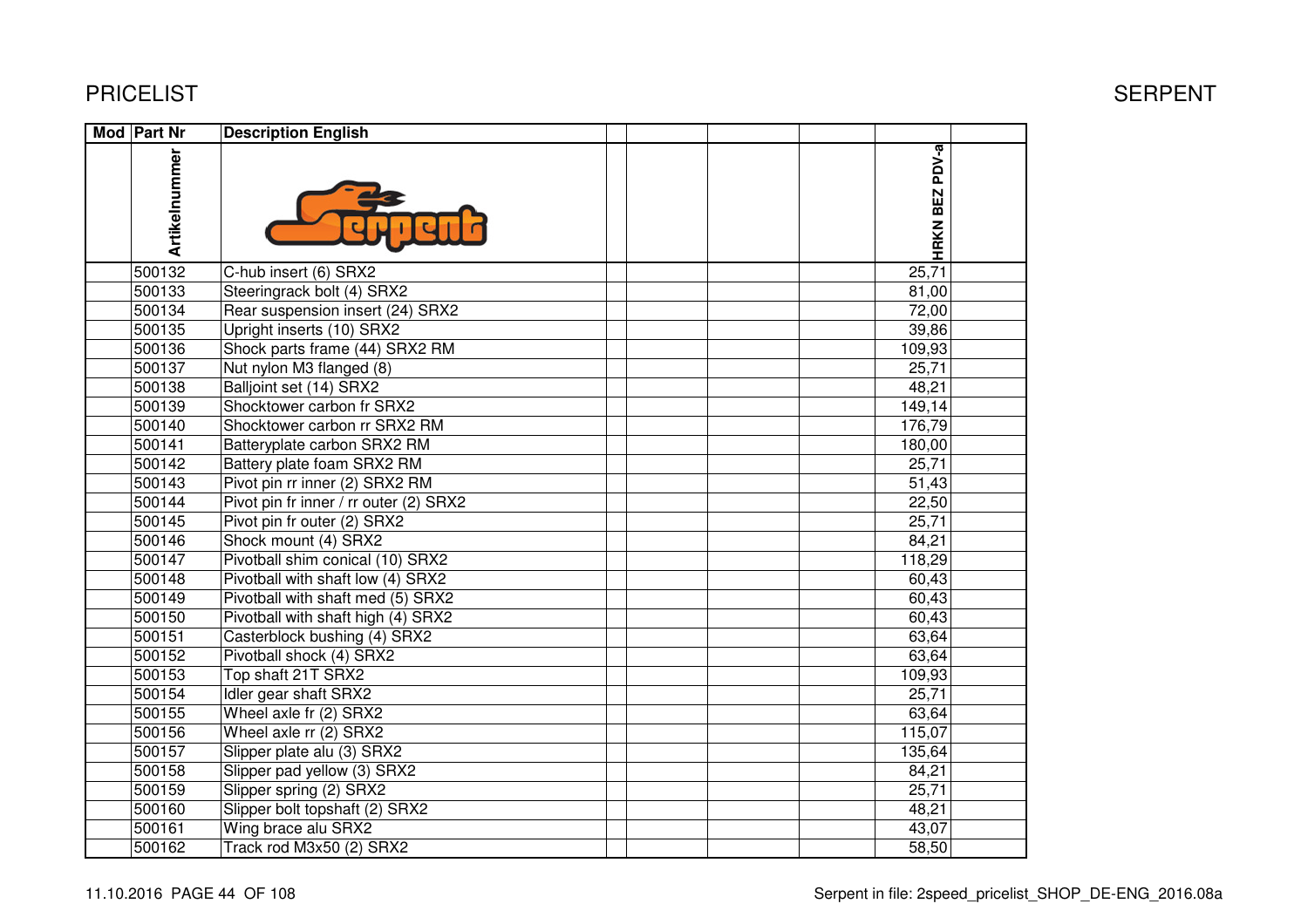| Mod Part Nr   | <b>Description English</b>              |                |  |
|---------------|-----------------------------------------|----------------|--|
| Artikelnummer |                                         | HRKN BEZ PDV-a |  |
| 500163        | Pivot pin brace 25 deg fr SRX2          | 58,50          |  |
| 500164        | Motor plate SRX2 RM                     | 106,71         |  |
| 500165        | Battery plate nut (4) SRX2              | 75,86          |  |
| 500166        | Idler gear 27T SRX2                     | 14,14          |  |
| 500167        | Diff pulley balldiff 51T (1) SRX2       | 25,71          |  |
| 500168        | Diff ring balldiff (2) SRX2             | 39,86          |  |
| 500169        | Balldiff outdrive male SRX2             | 72,00          |  |
| 500170        | Balldiff outdrive female SRX2           | 72,00          |  |
| 500171        | Balldiff spring (2) SRX2                | 25,71          |  |
| 500172        | Balldiff bolt (2) SRX2                  | 72,00          |  |
| 500173        | <b>Balldiff thrustbearing SRX2</b>      | 22,50          |  |
| 500174        | Shock body fr (2) SRX2                  | 132,43         |  |
| 500175        | Shock body rr (2) SRX2                  | 140,79         |  |
| 500176        | Shock top (2) SRX2                      | 140,79         |  |
| 500177        | Shock cartridge spacer (4) SRX2         | 58,50          |  |
| 500178        | Shock cartridge spacer stepped (4) SRX2 | 58,50          |  |
| 500179        | Shock top gasket (4) SRX2               | 14,14          |  |
| 500180        | Shock membrame (4) SRX2                 | 43,07          |  |
| 500181        | Shock shaft fr (2) SRX2                 | 72,00          |  |
| 500182        | Shock shaft rr (2) SRX2                 | 81,00          |  |
| 500183        | Shock adjust nut / oring (2) SRX2       | 51,43          |  |
| 500184        | Shock bleeding o-ring (4) SRX2          | 22,50          |  |
| 500185        | Shock o-ring bottom (8)                 | 22,50          |  |
| 500186        | <b>Balldiff set SRX2</b>                | 262,29         |  |
| 500187        | Balldiff T-nut (2) SRX2                 | 22,50          |  |
| 500188        | Battery case inserts foam (6) SRX2 RM   | 58,50          |  |
| 500189        | Rear wing 6.5" SRX2                     | 32,79          |  |
| 500190        | Driveshaft rr (2) SRX2                  | 144,00         |  |
| 500191        | Driveshaft rr set (2) SRX2              | 262,29         |  |
| 500192        | Geardiff set SRX2                       | 349,71         |  |
| 500193        | Front wing set SRX2                     | 48,21          |  |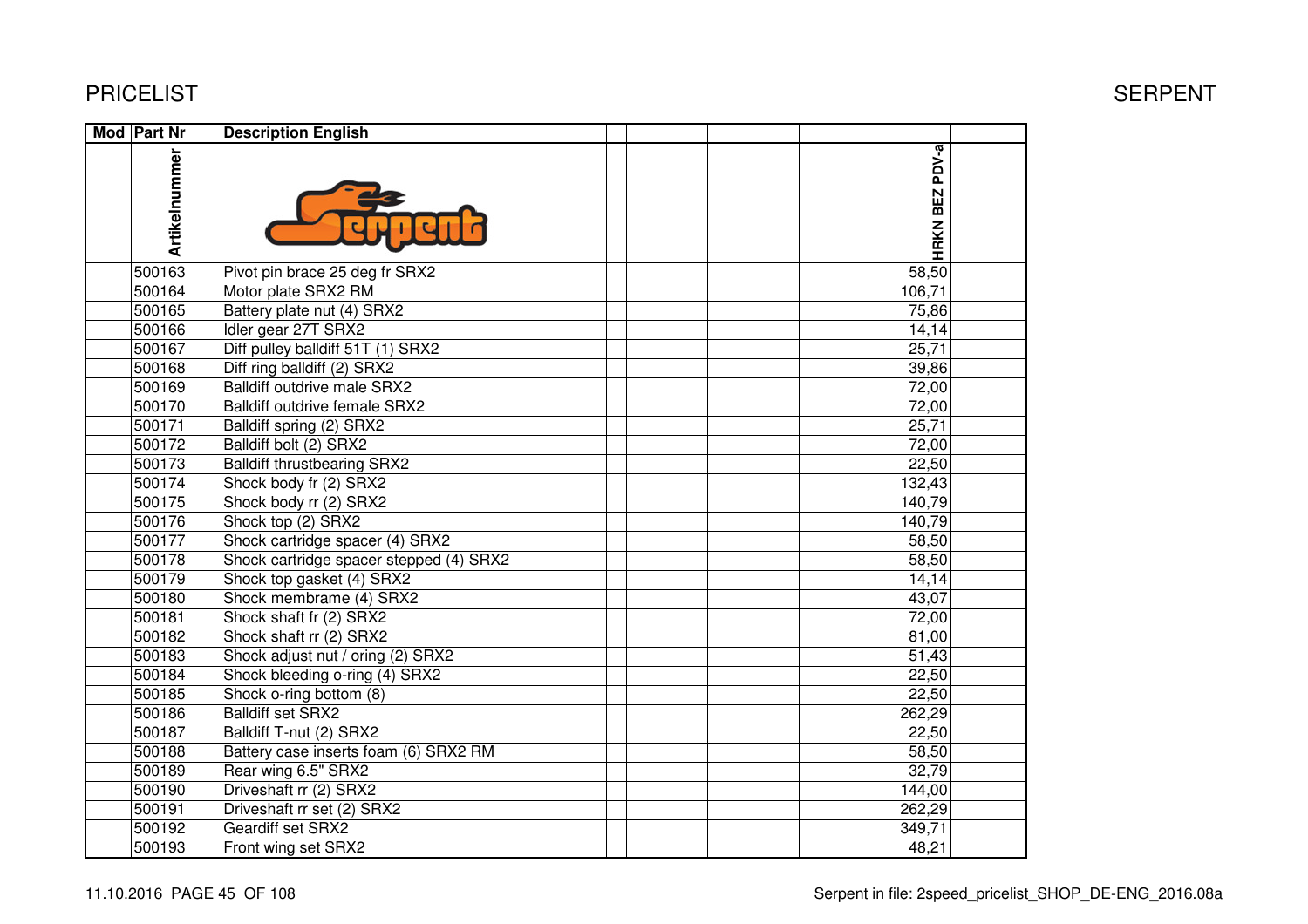| Mod Part Nr   | <b>Description English</b>              |  |                |  |
|---------------|-----------------------------------------|--|----------------|--|
| Artikelnummer |                                         |  | HRKN BEZ PDV-a |  |
| 500194        | Antiroll bar set fr SRX2                |  | 132,43         |  |
| 500195        | Antiroll bar set rr SRX2 RM             |  | 262,29         |  |
| 500196        | Upright L+R alu SRX2                    |  | 394,71         |  |
| 500197        | Servomount alu (2) SRX2                 |  | 158,14         |  |
| 500198        | Pivotball with shaft short (4) SRX2     |  | 72,00          |  |
| 500199        | Shock top bushing delrin (4) SRX2       |  | 66,86          |  |
| 500200        | Front bulkhead inserts alu (6) SRX2     |  | 30,86          |  |
| 500201        | Shock shaft fr TiN coated (2) SRX2      |  | 89,36          |  |
| 500202        | Shock shaft rr TiN coated (2) SRX2      |  | 97,71          |  |
| 500203        | Pivot pin brace 20 deg fr SRX2          |  | 75,86          |  |
| 500204        | Pivot pin brace 30 deg fr SRX2          |  | 75,86          |  |
| 500205        | Antiroll bar rr 1.1 SRX2 RM             |  | 22,50          |  |
| 500206        | Antiroll bar rr 1.3 SRX2 RM             |  | 22,50          |  |
| 500207        | Antiroll bar rr 1.5 SRX2 RM             |  | 22,50          |  |
| 500208        | Antiroll bar fr 0.9 SRX2                |  | 22,50          |  |
| 500209        | Antiroll bar fr 1.0 SRX2                |  | 22,50          |  |
| 500210        | Antiroll bar fr 1.1 SRX2                |  | 22,50          |  |
| 500211        | Wheelhexagon +0.75mm offset (2)         |  | 51,43          |  |
| 500212        | Wheelhexagon -0.75mm offset (2)         |  | 51,43          |  |
| 500213        | Spur gear 70T SRX2                      |  | 39,86          |  |
| 500214        | Spur gear 72T SRX2                      |  | 39,86          |  |
| 500215        | Spur gear 76T SRX2                      |  | 39,86          |  |
| 500216        | Spur gear 78T SRX2                      |  | 39,86          |  |
| 500217        | Spur gear 80T SRX2                      |  | 39,86          |  |
| 500218        | Spur gear 82T SRX2                      |  | 39,86          |  |
| 500219        | Spur gear 84T SRX2                      |  | 39,86          |  |
| 500220        | Spur gear 86T SRX2                      |  | 39,86          |  |
| 500221        | Spur gear 88T SRX2                      |  | 39,86          |  |
| 500222        | Shock spring silver 2.5lbs fr (2) SRX2  |  | 39,86          |  |
| 500223        | Shock spring black 2.65 fr (2) SRX2     |  | 39,86          |  |
| 500224        | Shock spring orange 2.87lbs fr (2) SRX2 |  | 39,86          |  |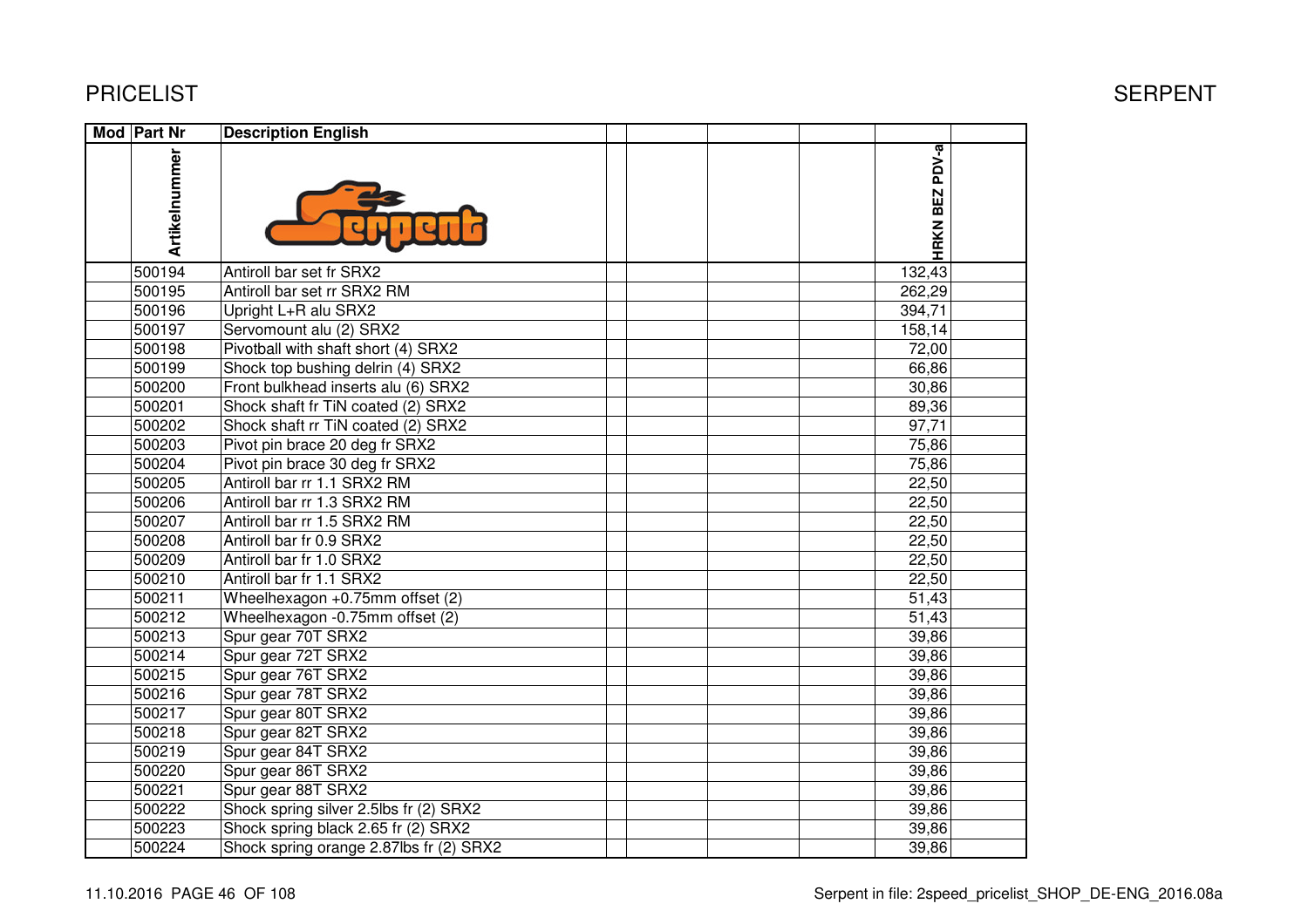| Mod Part Nr   | <b>Description English</b>             |                |  |
|---------------|----------------------------------------|----------------|--|
| Artikelnummer |                                        | HRKN BEZ PDV-a |  |
| 500225        | Shock spring red 3.0lbs fr (2) SRX2    | 39,86          |  |
| 500226        | Shock spring pink 3.15lbs fr (2) SRX2  | 39,86          |  |
| 500227        | Shock spring blue 3.4lbs fr (2) SRX2   | 39,86          |  |
| 500228        | Shock spring purple 3.5lbs fr (2) SRX2 | 39,86          |  |
| 500229        | Shock spring green 3.7lbs fr (2) SRX2  | 39,86          |  |
| 500230        | Shock spring orange 2.0lbs rr (2) SRX2 | 39,86          |  |
| 500231        | Shock spring red 2.1lbs rr (2) SRX2    | 39,86          |  |
| 500232        | Shock spring pink 2.2lbs rr (2) SRX3   | 39,86          |  |
| 500233        | Shock spring blue 2.3lbs rr (2) SRX2   | 39,86          |  |
| 500234        | Shock spring purple 2.4lbs rr (2) SRX2 | 39,86          |  |
| 500235        | Shock spring green 2.5lbs rr (2) SRX2  | 39,86          |  |
| 500236        | Steeringrack alu (3) SRX2              | 329,14         |  |
| 500237        | C-hub L+R alu SRX2                     | 437,14         |  |
| 500238        | Shock piston conical 2 holes (4) SRX   | 92,57          |  |
| 500239        | Shock piston conical 3 holes (4) SRX   | 92,57          |  |
| 500240        | Shock piston conical 4 holes (4) SRX   | 92,57          |  |
| 500241        | Front wing SRX2                        | 32,79          |  |
| 500242        | Slipper plates vented alu (3) SRX2     | 185,14         |  |
| 500243        | Front bulkhead alu SRX2                | 223,07         |  |
| 500244        | Rear bulkhead weight SRX2              | 214,71         |  |
| 500245        | Suspension bracket rr fr brass SRX2 RM | 185,14         |  |
| 500246        | Geardiff gears 14T(4)+28T(2) SRX2      | 84,21          |  |
| 500247        | Diff pin 14T (2) SRX2                  | 34,71          |  |
| 500248        | Geardiff o-ring (4) SRX2               | 25,71          |  |
| 500249        | Geardiff outdrive (2) SRX2             | 132,43         |  |
| 500250        | Front bulkhead brass SRX2              | 245,57         |  |
| 500252        | Rear wing 7.0" SRX2                    | 32,79          |  |
| 500253        | Geardiff cap L+R SRX2                  | 92,57          |  |
| 500254        | Geardiff housing 51T SRX2              | 39,86          |  |
| 500255        | Suspension insert rr 3deg alu (2) SRX2 | 63,64          |  |
| 500256        | Thrustbearing carbide balldiff SRX2    | 48,21          |  |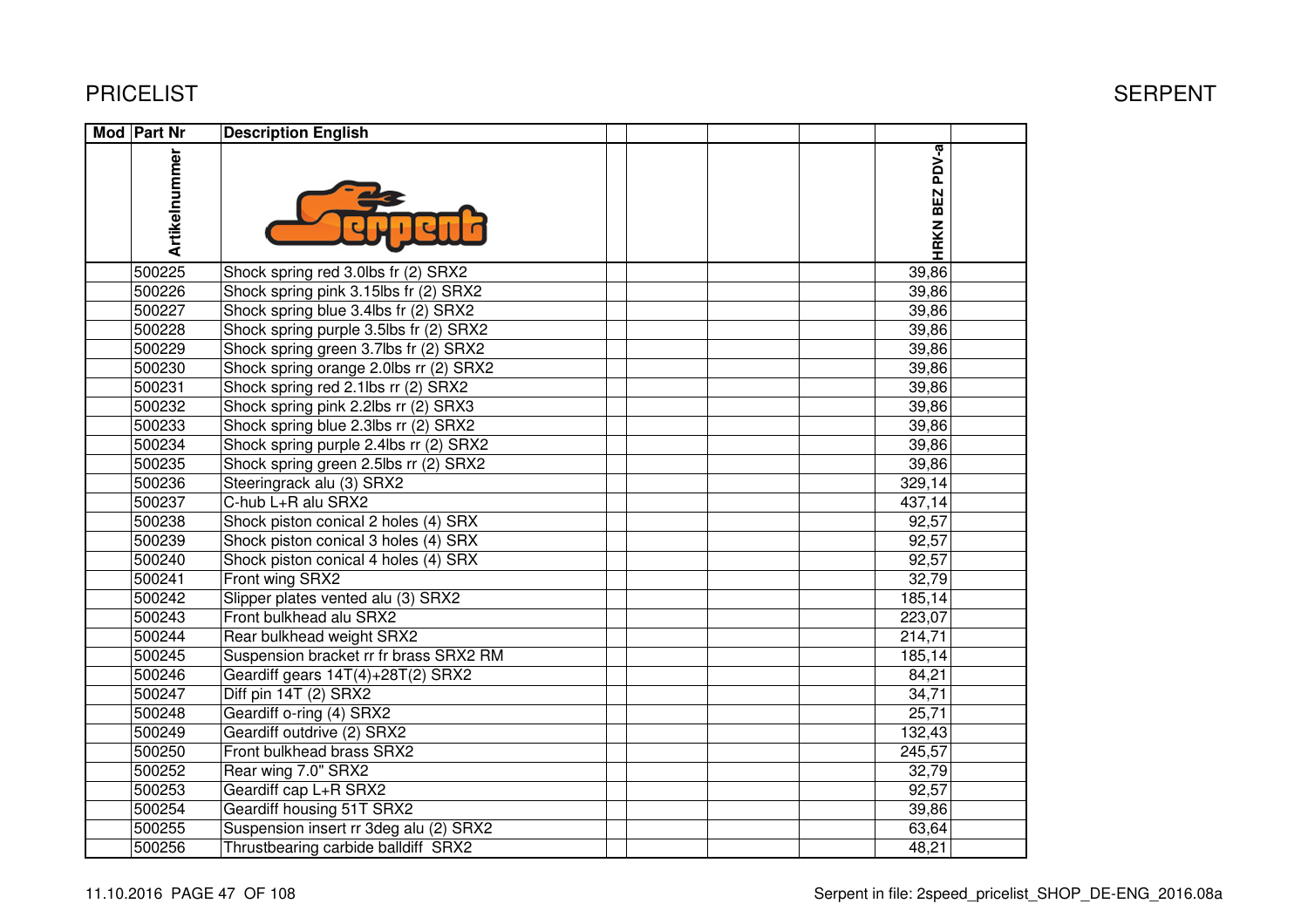| <b>Mod Part Nr</b> | <b>Description English</b>                        |                |
|--------------------|---------------------------------------------------|----------------|
| Artikelnummer      |                                                   | HRKN BEZ PDV-a |
| 500257             | Geardiff nut (4) SRX2                             | 75,86          |
| 500258             | Antirollbar balljoints (2+2) SRX2                 | 25,71          |
| 500259             | Differential balls carbide 1/8" (12)              | 63,64          |
| 500260             | Idler gear 27T alu SRX2                           | 51,43          |
| 500261             | Pivot pin rr inner TiN coated (2) SRX2 RM         | 89,36          |
| 500262             | Pivot pin fr inner / rr outer TiN coated (2) SRX2 | 37,93          |
| 500263             | Pivot pin fr outer TiN coated (2) SRX2            | 41,14          |
| 500264             | Chassis SRX2 MM                                   | 166,50         |
| 500265             | Skidplate SRX2 MM                                 | 77,14          |
| 500266             | Bulkhead rear SRX2 MM                             | 51,43          |
| 500267             | Transmission brace SRX2 MM                        | 43,07          |
| 500268             | Transmissioncase SRX2 MM                          | 66,86          |
| 500269             | Transmissioncase insert (6) SRX2 MM               | 39,86          |
| 500270             | Wishbone rr L+R SRX2 MM                           | 51,43          |
| 500271             | Bumper rear SRX2 MM                               | 34,71          |
| 500272             | Wingmount-set SRX2 MM                             | 58,50          |
| 500273             | Pivot pin rr inner (2) SRX2 MM                    | 51,43          |
| 500274             | Suspension bracket rr fr SRX2 MM                  | 132,43         |
| 500275             | Shocktower carbon rr SRX2 MM                      | 180,00         |
| 500276             | Shock mount rr (2) SRX2 MM                        | 48,21          |
| 500277             | Motor plate SRX2 MM                               | 106,71         |
| 500278             | Batteryplate carbon SRX2 MM                       | 171,64         |
| 500279             | Battery holders (4) SRX2 MM                       | 66,86          |
| 500280             | Battery plate foam SRX2 MM                        | 30,86          |
| 500300             | Body Spyder 2wd MM 1/10                           | 176,79         |
| 500281             | Antiroll bar set rr SRX2 MM                       | 153,00         |
| 500282             | Wingmount low SRX2 MM                             | 43,07          |
| 500283             | Suspension bracket rr fr brass SRX2 MM            | 187,07         |
| 500284             | Battery case inserts foam (3) SRX2 MM             | 32,79          |
| 500285             | Ballast weight SRX2 MM                            | 240,43         |
| 500286             | Bumper rear brass SRX2 MM                         | 262,29         |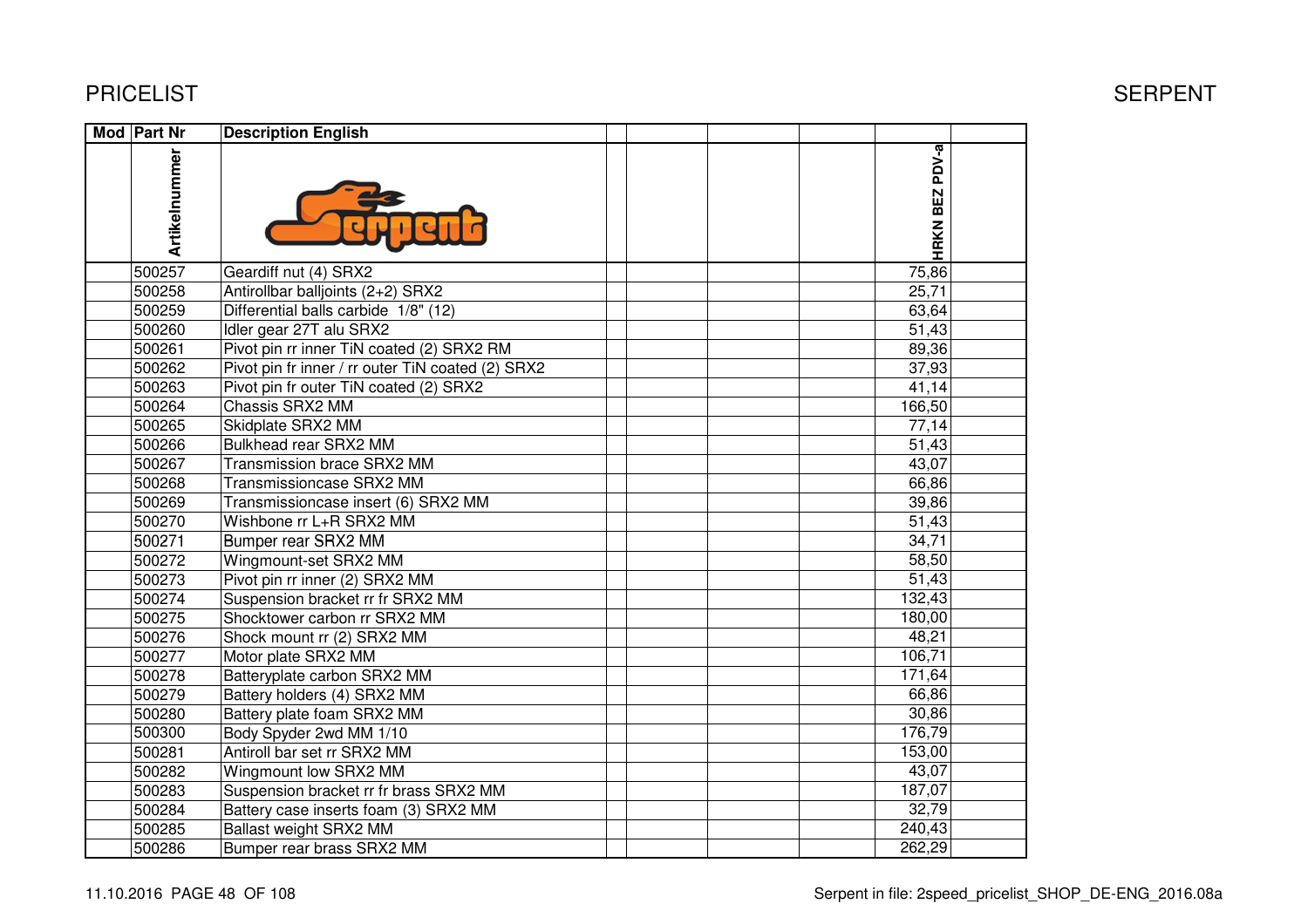| Mod Part Nr   | <b>Description English</b>   |                       |
|---------------|------------------------------|-----------------------|
| Artikelnummer |                              | <b>HRKN BEZ PDV-a</b> |
| 500287        | Steering arm nr 1 brass L+R  | 77,14                 |
| 500288        | Steering arm nr 2 brass L+R  | 77,14                 |
| 500289        | Steering arm nr 3 brass L+R  | 77,14                 |
| 500290        | O-ring geardiff SRX2 (4)     | 22,50                 |
| 500300        | Body Spyder 2wd MM 1/10      | 176,79                |
| 500301        | Rim 1/10 SRX2 SC black (4)   | 77,14                 |
| 500302        | Rim 1/10 SRX2 SC white (4)   | 77,14                 |
| 500303        | Rim 1/10 SRX2 SC yellow (4)  | 77,14                 |
| 500304        | Chassis SRX2 SC              | 166,50                |
| 500305        | Mud flap SRX2 SC (2)         | 43,07                 |
| 500306        | Body mount set front SRX2 SC | 99,64                 |
| 500307        | Body mount set rear SRX2 SC  | 66,86                 |
| 500308        | Bumper set front SRX2 SC     | 89,36                 |
| 500309        | Bumper set rear SRX2 SC      | 109,93                |
| 500310        | Shocktower fr SRX2 SC        | 39,86                 |
| 500311        | Shocktower rr SRX2 SC        | 43,07                 |
| 500312        | Wisbones fr L+R SRX2 SC      | 66,86                 |
| 500313        | Wishbones rr L+R SRX2 SC     | 66,86                 |
| 500314        | Bulkhead fr SRX2 SC          | 43,07                 |
| 500315        | Upright L+R SRX2 SC          | 77,14                 |
| 500316        | C-hub L+R SRX2 SC            | 72,00                 |
| 500317        | Steeringblock L+R SRX2 SC    | 77,14                 |
| 500318        | Bodypost set SRX2 SC (4)     | 66,86                 |
| 500319        | Wheelhexagon SRX2 SC (2)     | 63,64                 |
| 500320        | Driveshaft rr (2) SRX2 SC    | 153,00                |
| 500321        | Wheel axle fr (2) SRX2 SC    | 89,36                 |
| 500322        | Wheel axle rr (2) SRX2 SC    | 109,93                |
| 500323        | Track rod M3x71 (2) SRX2 SC  | 63,64                 |
| 500324        | Shock body fr (2) SRX2 SC    | 132,43                |
| 500325        | Shock body rr (2) SRX2 SC    | 140,79                |
| 500326        | Shock shaft fr (2) SRX2 SC   | 72,00                 |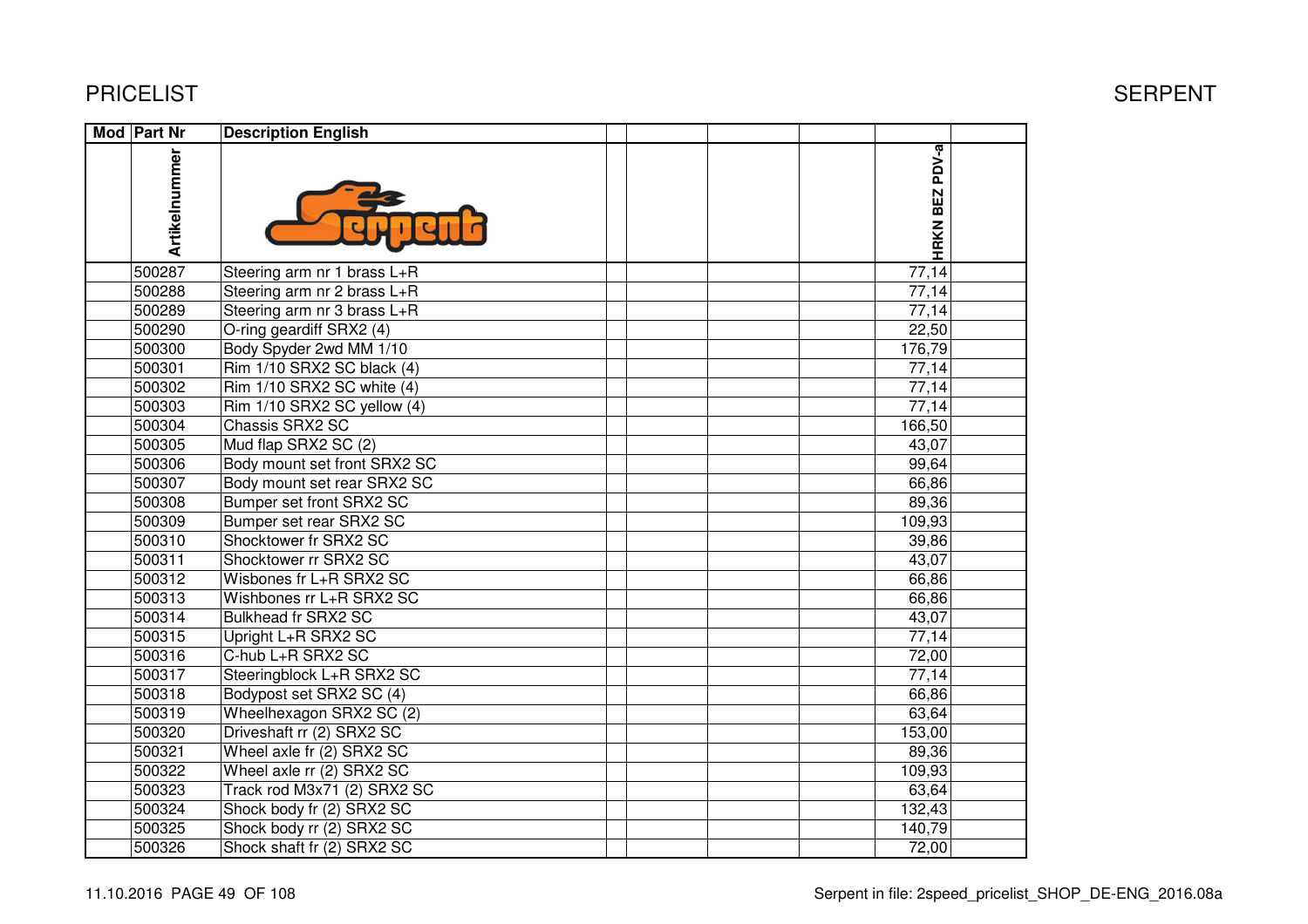| Mod Part Nr   | <b>Description English</b>                |                |  |
|---------------|-------------------------------------------|----------------|--|
| Artikelnummer |                                           | HRKN BEZ PDV-a |  |
| 500327        | Shock shaft rr (2) SRX2 SC                | 81,00          |  |
| 500328        | Body SRX2 SC 2wd 1/10                     | 262,29         |  |
| 500329        | Batteryplate nylon SRX2 SC                | 43,07          |  |
| 500330        | Batteryplate carbon SRX2 SC               | 219,86         |  |
| 500331        | Batteryplate foam SRX2 SC (2)             | 43,07          |  |
| 500332        | Side guard set L+R SRX2 SC                | 197,36         |  |
| 500333        | Wheelhexagon -0.75mm offset SRX2 SC (2)   | 77,14          |  |
| 500334        | Wheelhexagon +0.75mm offset SXR2 SC (2)   | 77,14          |  |
| 500335        | Shocktower carbon rr SRX2 SC              | 240,43         |  |
| 500336        | Shocktower carbon fr SRX2 SC              | 209,57         |  |
| 500337        | Shock spring orange 3.0lbs fr (2) SRX2 SC | 43,07          |  |
| 500338        | Shock spring red 3.1lbs fr (2) SRX2 SC    | 43,07          |  |
| 500339        | Shock spring pink 3.2lbs fr (2) SRX2 SC   | 43,07          |  |
| 500340        | Shock spring blue 3.3lbs fr (2) SRX2 SC   | 43,07          |  |
| 500341        | Shock spring purple 3.4lbs fr (2) SRX2 SC | 43,07          |  |
| 500342        | Shock spring green 3.5lbs fr (2) SRX2 SC  | 43,07          |  |
| 500343        | Motor plate SRX2 RM standard              | 77,14          |  |
| 500344        | Idler gear 27T SRX2 steel                 | 66,86          |  |
| 500345        | Side guard insert L+R                     | 66,86          |  |
| 500346        | Antirollbar wire adaptors (2+2) SRX2      | 22,50          |  |
| 500347        | Antirollbar spacer (2) SRX2               | 43,07          |  |
| 500348        | Antirollbar mount FR SRX2                 | 25,71          |  |
| 500349        | Antirollbar mount RR SRX2 RM              | 34,71          |  |
| 500350        | Antirollbar mount RR SRX2 MM              | 30,86          |  |
| 500351        | Bodymount brace carbon FR/RR (2) SRX2 SC  | 72,00          |  |
| 500352        | Top-shaft set 21T stock SRX2              | 230,14         |  |
| 500353        | Top-shaft 21T stock SRX2                  | 99,64          |  |
| 500354        | Shock spring orange 1,8lbs astro (2) SRX2 | 43,07          |  |
| 500355        | Shock spring red 1.9lbs astro (2) SRX2    | 43,07          |  |
| 500356        | Shock spring pink 2.0lbs astro (2) SRX2   | 43,07          |  |
| 500357        | Shock spring blue 2.1lbs astro (2) SRX2   | 43,07          |  |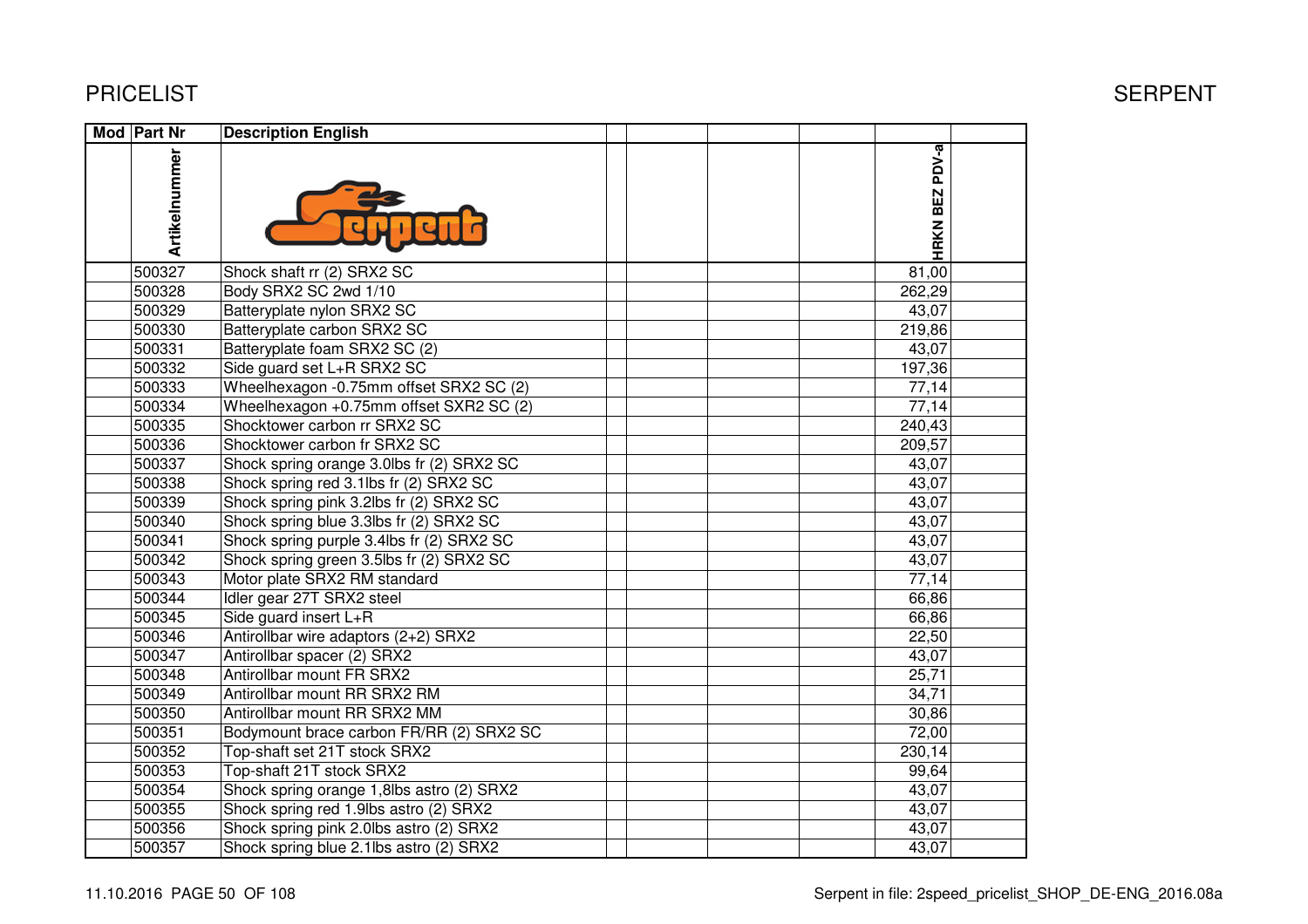| Mod Part Nr   | <b>Description English</b>                |                |  |
|---------------|-------------------------------------------|----------------|--|
| Artikelnummer |                                           | HRKN BEZ PDV-a |  |
| 500358        | Shock spring purple 2.2lbs astro (2) SRX2 | 43,07          |  |
| 500359        | Shock spring green 2.3lbs astro (2) SRX2  | 43,07          |  |
| 500346        | Antirollbar wire adaptors (2+2) SRX2      | 22,50          |  |
| 500347        | Antirollbar spacer (2) SRX2               | 43,07          |  |
| 500348        | Antirollbar mount FR SRX2                 | 25,71          |  |
| 500349        | Antirollbar mount RR SRX2 RM              | 34,71          |  |
| 500350        | Antirollbar mount RR SRX2 MM              | 30,86          |  |
| 500351        | Bodymount brace carbon FR/RR (2) SRX2 SC  | 72,00          |  |
| 500352        | Top-shaft set 21T stock SRX2              | 230,14         |  |
| 500353        | Top-shaft 21T stock SRX2                  | 99,64          |  |
| 500354        | Shock spring orange 1.8lbs astro (2) SRX2 | 43,07          |  |
| 500355        | Shock spring red 1.9lbs astro (2) SRX2    | 43,07          |  |
| 500356        | Shock spring pink 2.0lbs astro (2) SRX2   | 43,07          |  |
| 500357        | Shock spring blue 2.1lbs astro (2) SRX2   | 43,07          |  |
| 500358        | Shock spring purple 2.2lbs astro (2) SRX2 | 43,07          |  |
| 500359        | Shock spring green 2.3lbs astro (2) SRX2  | 43,07          |  |
| 500360        | Battery plate nut nylon (4) SRX2          | 30,86          |  |
| 500361        | Suspension bracket rr fr SRX2 RM RTR      | 25,71          |  |
| 500362        | Shock mount (4) SRX2 RM RTR               | 30,86          |  |
| 500363        | Shock top (2) SRX2 RTR                    | 39,86          |  |
| 500364        | Shock tower fr SRX2 RTR                   | 32,79          |  |
| 500365        | Shock tower rr SRX2 RM RTR                | 39,86          |  |
| 500366        | Casterblock bushing (4) SRX2 RTR          | 58,50          |  |
| 500367        | Pivotball with shaft low (5) SRX2 RTR     | 43,07          |  |
| 500368        | Pivotball with shaft high (5) SRX2 RTR    | 48,21          |  |
| 500369        | Steeringrack bushing (8) SRX2 RTR         | 17,36          |  |
| 500370        | Shock body fr (2) SRX2 RTR                | 63,64          |  |
| 500371        | Shock body rr (2) SRX2 RTR                | 72,00          |  |
| 500372        | Shock top gasket (4) SRX2 RTR             | 22,50          |  |
| 500373        | Batteryplate nylon SRX2 RM RTR            | 34,71          |  |
| 500374        | Rear wing 6.5" (2) SRX                    | 39,86          |  |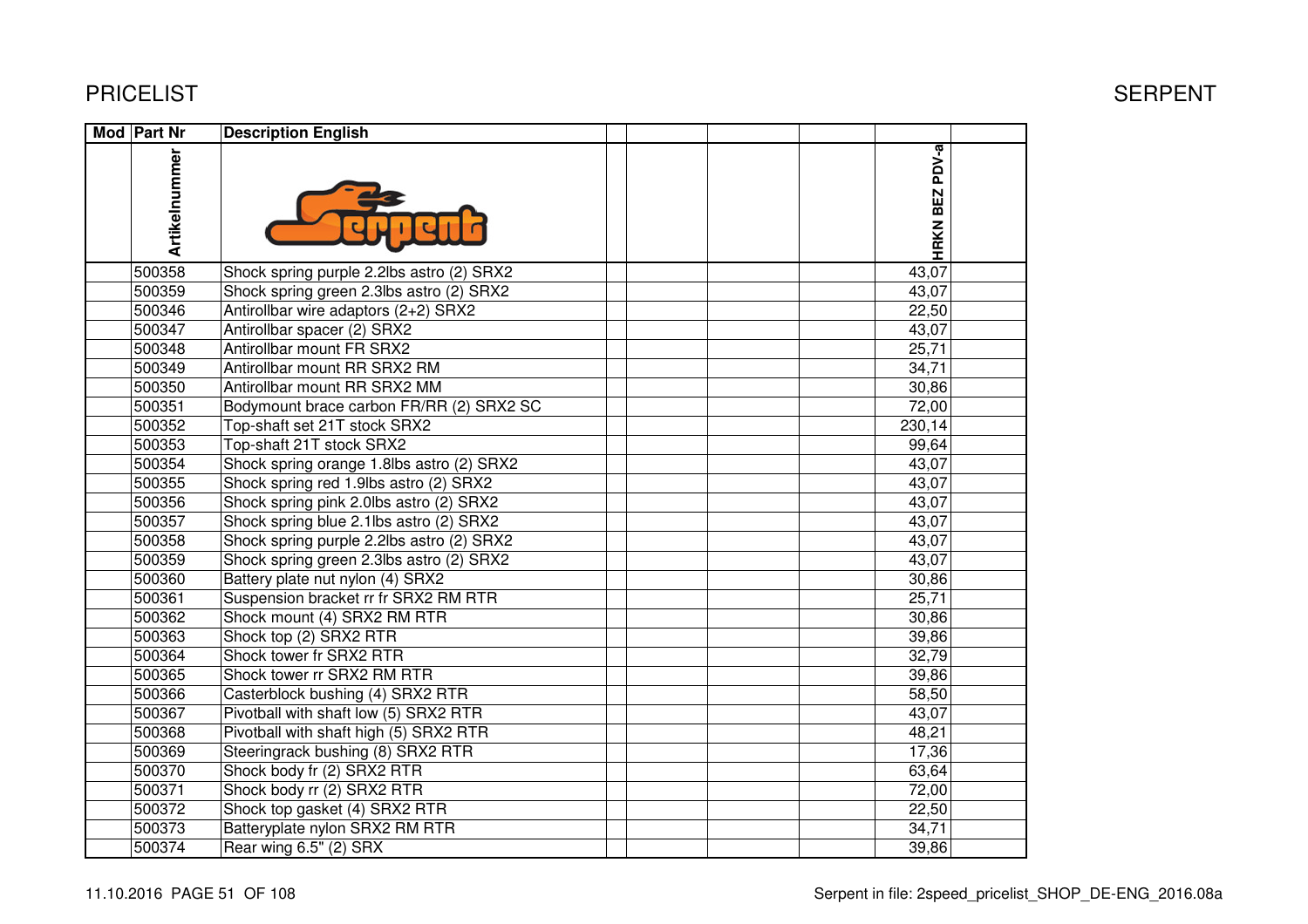| <b>Mod Part Nr</b> | <b>Description English</b>            |                |  |
|--------------------|---------------------------------------|----------------|--|
|                    | Artikelnummer                         | HRKN BEZ PDV-a |  |
| 500375             | Rear wing 7" (2) SRX                  | 39,86          |  |
| 500376             | Slide drive set SRX                   | 416,57         |  |
| 500377             | Slide drive set SC                    | 416,57         |  |
| 500378             | Slide drive driveshaft SRX (2)        | 144,00         |  |
| 500379             | Slide drive driveshaft SC (2)         | 144,00         |  |
| 500380             | Balldiff outdrive slide drive male    | 81,00          |  |
| 500381             | Balldiff outdrive slide drive female  | 81,00          |  |
| 500382             | Diff sliders (2)                      | 132,43         |  |
| 500383             | Motor plate SRX2 MM RTR               | 77,14          |  |
| 500384             | Suspension bracket rr fr SRX2 MM RTR  | 25,71          |  |
| 500385             | Shock mount rr (2) SRX2 MM RTR        | 17,36          |  |
| 500386             | Batteryplate nylon SRX2 MM RTR        | 34,71          |  |
| 500387             | Shock tower rr SRX2 MM RTR            | 39,86          |  |
| 500388             | Geardiff outdrive slide drive (2)     | 81,00          |  |
| 500389             | Decal sheet SRX4 black/white (2)      | 34,71          |  |
| 500390             | Body SRX4 buggy 4wd 1/10              | 183,86         |  |
| 500391             | 1/10 buggy rim fr 4wd white (2)       | 43,07          |  |
| 500392             | 1/10 buggy rim fr 4wd yellow (2)      | 43,07          |  |
| 500393             | $1/10$ buggy rim rr 61m white (2)     | 51,43          |  |
| 500394             | 1/10 buggy rim rr 61mm yellow (2)     | 51,43          |  |
| 500395             | 1/10 buggy rim fr 2wd 61mm white (2)  | 43,07          |  |
| 500396             | 1/10 buggy rim fr 2wd 61mm yellow (2) | 43,07          |  |
| 500397             | 1/10 buggy rim fr 4wd 61mm white (2)  | 43,07          |  |
| 500398             | 1/10 buggy rim fr 4wd 61mm yellow (2) | 43,07          |  |
| 500399             | Belt front 45S3M480 SRX4              | 60,43          |  |
| 500400             | Slipper pad SRX4                      | 32,79          |  |
| 500401             | Pivot pin fr outer (2) SRX4           | 14,14          |  |
| 500402             | Side guard L+R SRX4                   | 77,14          |  |
| 500403             | Skid plate SRX4                       | 25,71          |  |
| 500404             | Transmission case rear SRX4           | 65,57          |  |
| 500405             | Transmission case mid SRX4            | 65,57          |  |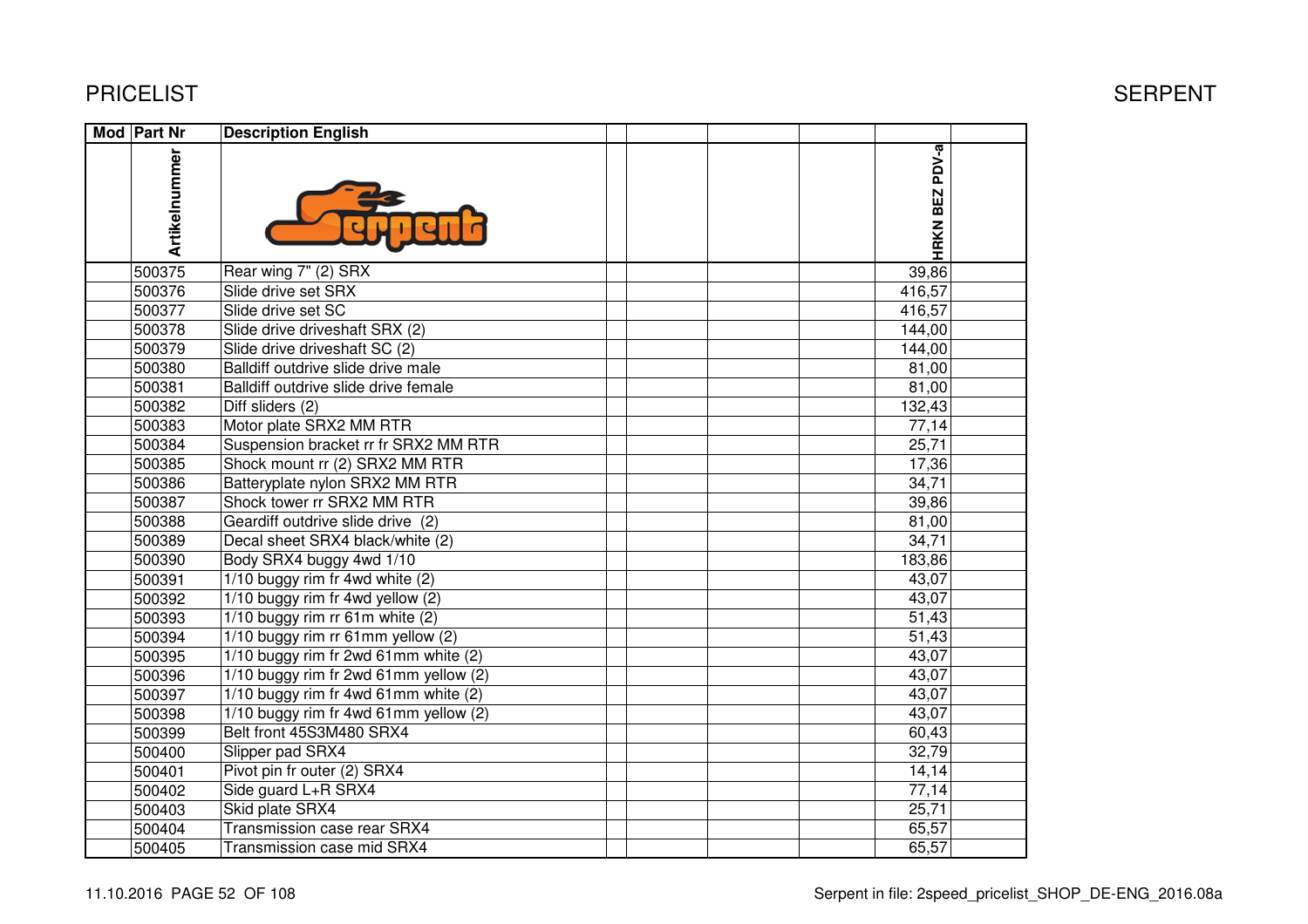| Mod Part Nr   | <b>Description English</b>        |                |  |
|---------------|-----------------------------------|----------------|--|
| Artikelnummer |                                   | HRKN BEZ PDV-a |  |
| 500406        | Diff inserts rear (6) SRX4        | 25,71          |  |
| 500407        | Center spline -transcase fr SRX4  | 65,57          |  |
| 500408        | Motorguard SRX4                   | 22,50          |  |
| 500409        | Pivot inserts fr (2+2+2) SRX4     | 22,50          |  |
| 500410        | C-hub inserts (2+2+2) SRX4        | 25,71          |  |
| 500411        | Wishbone fr L+R SRX4              | 51,43          |  |
| 500412        | C-hub L+R SRX4                    | 51,43          |  |
| 500413        | Steeringblock L+R SRX4            | 43,07          |  |
| 500414        | Steeringarms L+R (3) SRX4         | 34,71          |  |
| 500415        | Bellcrank L+R SRX4                | 34,71          |  |
| 500416        | Spline rubber SRX4                | 22,50          |  |
| 500417        | Bumper front SRX4                 | 22,50          |  |
| 500418        | Steering balljoint (2) SRX4       | 14,14          |  |
| 500419        | Wing angle plate (5) SRX          | 43,07          |  |
| 500420        | Suspension bracket fr-rr L+R SRX4 | 214,71         |  |
| 500421        | Suspension bracket rr-fr SRX4     | 128,57         |  |
| 500422        | Motor plate alu SRX4              | 102,86         |  |
| 500423        | Suspension bracket fr-fr SRX4     | 128,57         |  |
| 500424        | Chassis carbon SRX4               | 557,36         |  |
| 500425        | Shocktower fr carbon SRX4         | 128,57         |  |
| 500426        | Battery plate (2) SRX4            | 32,79          |  |
| 500427        | Bellcrank post (2) SRX4           | 48,21          |  |
| 500428        | Top shaft 20T SRX4                | 97,71          |  |
| 500429        | Middle shaft SRX4                 | 60,43          |  |
| 500430        | Slipper shaft 20T SRX4            | 99,64          |  |
| 500431        | Slipper bolt (2) SRX4             | 60,43          |  |
| 500432        | Slipper spacer SRX4               | 39,86          |  |
| 500433        | Slipper plate alu (3) SRX4        | 97,71          |  |
| 500434        | Wheelaxle fr (2) SRX4             | 108,00         |  |
| 500435        | Battery post (2) SRX4             | 51,43          |  |
| 500436        | One way clicker Locker SRX4       | 25,71          |  |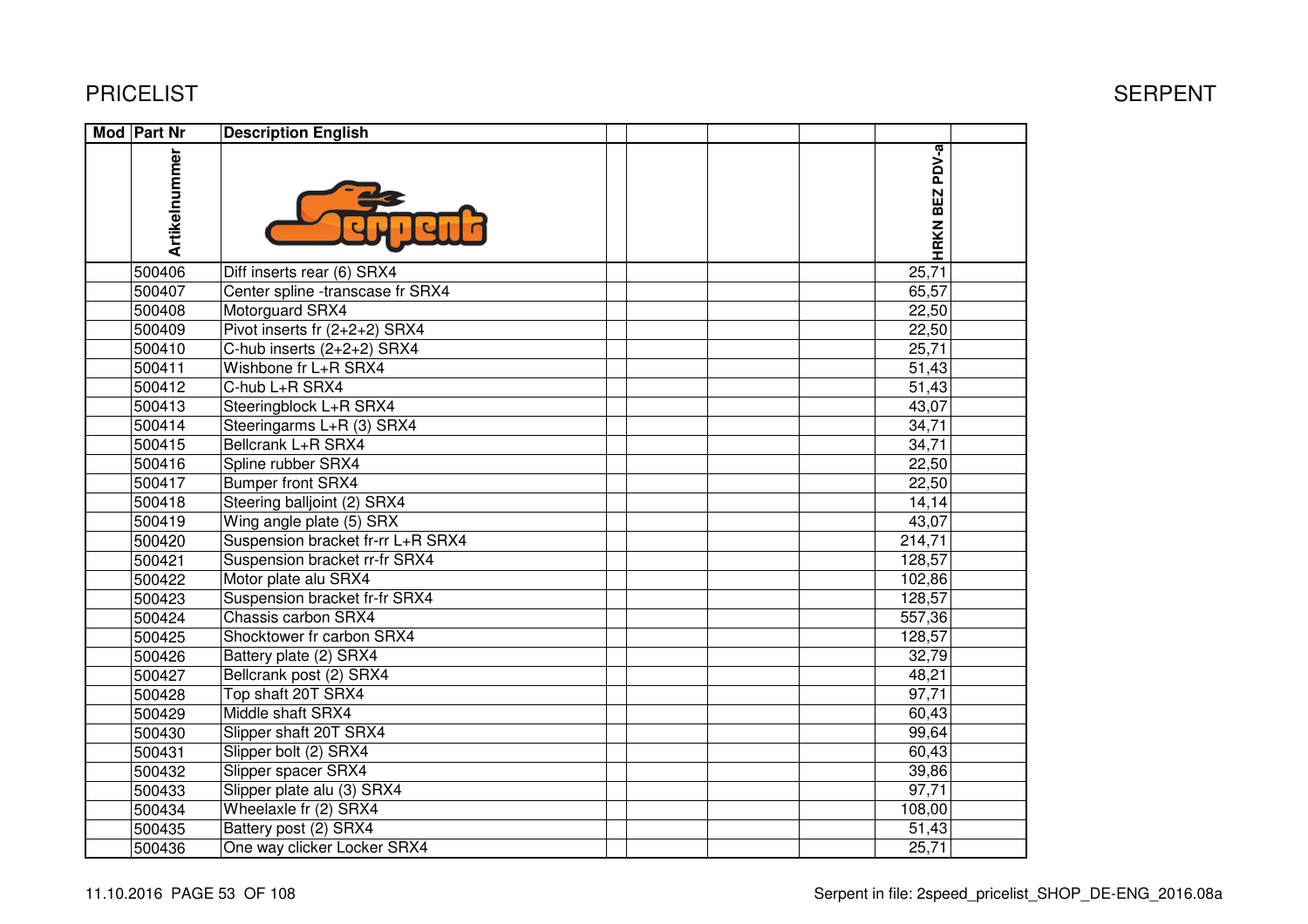| Mod Part Nr   | <b>Description English</b>      |                |  |
|---------------|---------------------------------|----------------|--|
| Artikelnummer |                                 | HRKN BEZ PDV-a |  |
| 500437        | Steeringrack nut (2)            | 34,71          |  |
| 500438        | Shock Rod end Long (4) SRX4     | 22,50          |  |
| 500439        | Diff inserts fr (2+2) SRX4      | 43,07          |  |
| 500440        | Layshaft pulley 20T SRX4        | 60,43          |  |
| 500441        | Slipper shaft pulley 20T SRX4   | 60,43          |  |
| 500442        | Top shaft pulley 20T SRX4       | 118,29         |  |
| 500443        | Driveshaft fr (2)               | 102,86         |  |
| 500444        | Steeringrack SRX4               | 82,29          |  |
| 500445        | Gear front 30T alu SRX4         | 65,57          |  |
| 500446        | Topshaft pulley 24T SRX4        | 73,93          |  |
| 500447        | Slipper shaft pulley 24T SRX4   | 65,57          |  |
| 500448        | Geardiff housing alu SRX        | 97,71          |  |
| 500449        | Solid clicker Alu SRX4          | 279,64         |  |
| 500450        | Shock bottom cap alu (4) SRX    | 171,64         |  |
| 500451        | Pivot pin fr outer TiN (2) SRX4 | 56,57          |  |
| 500452        | Clicker spring soft SRX4        | 32,79          |  |
| 500453        | Clicker spring medium SRX4      | 32,79          |  |
| 500454        | Clicker spring hard SRX4        | 32,79          |  |
| 500455        | Antiroll bar fr 1.2 SRX4        | 22,50          |  |
| 500456        | Antiroll bar fr 1.3 SRX4        | 22,50          |  |
| 500457        | Antiroll bar fr 1.4 SRX4        | 22,50          |  |
| 500458        | Antiroll bar mount fr SRX4      | 25,71          |  |
| 500459        | Oneway pulley 34T fr SRX4       | 39,86          |  |
| 500460        | Balldiff pulley 34T fr SRX4     | 39,86          |  |
| 500461        | Chassis alu SRX4                | 599,79         |  |
| 500462        | Bellcrank alu L+R SRX4          | 312,43         |  |
| 500463        | Battery plate carbon (2) SRX4   | 194,14         |  |
| 500464        | Bellcrank post alu (2) SRX4     | 51,43          |  |
| 500465        | Overdrive 34T gear mid SRX4     | 65,57          |  |
| 500466        | Overdrive Slippershaft 22T SRX4 | 82,29          |  |
| 500468        | Front oneway axle SRX4          | 91,29          |  |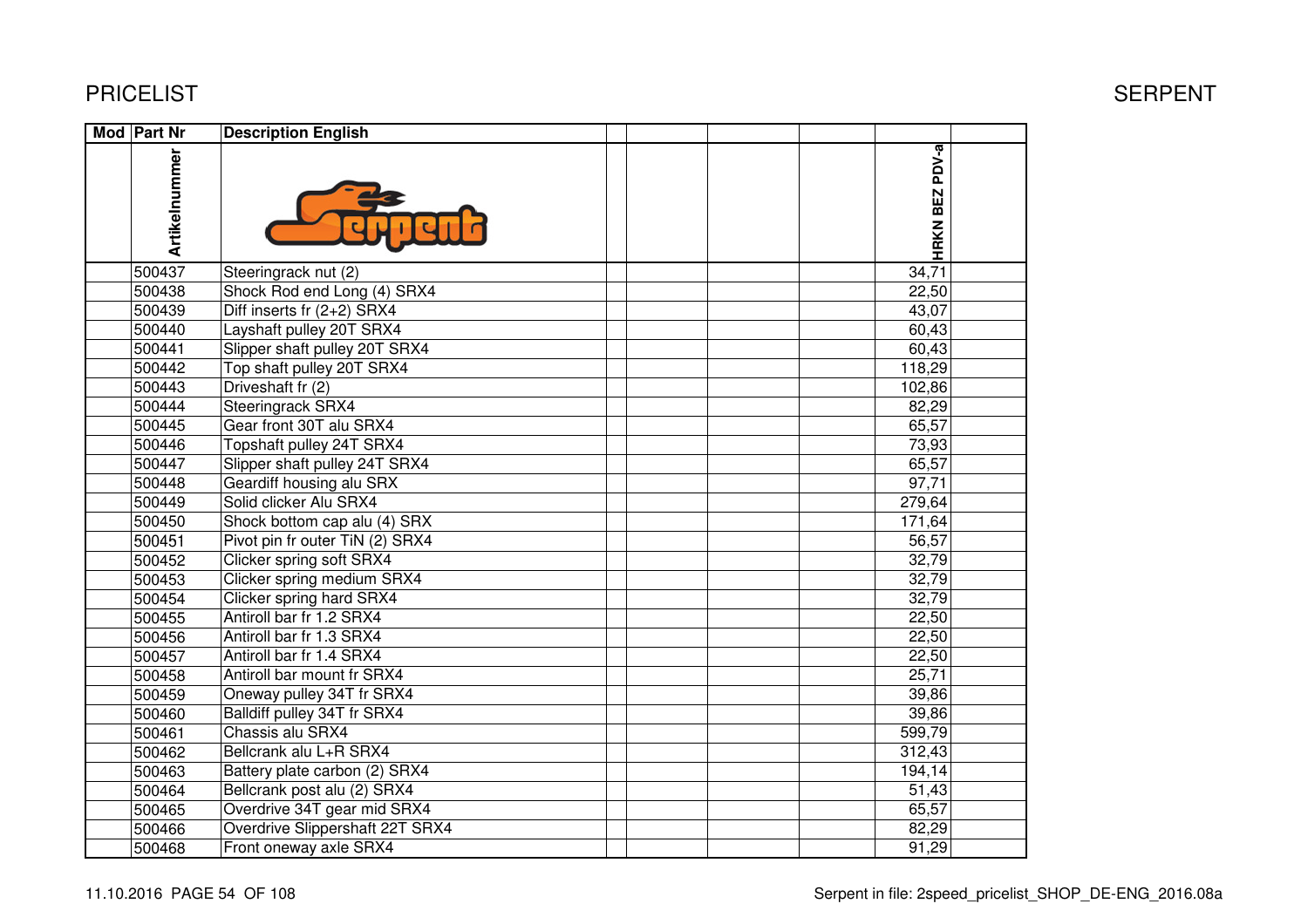| <b>Mod Part Nr</b> | <b>Description English</b>                    |                |  |
|--------------------|-----------------------------------------------|----------------|--|
| Artikelnummer      |                                               | HRKN BEZ PDV-a |  |
| 500469             | Front oneway outdrives (2) SRX4               | 102,86         |  |
| 500470             | Antirollbar adaptor / balljoint fr (2+2) SRX4 | 30,86          |  |
| 500471             | Full time 4wd 20T slipper pulley SRX4         | 65,57          |  |
| 500472             | Front oneway axle set SRX4                    | 185, 14        |  |
| 500473             | Wheelhexagon fr EOS (2) SRX4                  | 56,57          |  |
| 500474             | Wheelaxle fr EOS (2) SRX4                     | 102,86         |  |
| 500475             | Antiroll bar rr 1.7 SRX                       | 22,50          |  |
| 500476             | Slipper shaft pulley 24T FT SRX4              | 73,93          |  |
| 500477             | Solid slipper plate inner SRX4                | 34,71          |  |
| 500478             | Belt side 45S3M174 SRX4                       | 56,57          |  |
| 500479             | Gear mid 30T SRX4                             | 22,50          |  |
| 500480             | Clicker SRX4                                  | 32,79          |  |
| 500481             | Geardiff pully 34T fr SRX4                    | 32,79          |  |
| 500482             | Slipper thrust bearing SRX4                   | 55,29          |  |
| 500483             | Slipper set SRX4                              | 210,86         |  |
| 500484             | Geardiff 34T fr SRX4                          | 279,64         |  |
| 500485             | Geardiff rr alu SRX                           | 322,71         |  |
| 500486             | Belt side 45S3M186 SRX4                       | 60,43          |  |
| 500487             | Shock bottom X-ring 40-sh (8)                 | 22,50          |  |
| 500488             | Shock piston square machined 2-hole 1.3 (4)   | 86,14          |  |
| 500489             | Shock piston square machined 3-hole 1.2 (4)   | 86,14          |  |
| 500490             | Shock piston square machined 4-hole 1.1 (4)   | 86,14          |  |
| 500491             | Steeringblock EOS L+R alu SRX2                | 408,21         |  |
| 500492             | Wing washer alu srx 1/10 (2)                  | 86,14          |  |
| 500493             | Shock spring support low/high (2+2)           | 25,71          |  |
| 500494             | Antirollbar set fr SRX4                       | 86,14          |  |
| 500495             | Front transmission case top                   | 34,71          |  |
| 500496             | Diff pulley balldiff 51T alu (1) SRX          | 168,43         |  |
| 500497             | Casterblock shim 1mm (4) SRX                  | 14,14          |  |
| 500498             | Casterblock shim 0.75mm (4) SRX               | 14,14          |  |
| 500499             | Antiroll bar mount fr alu SRX4                | 133,71         |  |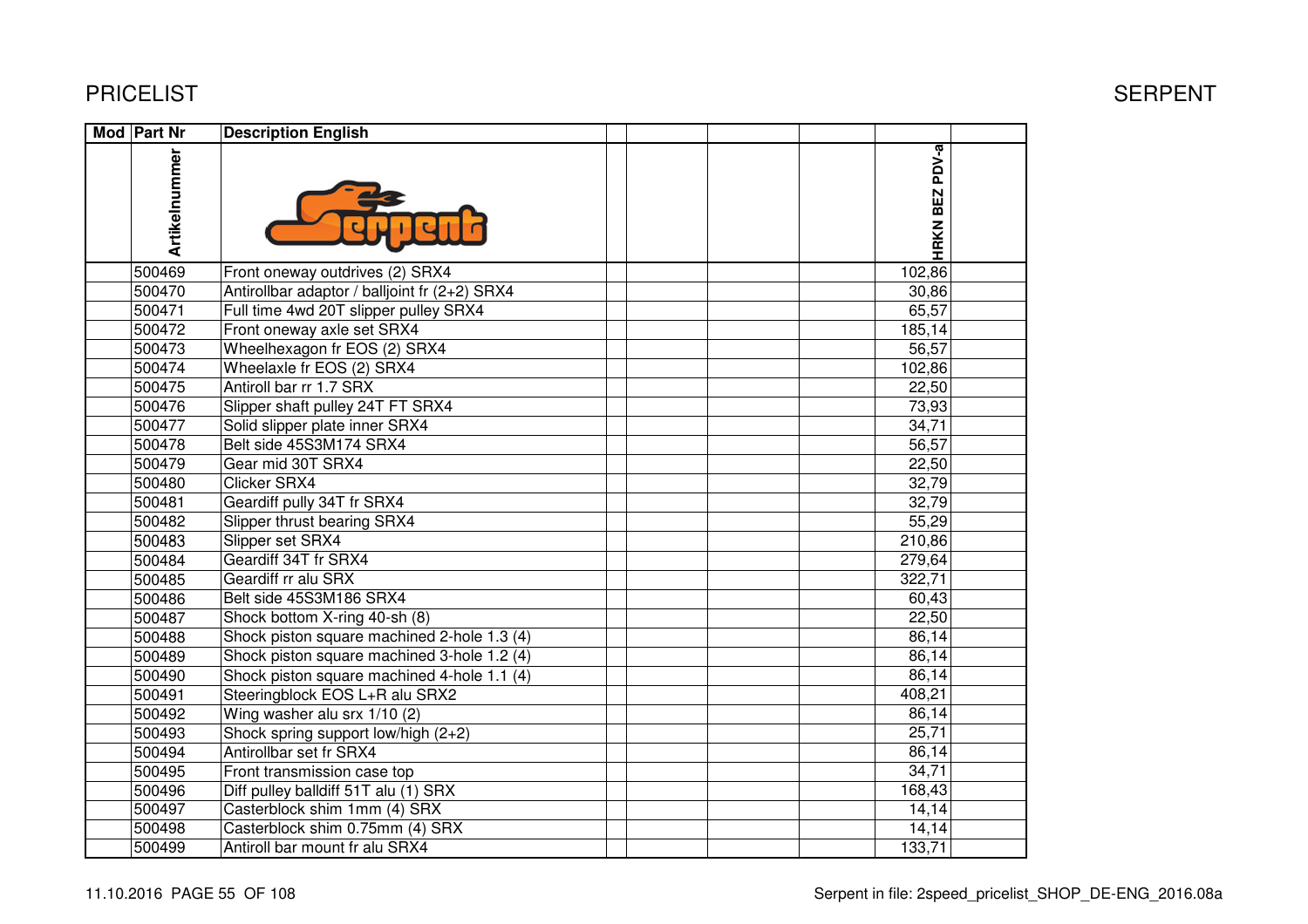|              | Mod Part Nr   | <b>Description English</b>                    |  |                |  |
|--------------|---------------|-----------------------------------------------|--|----------------|--|
|              | Artikelnummer |                                               |  | HRKN BEZ PDV-a |  |
|              | 500500        | Thrust slipper set SRX4                       |  | 207,64         |  |
|              | 500501        | Slipper set SRX2                              |  | 231,43         |  |
|              | 500502        | Steeringarms L+R (0-1-2) carbon SRX4          |  | 207,64         |  |
| N            | 500503        | Upgrade-set aluminium chassis SRX2 MH         |  | 763,71         |  |
| N            | 500504        | Upgrade-set 4-gear laydown trans SRX2 MH      |  | 262,29         |  |
| N            | 500505        | Upgrade-set 3-gear laydown trans SXR2 MH      |  | 241,07         |  |
| N            | 500506        | Upgrade-set 3-gear trans SRX2 MH              |  | 241,07         |  |
| N            | 500507        | Chassis alu 7075 T6 SRX2 MH                   |  | 442,29         |  |
| N            | 500508        | Sideguard L+ R SRX2 MH                        |  | 55,29          |  |
| N            | 500509        | Kickup plate alu SRX2 MH                      |  | 75,86          |  |
| N            | 500510        | Kickup plate mount SRX2 MH                    |  | 39,86          |  |
| N            | 500511        | Inline battery holder SRX2 MH                 |  | 32,79          |  |
| N            | 500512        | Trans housing spacer SRX2 MH                  |  | 22,50          |  |
| N            | 500513        | <b>Bumper rear SRX2 MH</b>                    |  | 25,71          |  |
| N            | 500514        | Suspension bracket rr rr SRX2 MH              |  | 128,57         |  |
| $\mathsf{N}$ | 500515        | Suspension bracket rr fr SRX2 MH              |  | 128,57         |  |
| N            | 500516        | Trans brace SRX2 MH                           |  | 22,50          |  |
| $\mathsf{N}$ | 500517        | Batteryplate carbon SRX2 MH                   |  | 82,29          |  |
| N            | 500518        | Trans-case 3 gear SRX2 MH                     |  | 86,14          |  |
| N            | 500519        | Motorplate light 3 gear SRX2 MH               |  | 86,14          |  |
| $\mathsf{N}$ | 500520        | Gearcover 3 gear SRX2 MH                      |  | 43,07          |  |
| N            | 500521        | Idler gear 41T 3 gear SRX2 MH                 |  | 14,14          |  |
| N            | 500522        | Idler gear 41T alu 3 gear SRX2 MH             |  | 48,21          |  |
| N            | 500523        | Trans-case 4 gear laydown SRX2 MH             |  | 86,14          |  |
| N            | 500524        | Trans-case inserts 4 gear laydown (6) SRX2 MH |  | 32,79          |  |
| N            | 500525        | Idler gear 31T 3 gear (2) SRX2 MH             |  | 14,14          |  |
| N            | 500526        | Idler gear 31T alu 3 gear (2) SRX2 MH         |  | 51,43          |  |
| N            | 500527        | Sideguard laydown trans L+ R SRX2 MH          |  | 68,79          |  |
| N            | 500528        | Motorplate light laydown trans SRX2 MH        |  | 65,57          |  |
| N            | 500529        | Motorplate support laydown trans SRX2 MH      |  | 51,43          |  |
| N            | 500530        | Trans brace laydown trans SRX2 MH             |  | 22,50          |  |
| N            | 500531        | Batteryplate carbon laydown trans SRX2 MH     |  | 77,14          |  |
| N            | 500532        | Trans-case 3 gear laydown SRX2 MH             |  | 86,14          |  |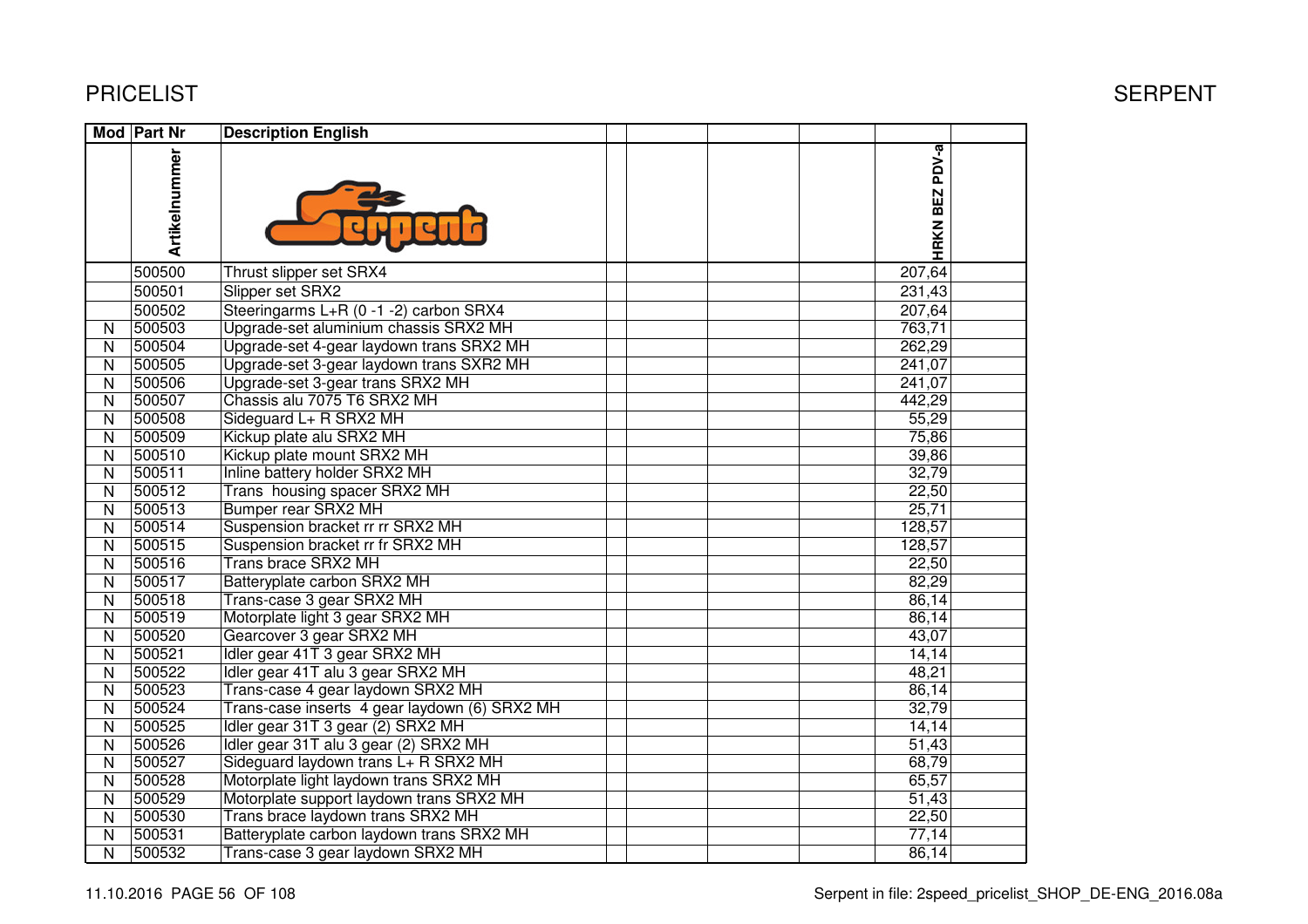600117 Tank cap seal silicone (2)

600118 Shock part frame nylon (10)

|   | <b>PRICELIST</b> |                                               |  |        | <b>SERPENT</b> |
|---|------------------|-----------------------------------------------|--|--------|----------------|
|   | Mod Part Nr      | <b>Description English</b>                    |  |        |                |
|   | Artikelnummer    |                                               |  |        |                |
| N | 500533           | Trans-case inserts 3 gear laydown (6) SRX2 MH |  |        |                |
| N | 500534           | Wingmount set SRX2 MH                         |  | 55,29  |                |
| N | 500535           | Body Spyder 2wd MH 1/10                       |  | 176,79 |                |
| N | 500536           | Body Spyder 2wd lightweight MH 1/10           |  | 176,79 |                |
|   | 6442             | O-ring adj.nut (10)                           |  | 34,71  |                |
|   | 6503             | Cone flywheel 7mm long (3)                    |  | 91,29  |                |
|   | 6579             | Centax flywheel 38mm                          |  | 178,71 |                |
|   | 6582             | Centax clutchnut                              |  | 60,43  |                |
|   | 6583             | Centax pre-load adjusting nut                 |  | 41,14  |                |
|   | 6584             | Centax spring cup                             |  | 50,14  |                |
|   | 6587N            | Centax clutch shoe brown                      |  | 72,00  |                |
|   | 6587XP           | Centax-2 clutch shoe black XP                 |  | 60,43  |                |
|   | 6599             | Centax shim-set (7x13) (10)                   |  | 25,71  |                |
|   | 6626             | 2-speed spring (2)                            |  | 24,43  |                |
|   | 600100           | Exhaust mounting wire (2)                     |  | 32,79  |                |
|   | 600101           | Wheelaxle clip (4)                            |  | 97,71  |                |
|   | 600102           | Driveshaft 98mm (2)                           |  | 161,36 |                |
|   | 600103           | Driveshaft center front                       |  | 97,71  |                |
|   | 600104           | Driveshaft center rear                        |  | 97,71  |                |
|   | 600106           | Switch cover (2)                              |  | 24,43  |                |
|   | 600107           | Wheelaxle (2)                                 |  | 171,64 |                |
|   | 600108           | Hingepin (2)                                  |  | 84,21  |                |
|   | 600109           | O-ring servosaver nut (4)                     |  | 24,43  |                |
|   | 600110           | O-ring diff outdrive (10)                     |  | 48,21  |                |
|   | 600111           | Shock membrane (10)                           |  | 34,71  |                |
|   | 600112           | O-ring shock bottom (10)                      |  | 41,14  |                |
|   | 600113           | O-ring shock nut (10)                         |  | 41,14  |                |
|   | 600114           | Rubber cap antenna                            |  | 20,57  |                |
|   | 600115           | Tank mounting rubber (4)                      |  | 29,57  |                |
|   | 600116           | O-ring tank (4)                               |  | 15,43  |                |

 $\overline{3}$ ,  $\overline{3}$ ,  $\overline{3}$ ,  $\overline{3}$ ,  $\overline{3}$ ,  $\overline{3}$ ,  $\overline{3}$ ,  $\overline{3}$ ,  $\overline{3}$ ,  $\overline{3}$ ,  $\overline{3}$ ,  $\overline{3}$ ,  $\overline{3}$ ,  $\overline{3}$ ,  $\overline{3}$ ,  $\overline{3}$ ,  $\overline{3}$ ,  $\overline{3}$ ,  $\overline{3}$ ,  $\overline{3}$ ,  $\overline{3}$ ,  $\overline{3}$ ,

 $\overline{\phantom{a}}$ ,  $\overline{\phantom{a}}$ ,  $\overline{\phantom{a}}$ ,  $\overline{\phantom{a}}$ ,  $\overline{\phantom{a}}$ ,  $\overline{\phantom{a}}$ ,  $\overline{\phantom{a}}$ ,  $\overline{\phantom{a}}$ ,  $\overline{\phantom{a}}$ ,  $\overline{\phantom{a}}$ ,  $\overline{\phantom{a}}$ ,  $\overline{\phantom{a}}$ ,  $\overline{\phantom{a}}$ ,  $\overline{\phantom{a}}$ ,  $\overline{\phantom{a}}$ ,  $\overline{\phantom{a}}$ ,  $\overline{\phantom{a}}$ ,

 $34,71$ 

66,86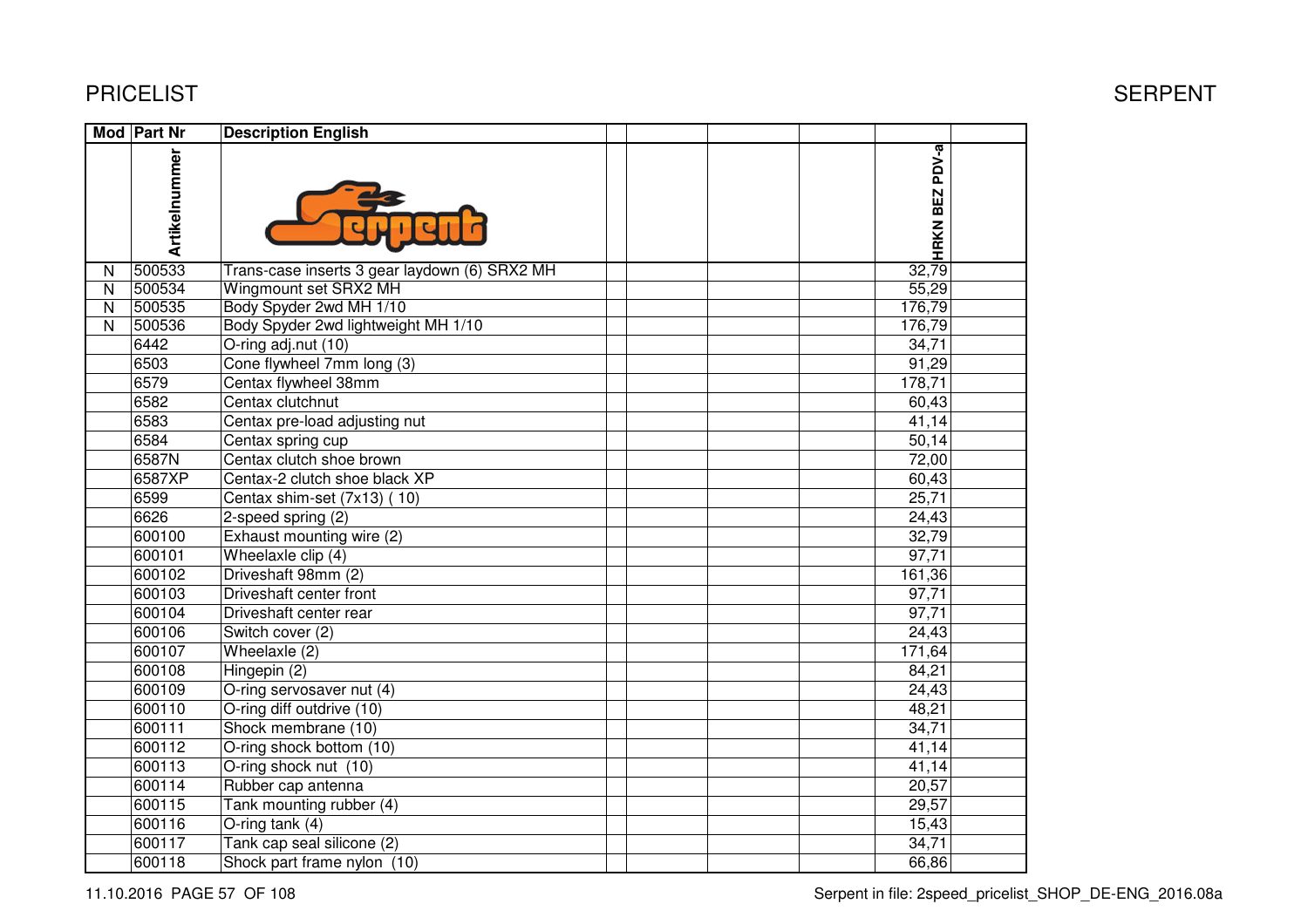| <b>Mod Part Nr</b> | <b>Description English</b>       |                |  |
|--------------------|----------------------------------|----------------|--|
| Artikelnummer      |                                  | HRKN BEZ PDV-a |  |
| 600119             | Center diff holder parts (3)     | 63,64          |  |
| 600120             | Throttle / brake slider set      | 97,71          |  |
| 600121             | Brake levers / adjusters         | 106,71         |  |
| 600122             | Brace front / rear nylon         | 75,86          |  |
| 600123             | Clip /plug set for fuel tube (7) | 50,14          |  |
| 600124             | Bodymount FR+RR                  | 56,57          |  |
| 600125             | Upright L+R                      | 75,86          |  |
| 600126             | Washer/nut nylon M3 (12+15)      | 94,50          |  |
| 600127             | Throttle / steering lever set    | 94,50          |  |
| 600128             | Servo saver set nylon (3)        | 66,86          |  |
| 600129             | Diff case front set              | 75,86          |  |
| 600130             | Diff case rear set               | 63,64          |  |
| 600131             | Balljoint set (19)               | 72,00          |  |
| 600132             | Suspension bracket inserts (30)  | 84,21          |  |
| 600133             | Wing mount set                   | 108,00         |  |
| 600134             | Wishbone rear L+R                | 92,57          |  |
| 600135             | Wishbone front L+R               | 92,57          |  |
| 600136             | C-Hub 10 L+R                     | 75,86          |  |
| 600137             | Steeringblock L+R                | 91,29          |  |
| 600139             | Sideguard L+R                    | 75,86          |  |
| 600140             | Mudguard L+R                     | 51,43          |  |
| 600141             | <b>Bumper</b>                    | 43,07          |  |
| 600142             | Tank 125cc with filter           | 180,00         |  |
| 600143             | Wing white nylon                 | 81,00          |  |
| 600144             | Diff housing                     | 68,79          |  |
| 600145             | Shock pistons (4x4)              | 63,64          |  |
| 600146             | Body Cobra buggy + nose-cone     | 180,00         |  |
| 600147             | Diff gasket (3)                  | 32,79          |  |
| 600148             | Diskbrake front fibreglass       | 41,14          |  |
| 600149             | Diskbrake rear fibreglass        | 41,14          |  |
| 600151             | Shocktower front carbon          | 221,14         |  |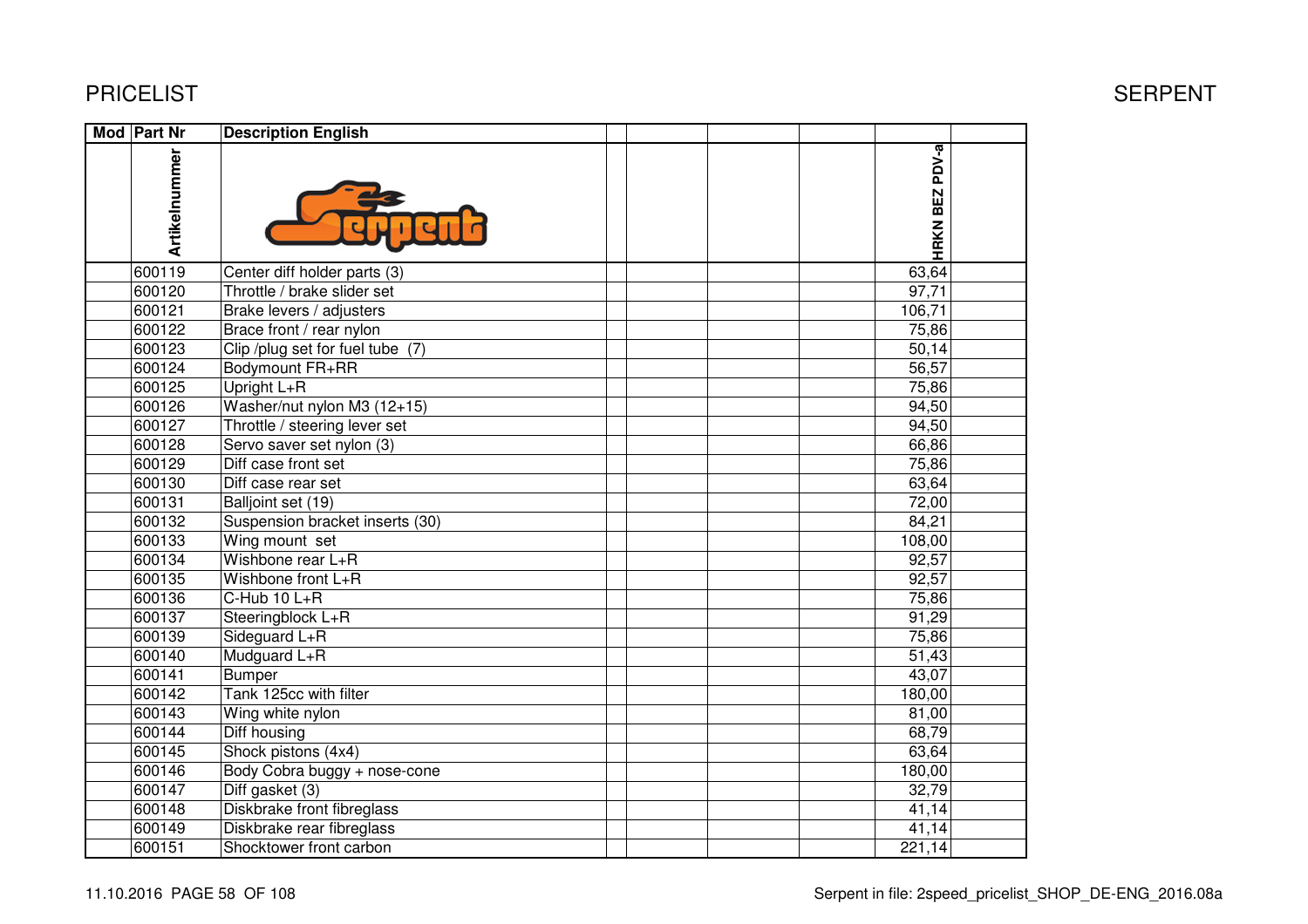| Mod Part Nr   | <b>Description English</b>   |                |  |
|---------------|------------------------------|----------------|--|
| Artikelnummer |                              | HRKN BEZ PDV-a |  |
| 600152        | Shocktower rear carbon       | 231,43         |  |
| 600153        | Topdeck front carbon         | 140,79         |  |
| 600154        | Chassis alu 7075 T6 anodised | 743,79         |  |
| 600155        | Suspension bracket RR RR 3   | 187,07         |  |
| 600156        | Suspension bracket RR FR 2   | 187,07         |  |
| 600157        | Collar double (2)            | 48,21          |  |
| 600158        | Adjust nut shock / oring (2) | 92,57          |  |
| 600159        | Shock top alu (2)            | 128,57         |  |
| 600160        | Shock body coated rear (2)   | 282,86         |  |
| 600161        | Shock body coated front (2)  | 282,86         |  |
| 600162        | Antenna mount set            | 92,57          |  |
| 600163        | Flywheel alu                 | 127,29         |  |
| 600164        | Brake excenter (2)           | 97,71          |  |
| 600165        | Brake lever insert (2)       | 34,71          |  |
| 600166        | Exhaust mount alu            | 34,71          |  |
| 600167        | Steeringrack mount           | 140,79         |  |
| 600168        | Camberlink pivotball (4)     | 97,71          |  |
| 600169        | Servosaver adjust nut        | 51,43          |  |
| 600170        | Servosaver shaft outer       | 58,50          |  |
| 600171        | Steeringrack option 1        | 140,79         |  |
| 600172        | Steeringrack option 2        | 140,79         |  |
| 600173        | Steeringrack option 3        | 140,79         |  |
| 600174        | Antirollbar nut (2)          | 72,00          |  |
| 600175        | Clutchshoe alu (4)           | 180,00         |  |
| 600176        | Suspension bracket alu FR RR | 161,36         |  |
| 600177        | Suspension bracket alu FR FR | 161,36         |  |
| 600178        | Shim conical M3x7.5x1 (10)   | 60,43          |  |
| 600179        | Shock mount (2)              | 72,00          |  |
| 600180        | Washer shock shaft (4)       | 29,57          |  |
| 600181        | Bolt brake plate (4)         | 97,71          |  |
| 600182        | Bolt steeringrack (2)        | 63,64          |  |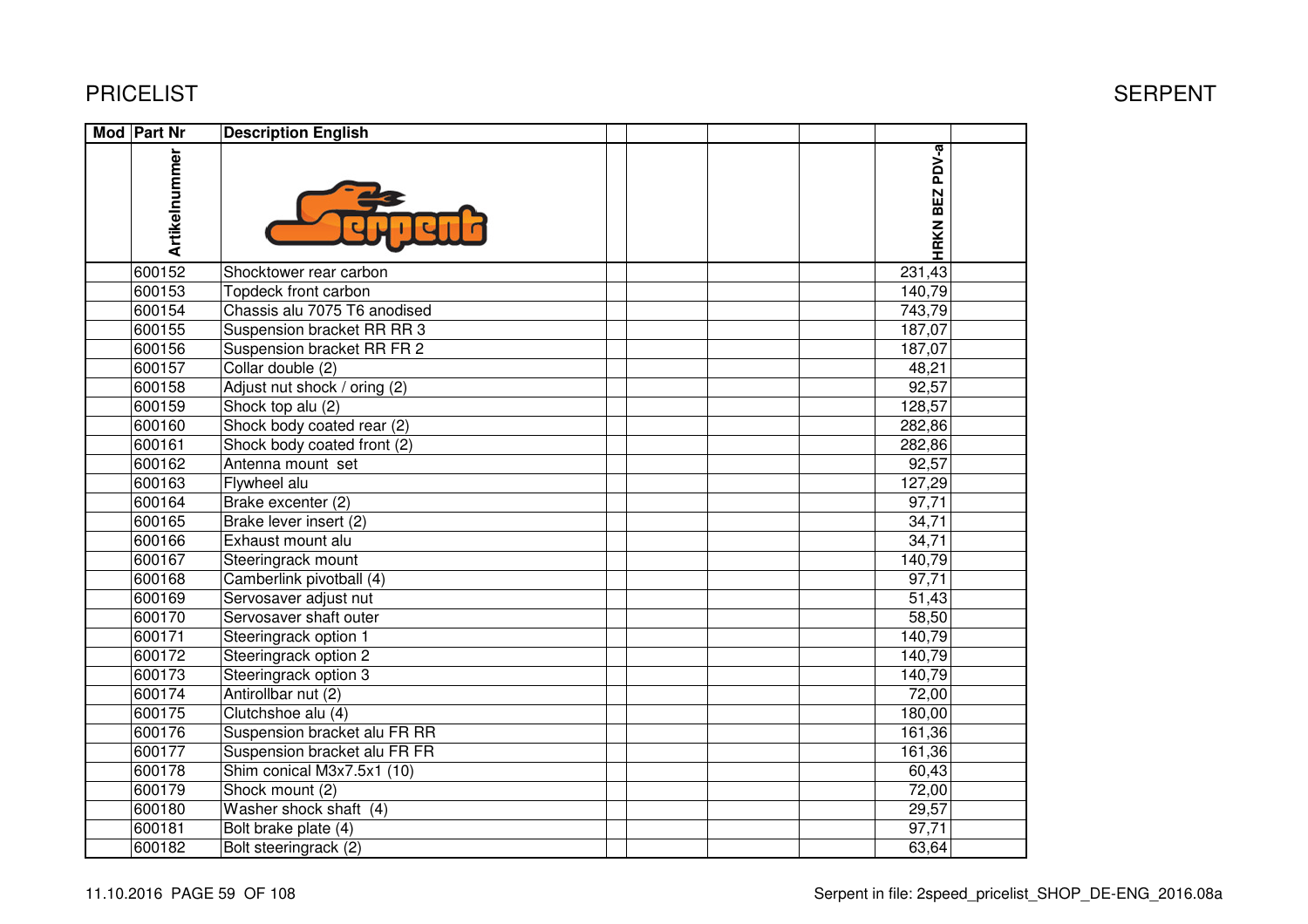| Mod Part Nr   | <b>Description English</b>             |                |  |
|---------------|----------------------------------------|----------------|--|
| Artikelnummer |                                        | HRKN BEZ PDV-a |  |
| 600183        | Bushing suspensionarm (4)              | 84,21          |  |
| 600184        | Pivotball 6.75 double (4)              | 75,86          |  |
| 600185        | Pivotball 7.5 double (4)               | 75,86          |  |
| 600186        | Track rod M4x51 (2)                    | 63,64          |  |
| 600187        | Track rod M5x46 (2)                    | 72,00          |  |
| 600188        | Track rod M5x53 (2)                    | 75,86          |  |
| 600189        | Hingepin RR outer (2)                  | 81,00          |  |
| 600190        | Pin steeringblock (4)                  | 123,43         |  |
| 600191        | Pivotball 6mm steering (4)             | 115,07         |  |
| 600192        | Pivotball antirollbar (2)              | 66,86          |  |
| 600193        | Pivotball threaded antirollbar (2)     | 84,21          |  |
| 600194        | Shockshaft FR (2)                      | 92,57          |  |
| 600195        | Shockshaft RR (2)                      | 106,71         |  |
| 600196        | Gear coupler steel                     | 127,29         |  |
| 600197        | Driveshaft insert (2)                  | 58,50          |  |
| 600198        | Spurgear 46T                           | 176,79         |  |
| 600199        | Servosaver post (2)                    | 115,07         |  |
| 600200        | Diff outdrive (2)                      | 192,21         |  |
| 600201        | Diff gear 43T                          | 194,14         |  |
| 600202        | $\overline{Diff}$ gear 10T + 20T (4+2) | 102,86         |  |
| 600203        | Brake plate (4)                        | 66,86          |  |
| 600204        | Bolt transmission brace rear (2)       | 50,14          |  |
| 600205        | Shim 13x16x0.2 (10)                    | 41,14          |  |
| 600206        | Clutch nut (2)                         | 72,00          |  |
| 600207        | Rod steering servo 26mm                | 48,21          |  |
| 600208        | Brake spring (4)                       | 43,07          |  |
| 600209        | Diff pin 10T (2)                       | 51,43          |  |
| 600210        | Diff pin outdrive (2)                  | 20,57          |  |
| 600211        | Diff pinion 10T                        | 94,50          |  |
| 600213        | Shim 6x11.75x0.2 (10)                  | 50,14          |  |
| 600214        | Shim 3.5x12x0.2 (10)                   | 50,14          |  |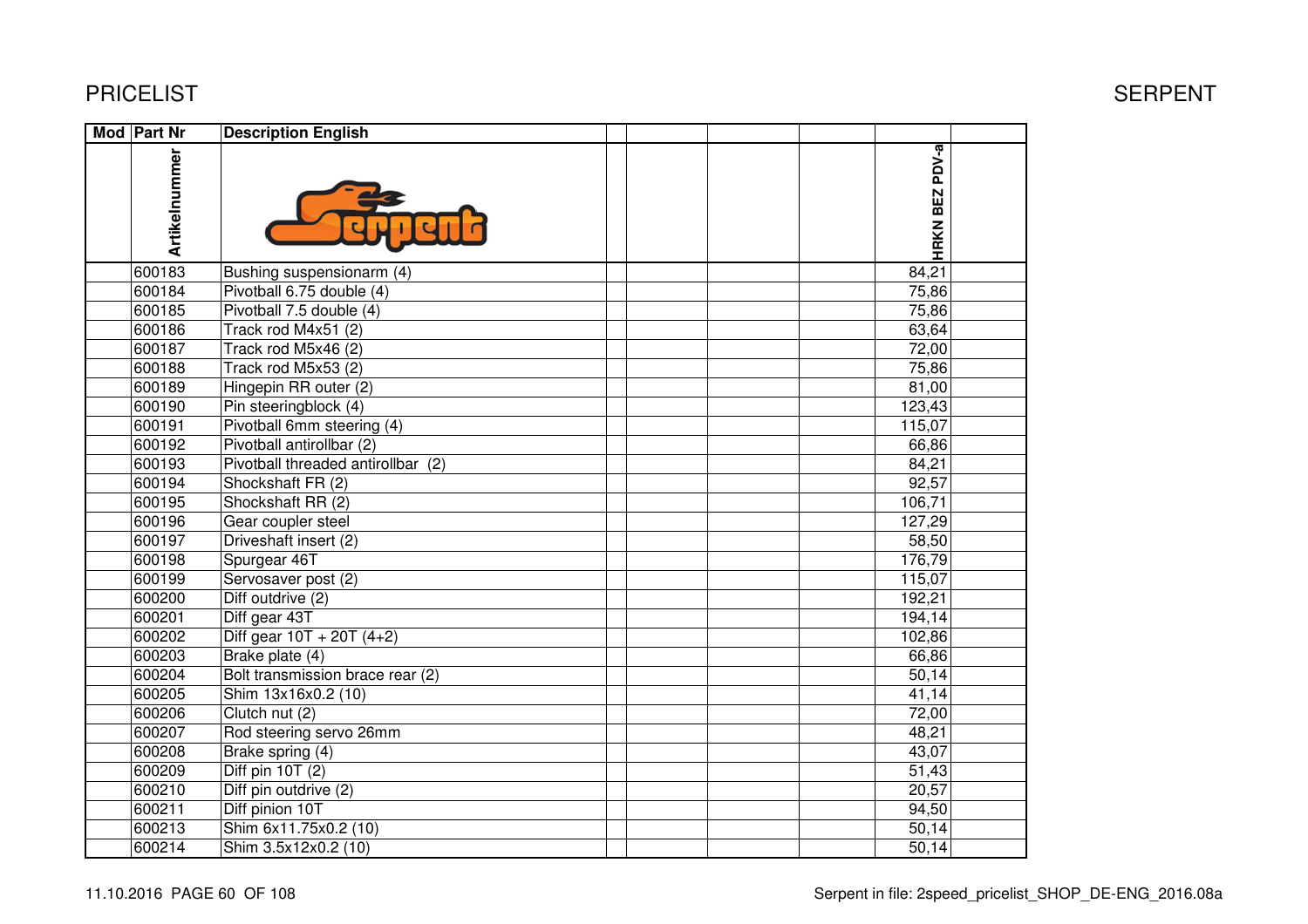### PRICELIST

| Mod Part Nr   | <b>Description English</b>                |                |  |
|---------------|-------------------------------------------|----------------|--|
| Artikelnummer |                                           | HRKN BEZ PDV-a |  |
| 600215        | Shim 8x11x0.2 (10)                        | 50,14          |  |
| 600216        | Clutch bell 13T                           | 125,36         |  |
| 600217        | Clutch bell 14T                           | 125,36         |  |
| 600218        | Clutch bell 15T                           | 125,36         |  |
| 600219        | Clutch bell 16T                           | 125,36         |  |
| 600220        | Clutch bell 17T                           | 125,36         |  |
| 600221        | Engine mount (2)                          | 243,64         |  |
| 600222        | Wheelnut 17mm (4)                         | 46,29          |  |
| 600223        | $\overline{\text{W}}$ heelhexagon alu (4) | 151,07         |  |
| 600224        | Bolt shock (4)                            | 135,64         |  |
| 600225        | Droop screw (4)                           | 91,29          |  |
| 600226        | Brake piston solid (2)                    | 48,21          |  |
| 600227        | Pivot ball steering rod (2)               | 66,86          |  |
| 600228        | Clutch shoe carbon (4)                    | 101,57         |  |
| 600229        | Clutch spring soft (4)                    | 37,93          |  |
| 600230        | Clutch spring medium (4)                  | 37,93          |  |
| 600231        | Clutch spring hard (4)                    | 37,93          |  |
| 600232        | Clutch spring X hard (4)                  | 37,93          |  |
| 600233        | Clutch spring set (4x4)                   | 108,00         |  |
| 600234        | Shock cartridge stepped (4)               | 75,86          |  |
| 600235        | Shock cartridge (4)                       | 66,86          |  |
| 600236        | Airfilter boot                            | 34,71          |  |
| 600237        | Antiroll bar rear 2.3mm                   | 41,14          |  |
| 600238        | Antiroll bar rear 2.5mm                   | 41,14          |  |
| 600239        | Antiroll bar rear 2.7mm                   | 41,14          |  |
| 600240        | Antiroll bar front 2.3mm                  | 41,14          |  |
| 600241        | Antiroll bar front 2.5mm                  | 41,14          |  |
| 600242        | Antiroll bar front 2.7mm                  | 41,14          |  |
| 600243        | Airfilter + foam                          | 72,00          |  |
| 600244        | Clutch-set alu / carbon                   | 406,29         |  |
| 600245        | Spring set FR pink 4.8lbs (2)             | 68,79          |  |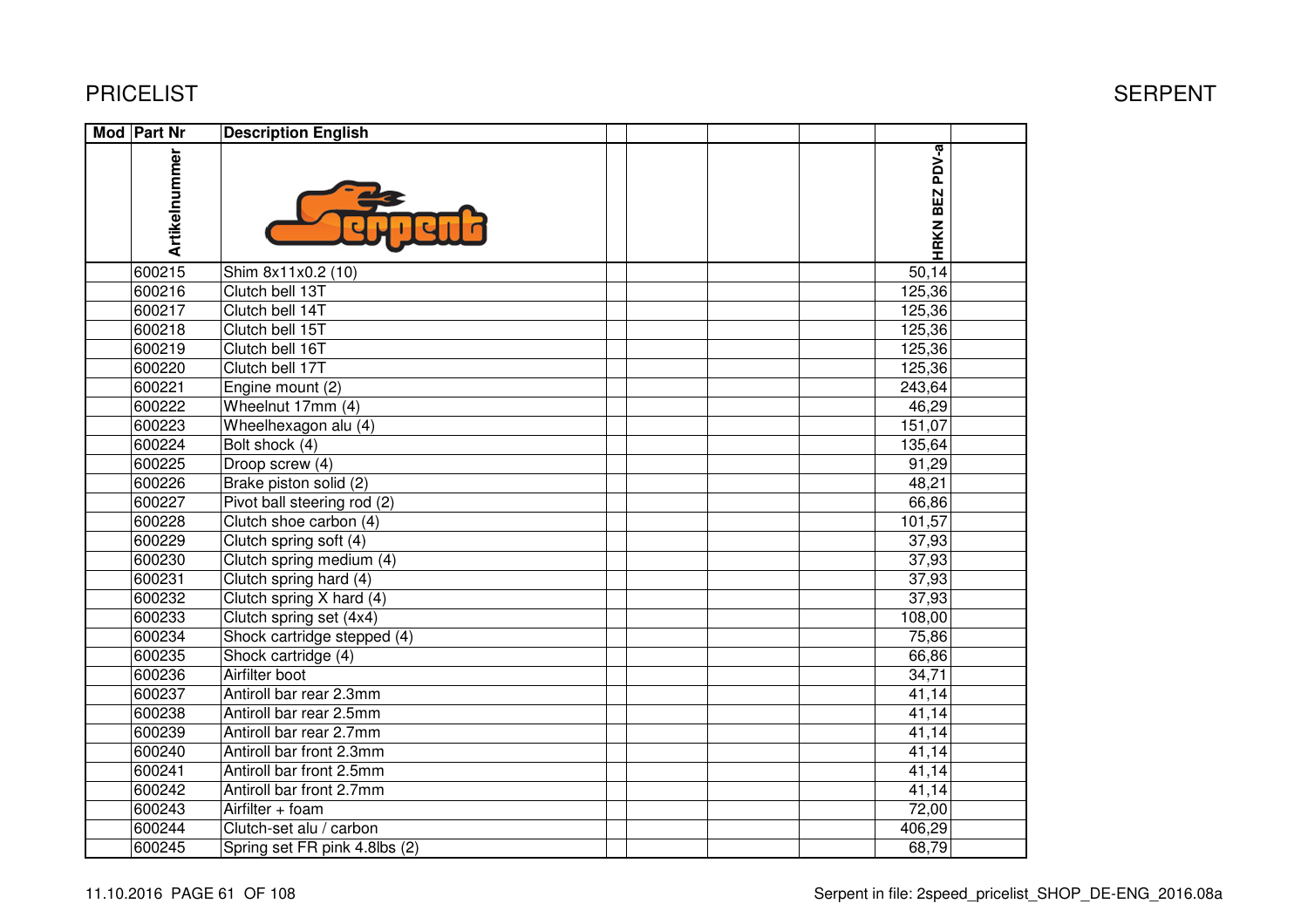| Mod Part Nr   | <b>Description English</b>           |                       |  |
|---------------|--------------------------------------|-----------------------|--|
| Artikelnummer |                                      | <b>HRKN BEZ PDV-a</b> |  |
| 600246        | Spring set FR blue 5.0lbs (2)        | 68,79                 |  |
| 600247        | Spring set FR purple 5.2lbs (2)      | 68,79                 |  |
| 600248        | Spring set FR green 5.4lbs (2)       | 68,79                 |  |
| 600249        | Spring set FR grey 5.6lbs (2)        | 68,79                 |  |
| 600250        | Spring set FR yellow 5.8lbs (2)      | 68,79                 |  |
| 600251        | Spring set FR white 6.0lbs (2)       | 68,79                 |  |
| 600252        | Spring set RR pink 2.8lbs (2)        | 68,79                 |  |
| 600253        | Spring set RR blue 3.0lbs (2)        | 68,79                 |  |
| 600254        | Spring set RR purple 3.2lbs (2)      | 68,79                 |  |
| 600255        | Spring set RR green 3.4lbs (2)       | 68,79                 |  |
| 600256        | Spring set RR grey 3.6lbs (2)        | 68,79                 |  |
| 600257        | Spring set RR yellow 3.8lbs (2)      | 68,79                 |  |
| 600258        | Spring set RR white 4.0lbs (2)       | 68,79                 |  |
| 600259        | Spring set FR (7x2)                  | 406,29                |  |
| 600260        | Spring set RR (7x2)                  | 406,29                |  |
| 600261        | Socket screw M3x8 (6)                | 68,79                 |  |
| 600262        | Clutch screw (4)                     | 115,07                |  |
| 600263        | Washer M3 alu (12)                   | 91,29                 |  |
| 600264        | Wheelaxle alu (2)                    | 176,79                |  |
| 600265        | Suspension bracket RR FR 2.5 - 4.5   | 187,07                |  |
| 600266        | Suspension bracket RR RR HR 3        | 187,07                |  |
| 600267        | Suspension bracket RR RR LR 3        | 187,07                |  |
| 600268        | C-Hub 12 L+R                         | 84,21                 |  |
| 600269        | Track rod M5x46 titanium (2)         | 91,29                 |  |
| 600270        | Track rod M5x53 titanium (2)         | 92,57                 |  |
| 600271        | Track rod M4x51 titanium (2)         | 92,57                 |  |
| 600272        | Steering servo rod titanium          | 41,14                 |  |
| 600273        | Shock mount titanium (2)             | 111,86                |  |
| 600274        | Wheelhexagon light -2mm /nut/pin (2) | 236,57                |  |
| 600275        | Wheelhexagon light -1mm /nut/pin (2) | 236,57                |  |
| 600276        | Wheelhexagon light 0mm /nut/pin (2)  | 236,57                |  |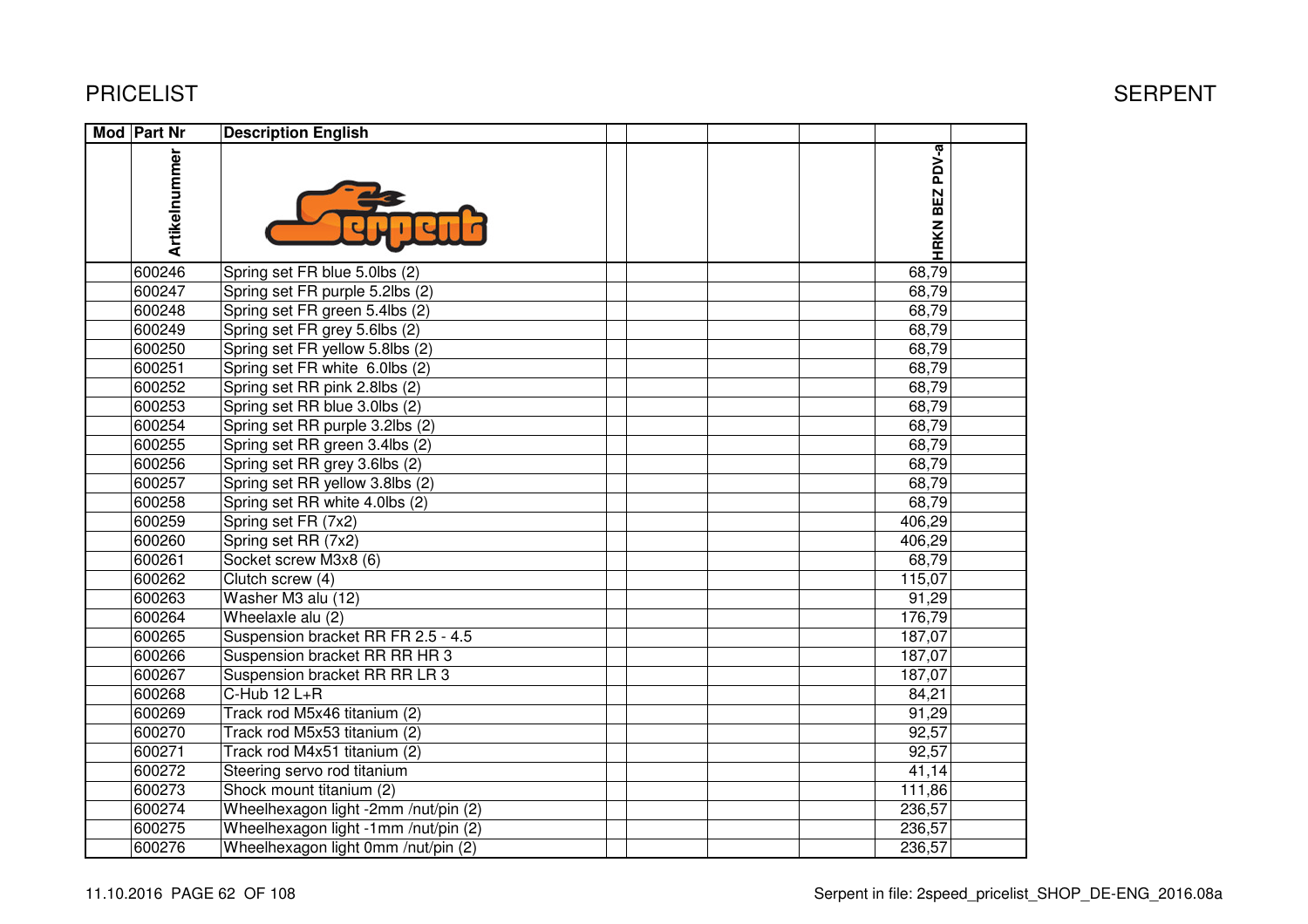| Mod Part Nr   | <b>Description English</b>      |                |  |
|---------------|---------------------------------|----------------|--|
| Artikelnummer |                                 | HRKN BEZ PDV-a |  |
| 600277        | Wing black nylon                | 81,00          |  |
| 600278        | Servo saver post alu (2)        | 94,50          |  |
| 600279        | Spur gear 44T                   | 221,14         |  |
| 600280        | Spur gear 48T                   | 221,14         |  |
| 600281        | Brake piston /spring (2/2/2)    | 120,21         |  |
| 600282        | Shock bushing delrin (4)        | 81,00          |  |
| 600283        | Diff pin 10T alu (2)            | 56,57          |  |
| 600284        | Shocktower FR alu light         | 266,14         |  |
| 600285        | Shocktower RR alu light         | 289,93         |  |
| 600286        | Center diff holder alu (2)      | 360,00         |  |
| 600287        | Shock spring support alu (4)    | 128,57         |  |
| 600288        | Chassis brace front alu         | 151,07         |  |
| 600289        | Chassis brace rear alu          | 151,07         |  |
| 600290        | Servo lever steering 23T alu    | 106,71         |  |
| 600291        | Servo lever steering 24T alu    | 106,71         |  |
| 600292        | Servo lever steering 25T alu    | 106,71         |  |
| 600293        | Servo lever throttle 23T alu    | 128,57         |  |
| 600294        | Servo lever throttle 24T alu    | 128,57         |  |
| 600295        | Servo lever throttle 25T alu    | 128,57         |  |
| 600296        | Servosaver alu coated (3)       | 303,43         |  |
| 600297        | Wheelnut light 17mm (4)         | 236,57         |  |
| 600298        | Flywheel steel                  | 176,79         |  |
| 600299        | Engine monomount-set alu        | 519,43         |  |
| 600300        | Post wingmount alu (2)          | 66,86          |  |
| 600301        | Wing washer alu (2)             | 43,07          |  |
| 600303        | C-hub 10 L+R alu                | 540,00         |  |
| 600304        | C-hub 12 L+R alu                | 540,00         |  |
| 600306        | Shock shaft FR TiNi coating (2) | 108,00         |  |
| 600307        | Shock shaft RR TiNi coating (2) | 115,07         |  |
| 600309        | Antiroll bar shaft FR           | 187,07         |  |
| 600310        | Antiroll bar shaft RR           | 194,14         |  |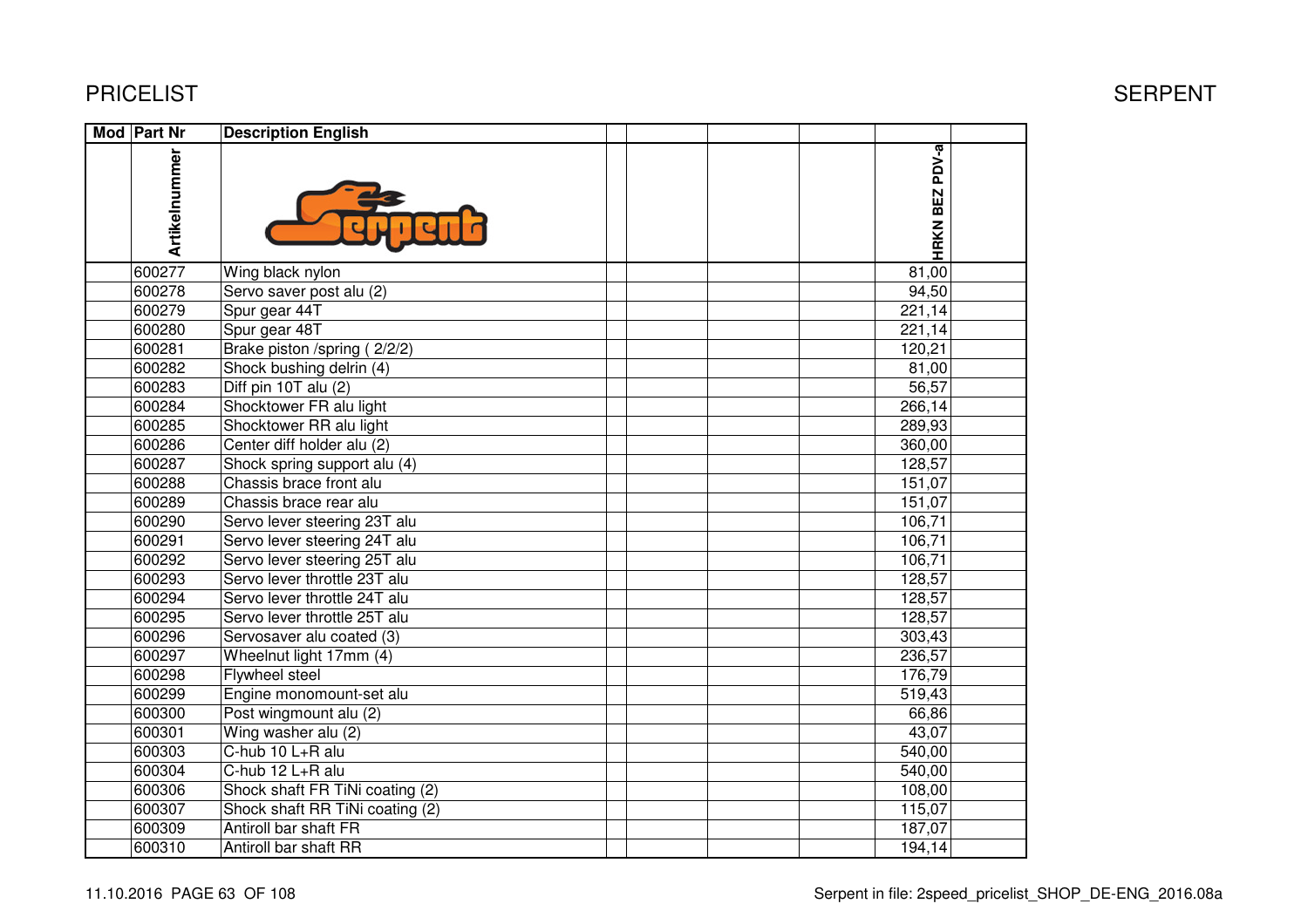| Mod Part Nr |               | <b>Description English</b>              |  |                |  |
|-------------|---------------|-----------------------------------------|--|----------------|--|
|             | Artikelnummer |                                         |  | HRKN BEZ PDV-a |  |
|             | 600311        | Antiroll bar wire 1.8mm (2)             |  | 29,57          |  |
|             | 600312        | Antiroll bar wire 2.0mm (2)             |  | 29,57          |  |
|             | 600313        | Antiroll bar wire 2.1mm (2)             |  | 29,57          |  |
|             | 600314        | Antiroll bar wire 2.3mm (2)             |  | 29,57          |  |
|             | 600315        | Antiroll bar wire 2.5mm (2)             |  | 29,57          |  |
|             | 600316        | Antiroll bar wire 2.7mm (2)             |  | 29,57          |  |
|             | 600317        | Shockset front (2)                      |  | 513,00         |  |
|             | 600318        | Shockset rear (2)                       |  | 557,36         |  |
|             | 600319        | Shock revision set (20)                 |  | 151,07         |  |
|             | 600321        | Screw set S811 (186)                    |  | 271,29         |  |
|             | 600322        | Bearingset S811 (28)                    |  | 349,71         |  |
|             | 600323        | Diff FR / RR                            |  | 451,29         |  |
|             | 600324        | Diff Center 46T                         |  | 451,29         |  |
|             | 600325        | Diff universal                          |  | 384,43         |  |
|             | 600326        | Special screw FR whisbone (4)           |  | 24,43          |  |
|             | 600327        | Manual S811 Cobra                       |  | 60,43          |  |
|             | 600329        | Decal sheet S811 black/white (2)        |  | 34,71          |  |
|             | 600330        | Servo saver spring hard                 |  | 29,57          |  |
|             | 600331        | Shock boot rubber (4)                   |  | 48,21          |  |
|             | 600332        | Decal sheet S811 chrome (2)             |  | 51,43          |  |
|             | 600333        | Brake / Throttle links (3)              |  | 30,86          |  |
|             | 600334        | Spacer steering post (2)                |  | 37,93          |  |
|             | 600335        | Post fuel tank (2)                      |  | 41,14          |  |
|             | 600336        | Antiroll bar front 1.8mm                |  | 34,71          |  |
|             | 600337        | Antiroll bar front 2.0mm                |  | 34,71          |  |
|             | 600338        | Antiroll bar rear 1.8mm                 |  | 34,71          |  |
|             | 600339        | Antiroll bar rear 2.0mm                 |  | 34,71          |  |
|             | 600340        | Airfilter foam set inner-outer (6)      |  | 99,64          |  |
|             | 600341        | Airfilter foam set inner-outer (10)     |  | 161,36         |  |
|             | 600342        | Mono enginemount top-plates (2)         |  | 200,57         |  |
|             | 600343        | Bushing / spacer steering block alu (8) |  | 60,43          |  |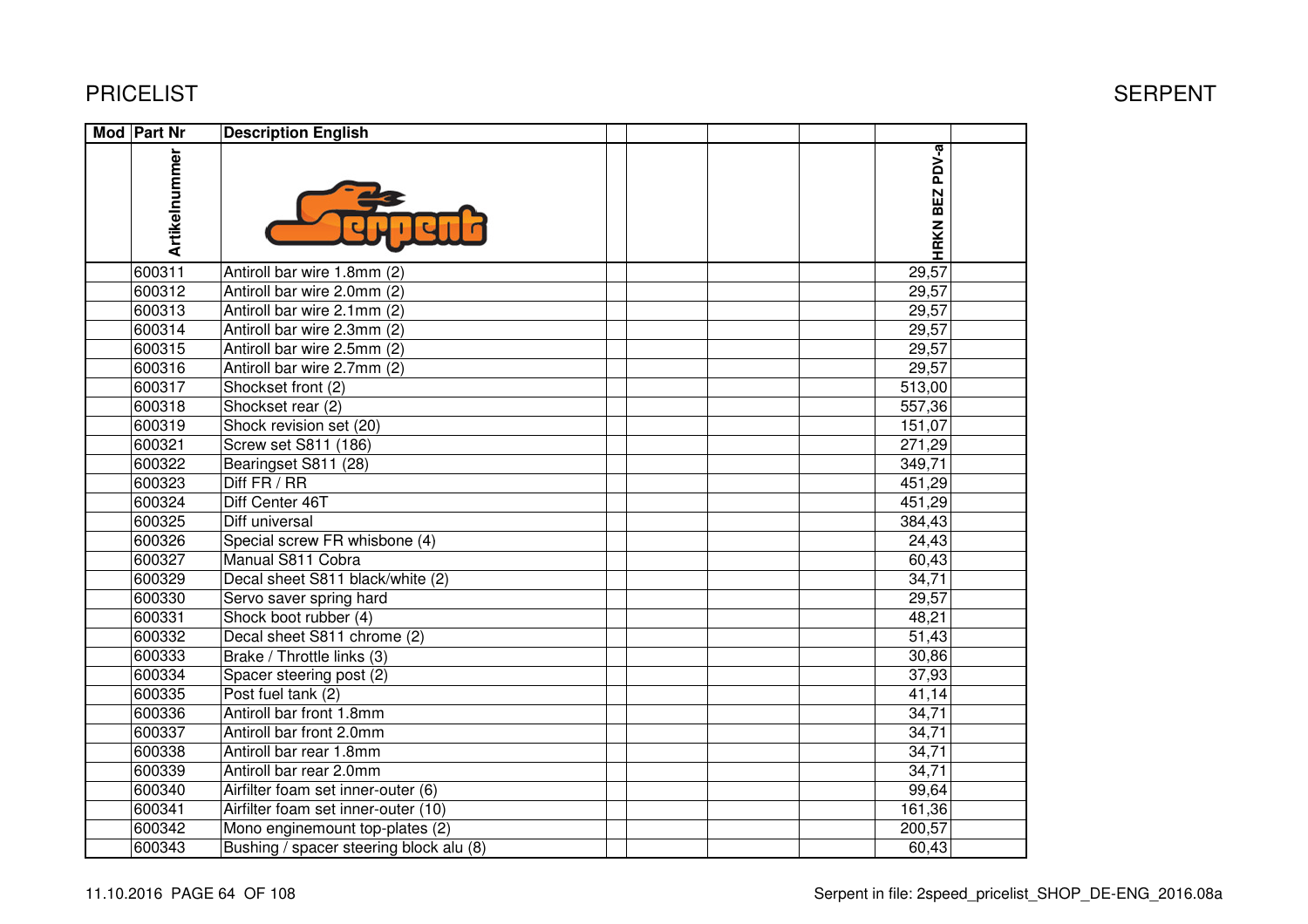| Mod Part Nr   | <b>Description English</b>               |                |  |
|---------------|------------------------------------------|----------------|--|
| Artikelnummer |                                          | HRKN BEZ PDV-a |  |
| 600345        | <b>Brake set Pro</b>                     | 339,43         |  |
| 600346        | Brake pad Pro (2)                        | 91,29          |  |
| 600347        | Shock top 7075 hard anodized (2)         | 151,07         |  |
| 600349        | Shock pistons conical 6 hole (4)         | 82,29          |  |
| 600350        | Shock pistons conical 8 hole (4)         | 82,29          |  |
| 600351        | Shock pistons conical 10 hole (4)        | 82,29          |  |
| 600353        | Spring set FR red 4.6lbs (2)             | 73,93          |  |
| 600355        | Clutch shoe set Alu / Carbon (2+2)       | 140,79         |  |
| 600356        | Shim-14x15.6x0.2 (10)                    | 58,50          |  |
| 600357        | Membrane webbed silicone (4)             | 58,50          |  |
| 600358        | Radiobox V2 (3)                          | 123,43         |  |
| 600359        | Servo lever / mounts V2 (30)             | 72,00          |  |
| 600360        | Throttle lever shaft                     | 24,43          |  |
| 600361        | Throttle balls $(2+1)$                   | 97,71          |  |
| 600362        | Collar set V2 (3)                        | 46,29          |  |
| 600363        | Throttle rod V2 (1)                      | 29,57          |  |
| 600364        | Gear coupler steel v2                    | 108,00         |  |
| 600365        | Spacers 1.25mm + 2.5mm wheelbase $(4+2)$ | 29,57          |  |
| 600366        | Spring set FR Truggy (7x2)               | 406,29         |  |
| 600367        | Bodymount truggy FR+RR                   | 60,43          |  |
| 600368        | Brace Truggy front / rear nylon          | 84,21          |  |
| 600369        | Brake plate thick (2)                    | 50,14          |  |
| 600370        | Chassis Truggy alu 7075 T6 anodised      | 879,43         |  |
| 600371        | Chassis brace Truck front alu            | 176,79         |  |
| 600372        | Chassis brace Truck rear alu             | 176,79         |  |
| 600373        | C-Hub truggy 12 L+R                      | 89,36          |  |
| 600374        | C-Hub truggy 14 L+R alu                  | 441,00         |  |
| 600375        | Diff Center 50T                          | 475,07         |  |
| 600376        | Diff outdrive center (2)                 | 187,07         |  |
| 600377        | Driveshaft center front                  | 106,71         |  |
| 600378        | Driveshaft center rear                   | 106,71         |  |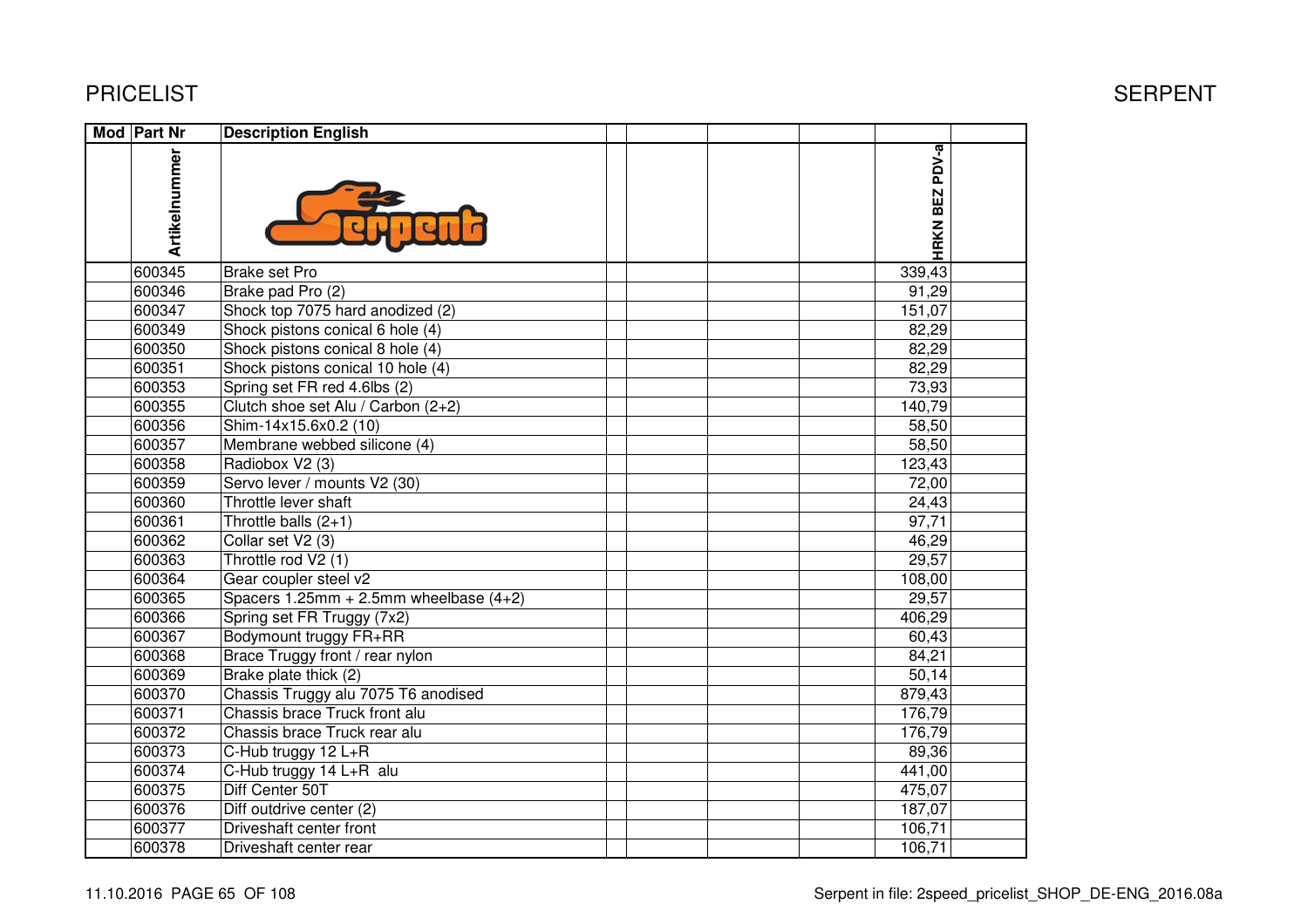| Mod Part Nr   | <b>Description English</b>            |                |  |
|---------------|---------------------------------------|----------------|--|
| Artikelnummer |                                       | HRKN BEZ PDV-a |  |
| 600379        | Driveshaft truggy (2)                 | 210,86         |  |
| 600380        | Gear coupler rear $+$ clip            | 210,86         |  |
| 600381        | Gear coupler rubber boot (2)          | 48,21          |  |
| 600382        | Hex adaptor clip (2)                  | 37,93          |  |
| 600383        | Manual S811 Cobra Truggy              | 58,50          |  |
| 600384        | Mudguard L+R                          | 81,00          |  |
| 600385        | Screw set S811 truggy (183)           | 271,29         |  |
| 600386        | Shock body coated front truggy (2)    | 281,57         |  |
| 600387        | Shock body coated rear truggy (2)     | 325,93         |  |
| 600388        | Shock boot truggy (4)                 | 51,43          |  |
| 600389        | Shock shaft FR truggy TiN coating (2) | 108,00         |  |
| 600390        | Shock shaft RR truggy TiN coating (2) | 115,07         |  |
| 600391        | Shockset fr truggy (2)                | 557,36         |  |
| 600392        | Shockset rr truggy (2)                | 604,93         |  |
| 600393        | Shockshaft FR truggy (2)              | 106,71         |  |
| 600394        | Shockshaft RR truggy (2)              | 117,00         |  |
| 600395        | Shocktower FR truggy alu light        | 281,57         |  |
| 600396        | Shocktower front carbon               | 245,57         |  |
| 600397        | Shocktower rear carbon                | 269,36         |  |
| 600398        | Shocktower RR Truggy alu light        | 291,86         |  |
| 600399        | Sideguard L+R                         | 91,29          |  |
| 600400        | Snap ring for coupler (2)             | 30,86          |  |
| 600401        | Body S811 Truggy                      | 214,71         |  |
| 600402        | Spring set FR Pink 4.8lbs (2)         | 68,79          |  |
| 600403        | Spring set FR Blue 5.0 lbs (2)        | 68,79          |  |
| 600404        | Spring set FR Purple 5.2 lbs (2)      | 68,79          |  |
| 600405        | Spring set FR Green 5.4 lbs (2)       | 68,79          |  |
| 600406        | Spring set FR Gray 5.6 lbs (2)        | 68,79          |  |
| 600407        | Spring set FR Yellow 5.8 lbs (2)      | 68,79          |  |
| 600408        | Spring set FR White 6.0 lbs (2)       | 68,79          |  |
| 600409        | Spur gear 52T                         | 221,14         |  |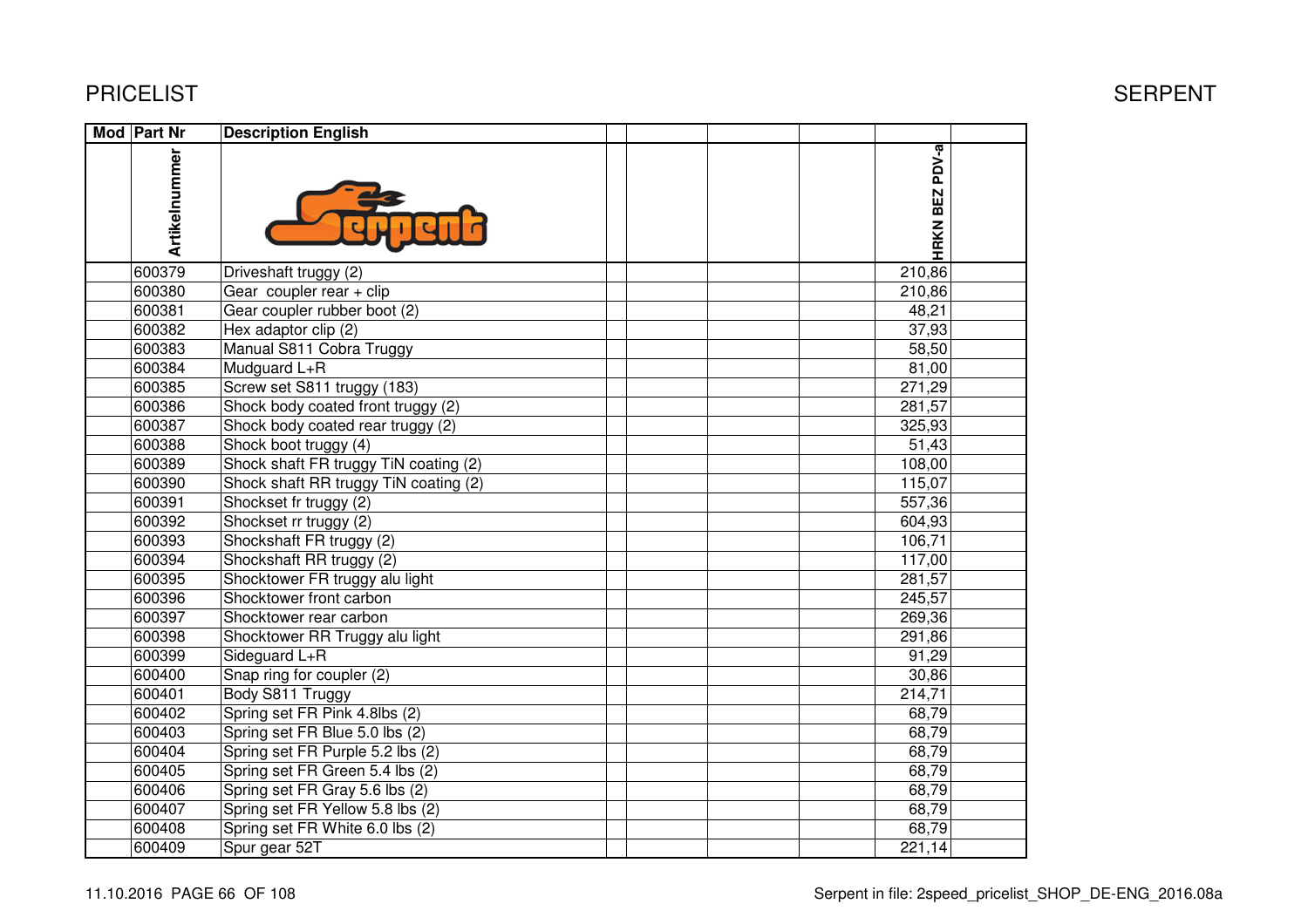| <b>Mod Part Nr</b> | <b>Description English</b>       |                |  |
|--------------------|----------------------------------|----------------|--|
| Artikelnummer      |                                  | HRKN BEZ PDV-a |  |
| 600410             | Spur gear 50T                    | 221,14         |  |
| 600411             | Tank 150cc with filter           | 194,14         |  |
| 600412             | Track rod M4x92 (2)              | 84,21          |  |
| 600413             | Track rod M4x92 titanium (2)     | 140,79         |  |
| 600414             | Track rod M5x86 (2)              | 118,29         |  |
| 600416             | Track rod M5x91 (2)              | 123,43         |  |
| 600418             | Upright truggy L+R               | 82,29          |  |
| 600419             | Upright truggy L+R alu           | 485,36         |  |
| 600420             | Wheelhexagon truggy + clip $(4)$ | 325,93         |  |
| 600421             | O-ring centerdiff V2 (10)        | 34,71          |  |
| 600422             | Wishbone front L+R               | 115,07         |  |
| 600423             | Wishbone rear L+R                | 115,07         |  |
| 600424             | Manual S811 Truggy               | 58,50          |  |
| 600425             | Diff housing V2                  | 72,00          |  |
| 600426             | Wheelhexagon truggy +1mm (2)     | 187,07         |  |
| 600427             | Wheelhexagon truggy +2mm (2)     | 187,07         |  |
| 600428             | Steering servo rod truggy        | 50,14          |  |
| 600430             | Antiroll bar front truggy 2.1mm  | 43,07          |  |
| 600431             | Antiroll bar front truggy 2.3mm  | 43,07          |  |
| 600432             | Antiroll bar front truggy 2.5mm  | 43,07          |  |
| 600434             | Antiroll bar rear 2.4mm          | 43,07          |  |
| 600435             | Bearingset small 811 (14)        | 135,64         |  |
| 600436             | Battery radiobox 811-E           | 349,71         |  |
| 600437             | Steering balljoint + lever 811-E | 66,86          |  |
| 600438             | Body + nosecone 811-E            | 180,00         |  |
| 600439             | Wing white low 811               | 82,29          |  |
| 600440             | Wing black low 811               | 82,29          |  |
| 600441             | Wing mount set low 811           | 101,57         |  |
| 600442             | Chassis brace FR + RR 811-E      | 82,29          |  |
| 600443             | Center diff cover 811-E          | 34,71          |  |
| 600444             | Driveshaft center FR 811-E       | 102,86         |  |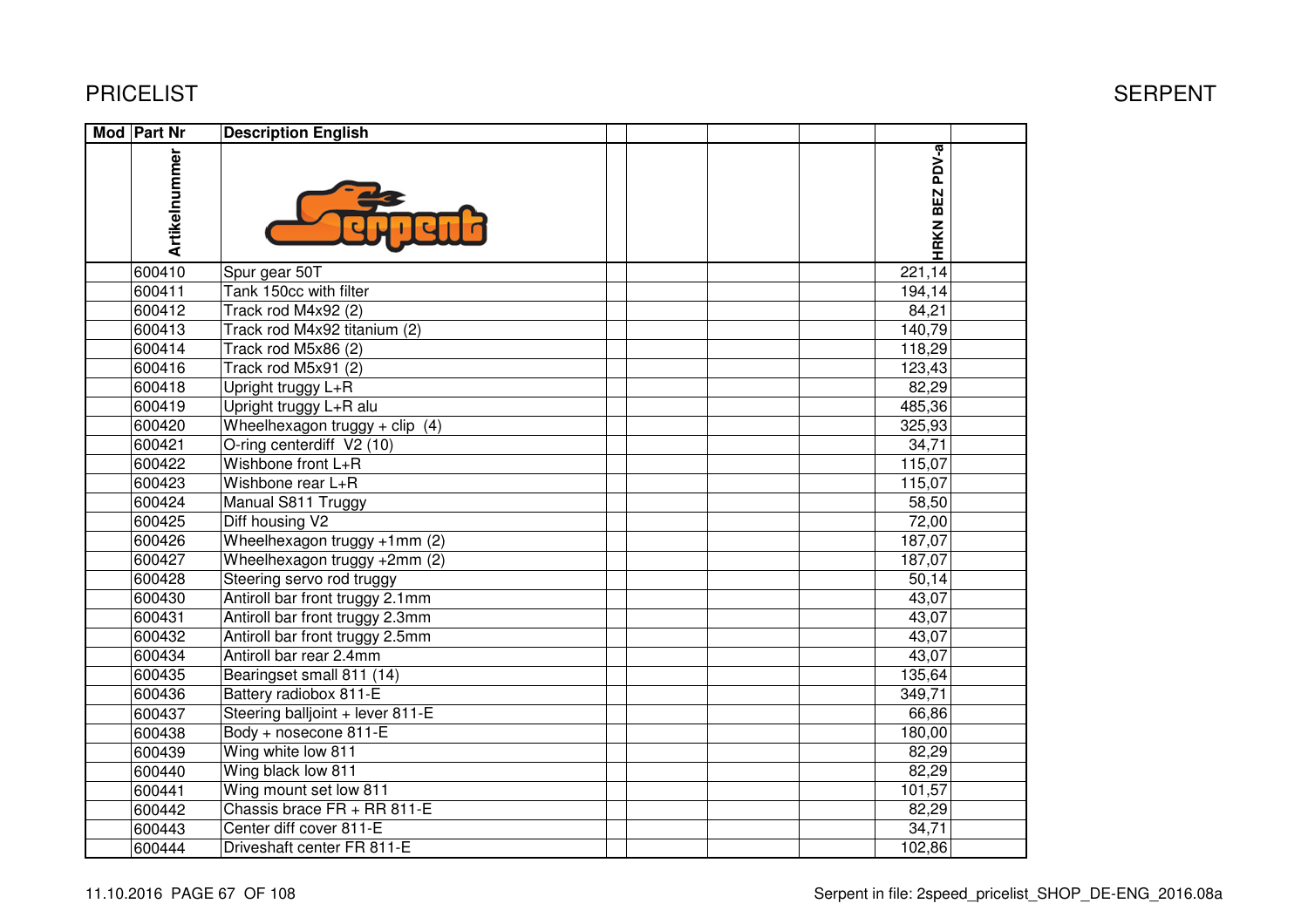| Mod Part Nr   | <b>Description English</b>    |  |                |  |
|---------------|-------------------------------|--|----------------|--|
| Artikelnummer |                               |  | HRKN BEZ PDV-a |  |
| 600445        | Chassis 811-E                 |  | 743,79         |  |
| 600446        | Motormount set 811-E          |  | 418,50         |  |
| 600447        | Motor slider 811-E            |  | 118,29         |  |
| 600448        | Manual 811-E                  |  | 58,50          |  |
| 600452        | Pinion 12T                    |  | 65,57          |  |
| 600453        | Pinion 13T                    |  | 65,57          |  |
| 600454        | Pinion 14T                    |  | 66,86          |  |
| 600455        | Pinion 15T                    |  | 66,86          |  |
| 600456        | Pinion 16T                    |  | 68,79          |  |
| 600457        | Pinion 17T                    |  | 68,79          |  |
| 600458        | Pinion 18T                    |  | 72,00          |  |
| 600459        | Pinion 19T                    |  | 72,00          |  |
| 600460        | Pinion 20T                    |  | 73,93          |  |
| 600461        | Chassis brace front alu 811-E |  | 200,57         |  |
| 600462        | Chassis brace rear alu 811-E  |  | 200,57         |  |
| 600463        | Servo lever 23T 811-E alu     |  | 102,86         |  |
| 600464        | Servo lever 24T 811-E alu     |  | 102,86         |  |
| 600465        | Servo lever 25T 811-E alu     |  | 102,86         |  |
| 600466        | Bearingset 811-E (28)         |  | 289,93         |  |
| 600467        | Screwset 811-E (178)          |  | 231,43         |  |
| 600468        | Chassis S811T hard anodized   |  | 968,79         |  |
| 600469        | Chassis S811 hard anodized    |  | 835,07         |  |
| 600470        | Chassis S811E hard anodized   |  | 835,07         |  |
| 600471        | Driveshaft center RR 811-E    |  | 106,71         |  |
| 600472        | Gear coupler V3               |  | 106,71         |  |
| 600473        | Gear coupler sleeve (2)       |  | 48,21          |  |
| 600474        | Wheelaxle RR V2 (2)           |  | 180,00         |  |
| 600475        | Wheelaxle boot RR (2)         |  | 41,14          |  |
| 600476        | Upright L+R V2                |  | 75,86          |  |
| 600477        | Driveshaft RR V2 (2)          |  | 171,64         |  |
| 600478        | Wheelaxle FR V2 (2)           |  | 176,79         |  |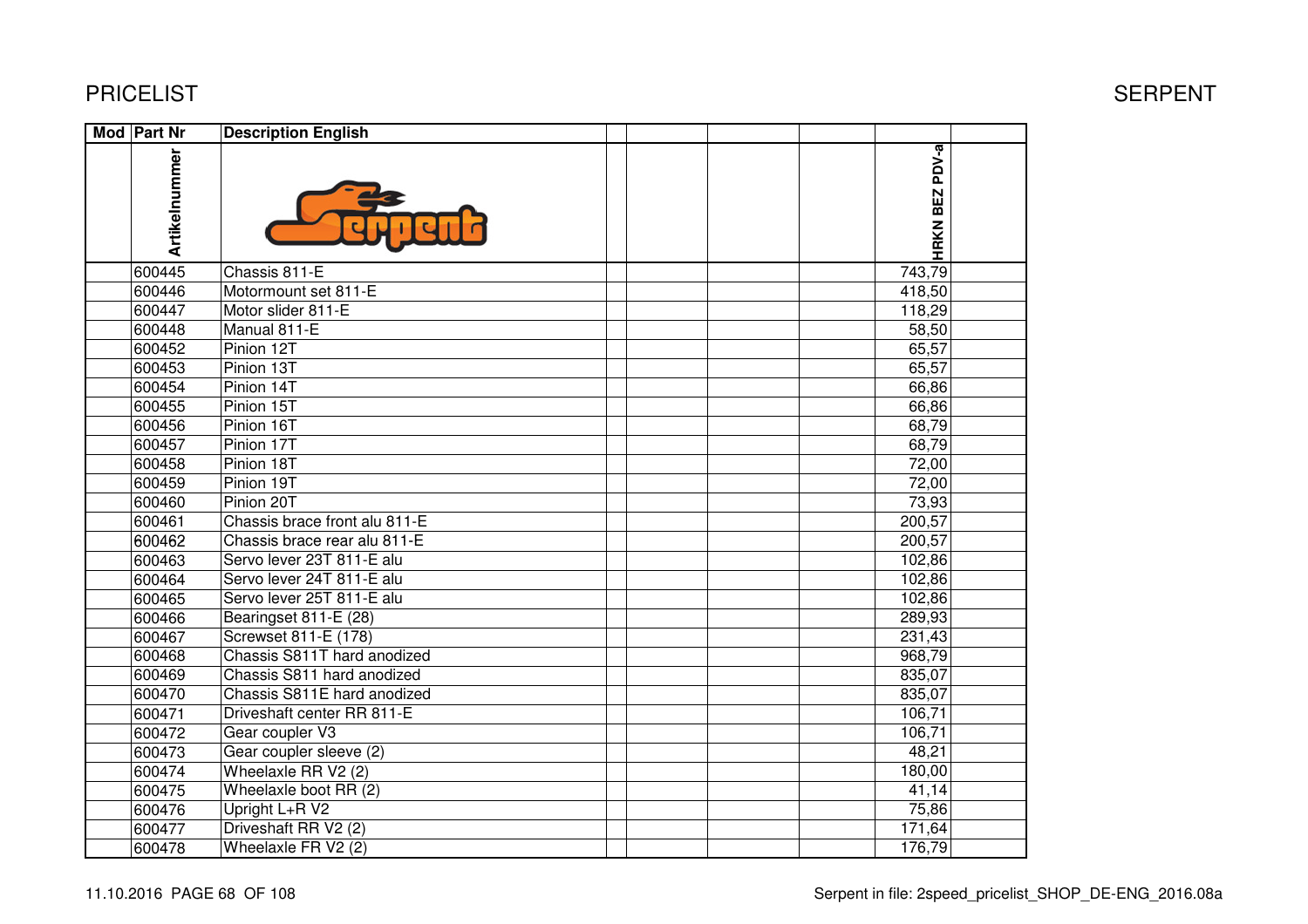| <b>Mod Part Nr</b> | <b>Description English</b>                      |                |  |
|--------------------|-------------------------------------------------|----------------|--|
| Artikelnummer      |                                                 | HRKN BEZ PDV-a |  |
| 600479             | Battery foam pad (2)                            | 46,29          |  |
| 600480             | Diff gear 44T                                   | 187,07         |  |
| 600481             | Steeringblock L+R V2                            | 89,36          |  |
| 600482             | Wheelaxle rr alu V2 (2)                         | 187,07         |  |
| 600483             | Wheelaxle fr alu V2 (2)                         | 187,07         |  |
| 600484             | Antirollbar spacer alu (2)                      | 58,50          |  |
| 600485             | Pivotball anti roll bar alu (2)                 | 82,29          |  |
| 600486             | Bushing suspension arm fr alu (4)               | 106,71         |  |
| 600487             | Bolt shock titanium (4)                         | 187,07         |  |
| 600488             | Shock piston square 8 hole (4)                  | 82,29          |  |
| 600490             | Hingepin fr / rr TiN coated (2)                 | 115,07         |  |
| 600491             | Hingepin rr outer TiN coated (2)                | 101,57         |  |
| 600492             | Wheelhexagon light +1mm /nut/pin (2)            | 236,57         |  |
| 600493             | Wheelhexagon light +2mm /nut/pin (2)            | 240,43         |  |
| 600494             | Wheelhexagon light +3mm /nut/pin (2)            | 245,57         |  |
| 600495             | Diff pinion 13T                                 | 101,57         |  |
| 600496             | Upright L+R V2 alu                              | 418,50         |  |
| 600497             | Steeringblock L+R V2 alu                        | 536,79         |  |
| 600498             | Delrin sleeve for alu upright/steeringblock (2) | 34,71          |  |
| 600499             | Pivotball double straight (3)                   | 94,50          |  |
| 600500             | Servo spacers (8)                               | 34,71          |  |
| 600501             | Complete FR/RR 44T diff                         | 451,29         |  |
| 600502             | Upright/wheelaxle set V2 811                    | 540,00         |  |
| 600503             | Steeringblock-wheelaxle set 811 V2              | 236,57         |  |
| 600504             | Gear coupler set FR 811 V3                      | 291,86         |  |
| 600505             | Gear coupler set RR 811 V3                      | 281,57         |  |
| 600506             | Upright-wheelaxle set 811-T V2                  | 581,14         |  |
| 600507             | Gear coupler set FR 811-T V3                    | 349,71         |  |
| 600508             | Gear coupler set RR 811-T V3                    | 349,71         |  |
| 600509             | Driveshaft center front 811 V3                  | 99,64          |  |
| 600510             | Driveshaft center rear 811 V3                   | 99,64          |  |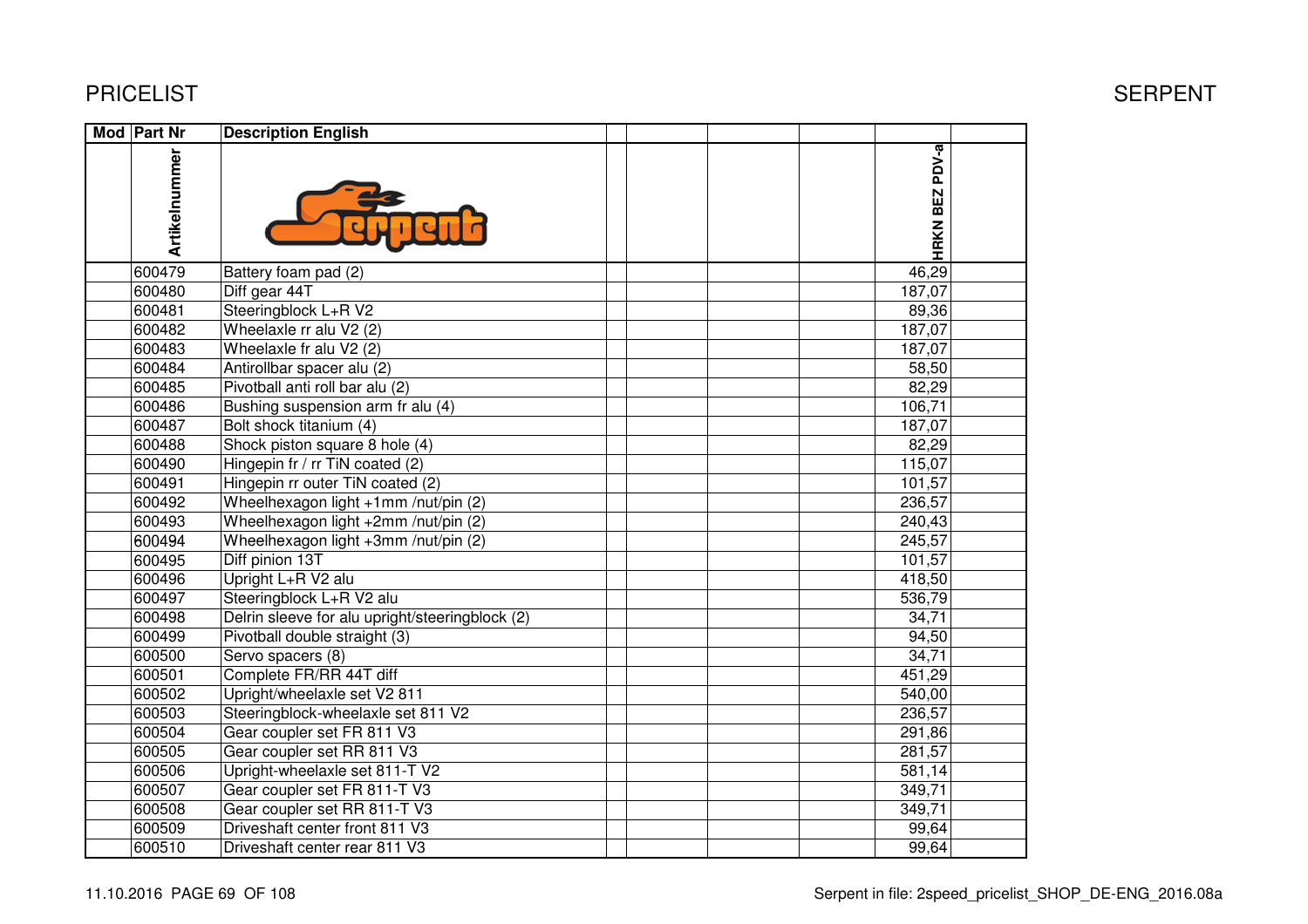| Mod Part Nr   | <b>Description English</b>       |  |  |                |  |
|---------------|----------------------------------|--|--|----------------|--|
| Artikelnummer |                                  |  |  | HRKN BEZ PDV-a |  |
| 600511        | Driveshaft center front 811-T V3 |  |  | 106,71         |  |
| 600513        | Driveshaft rear 811-T V2 (2)     |  |  | 226,29         |  |
| 600514        | Diff pinion 10T 811 V3           |  |  | 94,50          |  |
| 600515        | Coupler RR 811-T V3              |  |  | 185,14         |  |
| 600516        | Centerdiff spacers truggy (2)    |  |  | 15,43          |  |
| 600517        | Shim 8x11x0.1 (10)               |  |  | 51,43          |  |
| 600518        | Clutch bell 13T vented           |  |  | 135,64         |  |
| 600519        | Clutch bell 14T vented           |  |  | 135,64         |  |
| 600520        | Clutch bell 15T vented           |  |  | 135,64         |  |
| 600521        | Clutch bell 16T vented           |  |  | 135,64         |  |
| 600522        | Clutch bell 17T vented           |  |  | 135,64         |  |
| 600523        | Body Avenger buggy 1/8           |  |  | 180,00         |  |
| 600524        | Brake disk 811-S (2)             |  |  | 46,29          |  |
| 600525        | Brake lever insert 811-S (2)     |  |  | 25,71          |  |
| 600526        | Brake piston 811-S (2)           |  |  | 22,50          |  |
| 600527        | Brake excenter 811-S (2)         |  |  | 73,93          |  |
| 600528        | Brake plate mount set 811-S (2)  |  |  | 68,79          |  |
| 600529        | Chassis alu 811-S                |  |  | 339,43         |  |
| 600530        | Shocktower front alu 811-S       |  |  | 82,29          |  |
| 600531        | Shocktower rear alu 811-S        |  |  | 86,14          |  |
| 600532        | Gear coupler 811-S               |  |  | 60,43          |  |
| 600533        | Driveshaft center FR 811-S       |  |  | 77,14          |  |
| 600534        | Driveshaft center RR 811-S       |  |  | 65,57          |  |
| 600535        | Driveshaft FR 811-S (2)          |  |  | 118,29         |  |
| 600536        | Driveshaft RR 811-S (2)          |  |  | 118,29         |  |
| 600537        | Wheelaxle FR 811-S (2)           |  |  | 158,14         |  |
| 600538        | Wheelaxle RR 811-S (2)           |  |  | 118,29         |  |
| 600539        | Pin steeringblock 811-S (4)      |  |  | 60,43          |  |
| 600540        | Track rod FR 811-S (2)           |  |  | 30,86          |  |
| 600541        | Track rod RR 811-S (2)           |  |  | 30,86          |  |
| 600542        | Track rod steering 811-S (2)     |  |  | 30,86          |  |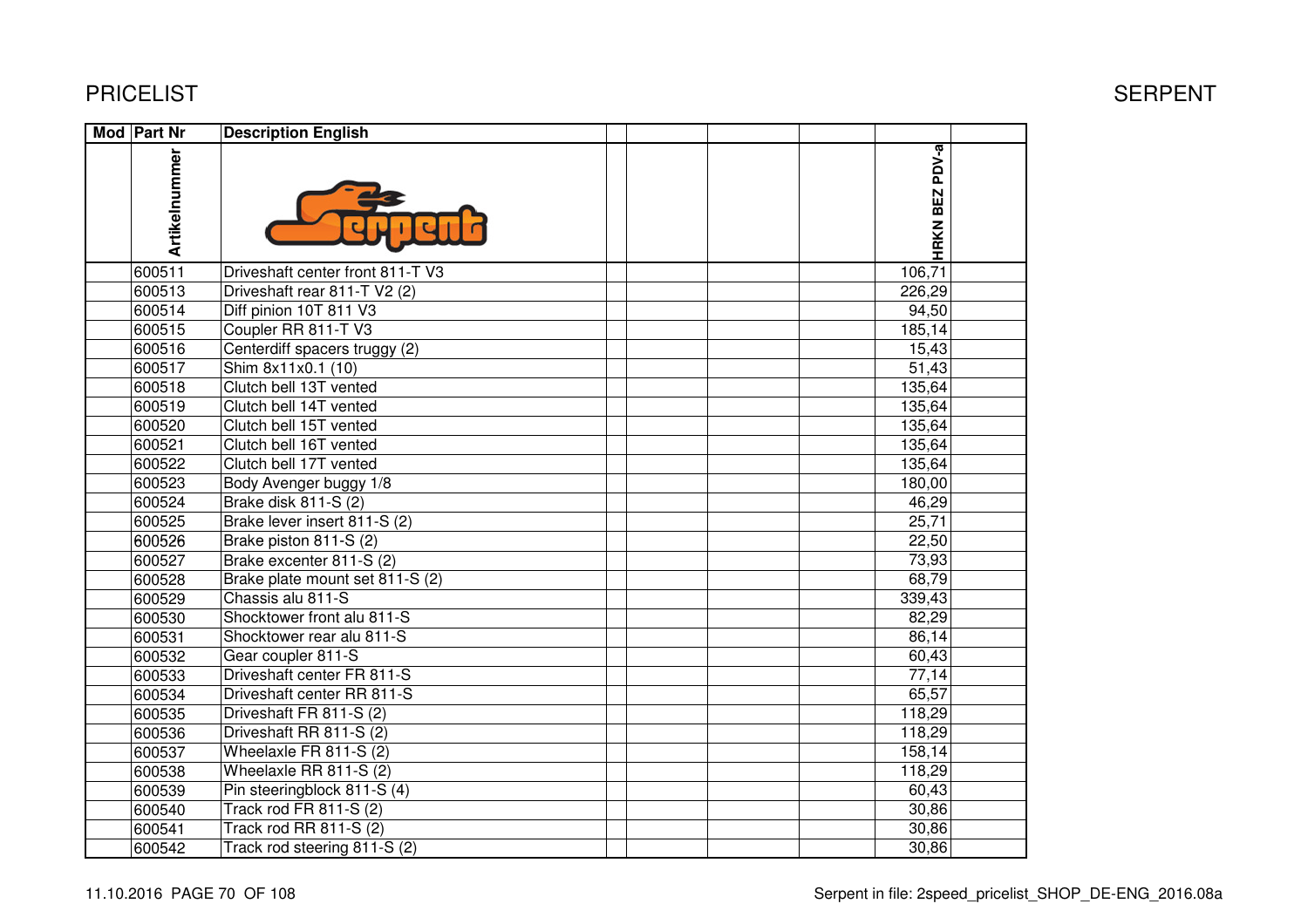| <b>Mod Part Nr</b> | <b>Description English</b>          |                |  |
|--------------------|-------------------------------------|----------------|--|
| Artikelnummer      |                                     | HRKN BEZ PDV-a |  |
| 600543             | Hinge pin 811-S (2)                 | 30,86          |  |
| 600544             | Antirollbar nut 811-S (4)           | 25,71          |  |
| 600545             | Antirollbar bushing 811-S (4)       | 22,50          |  |
| 600546             | Pivot ball antiroll bar 811-S (2)   | 34,71          |  |
| 600547             | Hinge pin RR outer 811-S (2)        | 34,71          |  |
| 600548             | Suspension bracket FR-FR 811-S      | 58,50          |  |
| 600549             | Suspension bracket FR-RR 811-S      | 58,50          |  |
| 600550             | Suspension bracket RR-FR 811-S      | 41,14          |  |
| 600551             | Suspension bracket RR-RR 811-S      | 41,14          |  |
| 600552             | Transmission brace mount RR 811-S   | 41,14          |  |
| 600553             | Pivot ball 7.5 double 811-S (4)     | 34,71          |  |
| 600554             | Pivot ball steering short 811-S (2) | 22,50          |  |
| 600555             | Pivot ball steering long 811-S (4)  | 46,29          |  |
| 600556             | Servo saver post 811-S (2)          | 65,57          |  |
| 600557             | Steeringrack alu 811-S              | 30,86          |  |
| 600558             | Topdeck front 811-S                 | 50,14          |  |
| 600559             | Spur gear 46T 811-S                 | 115,07         |  |
| 600560             | Diff gear 43T 811-S                 | 135,64         |  |
| 600561             | Diff outdrive center 811-S (2)      | 195,43         |  |
| 600562             | Diff outdrive FR-RR 811-S (2)       | 180,00         |  |
| 600563             | Flywheel 3-pin alu                  | 101,57         |  |
| 600564             | Clutch shoe 3-pin carbon            | 101,57         |  |
| 600565             | Clutch spring 3-pin 0.9mm (3)       | 25,71          |  |
| 600566             | Clutch nut 3 pin                    | 41,14          |  |
| 600567             | Clutch set 3-pin carbon             | 246,86         |  |
| 600568             | Shock mount 811-S (2)               | 41,14          |  |
| 600569             | Engine mount 811-S (2)              | 65,57          |  |
| 600570             | Shock set FR 811-S (2)              | 406,29         |  |
| 600571             | Shock set RR 811-S (2)              | 451,29         |  |
| 600572             | Shock spacers 811-S (14)            | 48,21          |  |
| 600573             | Shock top 811-S (2)                 | 22,50          |  |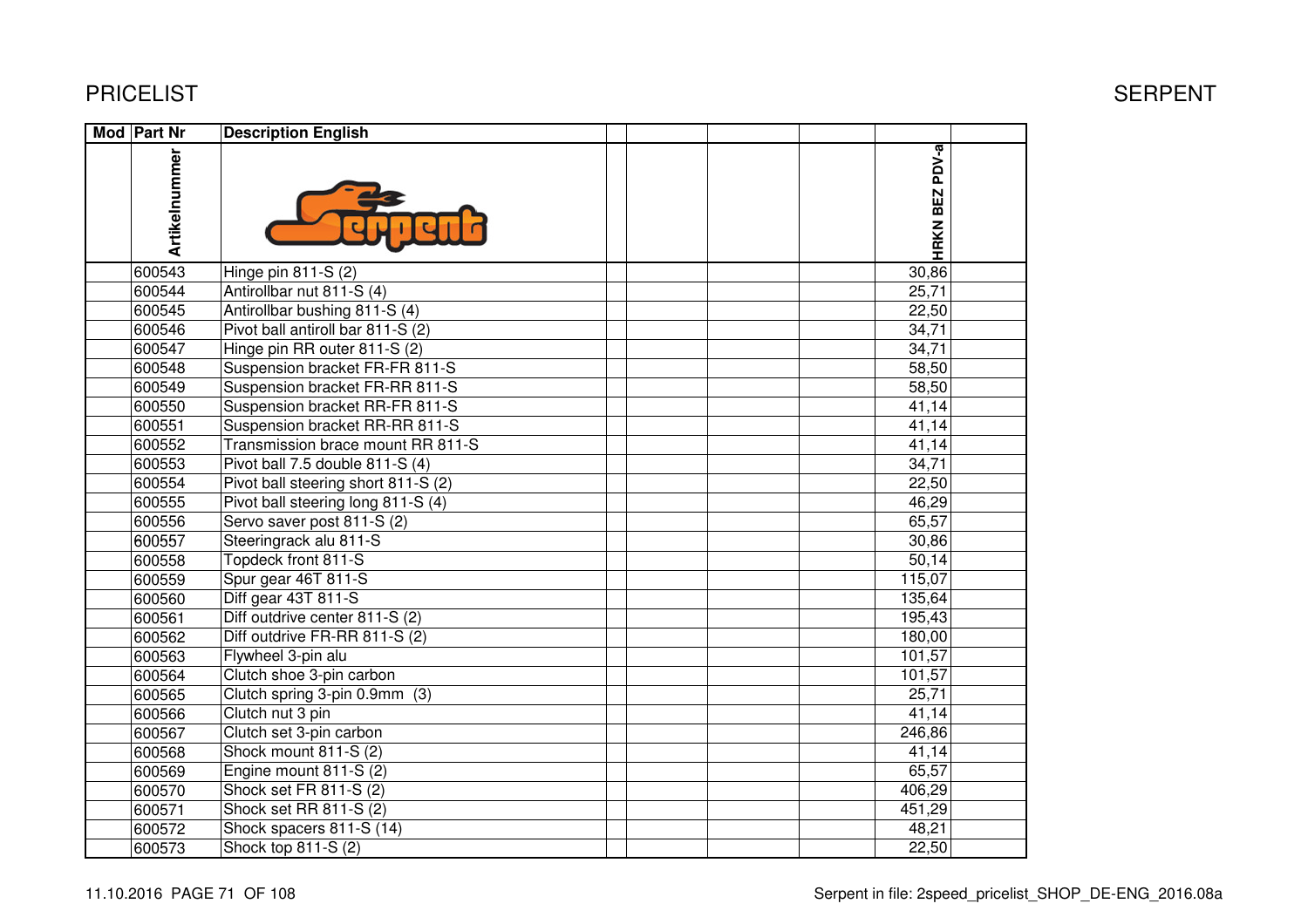| Mod Part Nr   | <b>Description English</b>            |  |  |                          |  |
|---------------|---------------------------------------|--|--|--------------------------|--|
| Artikelnummer |                                       |  |  | PDV-a<br><b>HRKN BEZ</b> |  |
| 600574        | Shock top nut 811-S (2)               |  |  | 65,57                    |  |
| 600575        | Shock body FR 811-S (2)               |  |  | 102,86                   |  |
| 600576        | Shock body RR 811-S (2)               |  |  | 108,00                   |  |
| 600577        | Shock shim 811-S (10)                 |  |  | 32,79                    |  |
| 600578        | Clutch spring 3-pin 1.0mm (3)         |  |  | 25,71                    |  |
| 600579        | Clutch spring 3-pin 1.1mm (3)         |  |  | 25,71                    |  |
| 600580        | Chassis brace rr 811-RTR              |  |  | 101,57                   |  |
| 600581        | Body post front 811GT (3)             |  |  | 99,64                    |  |
| 600582        | Bumper-set 811GT                      |  |  | 187,07                   |  |
| 600583        | Bodymount rear 811GT                  |  |  | 171,64                   |  |
| 600584        | Wheelhexacon 811GT (2)                |  |  | 102,86                   |  |
| 600585        | Chassis alu 811GT                     |  |  | 743,79                   |  |
| 600586        | Clutchbell 2-speed 811GT              |  |  | 102,86                   |  |
| 600587        | Crankshaft extension 811GT            |  |  | 60,43                    |  |
| 600588        | Enginemount alu 811GT                 |  |  | 281,57                   |  |
| 600589        | Flywheel 811GT                        |  |  | 140,79                   |  |
| 600590        | Outdrives 2-speed center 811GT (2)    |  |  | 176,79                   |  |
| 600591        | Shock body alu 811GT (2)              |  |  | 281,57                   |  |
| 600592        | Shock shaft 811GT (2)                 |  |  | 89,36                    |  |
| 600593        | Shaft 2-speed 811GT                   |  |  | 48,21                    |  |
| 600594        | Adaptor 2-speed 811GT                 |  |  | 63,64                    |  |
| 600595        | Shockset fr/rr 811GT (2)              |  |  | 534,86                   |  |
| 600596        | Clutch set 811GT                      |  |  | 418,50                   |  |
| 600597        | Spring Fr/Rr Red 811GT 18lbs (2)      |  |  | 65,57                    |  |
| 600598        | Spring Fr/Rr Purple 811GT 21lbs (2)   |  |  | 65,57                    |  |
| 600599        | Spring Fr/Rr Yellow 811GT 29lbs (2)   |  |  | 65,57                    |  |
| 600600        | Spring Fr/Rr White 811GT 31.5lbs (2)  |  |  | 65,57                    |  |
| 600601        | Spring Fr/Rr Silver 811GT 34.5lbs (2) |  |  | 65,57                    |  |
| 600602        | Spring Fr/Rr Black 811GT 37lbs (2)    |  |  | 65,57                    |  |
| 600606        | Spurgear 46T composite                |  |  | 82,29                    |  |
| 600607        | Spurgear 48T composite                |  |  | 82,29                    |  |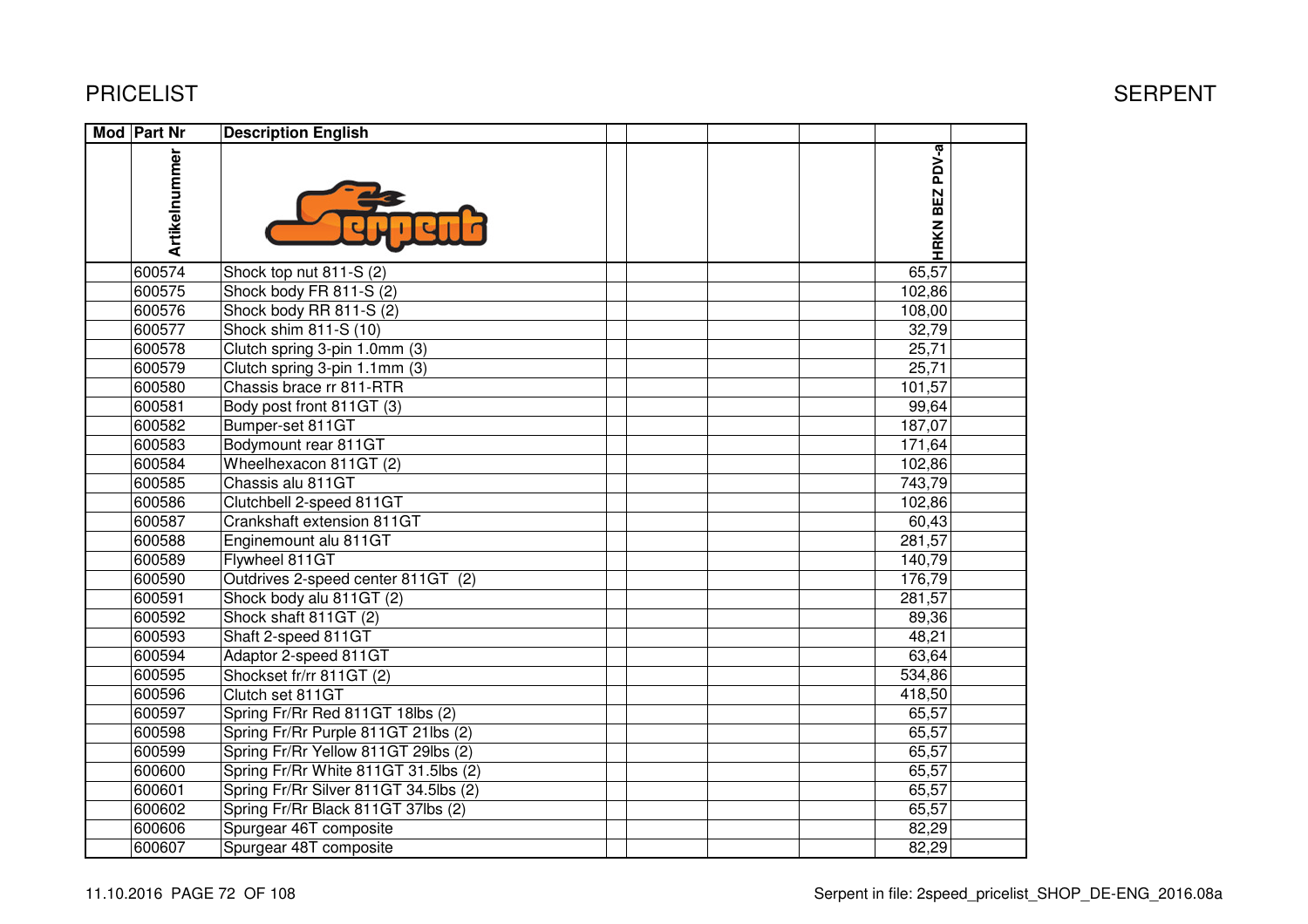| Mod Part Nr   | <b>Description English</b>              |                |  |
|---------------|-----------------------------------------|----------------|--|
| Artikelnummer |                                         | HRKN BEZ PDV-a |  |
| 600608        | Spurgear 50T composite                  | 82,29          |  |
| 600609        | Decal sheet S811 Truggy                 | 34,71          |  |
| 600610        | Decal sheet S811 GT                     | 34,71          |  |
| 600611        | Steeringblock alu 0-Deg L+R             | 428,79         |  |
| 600612        | Shocktower carbon fr 811GT              | 221,14         |  |
| 600613        | Shocktower carbon rr 811GT              | 214,71         |  |
| 600614        | Foam bumper 811GT                       | 48,21          |  |
| 600615        | 2-speed gear cover 811GT                | 39,86          |  |
| 600616        | Bearingset 811 V2 (26)                  | 243,64         |  |
| 600617        | Bearingset 811 V2 small (12)            | 108,00         |  |
| 600618        | Manual S811 GT                          | 58,50          |  |
| 600620        | $\overline{R}$ im 1/8 buggy white (4)   | 91,29          |  |
| 600621        | Rim 1/8 buggy neon yellow (4)           | 91,29          |  |
| 600622        | Pivotball antirollbar alu (4)           | 108,00         |  |
| 600623        | Diff gear 44T 811E-S                    | 135,64         |  |
| 600624        | Chassis 811 E-S                         | 497,57         |  |
| 600625        | Driveshaft center RR 811 E-S            | 86,14          |  |
| 600626        | Driveshaft center FR 811 E-S            | 77,14          |  |
| 600627        | Diff gear $10T + 20T (4+2) V2$          | 102,86         |  |
| 600628        | Manual S811 GT-E                        | 58,50          |  |
| 600629        | Manual S811 E-S                         | 58,50          |  |
| 600630        | Upright Truggy L+R V2                   | 84,21          |  |
| 600631        | Tire mounting band 1/8 buggy orange (4) | 60,43          |  |
| 600632        | Tire mounting band 1/8 truck orange (4) | 72,00          |  |
| 600633        | Wishbone rear L+R 811 2.0               | 106,71         |  |
| 600634        | Upright L+R 811 2.0                     | 89,36          |  |
| 600635        | Driveshaft rr 811 2.0 (2)               | 161,36         |  |
| 600636        | Wheelaxle rr 811 2.0 (2)                | 171,64         |  |
| 600637        | Shocktower carbon rr 811 2.0            | 266,14         |  |
| 600638        | Wheel scraper rr L+R 811 2.0            | 34,71          |  |
| 600639        | Mud guard L+R 811 2.0                   | 84,21          |  |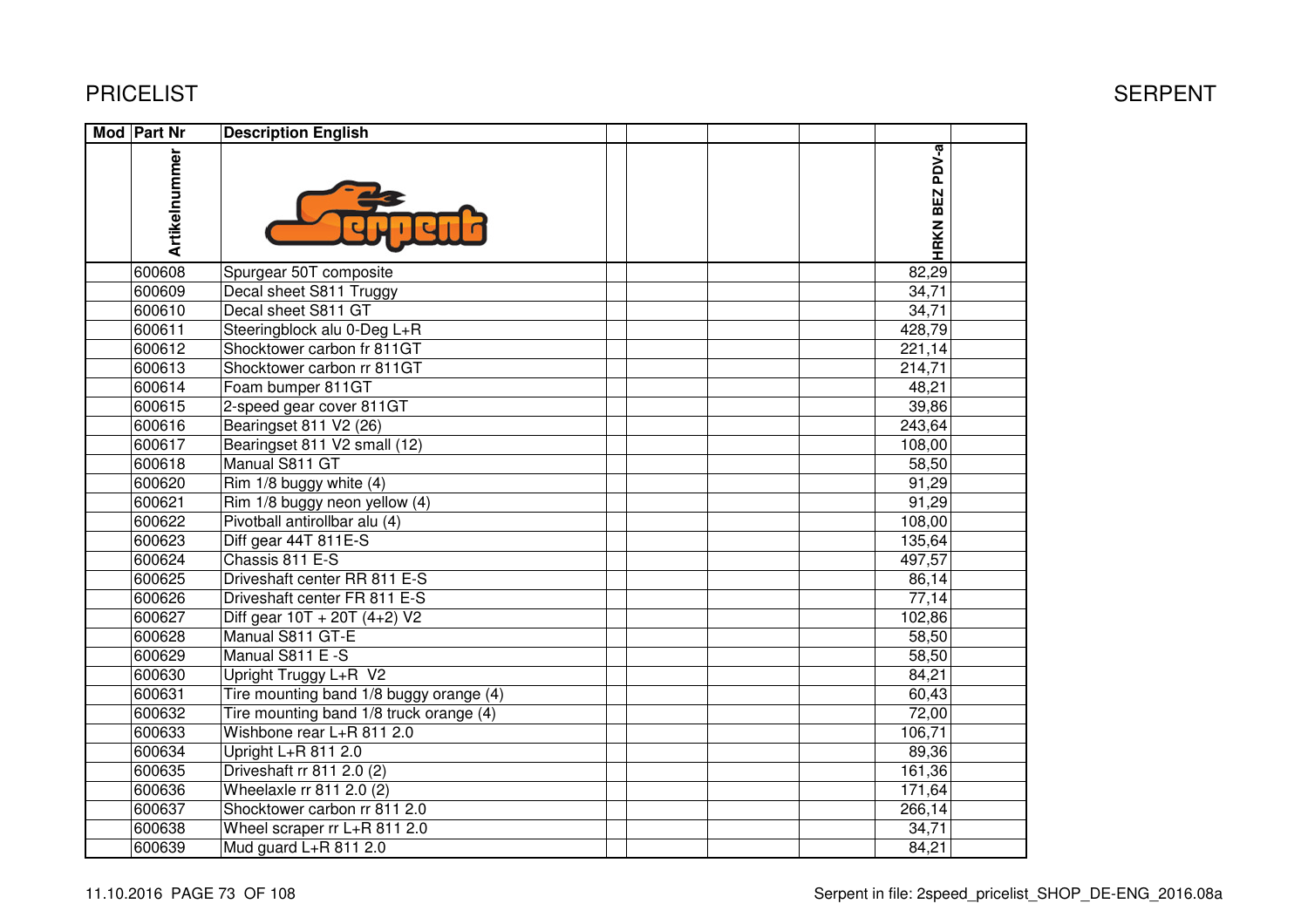| Mod Part Nr   | <b>Description English</b>            |                |  |
|---------------|---------------------------------------|----------------|--|
| Artikelnummer |                                       | HRKN BEZ PDV-a |  |
| 600640        | Shock shaft rr 811 2.0 (2)            | 108,00         |  |
| 600641        | Hex adaptor -2mm (2)                  | 84,21          |  |
| 600642        | Upgrade set rear full 811 2.0         | 784,29         |  |
| 600643        | Upgrade set rear basic 811 2.0        | 346,50         |  |
| 600644        | Shocktower 811 2.0 rear alu light     | 295,07         |  |
| 600645        | Shockrod 811 2.0 rear Tin coated (2)  | 115,07         |  |
| 600646        | Spring FR orange V2 (0,66N/3,8LB) (2) | 68,79          |  |
| 600647        | Spring FR red V2 (0,70N/4,0LB) (2)    | 68,79          |  |
| 600648        | Spring FR pink V2 (0,73N/4,15LB) (2)  | 68,79          |  |
| 600649        | Spring FR blue V2 (0,75N/4,3LB) (2)   | 68,79          |  |
| 600650        | Spring FR purple V2 (0,79N/4,5LB) (2) | 68,79          |  |
| 600651        | Spring FR green V2 (0,81N/4,65LB) (2) | 68,79          |  |
| 600652        | Spring RR orange V2 (0,53N/3,0LB) (2) | 68,79          |  |
| 600653        | Spring RR red V2 (0,56N/3,2LB) (2)    | 68,79          |  |
| 600654        | Spring RR pink V2 (0,58N/3,3LB) (2)   | 68,79          |  |
| 600655        | Spring RR blue V2 (0,60N/3,4LB) (2)   | 68,79          |  |
| 600656        | Spring RR purple V2 (0,61N/3,5LB) (2) | 68,79          |  |
| 600657        | Spring RR green V2 (0,63N/3,6LB) (2)  | 68,79          |  |
| 600658        | Spring set FR V2 (6x2)                | 406,29         |  |
| 600659        | Spring set RR V2 (6x2)                | 406,29         |  |
| 600660        | Wheelaxle rr 811 2.0 alu (2)          | 180,00         |  |
| 600661        | Upright L+R 811 2.0 alu               | 446,14         |  |
| 600662        | Manual S811 Cobra 2.0                 | 58,50          |  |
| 600663        | C-hub 16 L+R alu                      | 540,00         |  |
| 600664        | Body 811-E Avenger 1/8                | 176,79         |  |
| 600665        | C-hub 14 L+R alu                      | 540,00         |  |
| 600666        | Conversionset to Cobra T-e            | 1.916,36       |  |
| 600667        | Chassisplate alu 811-T-e              | 630,64         |  |
| 600668        | Battery radiobox 811-T-e              | 221,14         |  |
| 600669        | Driveshaft center RR 811-T-e          | 108,00         |  |
| 600670        | Driveshaft center FR 811-T-e          | 108,00         |  |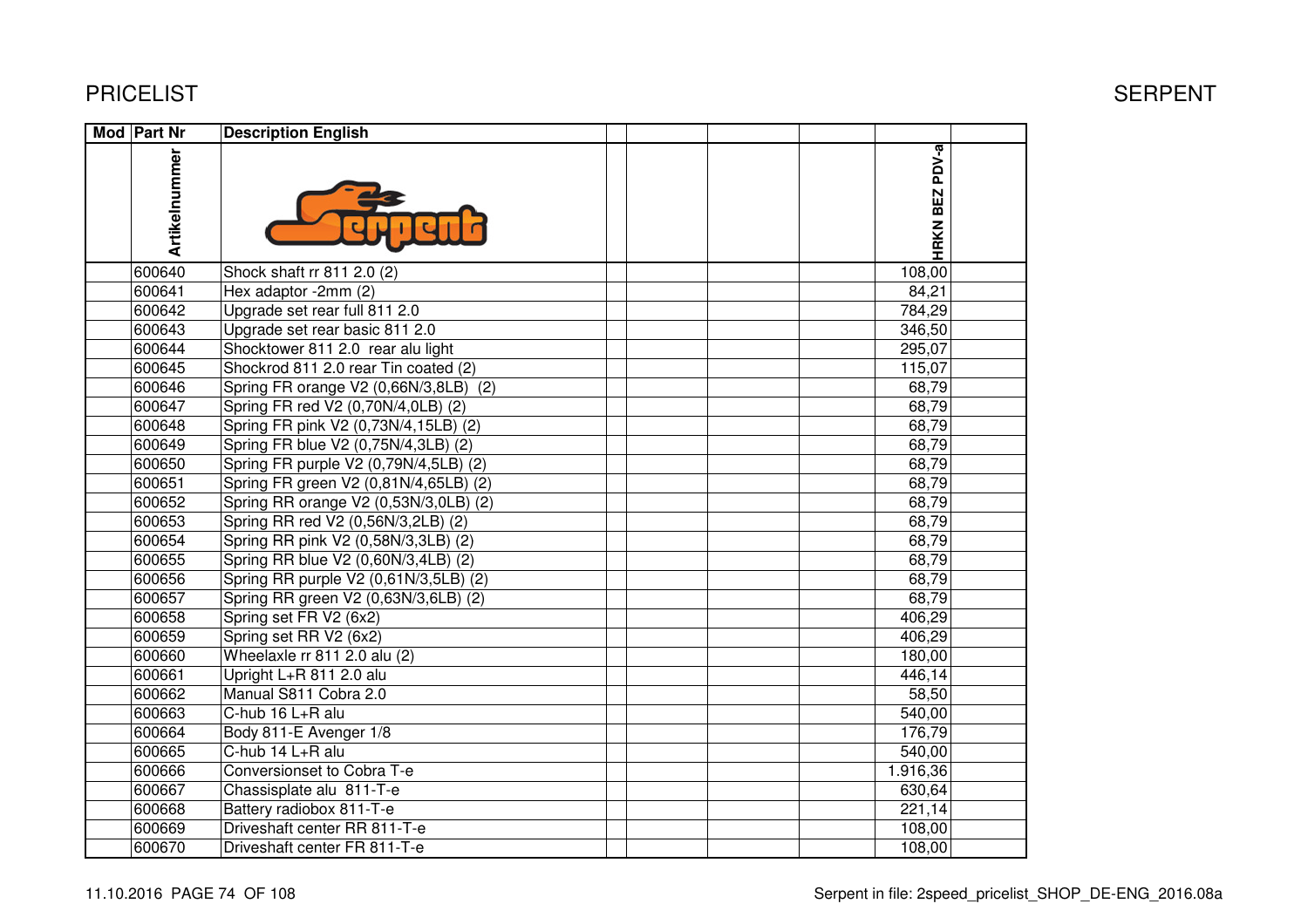| Mod Part Nr   | <b>Description English</b>                  |                |  |
|---------------|---------------------------------------------|----------------|--|
| Artikelnummer |                                             | HRKN BEZ PDV-a |  |
| 600671        | Shocktower carbon RR 811-T-e                | 271,29         |  |
| 600672        | Chassis Brace Fr/Rr 811-T-e                 | 91,29          |  |
| 600673        | Bodymount Fr/Rr 811-T-e                     | 68,79          |  |
| 600674        | Body-truggy 811-T-e with mask               | 209,57         |  |
| 600675        | Chassisplate alu hardcoated 811-T-e         | 968,79         |  |
| 600676        | Shocktower alu light RR 811-T-e             | 271,29         |  |
| 600677        | O-ring Hex adapter (10)                     | 32,79          |  |
| 600678        | Bushing delrin for 811 alu caster block (4) | 77,14          |  |
| 600679        | Driveshaft RR 811 2.0 S (2)                 | 118,29         |  |
| 600680        | Wheelaxle RR 811 2.0 S (2)                  | 118,29         |  |
| 600681        | Radiotray set light alu/carbon 811-E        | 788,79         |  |
| 600682        | Battery-strap carbon 811-E (2)              | 257,14         |  |
| 600683        | Spur gear 48T 811-S                         | 115,07         |  |
| 600684        | Antiroll bar rear 3.0mm                     | 41,14          |  |
| 600685        | Motor screw washer S811E (2)                | 66,86          |  |
| 600686        | Chassis 811 Plus4 upgrade set (3)           | 984,21         |  |
| 600687        | Chassis 811 Plus4                           | 853,71         |  |
| 600688        | Chassis brace 811 Plus4 rr alu              | 166,50         |  |
| 600689        | Shock body alu 811GT RTR (2)                | 202,50         |  |
| 600690        | Shock tower fr alu GT RTR                   | 99,64          |  |
| 600691        | Shock tower rr alu GT RTR                   | 109,93         |  |
| 600692        | Chassis alu 811GT RTR                       | 568,93         |  |
| 600693        | Clutchbell 2-speed 811GT RTR                | 101,57         |  |
| 600694        | C-hub 0 deg L+R alu                         | 459,64         |  |
| 600695        | Diff pinion 10T spiral                      | 94,50          |  |
| 600696        | Diff gear 43T spiral                        | 194,14         |  |
| 600697        | Body 1/8 truggy Avenger                     | 214,71         |  |
| 600698        | Ackermann-set S811                          | 128,57         |  |
| 600699        | Shocktower fr V2 carbon 811GT               | 161,36         |  |
| 600700        | Shocktower rr V2 carbon 811GT               | 257,14         |  |
| 600701        | Upright alu V2 811GT (2)                    | 385,71         |  |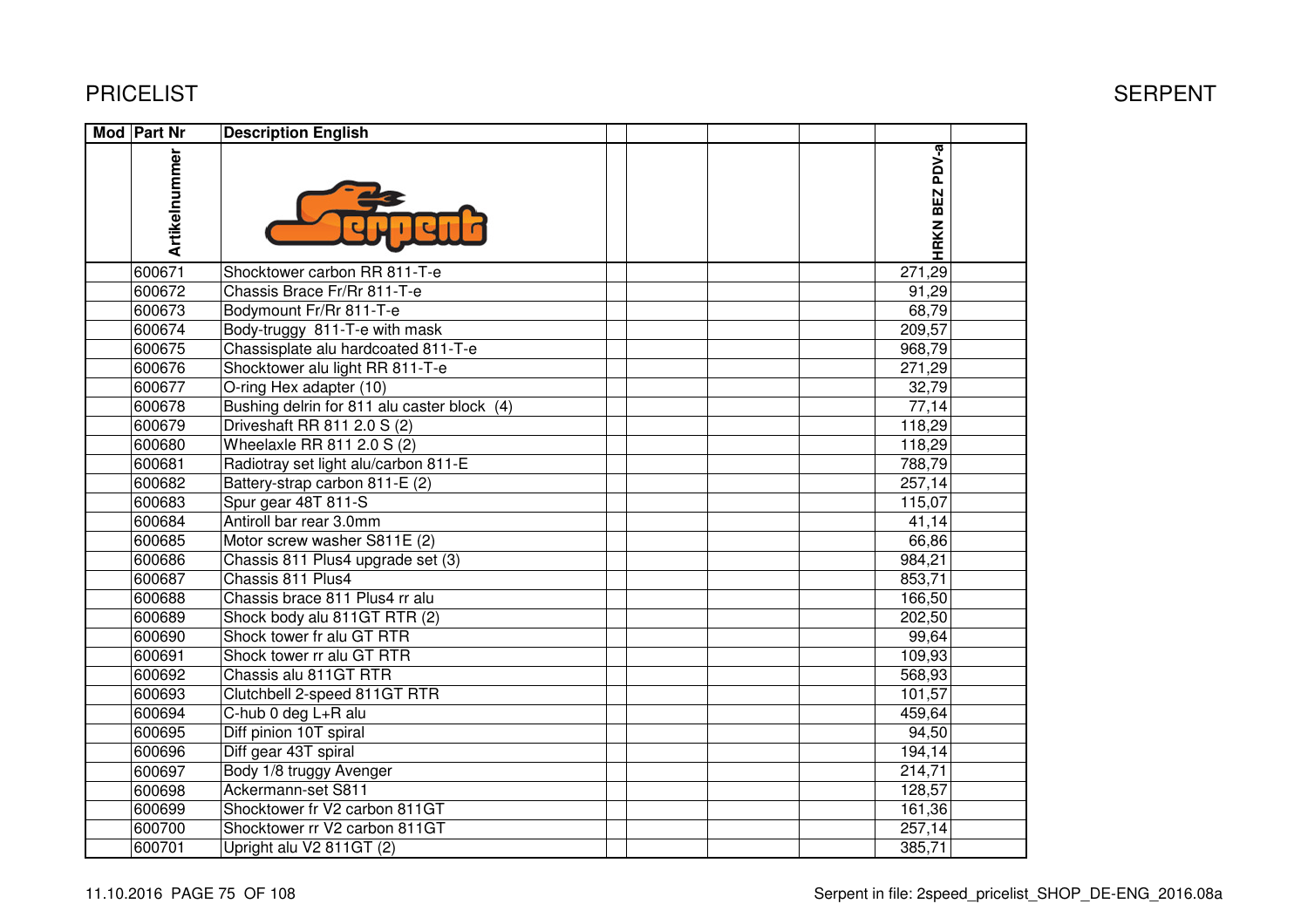600731 Shocktower FR carbon SRX8

600732 Gear coupler set SRX8

| <b>PRICELIST</b> |                                          |                | <b>SERPENT</b> |
|------------------|------------------------------------------|----------------|----------------|
| Mod Part Nr      | <b>Description English</b>               |                |                |
| Artikelnummer    |                                          | HRKN BEZ PDV-a |                |
| 600702           | Shock extension bracket fr alu 811GT (2) | 75,86          |                |
| 600703           | Shock extension bracket rr alu 811GT (2) | 75,86          |                |
| 600704           | C-hub 6 L+R alu                          | 599,79         |                |
| 600705           | Discontinued!!! -> 600878                | 0,00           |                |
| 600706           | 2-speed center blocks SL8 XLI 811GT      | 385,71         |                |
| 600707           | Shaft 2-speed SL8 XLI 811GT              | 43,07          |                |
| 600708           | Center cover 2-speed SL8 XLI 811GT (2)   | 86,14          |                |
| 600709           | Diff case spacer rr alu 811GT            | 194, 14        |                |
| 600710           | Diff case spacer set fr alu 811GT        | 210,86         |                |
| 600711           | Steering post spacer 811GT               | 43,07          |                |
| 600712           | Chassis brace spacer fr 811GT            | 22,50          |                |
| 600713           | Suspension bracket fr rr 811GT           | 161,36         |                |
| 600714           | Suspension bracket fr fr 811GT           | 161,36         |                |
| 600715           | Bumper spacer 811GT (5)                  | 48,21          |                |
| 600716           | 2-speed set SL8 XLI 811GT                | 750,86         |                |
| 600717           | Suspension upgrade set GT/ GTE 3.0       | 1.306,29       |                |
| 600718           | Body SRX8                                | 181,93         |                |
| 600719           | <b>Body SRX8 High Downforce</b>          | 181,93         |                |
| 600720           | Decal sheet SRX8 (2)                     | 43,07          |                |
| 600721           | Chassis alu hard coated SRX8             | 664,07         |                |
| 600722           | Diff case set RR SRX8                    | 86,14          |                |
| 600723           | Diff case set FR SRX8                    | 86,14          |                |
| 600724           | Side guard set L+R SRX8                  | 77,14          |                |
| 600725           | Diff pinion 13T SRX8                     | 77,14          |                |
| 600726           | Diff gear 44T SRX8                       | 133,71         |                |
| 600727           | Diff gears $14T + 28T (4+2)$ SRX8        | 108,00         |                |
| 600728           | Diff volume compensator set SRX8         | 22,50          |                |
| 600729           | Body mount set FR + RR SRX8              | 43,07          |                |
| 600730           | Shocktower RR carbon SRX8                | 302,14         |                |

21,74 34,50 277,23 221,79

10,59 16,59 16,59 16,59 16,59 16,59 16,59 16,59 16,59 16,59 16,59 16,59 16,59 16,59 16,59 16,59 16,59 16,59 16

108,00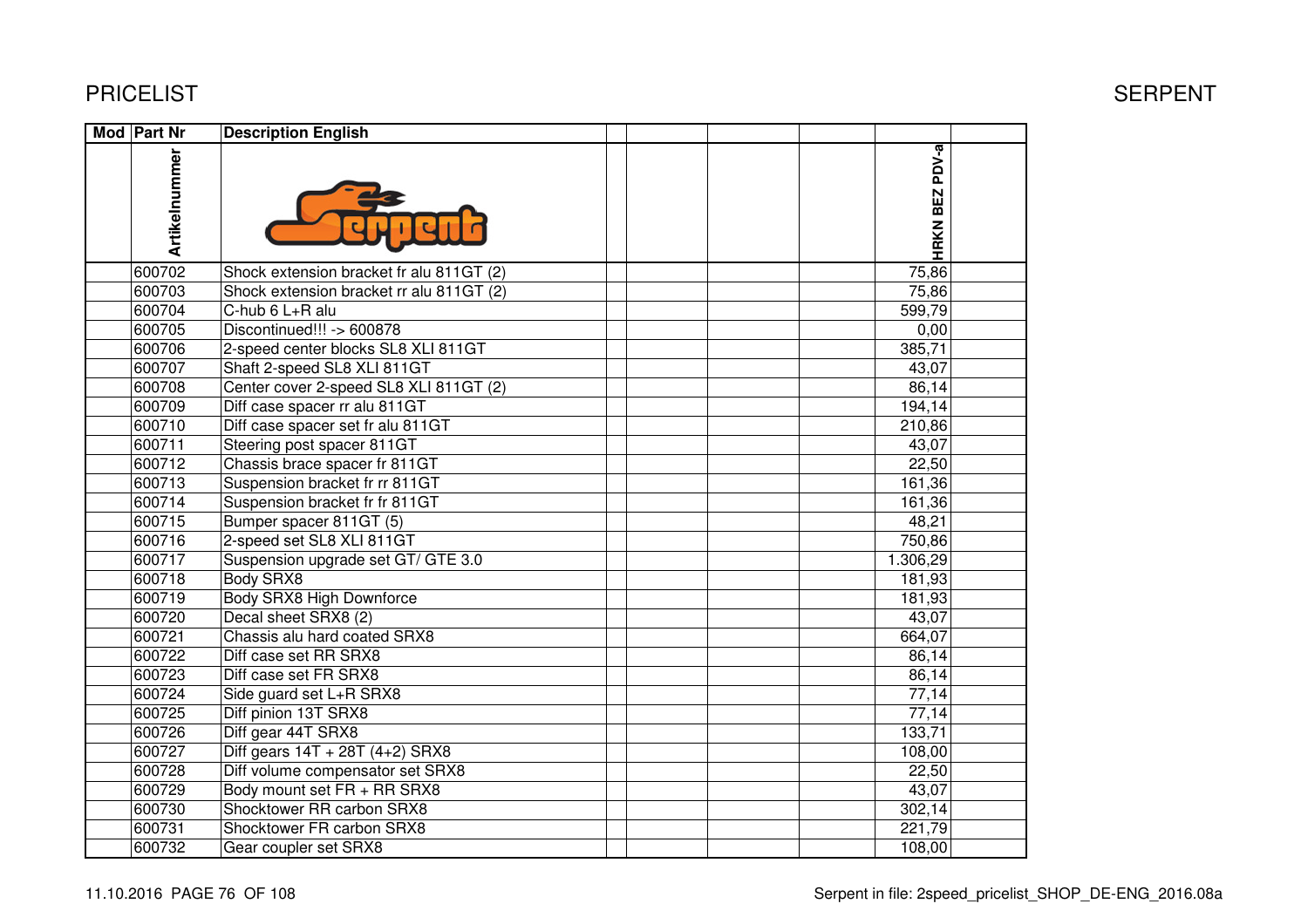| <b>Mod Part Nr</b> | <b>Description English</b>                |                |  |
|--------------------|-------------------------------------------|----------------|--|
| Artikelnummer      |                                           | HRKN BEZ PDV-a |  |
| 600733             | Axle boot (6) SRX8                        | 39,86          |  |
| 600734             | Suspension bracket RR FR SRX8             | 140,79         |  |
| 600735             | Suspension bracket RR RR SRX8             | 140,79         |  |
| 600736             | Suspension bracket FR FR SRX8             | 140,79         |  |
| 600737             | Suspension bracket FR RR SRX8             | 140,79         |  |
| 600738             | Skid plate steel SRX8                     | 43,07          |  |
| 600739             | Skid plate gasket (3) SRX8                | 22,50          |  |
| 600740             | Exhaust wire mount alu SRX8               | 32,79          |  |
| 600741             | <b>Bumper SRX8</b>                        | 25,71          |  |
| 600742             | Center diff mount (4) SRX8                | 65,57          |  |
| 600743             | Brake plate mount set (4) SRX8            | 86,14          |  |
| 600744             | Brake disk (2) SRX8                       | 171,64         |  |
| 600745             | Brake cam FR + RR SRX8                    | 108,00         |  |
| 600746             | Brake cam wire FR + RR SRX8               | 14,14          |  |
| 600747             | Air filter wire (2) SRX8                  | 20,57          |  |
| 600748             | Brake plate spring (4) SRX8               | 32,79          |  |
| 600749             | Transmission brace nylon FR + RR SRX8     | 51,43          |  |
| 600750             | Servosaver post (2) SRX8                  | 65,57          |  |
| 600751             | Pivot ball steering (4) SRX8              | 73,93          |  |
| 600752             | Servo saver set nylon (3) SRX8            | 55,29          |  |
| 600753             | Servo saver adjust nut SRX8               | 32,79          |  |
| 600754             | Topdeck nylon SRX8                        | 25,71          |  |
| 600755             | Engine mount set alu SRX8                 | 171,64         |  |
| 600756             | Airfilter boot SRX8                       | 22,50          |  |
| 600757             | Radiobox set SRX8                         | 108,00         |  |
| 600758             | Radio + battery box skin carbon look SRX8 | 32,79          |  |
| 600759             | Servo lever steering (3) SRX8             | 32,79          |  |
| 600760             | Servo lever throttle (3) SRX8             | 32,79          |  |
| 600761             | Throttle / brake slider set SRX8          | 32,79          |  |
| 600762             | Brake lever spring (2) SRX8               | 20,57          |  |
| 600763             | Brake adjust collar alu (4) SRX8          | 43,07          |  |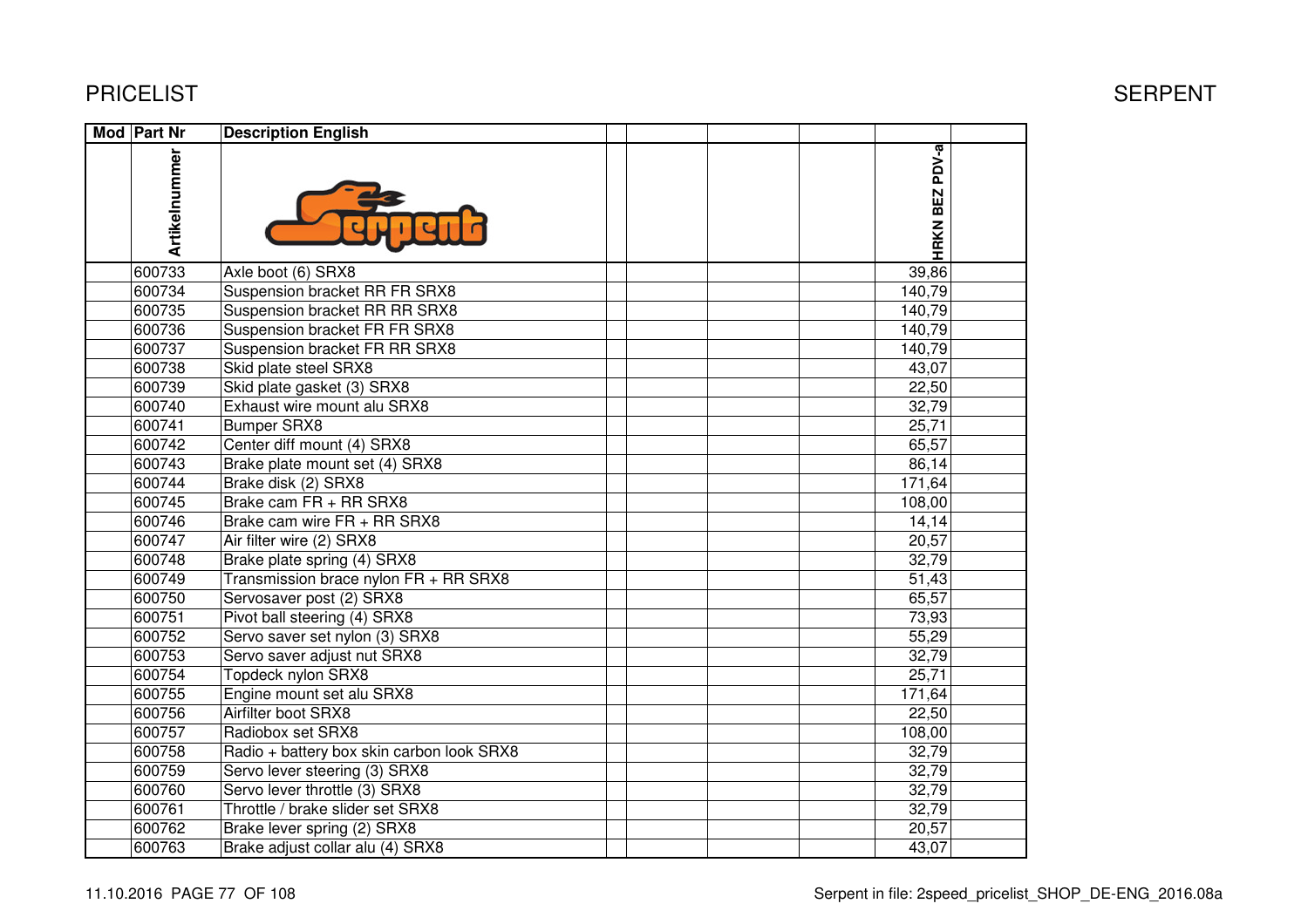| <b>Mod Part Nr</b> | <b>Description English</b>          |                |  |
|--------------------|-------------------------------------|----------------|--|
| Artikelnummer      |                                     | HRKN BEZ PDV-a |  |
| 600764             | Steering balljoints (2+2+2) SRX8    | 32,79          |  |
| 600765             | Tank mount (2) SRX8                 | 22,50          |  |
| 600766             | Tank cap puller SRX8                | 22,50          |  |
| 600767             | Fueltank tube holder (4) SRX8       | 22,50          |  |
| 600768             | Shock mount alu hardcoated (2) SRX8 | 65,57          |  |
| 600769             | Shock mount washer alu (4) SRX8     | 51,43          |  |
| 600770             | Wing mount set SRX8                 | 43,07          |  |
| 600771             | Wing mount plates (2+2) SRX8        | 22,50          |  |
| 600772             | Wing mount post alu SRX8            | 34,71          |  |
| 600773             | Exhaust mount wire (2) SRX8         | 25,71          |  |
| 600774             | Wishbone RR L+R SRX8                | 65,57          |  |
| 600775             | Wishbone FR L+R SRX8                | 65,57          |  |
| 600776             | Mudguard L+R SRX8                   | 43,07          |  |
| 600777             | Upright alu (2) SRX8                | 442,29         |  |
| 600778             | Upright inserts (2+2) SRX8          | 30,86          |  |
| 600779             | Shock bolt (4) SRX8                 | 75,86          |  |
| 600780             | Wheel axle (2) SRX8                 | 171,64         |  |
| 600781             | Wheel axle sleeve (2) SRX8          | 51,43          |  |
| 600782             | C-hub 13deg L+R alu SRX8            | 503,36         |  |
| 600783             | C-hub 15deg L+R alu SRX8            | 503,36         |  |
| 600784             | C-hub 17deg L+R alu SRX8            | 503,36         |  |
| 600785             | Steeringblock alu L+R SRX8          | 482,14         |  |
| 600786             | Steeringblock pin (4) SRX8          | 108,00         |  |
| 600787             | Steeringblock bushing (4) SRX8      | 65,57          |  |
| 600788             | Steering arm 0 carbon (2) SRX8      | 60,43          |  |
| 600789             | Steering arm 1 carbon (2) SRX8      | 60,43          |  |
| 600790             | Steering arm 2 carbon (2) SRX8      | 60,43          |  |
| 600791             | Steering arm 3 carbon (2) SRX8      | 60,43          |  |
| 600792             | Steering arm 4 carbon (2) SRX8      | 60,43          |  |
| 600793             | Hingepin FR outer (2) SRX8          | 51,43          |  |
| 600794             | Camberlink pivotball (4) SRX8       | 86,14          |  |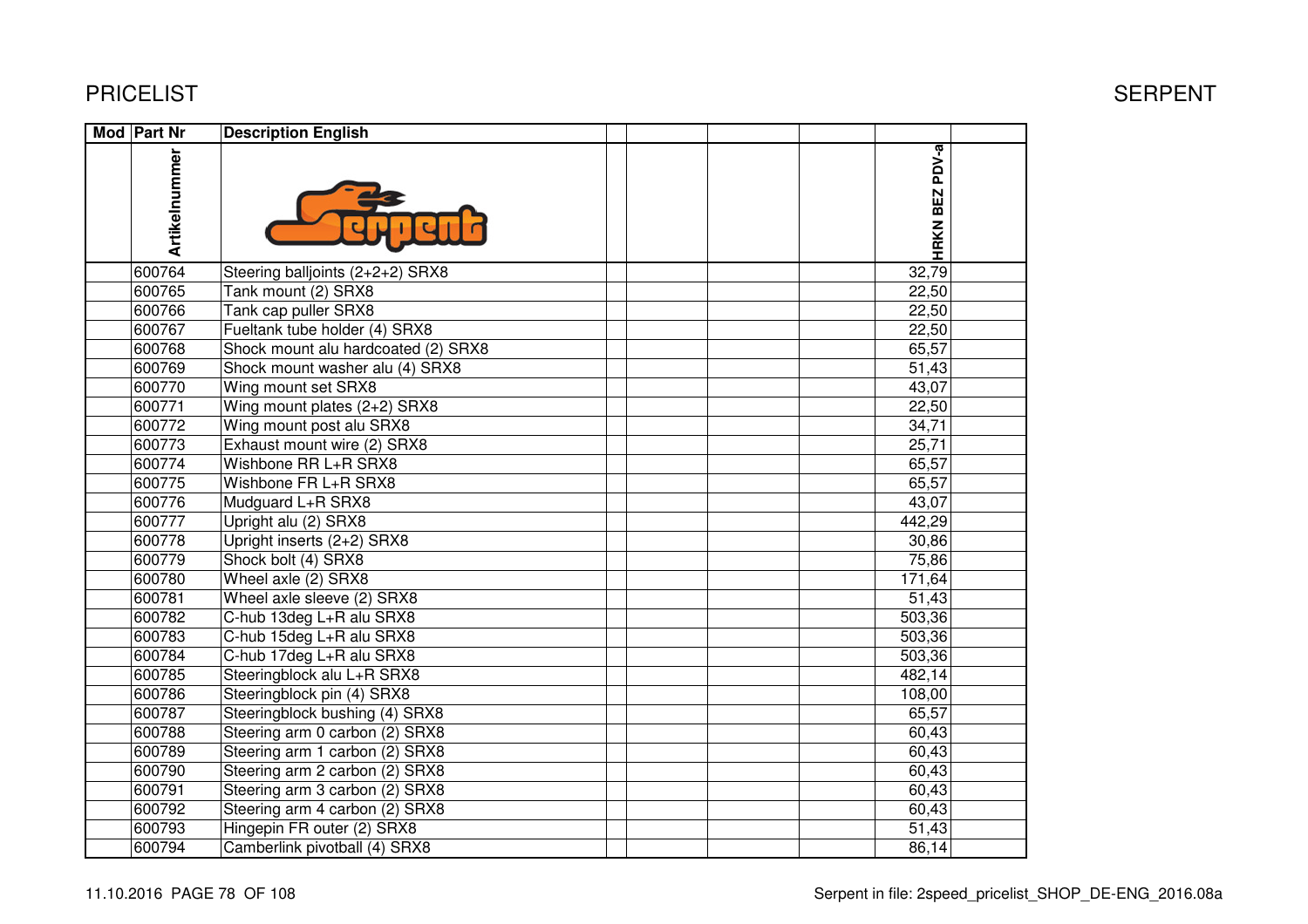| <b>Mod Part Nr</b> | <b>Description English</b>            |                |  |
|--------------------|---------------------------------------|----------------|--|
| Artikelnummer      |                                       | HRKN BEZ PDV-a |  |
| 600795             | Camberlink balljoint (6+2) SRX8       | 43,07          |  |
| 600796             | Shock spring support (4) SRX8         | 17,36          |  |
| 600797             | Shock balljoint (4) SRX8              | 17,36          |  |
| 600798             | Shock body alu hardcoated FR (2) SRX8 | 171,64         |  |
| 600799             | Shock body alu hardcoated RR (2) SRX8 | 189,00         |  |
| 600800             | Shock shaft FR (2) SRX8               | 75,86          |  |
| 600801             | Shock shaft RR (2) SRX8               | 82,29          |  |
| 600802             | Shock cartridge (8) SRX8              | 77,14          |  |
| 600803             | Shock cartridge stepped (4) SRX8      | 43,07          |  |
| 600804             | Shock x-ring (8) SRX8                 | 22,50          |  |
| 600805             | Shock bottom clip (8) SRX8            | 22,50          |  |
| 600808             | Center Skidplate steel SRX8           | 43,07          |  |
| 600812             | Servo saver foam (3) SRX8             | 14,14          |  |
| 600813             | Spur gear 46T SRX8                    | 142,71         |  |
| 600814             | Spur gear 47T SRX8                    | 142,71         |  |
| 600815             | Spur gear 48T SRX8                    | 142,71         |  |
| 600816             | Shock piston blank (4) SRX8           | 43,07          |  |
| 600817             | Shock piston 5 holes (4) SRX8         | 48,21          |  |
| 600818             | Shock piston 6 holes (4) SRX8         | 51,43          |  |
| 600819             | Shock piston 8 holes (4) SRX8         | 56,57          |  |
| 600820             | Wheelhexagon 0mm (2) SRX8             | 65,57          |  |
| 600821             | Wheelhexagon +1mm (2) SRX8            | 73,93          |  |
| 600822             | Shock boot FR + RR SRX8               | 25,71          |  |
| 600823             | Suspension bracket inserts (32) SRX8  | 65,57          |  |
| 600824             | Shock pivotball (4) SRX8              | 51,43          |  |
| 600825             | Wing straight MD black 1/8            | 43,07          |  |
| 600826             | Wing straight MD white 1/8            | 43,07          |  |
| 600827             | Trackrod M5x40 alu (2) SRX8           | 60,43          |  |
| 600828             | Trackrod M5x46 alu (2) SRX8           | 65,57          |  |
| 600829             | Brake plate (4) SRX8                  | 128,57         |  |
| 600830             | Steering crossbar alu SRX8            | 128,57         |  |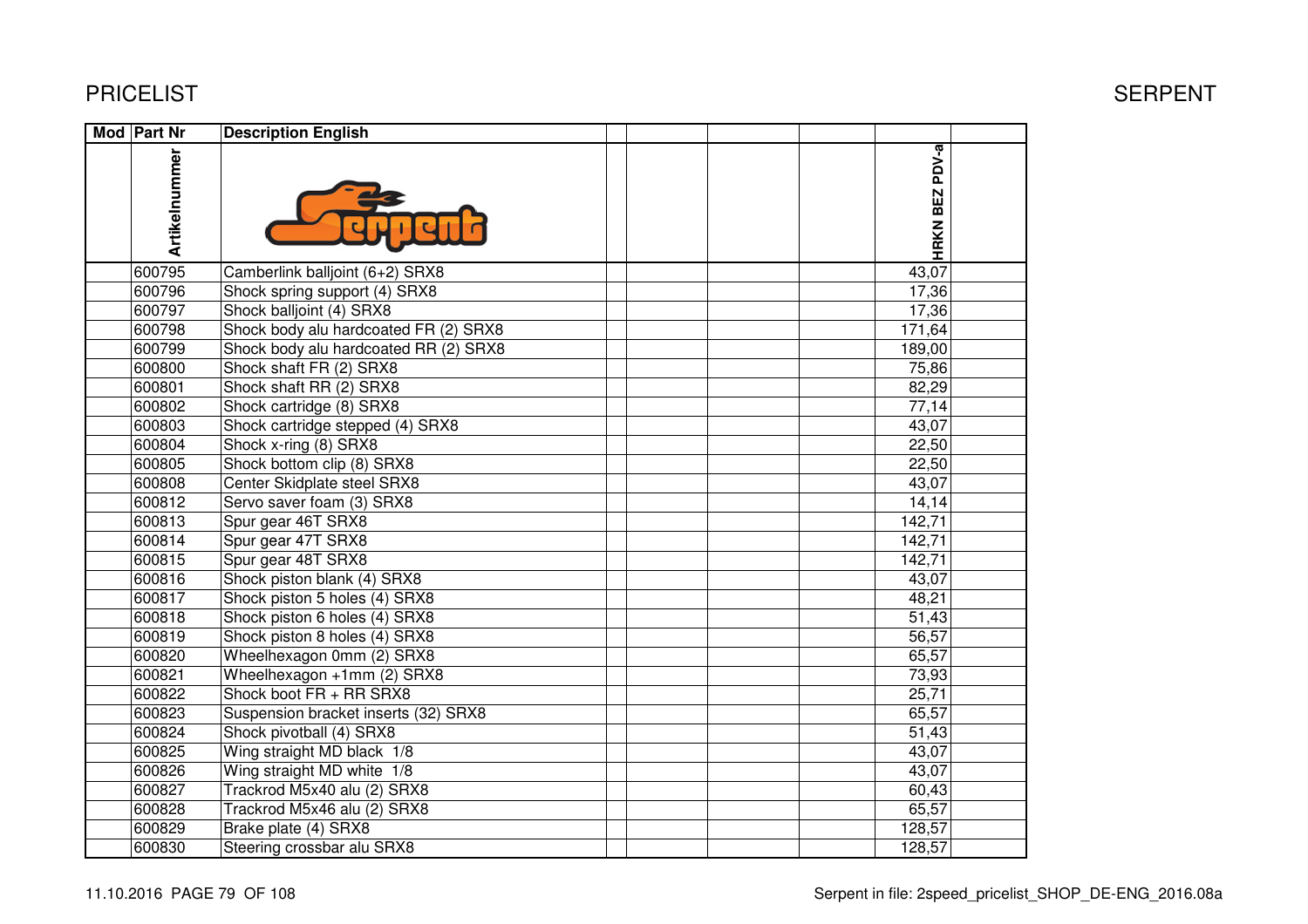| Mod Part Nr   | <b>Description English</b>            |                |  |
|---------------|---------------------------------------|----------------|--|
| Artikelnummer |                                       | HRKN BEZ PDV-a |  |
| 600831        | Diff housing SRX8                     | 91,29          |  |
| 600832        | Tank 125cc SRX8                       | 183,86         |  |
| 600833        | Wing button (2)                       | 17,36          |  |
| 600834        | Antirollbar balljoint (4)             | 17,36          |  |
| 600835        | Shock top bushing (4)                 | 22,50          |  |
| 600836        | Wishbone insert carbon FR (2+2) SRX8  | 241,07         |  |
| 600837        | Wishbone insert carbon RR (2+2) SRX8  | 262,29         |  |
| 600838        | Upright weight brass 15gr (2) SRX8    | 241,07         |  |
| 600839        | Motormount mono alu SRX8              | 302,14         |  |
| 600840        | Wing lexan HD with gurney 1/8         | 171,64         |  |
| 600841        | Servo lever throttle alu 23T SRX8     | 142,71         |  |
| 600842        | Servo lever throttle alu 24T SRX8     | 142,71         |  |
| 600843        | Servo lever throttle alu 25T SRX8     | 142,71         |  |
| 600844        | <b>Transmission brace alu FR SRX8</b> | 221,79         |  |
| 600845        | <b>Transmission brace alu RR SRX8</b> | 262,29         |  |
| 600846        | Shocktower FR alu SRX8                | 302,14         |  |
| 600847        | Shocktower RR alu SRX8                | 361,93         |  |
| 600848        | Shock shaft FR TiN coated (2) SRX8    | 128,57         |  |
| 600849        | Shock shaft FR TiN coated (2) SRX8    | 137,57         |  |
| 600850        | Shock cap pro hard coated (2) SRX8    | 128,57         |  |
| 600851        | Wheelhexagon 0mm light (2) SRX8       | 241,07         |  |
| 600852        | Wheelhexagon +1mm light (2) SRX8      | 241,07         |  |
| 600853        | Gear coupler alu SRX8                 | 65,57          |  |
| 600854        | Shockspring FR 4.5 lbs orange (2)     | 65,57          |  |
| 600855        | Shockspring FR 4.7 lbs red (2)        | 65,57          |  |
| 600856        | Shockspring FR 4.9 lbs pink (2)       | 65,57          |  |
| 600857        | Shockspring FR 5.1 lbs blue (2)       | 65,57          |  |
| 600858        | Shockspring FR 5.3 lbs purple (2)     | 65,57          |  |
| 600859        | Shockspring FR 5.5 lbs green (2)      | 65,57          |  |
| 600860        | Shockspring set FR (6x2)              | 302,14         |  |
| 600861        | Shockspring RR 3.0 lbs orange (2)     | 65,57          |  |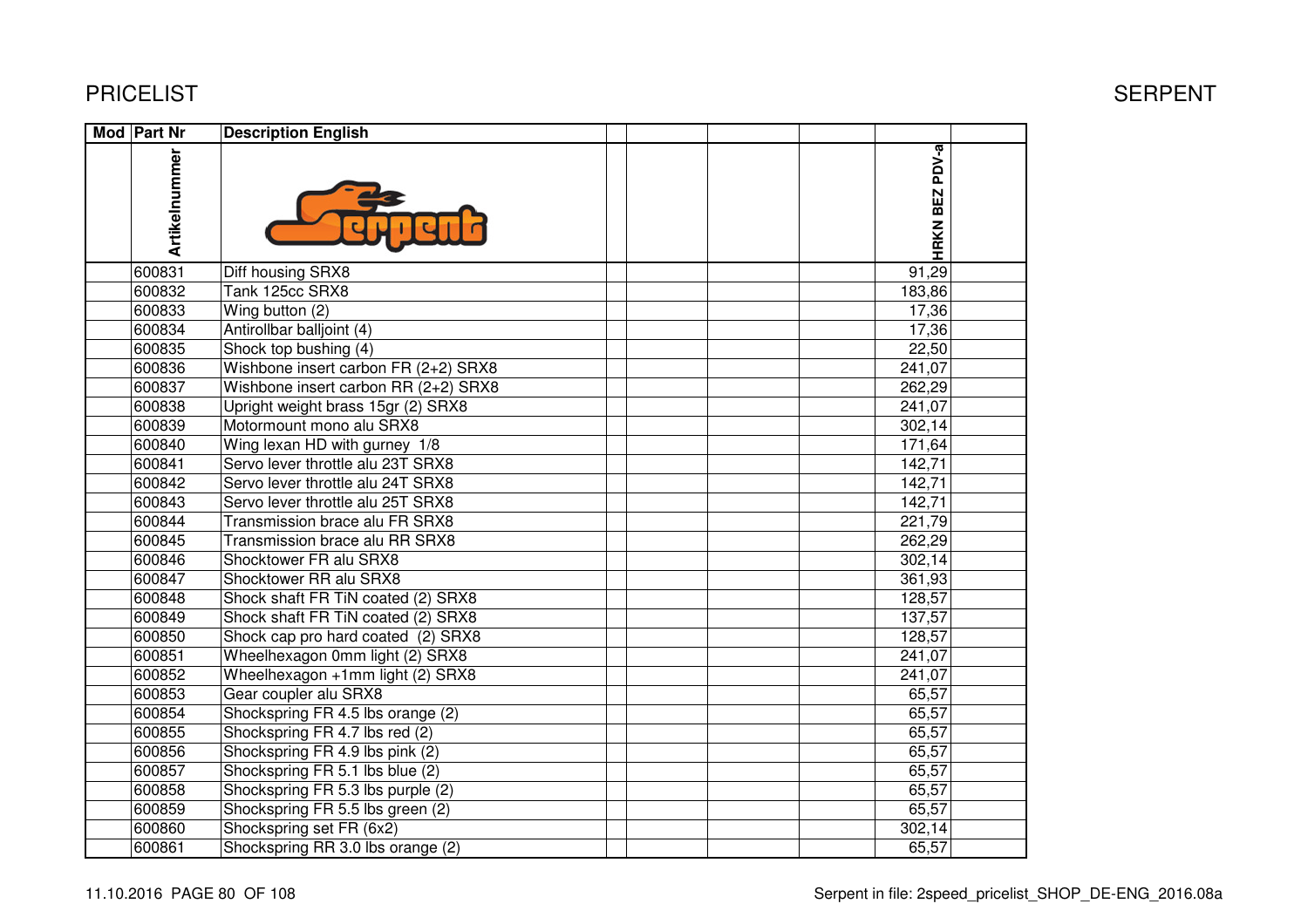|              | Mod Part Nr   | <b>Description English</b>               |                |  |
|--------------|---------------|------------------------------------------|----------------|--|
|              | Artikelnummer |                                          | HRKN BEZ PDV-a |  |
|              | 600862        | Shockspring RR 3.2 lbs red (2)           | 65,57          |  |
|              | 600863        | Shockspring RR 3.4 lbs pink (2)          | 65,57          |  |
|              | 600864        | Shockspring RR 3.6 lbs blue (2)          | 65,57          |  |
|              | 600865        | Shockspring RR 3.8 lbs purple (2)        | 65,57          |  |
|              | 600866        | Shockspring RR 4.0 lbs green (2)         | 65,57          |  |
|              | 600867        | Shockspring set RR (6x2)                 | 302,14         |  |
|              | 600868        | Diff set 44T front / rear SRX8           | 442,29         |  |
|              | 600869        | Diff set 46T center SRX8                 | 442,29         |  |
|              | 600870        | Shock set Pro front (2) SRX8             | 503,36         |  |
|              | 600871        | Shock set Pro rear (2) SRX8              | 522,64         |  |
|              | 600872        | Wing gurney                              | 22,50          |  |
|              | 600873        | Wing gurney                              | 51,43          |  |
|              | 600874        | Radio + battery box skin Serpent SRX8    | 22,50          |  |
|              | 600875        | Shock top gasket (4) SRX8                | 22,50          |  |
|              | 600876        | Starterpack SRX8                         | 423,00         |  |
|              | 600877        | Wheel axle alu (2) SRX8                  | 183,86         |  |
|              | 600878        | Clutch-bell 2-speed alu nickel coated GT | 120,21         |  |
|              | 600879        | Clutch shoe yellow (4)                   | 204,43         |  |
| $\mathsf{N}$ | 600880        | Brake / Throttle links (3) SRX8          | 32,79          |  |
| N            | 600881        | Antiroll bar front 3.0 mm                | 34,71          |  |
| N            | 600882        | Clutch shoe 4-pin alu 6061 (4)           | 171,64         |  |
| $\mathsf{N}$ | 600883        | Clutch shoe 3-pin alu 6061 (3)           | 128,57         |  |
| $\mathsf{N}$ | 600884        | Clutch shoe 3-pin alu 7075 (3)           | 142,71         |  |
|              | 600901        | Shocktower rear alu S811T-RTR            | 128,57         |  |
|              | 600902        | Shocktower front alu S811T-RTR           | 118,29         |  |
|              | 600903        | Shock body FR S811T-RTR (2)              | 86,14          |  |
|              | 600904        | Battery / Radiobox S811T-RTR             | 161,36         |  |
|              | 600905        | Driveshaft center RR S811T-RTR           | 75,86          |  |
|              | 600906        | Gear coupler rr S811T-RTR                | 108,00         |  |
|              | 600907        | Bumper set front S811MT                  | 99,64          |  |
|              | 600908        | Body mount set front S811MT              | 68,79          |  |
|              | 600909        | Body mount set rear S811MT               | 68,79          |  |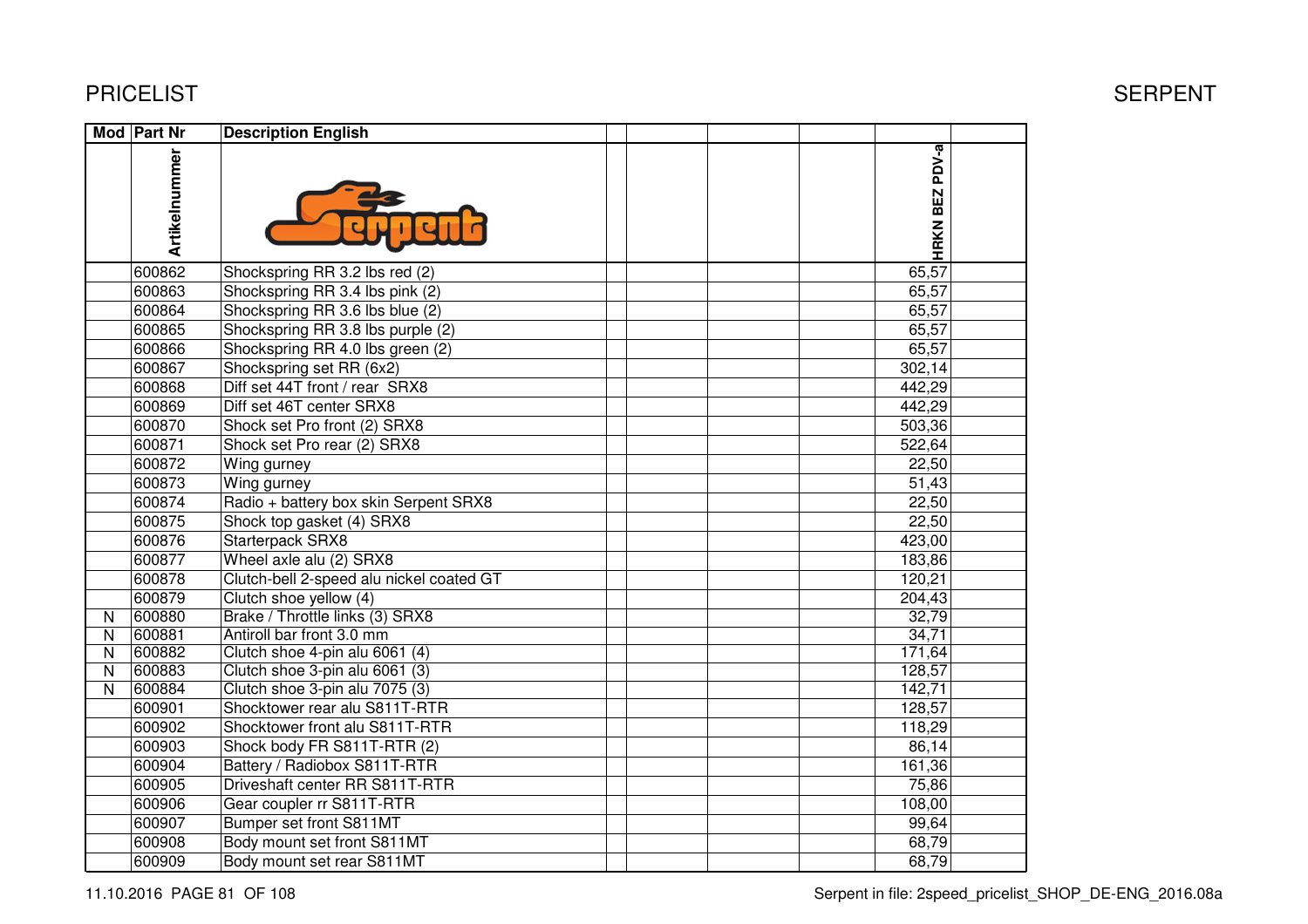| <b>Mod Part Nr</b> | <b>Description English</b>         |                |  |
|--------------------|------------------------------------|----------------|--|
| Artikelnummer      |                                    | HRKN BEZ PDV-a |  |
| 600910             | Bumper set rear S811MT             | 99,64          |  |
| 600911             | Shocktower front alu S811MT        | 128,57         |  |
| 600912             | Wheel hexagon S811MT (2)           | 77,14          |  |
| 600913             | Bodypost S811MT (4)                | 51,43          |  |
| 600914             | <b>Bumper insert S811MT</b>        | 22,50          |  |
| 600915             | Batterypad foam S811MTE (2)        | 25,71          |  |
| 600916             | Shock spring S811MT (4)            | 77,14          |  |
| 600917             | Shock membrame S811MT (4)          | 22,50          |  |
| 600918             | Shock adjust nut/oring S811MT (2)  | 51,43          |  |
| 600919             | Shock piston S811MT (4)            | 34,71          |  |
| 600920             | Shock spring support S811MT (4)    | 39,86          |  |
| 600921             | Shock top S811MT (4)               | 34,71          |  |
| 600922             | Shock body fr/rr S811MT (2)        | 145,93         |  |
| 600923             | Shock top nut S811MT (2)           | 56,57          |  |
| 600924             | Shock shaft fr/rr S811MT (2)       | 86,14          |  |
| 600925             | Shock balljoint S811 (4)           | 30,86          |  |
| 600926             | Shock bottom cap S811 (4)          | 25,71          |  |
| 600927             | Shock set S811MT (2)               | 401,79         |  |
| 801215             | Wheelaxle (2)                      | 75,86          |  |
| 801218             | Wheelhexagon alu 0mm (2)           | 55,29          |  |
| 801219             | Pivotball alu 8.5mm short (4)      | 145,93         |  |
| 802211             | Bodymount adjustable front (3)     | 63,64          |  |
| 802212             | Body-mount alu (2 long+1short)     | 111,86         |  |
| 802260             | Track-rod 47mm I+r (2)             | 41,14          |  |
| 802261             | Track-rod 47mm L+R Titan (2)       | 91,29          |  |
| 802332             | Driveshaft (2)                     | 81,00          |  |
| 802335             | Anti-roll bar balls rear 3.0mm (2) | 30,86          |  |
| 802352             | Cvd insert (2)                     | 39,86          |  |
| 802361             | Bodymount adjustable rear (2)      | 50,14          |  |
| 802362             | Body-mount alu short rear (2)      | 75,86          |  |
| 802403             | Spring 2-speed (2)                 | 15,43          |  |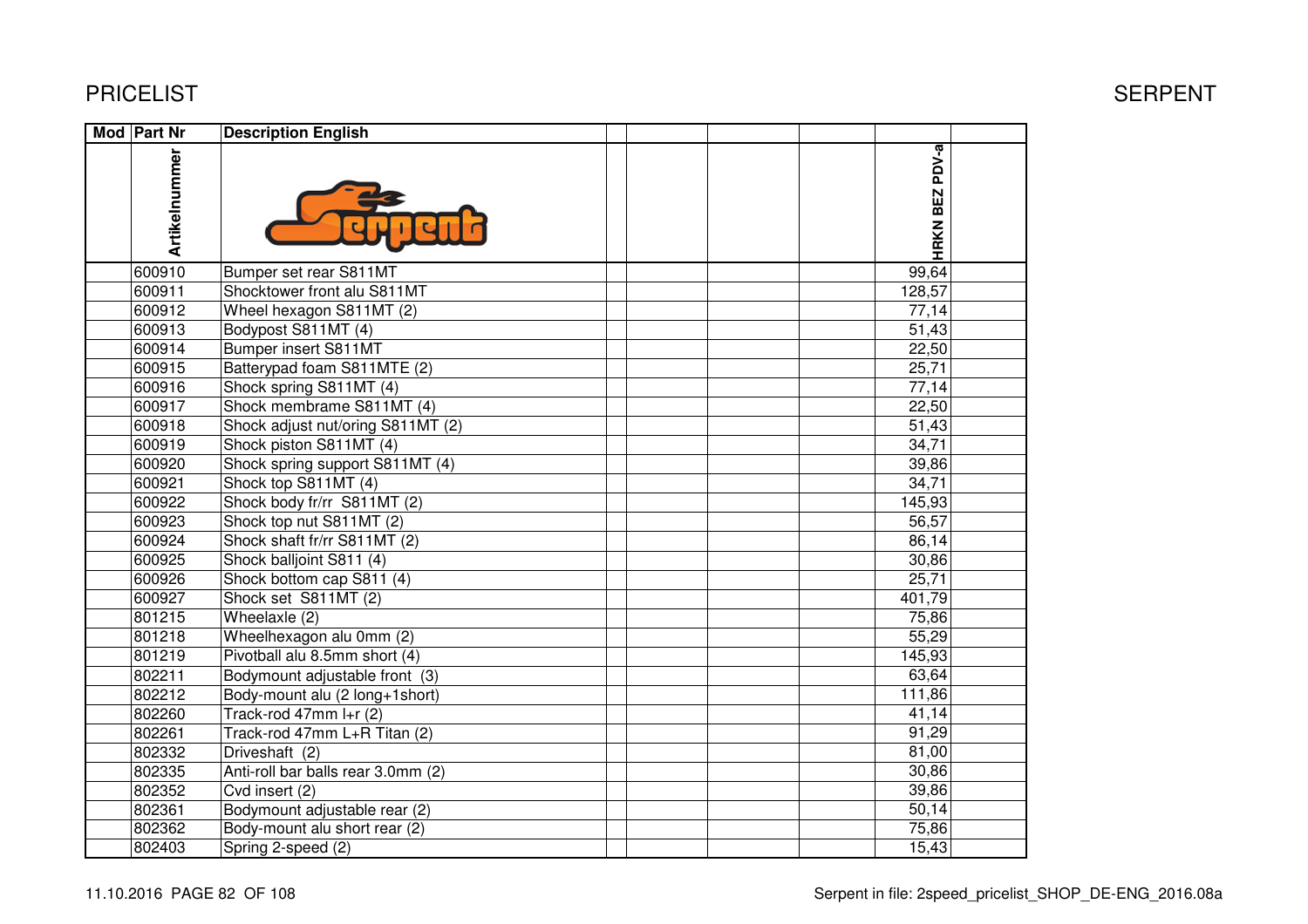| Mod Part Nr |               | <b>Description English</b>           |                |  |
|-------------|---------------|--------------------------------------|----------------|--|
|             | Artikelnummer |                                      | HRKN BEZ PDV-a |  |
|             | 802404        | 2-speed clutch shoes set lc          | 91,29          |  |
|             | 802505        | Centax-3 spring cup                  | 29,57          |  |
|             | 802507        | Centax-3 centrifugal shoes (3)       | 56,57          |  |
|             | 802508        | Centax-3 clutch shoe xp              | 56,57          |  |
|             | 802509        | Centax-3 clutch shoe yellow          | 66,86          |  |
|             | 803134        | Spacer rear anti-roll bar (2)        | 46,29          |  |
|             | 803135        | Anti-roll bar rear 2.5mm             | 43,07          |  |
|             | 803168        | Anti-roll bar rear 2.3 mm            | 43,07          |  |
|             | 803169        | Anti-roll bar rear adjustable        | 245,57         |  |
|             | 803198        | Adj nut pivotball 8.5mm nylon (10)   | 56,57          |  |
|             | 803201        | Centax-3 suppport washer alu         | 68,79          |  |
|             | 803203        | Servo-saver spring hard              | 22,50          |  |
|             | 803204        | Antirollbar blade soft FR set        | 183,86         |  |
|             | 803205        | Centax-3 clutch shoe red             | 63,64          |  |
|             | 803208        | Centax-3 flywheel 31mm               | 81,00          |  |
|             | 803211        | Steeringblock 0 degr. L+R            | 46,29          |  |
|             | 803212        | Steeringblock 1 degr. L+R            | 46,29          |  |
|             | 803222        | 2-speed gear 54t (2nd) wc            | 32,79          |  |
|             | 803224        | 2-speed gear 56t (2nd) wc            | 32,79          |  |
|             | 803225        | 2-speed gear 59t (1st) wc            | 32,79          |  |
|             | 803226        | 2-speed gear 60t (1st) wc            | 32,79          |  |
|             | 803227        | 2-speed gear 61t (1st) wc            | 32,79          |  |
|             | 803230        | Centax-3 clutch-set wc (no flywheel) | 487,29         |  |
|             | 803231        | Centax-3 clutch-housing wc           | 99,64          |  |
|             | 803232        | Centax-3 gear-pinion alu. set wc (6) | 308,57         |  |
|             | 803233        | Centax-3 gear-pinion alu. 16t wc     | 55,29          |  |
|             | 803234        | Centax-3 gear-pinion alu. 17t wc     | 55,29          |  |
|             | 803235        | Centax-3 gear-pinion alu. 18t wc     | 55,29          |  |
|             | 803236        | Centax-3 gear-pinion alu. 21t wc     | 55,29          |  |
|             | 803237        | Centax-3 gear-pinion alu. 22t wc     | 55,29          |  |
|             | 803238        | Centax-3 gear-pinion alu. 23t wc     | 55,29          |  |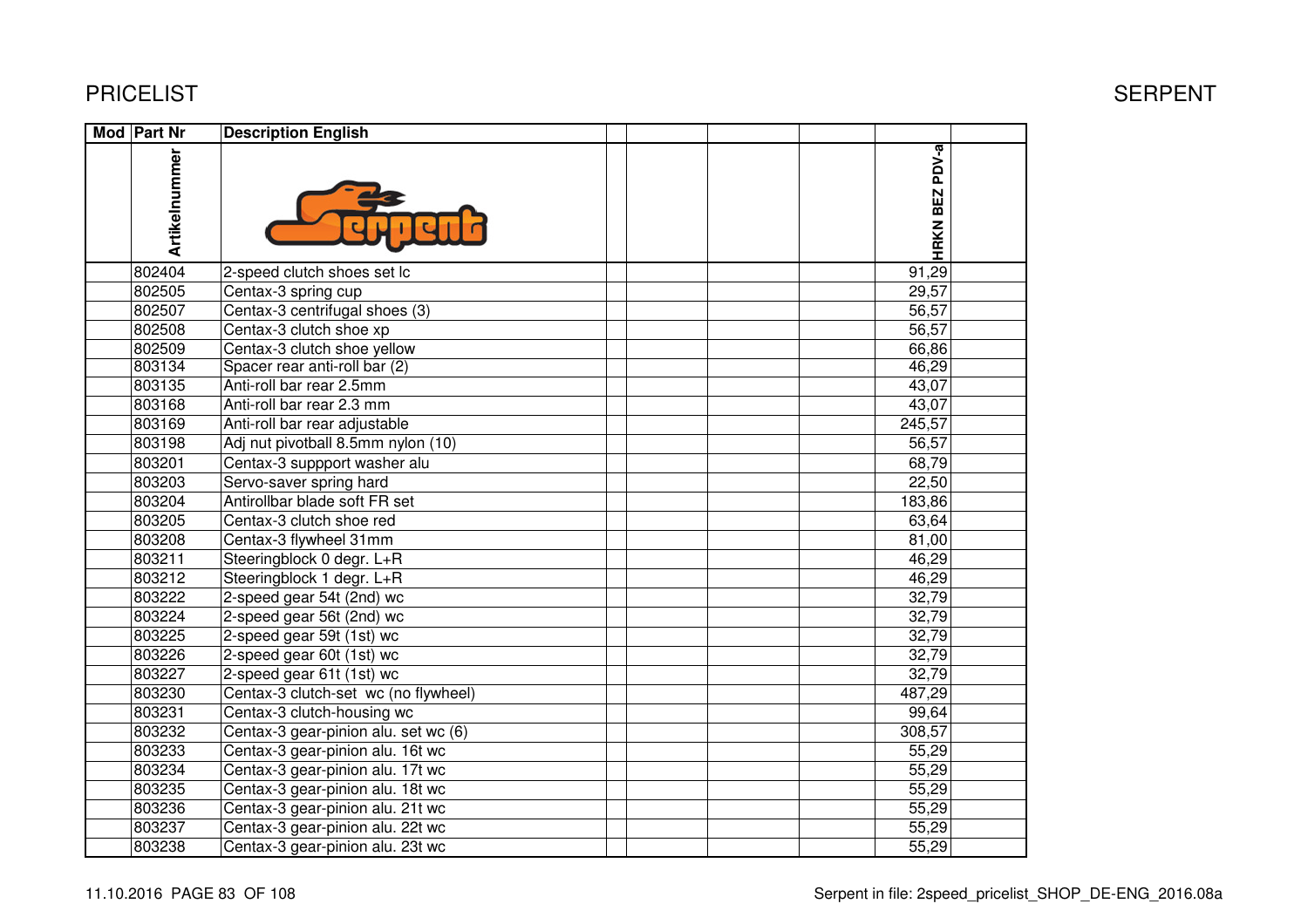| <b>Mod Part Nr</b> | <b>Description English</b>     |                |  |
|--------------------|--------------------------------|----------------|--|
| Artikelnummer      |                                | HRKN BEZ PDV-a |  |
| 803240             | CVD-set Pro (2)                | 266,14         |  |
| 803241             | CVD driveshaft Pro (2)         | 133,71         |  |
| 804100             | Belt kevlar front 40/195       | 51,43          |  |
| 804101             | Belt kevlar side 40/378        | 63,64          |  |
| 804102             | <b>Belt Rear 40/186</b>        | 50,14          |  |
| 804103             | Belt Set 733 (3)               | 140,79         |  |
| 804104             | Belt front 40/195 Low Friction | 60,43          |  |
| 804105             | Belt side 40/378 Low Friction  | 68,79          |  |
| 804107             | Belt set 733 Low Friction (3)  | 161,36         |  |
| 804108             | Upright 733 (2)                | 34,71          |  |
| 804109             | Wishbone rear lw L+R (M)       | 48,21          |  |
| 804110             | Wishbone front lw L+R (M)      | 48,21          |  |
| 804111             | Wishbone front up L+R (M)      | 34,71          |  |
| 804112             | Pulley 2sp shaft 20+21T (2)    | 29,57          |  |
| 804113             | Pulley middle 18+21T (2)       | 29,57          |  |
| 804115             | Exhaust mount spring           | 22,50          |  |
| 804116             | Pivot pin rr lw (2)            | 56,57          |  |
| 804117             | Pivot pin fr lw (2)            | 56,57          |  |
| 804118             | Pivot pin fr up (2)            | 56,57          |  |
| 804120             | Servo saver axle               | 66,86          |  |
| 804121             | Shaft middle                   | 56,57          |  |
| 804122             | Bracket rr up alu              | 166,50         |  |
| 804123             | Belt tensioner alu             | 82,29          |  |
| 804124             | Servo saver spring             | 22,50          |  |
| 804125             | Engine mount top alu           | 151,07         |  |
| 804126             | Engine mount lw rr alu         | 161,36         |  |
| 804127             | Engine mount Lw fr alu         | 151,07         |  |
| 804128             | Rearplate wide alu             | 151,07         |  |
| 804129             | Rearplate narrow alu           | 151,07         |  |
| 804130             | Servo saver nut alu            | 22,50          |  |
| 804131             | Servo saver shaft steel        | 60,43          |  |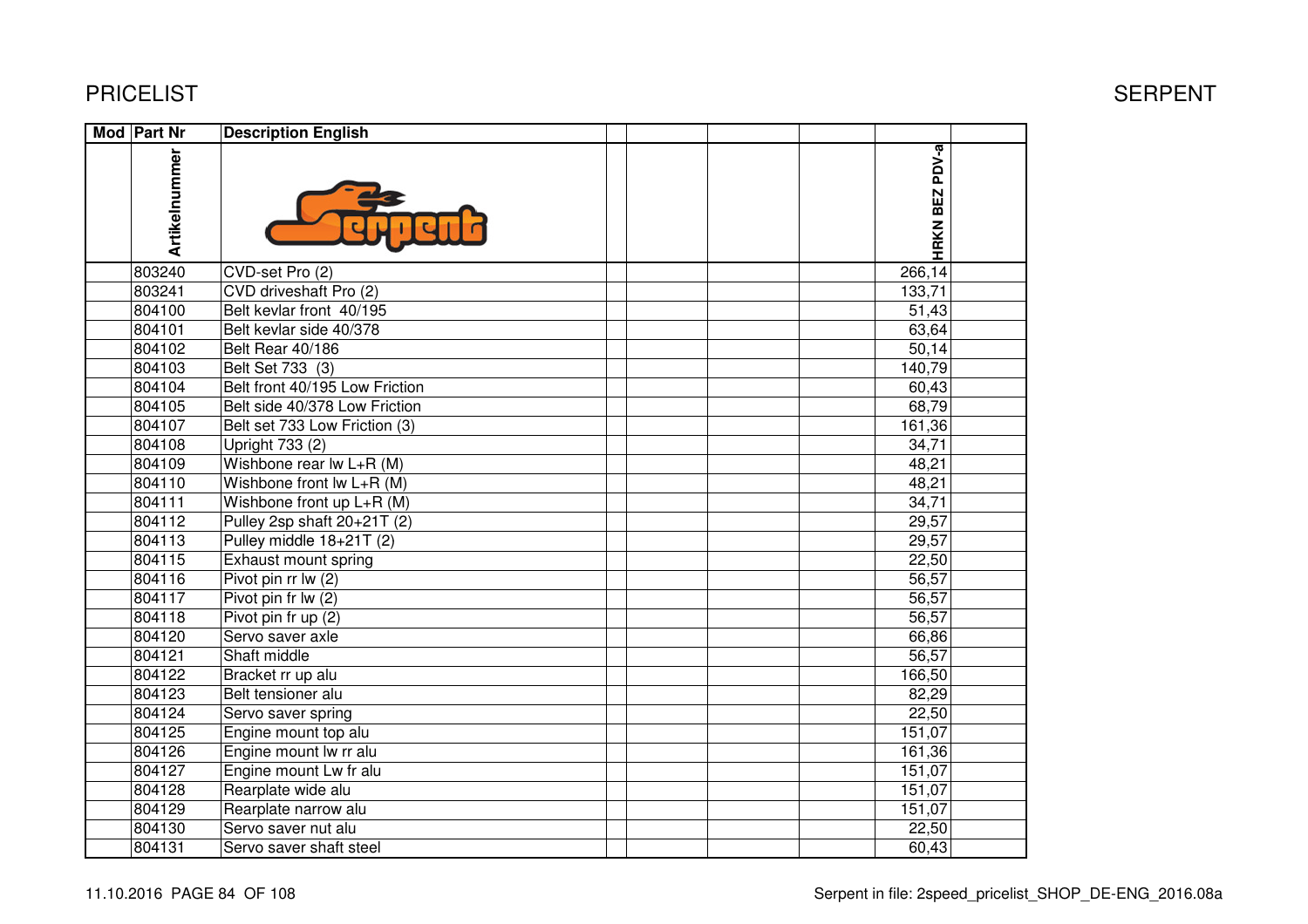| Mod Part Nr   | <b>Description English</b>          |                |  |
|---------------|-------------------------------------|----------------|--|
| Artikelnummer |                                     | HRKN BEZ PDV-a |  |
| 804132        | Suspension bracket rr fr V0 alu     | 142,71         |  |
| 804133        | Suspension bracket rr fr V1 alu     | 142,71         |  |
| 804134        | Bracket middle axle alu             | 210,86         |  |
| 804135        | Chassis 733 3mm alu 7075 T6         | 523,29         |  |
| 804136        | Battery holder carbon               | 99,64          |  |
| 804137        | Radioplate 733 carbon               | 360,00         |  |
| 804138        | Shocktower front carbon             | 102,86         |  |
| 804139        | Shocktower rear carbon              | 221,14         |  |
| 804140        | Camberlink bracket rear carbon      | 151,07         |  |
| 804141        | Antiroll bar fr 1.8mm               | 22,50          |  |
| 804142        | Antiroll bar fr 2.2mm               | 22,50          |  |
| 804143        | Antiroll bar fr 2.5mm               | 24,43          |  |
| 804144        | Antiroll bar fr 2.8mm               | 24,43          |  |
| 804145        | Exhaust spring mount alu            | 60,43          |  |
| 804146        | Shim conical 3x2mm (4)              | 58,50          |  |
| 804147        | Diff Pulley front                   | 41,14          |  |
| 804148        | Diff Pulley rear                    | 41,14          |  |
| 804149        | Tank inserts frame                  | 12,21          |  |
| 804150        | Rollbar 733                         | 29,57          |  |
| 804151        | Receiver box                        | 41,14          |  |
| 804152        | Eccenters rear frame                | 25,71          |  |
| 804153        | Eccenters front frame               | 25,71          |  |
| 804154        | Servo levers steering (3)           | 29,57          |  |
| 804155        | Servo levers throttle (3)           | 29,57          |  |
| 804156        | Brake lever / battery spacers frame | 29,57          |  |
| 804157        | Servo saver set nylon frame         | 41,14          |  |
| 804158        | Servo mount spacers frame           | 25,71          |  |
| 804159        | Steeringservo mount                 | 41,14          |  |
| 804160        | Bracket upper fr                    | 41,14          |  |
| 804161        | Suspension bracket fr L+R           | 37,93          |  |
| 804162        | Radioplate support (2)              | 32,79          |  |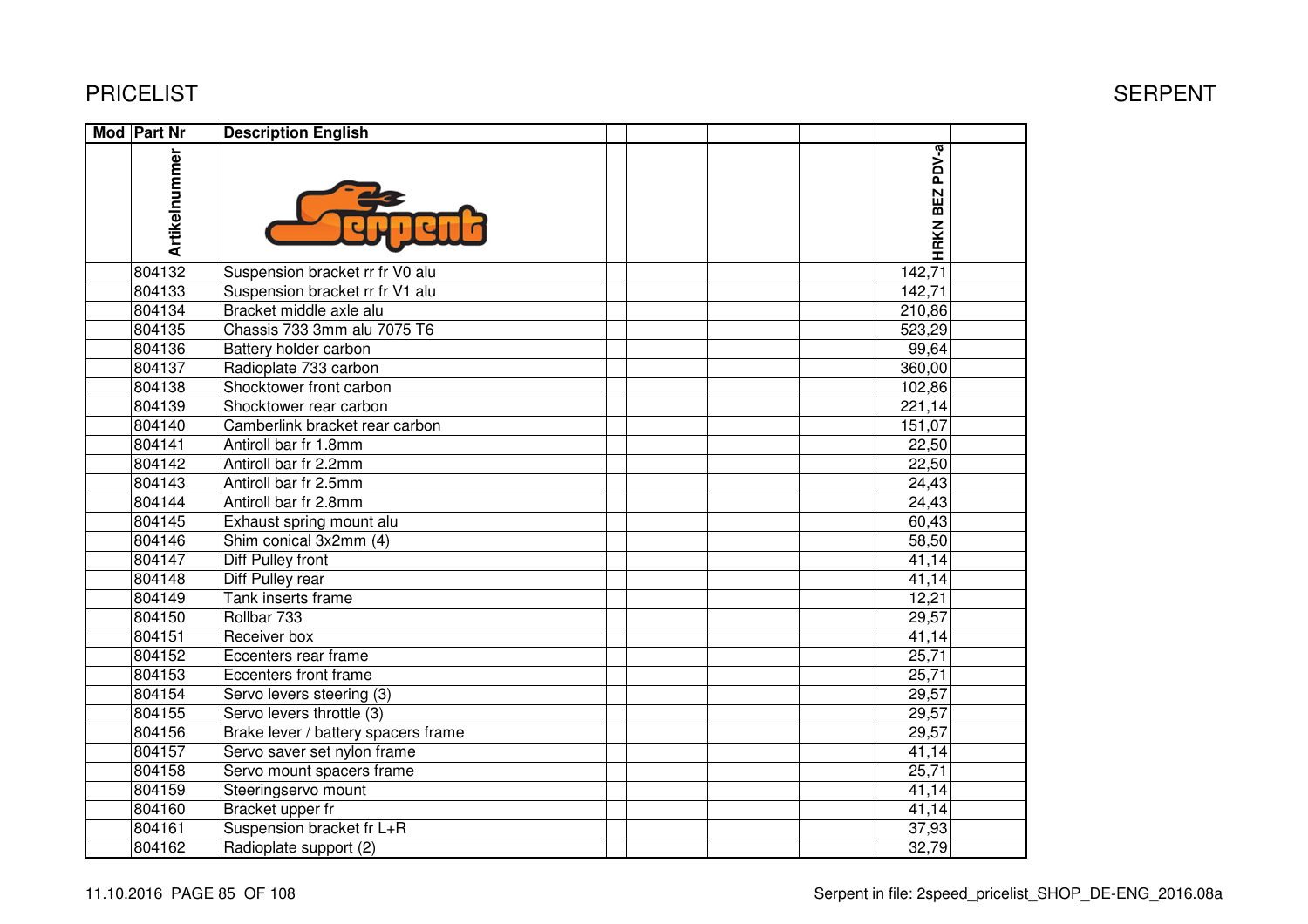| Mod Part Nr   | <b>Description English</b>         |                       |  |
|---------------|------------------------------------|-----------------------|--|
| Artikelnummer |                                    | <b>HRKN BEZ PDV-a</b> |  |
| 804163        | Chassis stiffener                  | 32,79                 |  |
| 804164        | Bodyplate front                    | 37,93                 |  |
| 804165        | Bumperplate                        | 32,79                 |  |
| 804166        | Bracket fr L alu                   | 243,64                |  |
| 804167        | Bracket fr R alu                   | 221,14                |  |
| 804168        | Bracket rr alu                     | 151,07                |  |
| 804169        | Brakepulley adaptor alu            | 82,29                 |  |
| 804170        | Suspension bracket fr alu          | 115,07                |  |
| 804171        | Geardiff uni 733                   | 295,07                |  |
| 804172        | Tank 733 75cc                      | 221,14                |  |
| 804173        | Geardiff revisionset               | 176,79                |  |
| 804174        | Geardiff housing                   | 41,14                 |  |
| 804175        | Suspensionset nylon M (10)         | 140,79                |  |
| 804176        | Geardiff x-ring (4)                | 20,57                 |  |
| 804177        | Antirollbar set front (4)          | 81,00                 |  |
| 804178        | Tank-support alu+rubber cover (3)  | 84,21                 |  |
| 804179        | Rubber tank-mount (2)              | 22,50                 |  |
| 804180        | Brake / Throttle wire (2)          | 14,14                 |  |
| 804181        | Throttle spring (2)                | 22,50                 |  |
| 804182        | Decal sheet 733 (2)                | 32,79                 |  |
| 804184        | Axle front with oneways. set       | 325,93                |  |
| 804185        | Axle front solid steel/alu         | 176,79                |  |
| 804186        | Screw set 733 (196)                | 282,86                |  |
| 804187        | Oil set 733 (3)                    | 102,86                |  |
| 804188        | Gear diff driveshaft light-pro (2) | 185,14                |  |
| 804189        | Engine mount top (sirio)           | 185,14                |  |
| 804190        | Bumper 733 foam wide (2)           | 60,43                 |  |
| 804193        | Radiotray posts alu (2)            | 135,64                |  |
| 804194        | Wheel hexagons +1mm (4)            | 159,43                |  |
| 804195        | Wheel hexagons -1mm (4)            | 153,00                |  |
| 804196        | Pulley 18T mid alu hard anodised   | 72,00                 |  |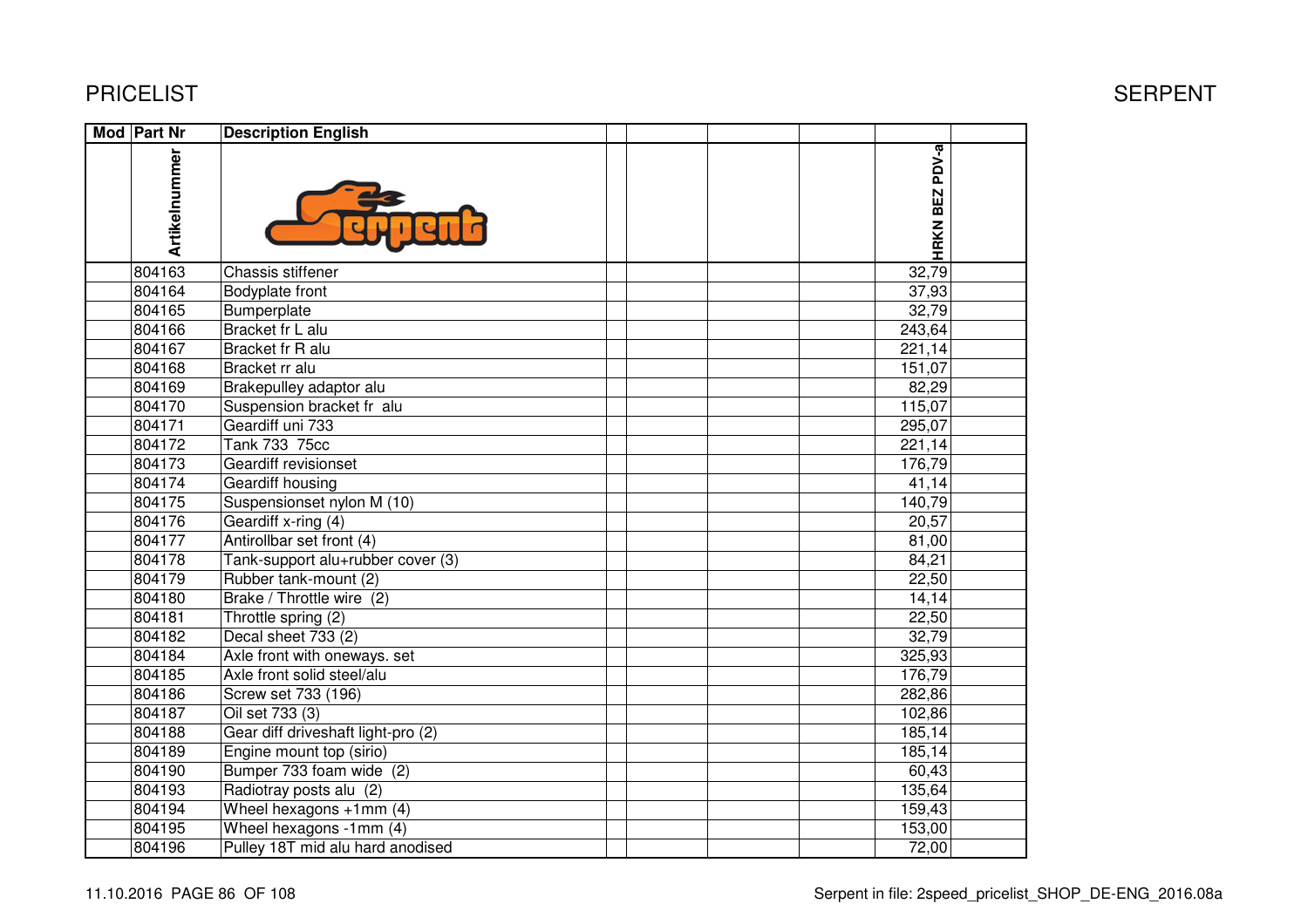| <b>Mod Part Nr</b> | <b>Description English</b>                    |                |  |
|--------------------|-----------------------------------------------|----------------|--|
| Artikelnummer      |                                               | HRKN BEZ PDV-a |  |
| 804197             | Pulley 21T mid side alu hard anodised         | 72,00          |  |
| 804198             | Pulley 20T 2sp center alu hard anodised       | 72,00          |  |
| 804199             | Pulley 21T 2sp side alu hard anodised         | 72,00          |  |
| 804200             | Diffcase O-ring 22.5x1 (10)                   | 29,57          |  |
| 804202             | Belt kevlar rear 50S3M186                     | 56,57          |  |
| 804203             | Belt rear 50S3M186 Low Friction               | 63,64          |  |
| 804204             | Flange alu for axle front solid / hardware    | 72,00          |  |
| 804205             | Cvd wheelaxle pro (2)                         | 176,79         |  |
| 804206             | Wishbone rear lw L+R Hard                     | 50,14          |  |
| 804207             | Wishbone front lw L+R Hard                    | 50,14          |  |
| 804208             | Wishbone front up L+R Hard                    | 37,93          |  |
| 804209             | Suspensionset nylon (6) Hard                  | 140,79         |  |
| 804211             | Chassis side stiffener alu                    | 108,00         |  |
| 804213             | Servo saver top + bottom alu $(2)$            | 245,57         |  |
| 804214             | Steering lever 23T alu                        | 75,86          |  |
| 804215             | Steering lever 24T alu                        | 75,86          |  |
| 804216             | Steering lever 25T alu                        | 75,86          |  |
| 804217             | Bracket-2sp-R 733/966 V2                      | 462,86         |  |
| 804218             | Bracket-2sp-L 733/966 V2                      | 349,71         |  |
| 804219             | Bracket rear upper 733 V2                     | 349,71         |  |
| 804220             | Bushing Bracket L+R 733/966 V2 (2)            | 37,93          |  |
| 804221             | Bushing rear anti-roll bar L+R 733/966 V2 (2) | 37,93          |  |
| 804222             | Rear end V2 upgrade set 733                   | 874,29         |  |
| 804223             | Direct Link-Set DLS 733                       | 925,71         |  |
| 804224             | Camber bracket carbon DLS                     | 117,00         |  |
| 804225             | Support brackets carbon DLS (2)               | 72,00          |  |
| 804226             | Pivot lever alu (2)                           | 174,86         |  |
| 804227             | Enginemount mono 733                          | 231,43         |  |
| 804228             | Connectorset rear 733 (2+2)                   | 94,50          |  |
| 804231             | $\overline{DL}S$ shaft (2)                    | 41,14          |  |
| 804232             | Shim 3x6x3 orange (4)                         | 37,93          |  |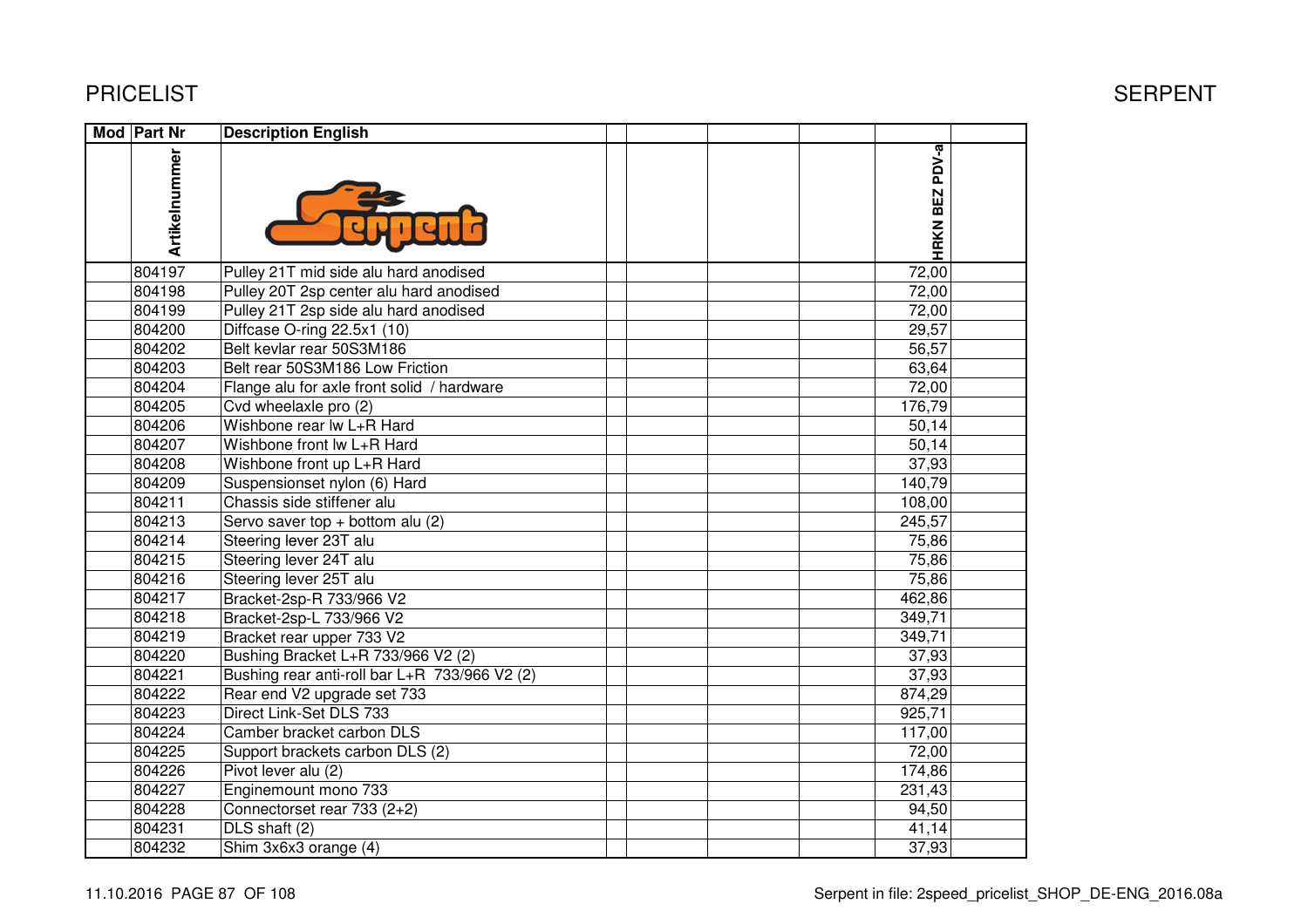| Mod Part Nr   | <b>Description English</b>                  |                |  |
|---------------|---------------------------------------------|----------------|--|
| Artikelnummer |                                             | HRKN BEZ PDV-a |  |
| 804233        | Chassis 733 7075-T6 hard-coated             | 694,29         |  |
| 804234        | Centax-3 clutch-bell alu coated             | 109,93         |  |
| 804235        | Gearbox set SL6                             | 649,93         |  |
| 804236        | 2-speed adaptor SL6                         | 66,86          |  |
| 804237        | 2-speed shoe SL6 (2)                        | 63,64          |  |
| 804238        | 2-speed drive flange SL6                    | 231,43         |  |
| 804239        | 2-speed housing SL6                         | 97,71          |  |
| 804240        | 2-speed shaft SL6                           | 115,07         |  |
| 804241        | $2$ -speed gear set SL6 (6)                 | 187,07         |  |
| 804242        | 2-Speed gear 58T SL6                        | 34,71          |  |
| 804243        | 2-Speed gear 59T SL6                        | 34,71          |  |
| 804244        | 2-Speed gear 60T SL6                        | 34,71          |  |
| 804245        | 2-Speed gear 53T SL6                        | 34,71          |  |
| 804246        | 2-Speed gear 54T SL6                        | 34,71          |  |
| 804247        | 2-Speed gear 55T SL6                        | 34,71          |  |
| 804248        | Fueltank 75cc 1/10 on-road                  | 221,14         |  |
| 804250        | Clutch-set Centax True Motion 1/10          | 557,36         |  |
| 804251        | Pivotball 5.8mm d-s alu coated (4)          | 106,71         |  |
| 804253        | Pivotball 5.8mm alu coated long (4)         | 117,00         |  |
| 804254        | Anti-roll bar ball 3.0mm alu (2)            | 72,00          |  |
| 804255        | Flywheel Centax True Motion 1/10            | 75,86          |  |
| 804256        | Clutch support disk Centax True Motion 1/10 | 84,21          |  |
| 804257        | Geardiff uni 1/10 GP                        | 291,86         |  |
| 804258        | Geardiff uni 1/10 GP housing                | 48,21          |  |
| 804259        | Geardiff uni 1/10 GP revision set           | 176,79         |  |
| 804260        | Bearingblock 747 FR L                       | 255,86         |  |
| 804261        | Bearingblock 747 FR R                       | 255,86         |  |
| 804262        | Chassis 747 3mm                             | 625,50         |  |
| 804263        | Shocktower 747 carbon FR                    | 117,00         |  |
| 804264        | Shocktower 747 carbon RR                    | 231,43         |  |
| 804265        | Bearingblock 2sp-L 747                      | 221,14         |  |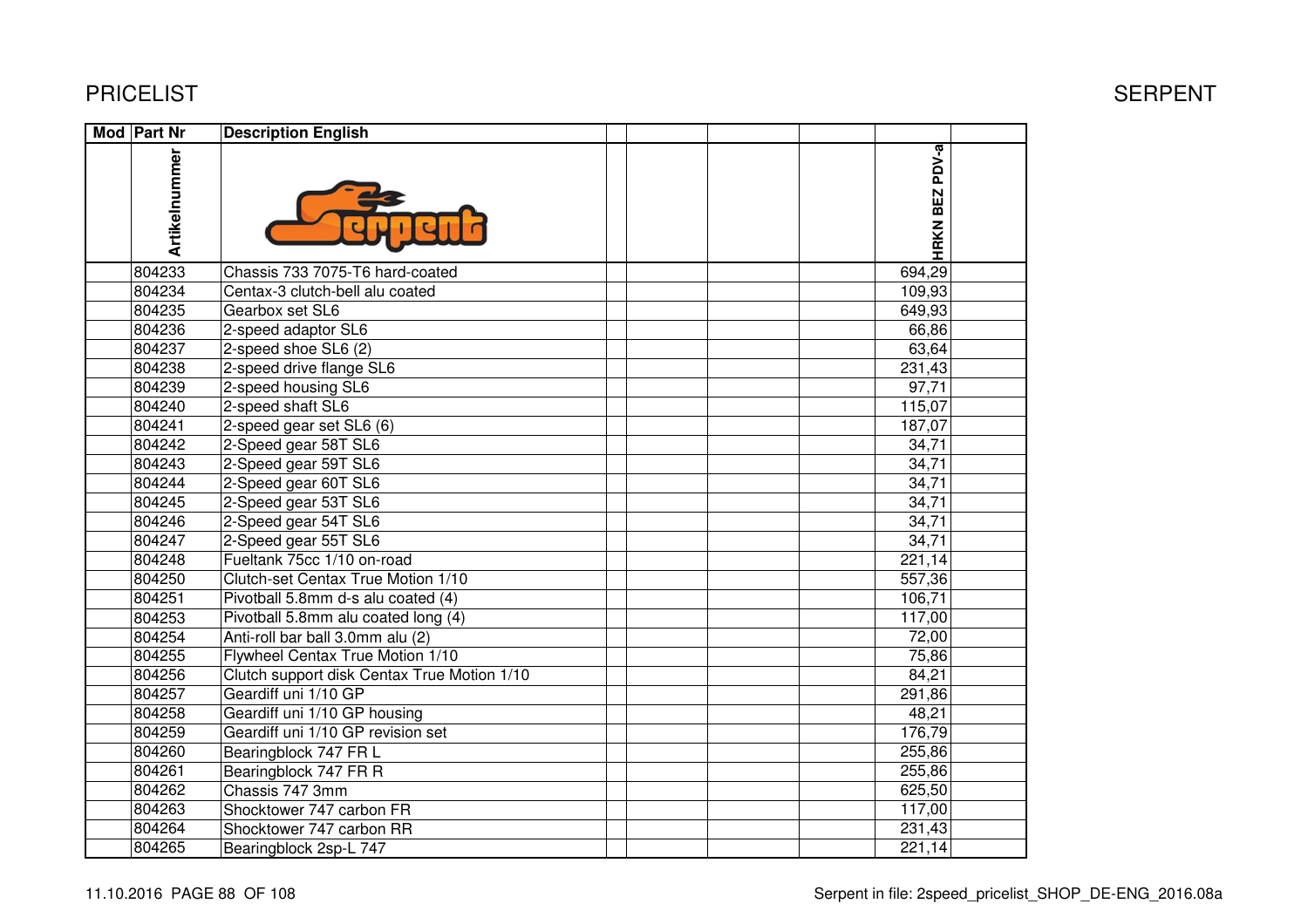| Mod Part Nr   | <b>Description English</b>              |                |  |
|---------------|-----------------------------------------|----------------|--|
| Artikelnummer |                                         | HRKN BEZ PDV-a |  |
| 804266        | Brake pin 5x9 (2)                       | 14,14          |  |
| 804267        | Suspension bracket 747 FR UP (2)        | 303,43         |  |
| 804268        | Bracket middle axle 747                 | 187,07         |  |
| 804269        | Suspension bracket 747 FR LW (2)        | 187,07         |  |
| 804270        | Servomount 747 (2)                      | 101,57         |  |
| 804271        | Radioplate support alu 747              | 209,57         |  |
| 804272        | Sideplate carbon 747 R                  | 140,79         |  |
| 804273        | Chassis weight 25gr 747                 | 210,86         |  |
| 804274        | Radioplate 747 carbon                   | 372,21         |  |
| 804275        | Exhaust mount spring (2)                | 48,21          |  |
| 804276        | Brakedisc 747 1mm                       | 58,50          |  |
| 804277        | Shock bracket carbon L+R RR             | 72,00          |  |
| 804278        | Anti-rollbar bracket carbon RR (2)      | 72,00          |  |
| 804279        | Wishbone 747 FR UP (2)                  | 48,21          |  |
| 804280        | Bearing bracket 747 FR UP               | 48,21          |  |
| 804281        | Wishbone 747 RR LW medium (2)           | 48,21          |  |
| 804282        | Upright 747 (2)                         | 34,71          |  |
| 804283        | Bumper 747                              | 41,14          |  |
| 804284        | Wheelhexagon -1mm (2)                   | 72,00          |  |
| 804285        | Brake spring 747 (2)                    | 24,43          |  |
| 804286        | Anti-roll bar RR 1.8mm                  | 25,71          |  |
| 804287        | Anti-roll bar RR 1.9mm                  | 29,57          |  |
| 804288        | Anti-roll bar RR 2.0mm                  | 30,86          |  |
| 804289        | Anti-roll bar RR 2.1mm                  | 25,71          |  |
| 804290        | Anti-roll bar RR 2.2mm                  | 25,71          |  |
| 804291        | Brake lever on-road alu                 | 128,57         |  |
| 804292        | Diff gasket 1/10 GP (3)                 | 29,57          |  |
| 804293        | Body support washers med + high $(5+5)$ | 58,50          |  |
| 804294        | Wishbone 747 RR LW hard (2)             | 58,50          |  |
| 804295        | Bumperplate carbon 747                  | 161,36         |  |
| 804296        | Body support rear (2)                   | 72,00          |  |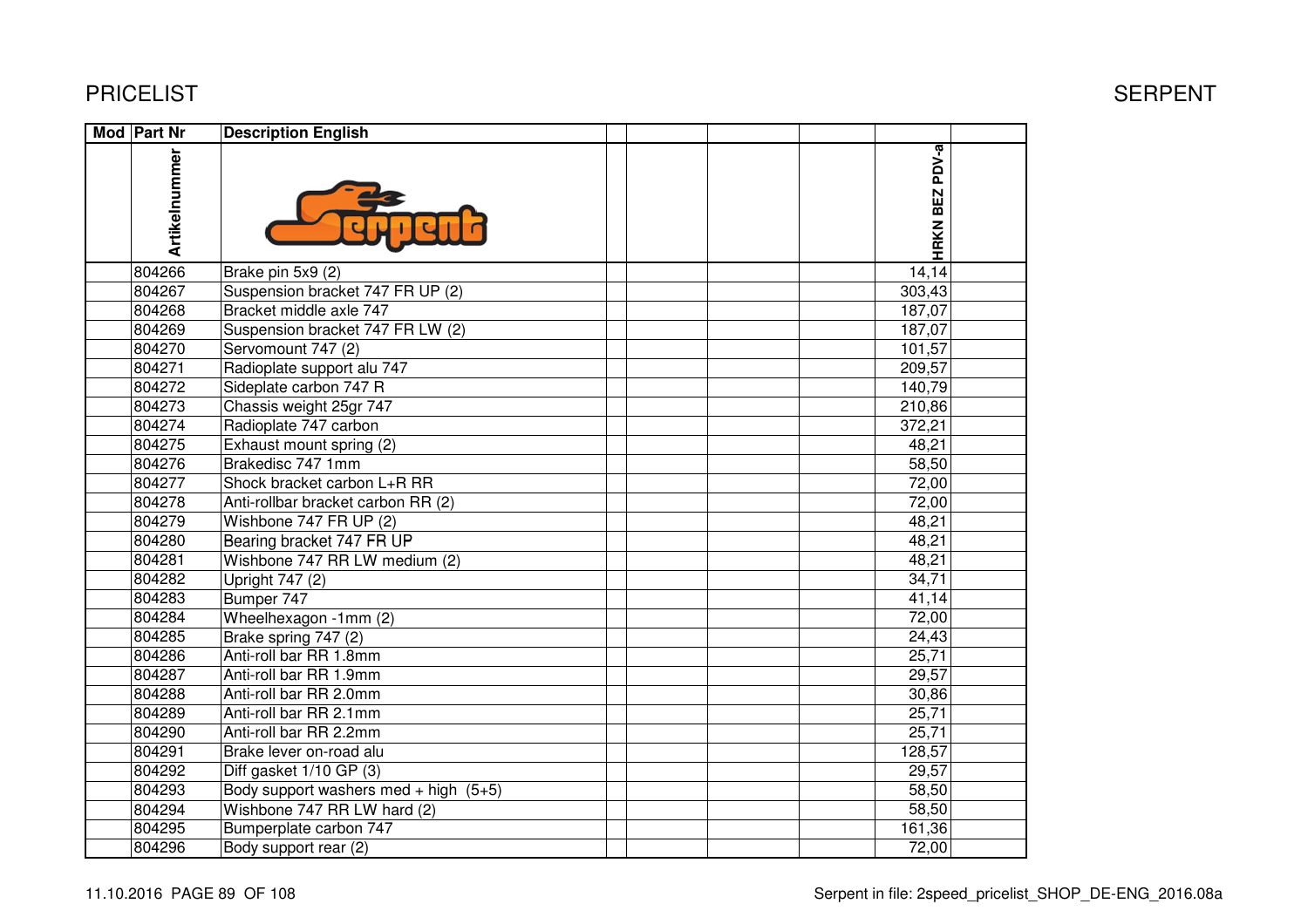| Mod Part Nr   | <b>Description English</b>          |                |  |
|---------------|-------------------------------------|----------------|--|
| Artikelnummer |                                     | HRKN BEZ PDV-a |  |
| 804297        | Decal sheet 747 black/white (2)     | 34,71          |  |
| 804298        | Decal sheet 747 chrome (2)          | 48,21          |  |
| 804300        | Chassis 747 hard coated             | 671,79         |  |
| 804301        | Geardiff rear pulley alu 40T        | 255,86         |  |
| 804302        | Weight set round 4 x 5gram          | 161,36         |  |
| 804303        | Diffcase O-ring GP (10)             | 43,07          |  |
| 804304        | Geardiff pulley front alu 35T       | 255,86         |  |
| 804305        | Shocktower carbon 747 fr low        | 91,29          |  |
| 804306        | Shocktower carbon 747 rr low        | 236,57         |  |
| 804307        | Middle shaft 747 light              | 60,43          |  |
| 804308        | Conversion set 747 to 747E          | 1.378,93       |  |
| 804309        | Batterymount Carbon 747E            | 72,00          |  |
| 804310        | Belt tensioner bracket 747E (2)     | 115,07         |  |
| 804311        | Bracket middleshaft L 747E          | 230,14         |  |
| 804312        | Bracket middleshaft R 747E          | 84,21          |  |
| 804313        | Chassis carbon 747E                 | 634,50         |  |
| 804314        | Chassis protector fr                | 51,43          |  |
| 804315        | Topdeck carbon 747E                 | 194,14         |  |
| 804316        | Belt 40S3M516 low friction          | 68,79          |  |
| 804317        | Midshaft 747E                       | 144,00         |  |
| 804318        | Servomount set 747E                 | 329,14         |  |
| 804319        | Screwset 747 gray alu 7075 T6 (125) | 743,79         |  |
| 804320        | Steeringblock 748 (2)               | 58,50          |  |
| 804321        | Radiobox set 748 (6)                | 75,86          |  |
| 804322        | Servo levers steering 748 (3)       | 25,71          |  |
| 804323        | Servo levers throttle 748 (4)       | 34,71          |  |
| 804324        | Servo saver set nylon (4)           | 30,86          |  |
| 804325        | Antiroll bar connector rr 748 (2)   | 22,50          |  |
| 804326        | Bushing 2-speed axle nylon 748 (2)  | 48,21          |  |
| 804327        | Bearingblock 2-speed-R 748          | 286,71         |  |
| 804328        | Bearingblock 2-speed-L 748          | 214,71         |  |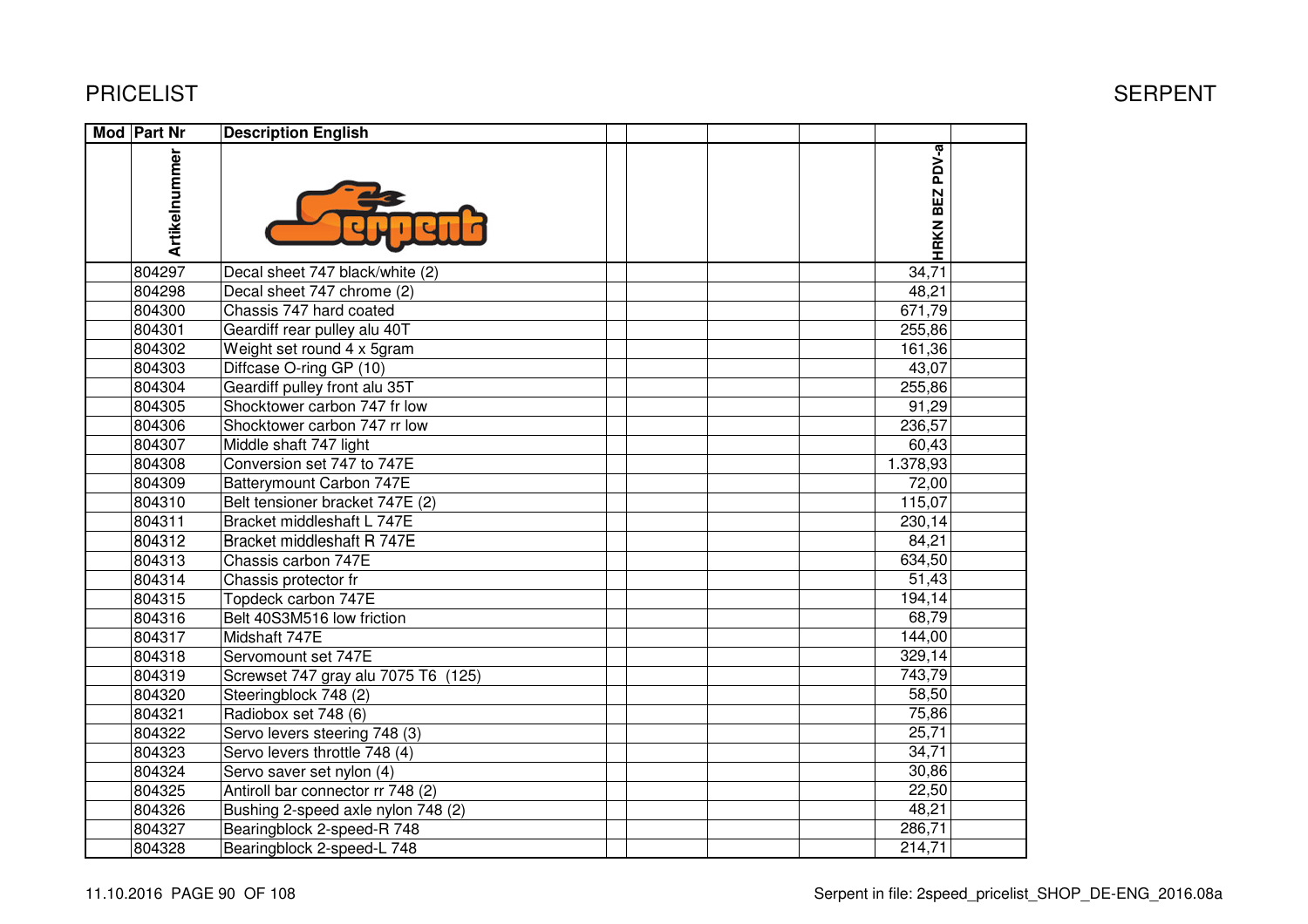| <b>Mod Part Nr</b> | <b>Description English</b>          |                |  |
|--------------------|-------------------------------------|----------------|--|
| Artikelnummer      |                                     | HRKN BEZ PDV-a |  |
| 804329             | Brake/throttle wire set 748 (2)     | 17,36          |  |
| 804330             | Radioplate mount RR top 748         | 176,79         |  |
| 804331             | Engine mount L+R 748                | 158,14         |  |
| 804332             | Suspension bracket mount FR 748 (2) | 43,07          |  |
| 804333             | Bearingblock FR L 748               | 231,43         |  |
| 804334             | Bearingblock FR R 748               | 231,43         |  |
| 804335             | Suspension bracket FR LW (2)        | 118,29         |  |
| 804336             | Servo saver shaft inner 748         | 51,43          |  |
| 804337             | Servo saver shaft outer 748         | 51,43          |  |
| 804338             | Steeringblock lever alu 748 (2)     | 66,86          |  |
| 804339             | Radioplate mount RR Iw 748          | 81,00          |  |
| 804340             | 2-speed shaft 748                   | 84,21          |  |
| 804341             | Antiroll bar 1.6 RR 748             | 25,71          |  |
| 804342             | Antiroll bar 1.8 RR 748             | 25,71          |  |
| 804343             | Antiroll bar 2.0 RR 748             | 29,57          |  |
| 804344             | Antiroll bar 2.2 RR 748             | 29,57          |  |
| 804346             | Chassis alu 748                     | 613,93         |  |
| 804347             | Geardiff outdrive 748 (2)           | 158,14         |  |
| 804348             | Belt rear 50S3M177 low friction     | 58,50          |  |
| 804349             | Belt side 40S3M387 low friction     | 63,64          |  |
| 804350             | Tank 75ml 748                       | 262,29         |  |
| 804351             | Geardiff housing 748 FR             | 99,64          |  |
| 804352             | Geardiff housing 748 RR             | 99,64          |  |
| 804353             | Rim cover FR 748 (2)                | 109,93         |  |
| 804354             | Rim cover RR 748 (2)                | 109,93         |  |
| 804355             | Flex system 748                     | 51,43          |  |
| 804356             | Decal sheet 748 (2)                 | 32,79          |  |
| 804357             | Geardiff front 748                  | 262,29         |  |
| 804358             | Geardiff rear 748                   | 262,29         |  |
| 804359             | Radioplate carbon 748               | 349,71         |  |
| 804360             | Throttle lever alu                  | 132,43         |  |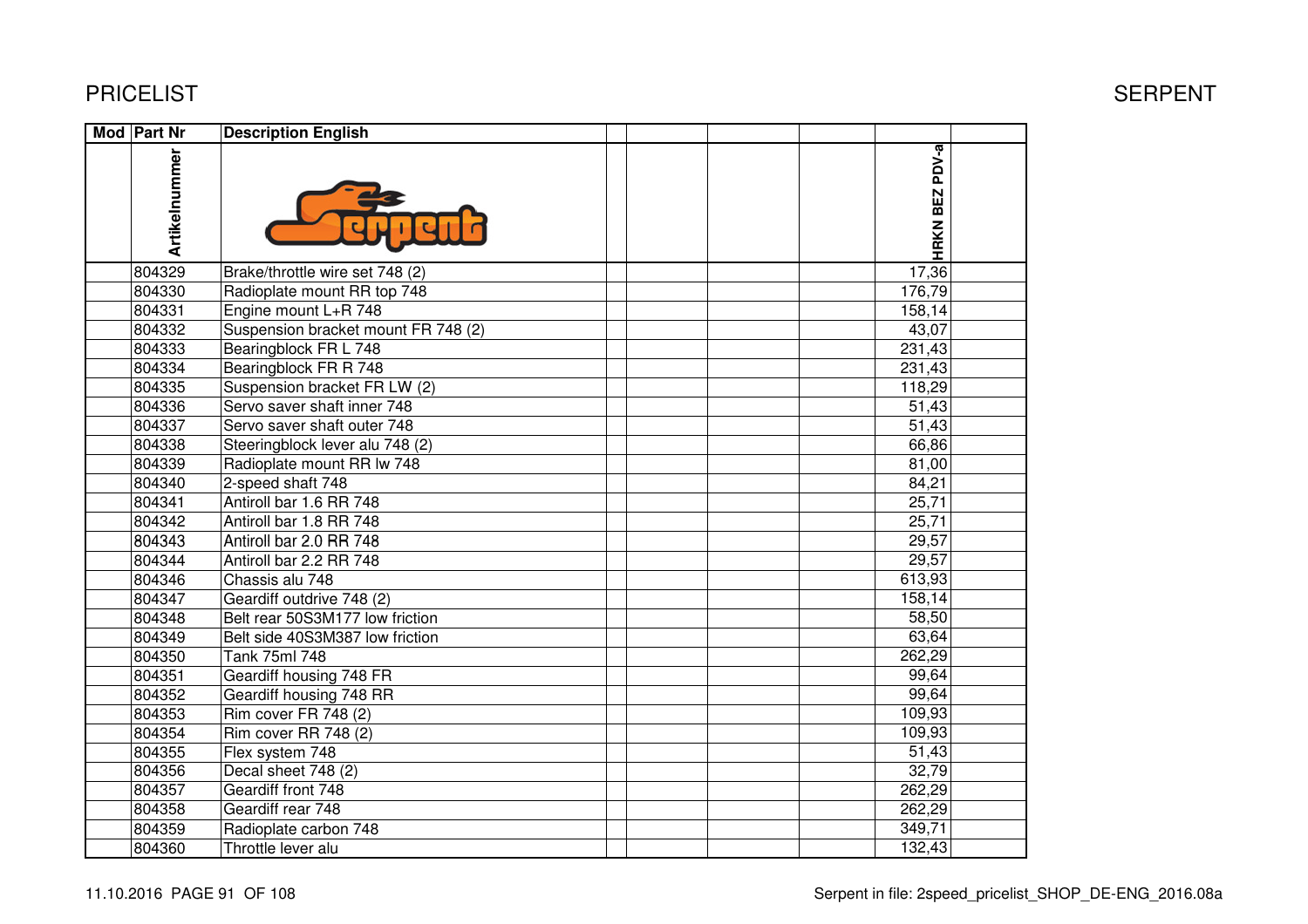| Mod Part Nr   | <b>Description English</b>             |                |  |
|---------------|----------------------------------------|----------------|--|
| Artikelnummer |                                        | HRKN BEZ PDV-a |  |
| 804361        | Servosaver bottom alu                  | 120,21         |  |
| 804362        | Chassis alu hard coated 748            | 676,93         |  |
| 804363        | Steeringblock lever carbon 748 (2)     | 77,14          |  |
| 804364        | Servo lever steering alu 23T 748       | 92,57          |  |
| 804365        | Servo lever steering alu 24T 748       | 92,57          |  |
| 804366        | Servo lever steering alu 25T 748       | 92,57          |  |
| 804367        | 2-speed set SL6 XLI                    | 166,50         |  |
| 804368        | 2-speed adaptor SL6 XLI                | 43,07          |  |
| 804369        | 2-speed shoe (2) SL6 XLI               | 56,57          |  |
| 804370        | 2-speed housing SL6 XLI                | 99,64          |  |
| 804371        | 2-speed spring (2) SL6 XLI             | 25,71          |  |
| 804372        | Screw set alu top/side orange 748 (38) | 202,50         |  |
| 804373        | Screwset 748 gray alu (133)            | 656,36         |  |
| 804374        | Solid axle set front alu               | 204,43         |  |
| 804375        | Solid axle front alu                   | 128,57         |  |
| 804376        | Solid axle outdrive (2)                | 94,50          |  |
| 804377        | Stiffener set rr 748 TQ                | 60,43          |  |
| 804378        | 2-speed drive flange SL6 XLI           | 204,43         |  |
| 804379        | Topdeck carbon 748E                    | 204,43         |  |
| 804380        | Servosaver top 748E                    | 161,36         |  |
| 804381        | Centax-3 gear-pinion alu 15t wc V2     | 55,29          |  |
| 804382        | Centax-3 gear-pinion alu 16t wc V2     | 55,29          |  |
| 804383        | Centax-3 gear-pinion alu 17t wc V2     | 55,29          |  |
| 804384        | Centax-3 gear-pinion alu 20t wc V2     | 55,29          |  |
| 804385        | Centax-3 gear-pinion alu 21t wc V2     | 55,29          |  |
| 804386        | Centax-3 gear-pinion alu 22t wc V2     | 55,29          |  |
| 804387        | Centax-3 gear-pinion alu set wc (6) V2 | 269,36         |  |
| 804388        | Shocktower fr 748 carbon               | 115,71         |  |
| 804389        | Shocktower rr 748 carbon               | 221,79         |  |
| 804390        | Diff set fr 748 V2                     | 281,57         |  |
| 804391        | Diff set rr 748 V2                     | 281,57         |  |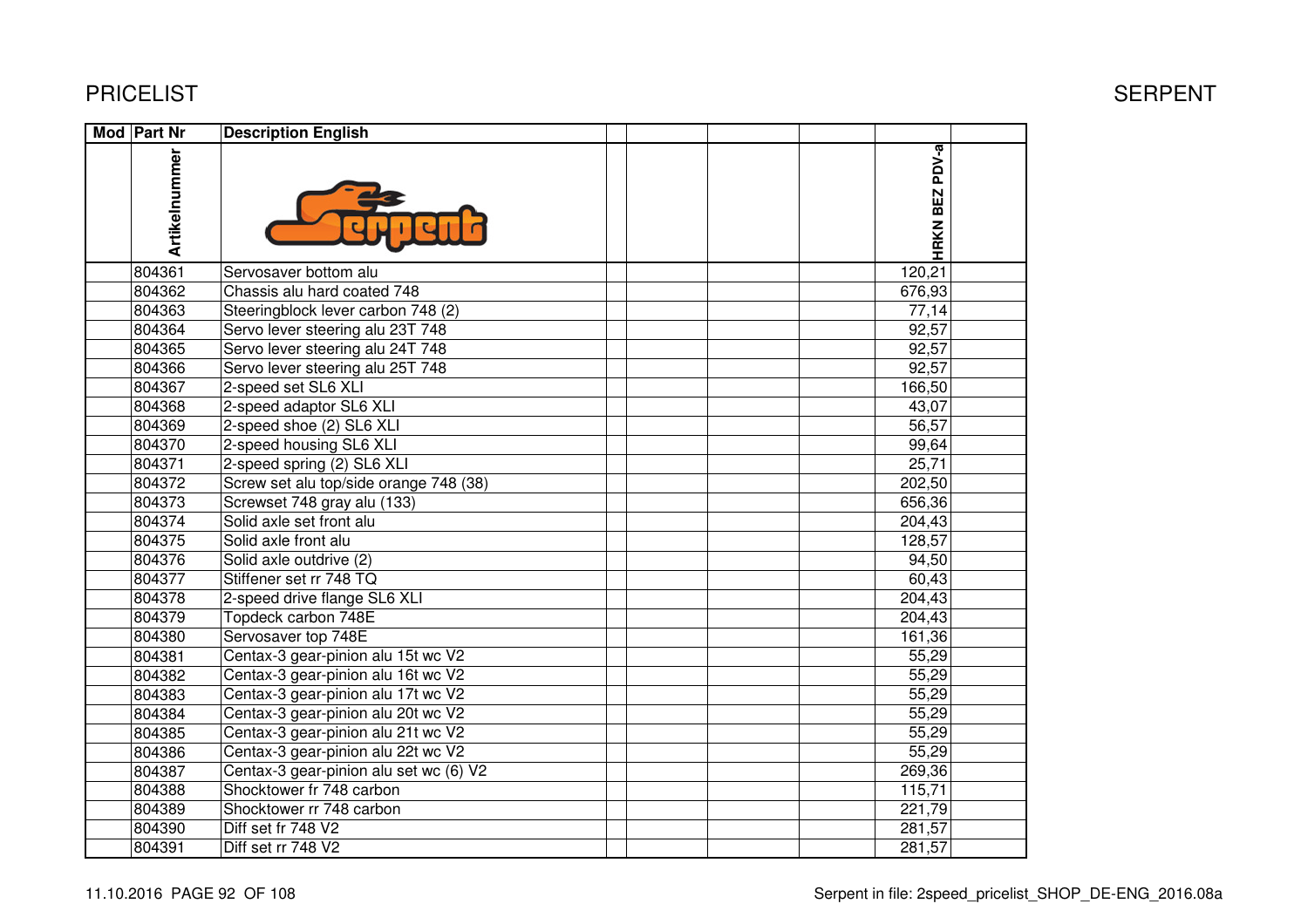|                         | Mod Part Nr   | <b>Description English</b>                        |                |  |
|-------------------------|---------------|---------------------------------------------------|----------------|--|
|                         | Artikelnummer |                                                   | HRKN BEZ PDV-a |  |
|                         | 804392        | Diff housing fr 748 V2                            | 51,43          |  |
|                         | 804393        | Diff housing rr 748 V2                            | 51,43          |  |
|                         | 804394        | Diff outdrive (2) 748 V2                          | 151,07         |  |
|                         | 804395        | Diff gears $10T+18T +$ diff axle $(4+2+2)$ 748 V2 | 117,00         |  |
|                         | 804396        | Pulley set (6) 748 V2                             | 118,29         |  |
|                         | 804397        | Side belt 40S3M396 748 V2                         | 51,43          |  |
|                         | 804398        | Pulley set low friction (6) 748 V2                | 151,07         |  |
| N                       | 804399        | Exhaust wire $1/10$ and $1/8$ (2)                 | 32,79          |  |
| N                       | 804400        | Suspension bracket FR brass                       | 204,43         |  |
| N                       | 804401        | Wheel-axle set CVD alu (2)                        | 302,14         |  |
| N                       | 804402        | Wheelaxle CVD alu (2)                             | 159,43         |  |
| N                       | 804403        | Wheelaxle CVD -1mm alu (2)                        | 171,64         |  |
| $\mathsf{N}$            | 804404        | Driveshaft CVD alu (2)                            | 151,07         |  |
| $\mathsf{N}$            | 804405        | Wheelaxle clip CVD alu (10)                       | 51,43          |  |
| $\overline{\mathsf{N}}$ | 804406        | Diff shaft (2) 748 V2                             | 161,36         |  |
|                         | 808144        | Body-support long adjustable (2)                  | 51,43          |  |
|                         | 808152        | Centering bushing threaded                        | 34,71          |  |
|                         | 808214        | Spacer-set caster (3)                             | 22,50          |  |
|                         | 808251        | Middle bearing block 4wd aluminium                | 310,50         |  |
|                         | 808346        | Pivot-balls 8.5mm (2)                             | 99,64          |  |
|                         | 808347        | Pivot-ball 8.5mm alu coated (8)                   | 487,29         |  |
|                         | 9212          | Inner driveshaft adapter                          | 171,64         |  |
|                         | 9213          | Timing belt Pulley 24T                            | 46,29          |  |
|                         | 9619          | Pulley adapter alu 19T                            | 84,21          |  |
|                         | 9638          | Spacer alu-2-speed                                | 0,00           |  |
|                         | 901255        | Belt tensioner shaft and nut                      | 43,07          |  |
|                         | 902115        | Mounting-pin tank $+$ rubber cap (2)              | 60,43          |  |
|                         | 902116        | Cap rubber for mounting pin tank (2)              | 24,43          |  |
|                         | 902119        | Receiver-bracket 950r                             | 65,57          |  |
|                         | 902128        | Track-rod set steel (2)                           | 72,00          |  |
|                         | 902129        | Turnbuckle 65mm titanium (2)                      | 159,43         |  |
|                         | 902134        | Servo-saver shaft outer                           | 46,29          |  |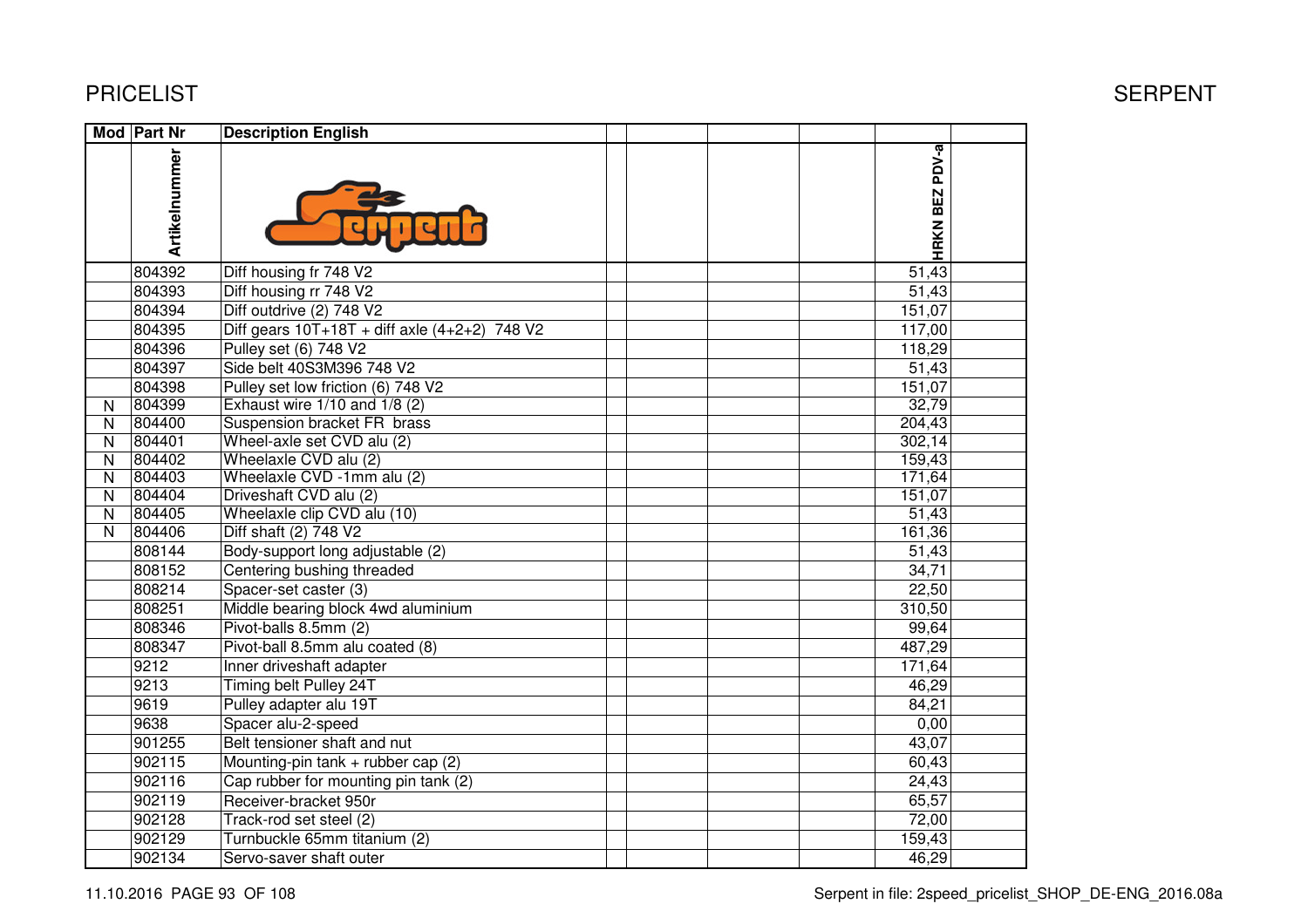| <b>Mod</b> Part Nr | <b>Description English</b>     |                |  |
|--------------------|--------------------------------|----------------|--|
| Artikelnummer      |                                | HRKN BEZ PDV-a |  |
| 902135             | Servo-saver pre-tension nut    | 30,86          |  |
| 902138             | Rod threaded $I + r$ (2)       | 34,71          |  |
| 902139             | Servo saver spring 2.2 black   | 30,86          |  |
| 902155             | Radioplate bracket             | 97,71          |  |
| 902157             | Roll-bar chrome                | 55,29          |  |
| 902170             | Shaft throttle-brake lever     | 43,07          |  |
| 902254             | Middle shaft steel light       | 86,14          |  |
| 902271             | Springs quick-change short (4) | 34,71          |  |
| 902281             | Driveshaft-set front CV        | 171,64         |  |
| 902282             | Insert steel cv (2)            | 34,71          |  |
| 902283             | Needle 2.5x11.8 (4)            | 25,71          |  |
| 902411             | Drive-flange alu with owb Ic   | 144,00         |  |
| 902412             | Adaptor 2-speed lc             | 144,00         |  |
| 902413             | Clutch bell alu Ic             | 82,29          |  |
| 902416             | Shoe-set 2-speed lc            | 92,57          |  |
| 902420             | Needle steel 5x5 (2)           | 20,57          |  |
| 902421             | Needle 3x13.8 (4)              | 29,57          |  |
| 902444             | 2-speed gear 44t (2nd) lc      | 32,79          |  |
| 902445             | 2-speed gear 45t (2nd) lc      | 32,79          |  |
| 902446             | 2-speed gear 46t (2nd) lc      | 32,79          |  |
| 902447             | 2-speed gear 47t (1st) lc      | 32,79          |  |
| 902448             | 2-speed gear 48t (1st) lc      | 32,79          |  |
| 902449             | 2-speed gear 49t (1st) lc      | 32,79          |  |
| 902450             | 2-speed gear 50t (1st) lc      | 32,79          |  |
| 903106             | Wishbone fr up I               | 25,71          |  |
| 903107             | Wishbone fr up r               | 25,71          |  |
| 903108             | Steeringblock I                | 34,71          |  |
| 903109             | Steeringblock r                | 34,71          |  |
| 903110             | Shocktower carbon fr 960       | 73,93          |  |
| 903111             | Bodyplate fr                   | 34,71          |  |
| 903118             | Eccenter rr (2)                | 46,29          |  |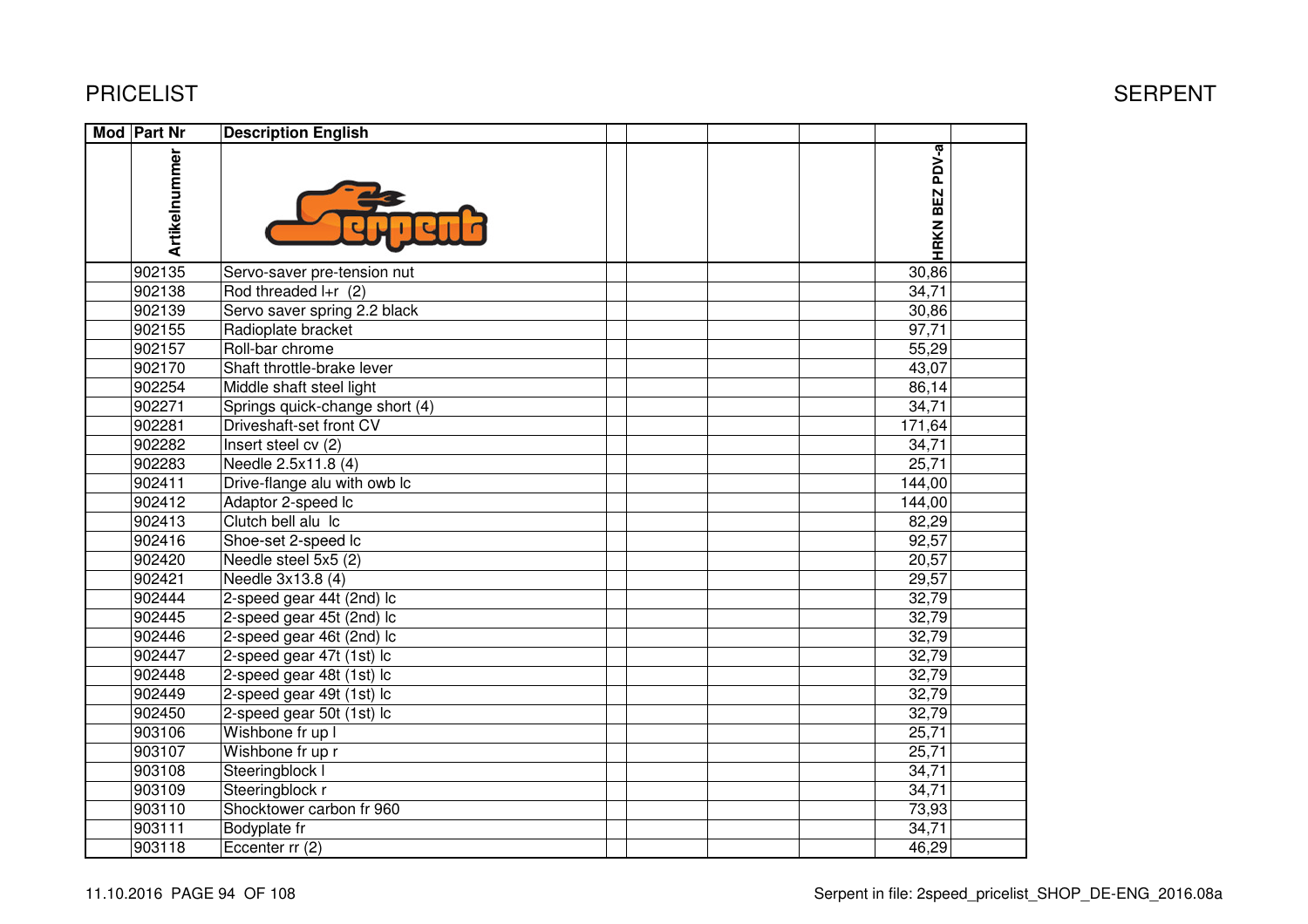| Mod Part Nr |               | <b>Description English</b>          |                |  |
|-------------|---------------|-------------------------------------|----------------|--|
|             | Artikelnummer |                                     | HRKN BEZ PDV-a |  |
|             | 903121        | Pivot insert nylon $(4+4+4)$        | 41,14          |  |
|             | 903127        | Anti-roll bar rear adjustable       | 416,57         |  |
|             | 903128        | Throttle brake-lever                | 30,86          |  |
|             | 903129        | Spacer swaybar rr                   | 51,43          |  |
|             | 903130        | Bodymount rr                        | 128,57         |  |
|             | 903133        | Sideplate r carbon                  | 56,57          |  |
|             | 903134        | Bracket throttle-brake servo        | 91,29          |  |
|             | 903135        | Mount-supports servo                | 41,14          |  |
|             | 903136        | Shim 3.1x8x5 nylon (2)              | 20,57          |  |
|             | 903138        | Servo saver lever 23T               | 22,50          |  |
|             | 903139        | Servo saver lever 24T               | 22,50          |  |
|             | 903140        | Servo saver lever 25T               | 22,50          |  |
|             | 903141        | Battery-support plate 960           | 133,71         |  |
|             | 903143        | Roll center spacer 1mm carbon (4)   | 262,29         |  |
|             | 903154        | Inserts nylon for wheelaxles (4)    | 48,21          |  |
|             | 903156        | Driveshaft rear 62mm (2)            | 253,93         |  |
|             | 903157        | Receiver bracket                    | 48,21          |  |
|             | 903161        | Susp bracket alu fr upper -1mm (2)  | 303,43         |  |
|             | 903166        | Piston rod RCC short (2)            | 56,57          |  |
|             | 903167        | Piston rod RCC long (2)             | 56,57          |  |
|             | 903169        | Insert shock (2)                    | 91,29          |  |
|             | 903171        | O-ring 10x1 (4)                     | 22,50          |  |
|             | 903175        | Foam insert (4)                     | 39,86          |  |
|             | 903177        | Nut shock alu (2)                   | 94,50          |  |
|             | 903178        | Body alu shock fr (2)               | 101,57         |  |
|             | 903179        | Body alu shock rr (2)               | 101,57         |  |
|             | 903186        | Clip / shim set rcc shocks 4+4+4    | 24,43          |  |
|             | 903187        | Eccenter frame r up bracket alu     | 29,57          |  |
|             | 903190        | Centering-set carbon rear bodymount | 86,14          |  |
|             | 903193        | Filler-plate carbon for chassis     | 123,43         |  |
|             | 903195        | Battery-plate closed carbon         | 154,29         |  |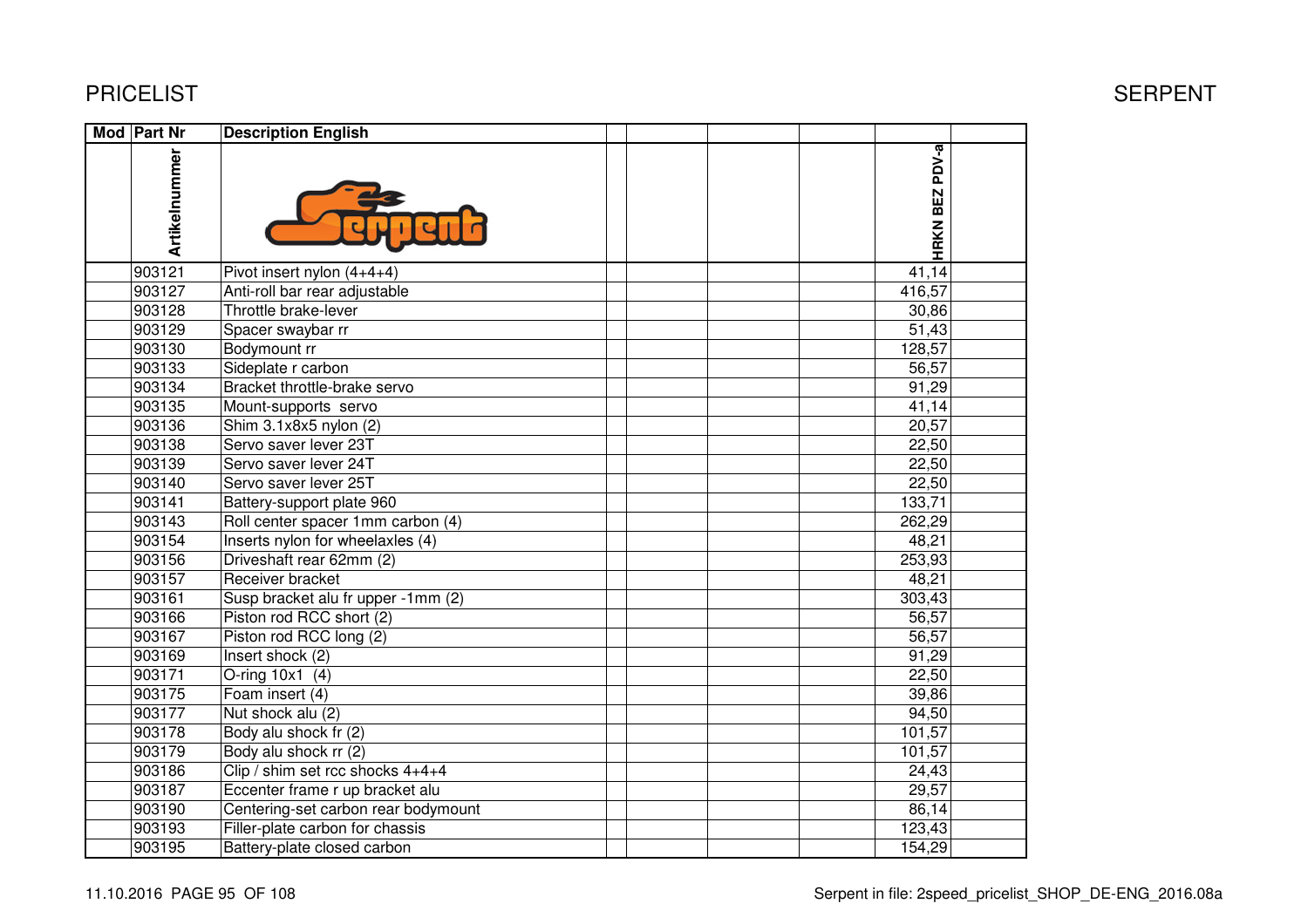| <b>Mod Part Nr</b> | <b>Description English</b>           |                       |
|--------------------|--------------------------------------|-----------------------|
| Artikelnummer      |                                      | <b>HRKN BEZ PDV-a</b> |
| 903196             | Mount st servo v2+ transponder mount | 194,14                |
| 903197             | Mount steering-servo v2              | 89,36                 |
| 903199             | Centax fly-weights SPP (3)           | 99,64                 |
| 903200             | O-ring 3.3x1.5 rcc shocks (10)       | 39,86                 |
| 903201             | Monobloc M21 chassis LCG             | 279,64                |
| 903203             | Throttle-brake lever alu+bearings    | 183,86                |
| 903204             | Mono-engine mount 966 brass          | 454,50                |
| 903211             | Servo-saver set 960 nylon adj a.     | 97,71                 |
| 903212             | Centax support-disk alu              | 73,93                 |
| 903219             | Centax II clutch set Pro             | 882,64                |
| 903222             | Centax-2 revision-set                | 288,00                |
| 903223             | Spurgear-set 1/8 (7)                 | 217,93                |
| 903224             | Gear-pinion-set centax-2             | 433,93                |
| 903226             | Shockrod RCC short Ti-Ni (2)         | 94,50                 |
| 903227             | Shockrod RCC long Ti-Ni (2)          | 94,50                 |
| 903229             | Pulley solid axle 51T v2             | 82,29                 |
| 903231             | Ball-joints frame 12+4+2             | 34,71                 |
| 903232             | Shock spring-cup alu isl (4)         | 166,50                |
| 903233             | Steeringblock wos (1+2)              | 58,50                 |
| 903237             | Antirollbar blade rr soft (2)        | 210,86                |
| 903239             | Centax-2 clutch shoe red             | 65,57                 |
| 903250             | Pivot-ball 8.5mm/27.7mm (2)          | 77,14                 |
| 903257             | Upright OS2 (2)                      | 91,29                 |
| 903258             | Wishbone rear upper (2)              | 51,43                 |
| 903259             | Wishbone rear lower (2)              | 51,43                 |
| 903260             | Arms body-mount long RR (2)          | 48,21                 |
| 903261             | Wishbone front lower (2)             | 51,43                 |
| 903262             | Anti-roll bar lever/downstop front   | 48,21                 |
| 903263             | Track-rod with hole 25mm (2)         | 34,71                 |
| 903264             | Bracket front left 08                | 58,50                 |
| 903265             | Bracket front right 08               | 58,50                 |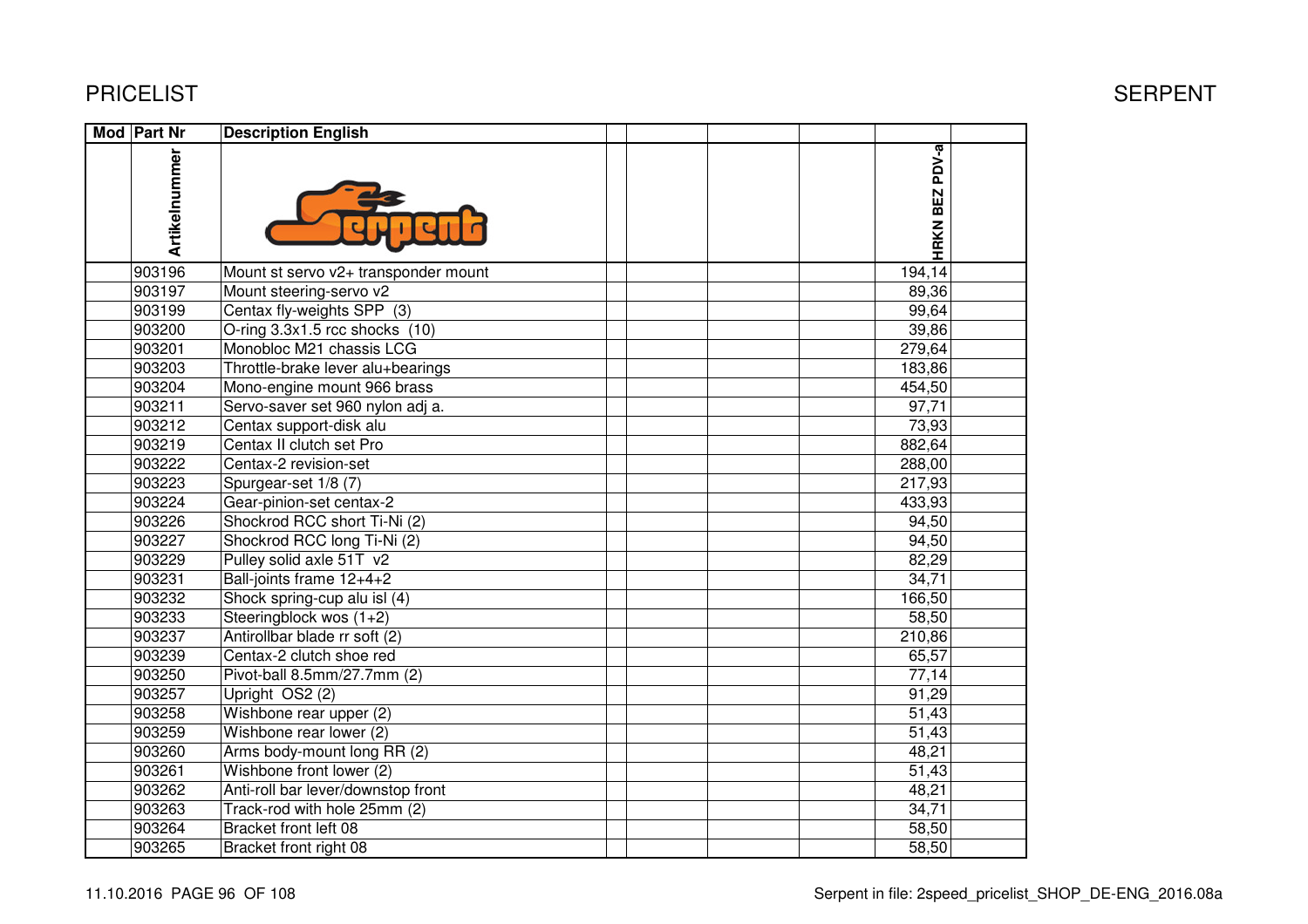| Mod Part Nr   | <b>Description English</b>                  |                |  |
|---------------|---------------------------------------------|----------------|--|
| Artikelnummer |                                             | HRKN BEZ PDV-a |  |
| 903266        | Wheel-axles CVD FR OS2 (2)                  | 195,43         |  |
| 903267        | Lever alu/spring/pin OS2 FR (2)             | 92,57          |  |
| 903268        | Wheel-axles OS2 RR (2)                      | 238,50         |  |
| 903269        | Lever alu/spring/pin OS2 RR (2)             | 101,57         |  |
| 903270        | Spring q/c lever OS2 (2)                    | 34,71          |  |
| 903271        | Pin 3x22mm (2)                              | 20,57          |  |
| 903272        | Pin 3x82mm (2)                              | 68,79          |  |
| 903273        | Ball 6.8mm steel (2)                        | 58,50          |  |
| 903277        | Washer alu conic M4 (4)                     | 29,57          |  |
| 903278        | Fueltank 125cc/afl-cap/shaped seal          | 200,57         |  |
| 903279        | Solid axle RR /clip                         | 176,79         |  |
| 903280        | Conversion-set brake-pulley adaptor v2      | 266,14         |  |
| 903281        | Brake-pulley 22t v2                         | 29,57          |  |
| 903282        | Brake-pulley adaptor v2                     | 120,21         |  |
| 903283        | Retainer brake-pulley adaptor v2            | 77,14          |  |
| 903284        | Suspension-set front 960-08                 | 248,79         |  |
| 903286        | Suspension-set rear 960-08 OS2              | 180,00         |  |
| 903288        | Radioplate-support alu v2/ brass weight set | 488,57         |  |
| 903289        | Weight radioplate-support brass             | 171,64         |  |
| 903290        | Shim alu wheelaxle OS2 18x12x1mm (4)        | 81,00          |  |
| 903291        | Shocktower FR carbon v3                     | 77,14          |  |
| 903292        | Shocktower RR v3                            | 151,07         |  |
| 903293        | Balance weight central brass 50g            | 171,64         |  |
| 903294        | Beltkevlar 80/210                           | 94,50          |  |
| 903295        | Belt kevlar 60/432                          | 72,00          |  |
| 903296        | Belt kevlar 60/201                          | 60,43          |  |
| 903297        | Belt kevlar set 960/966 (3)                 | 205,71         |  |
| 903298        | Belt 80/210 Low Friction                    | 99,64          |  |
| 903299        | Belt 60/432 Low Friction                    | 77,14          |  |
| 903300        | Belt 60/201 Low Friction                    | 66,86          |  |
| 903301        | Belt set Low Friction 960 (3)               | 228,21         |  |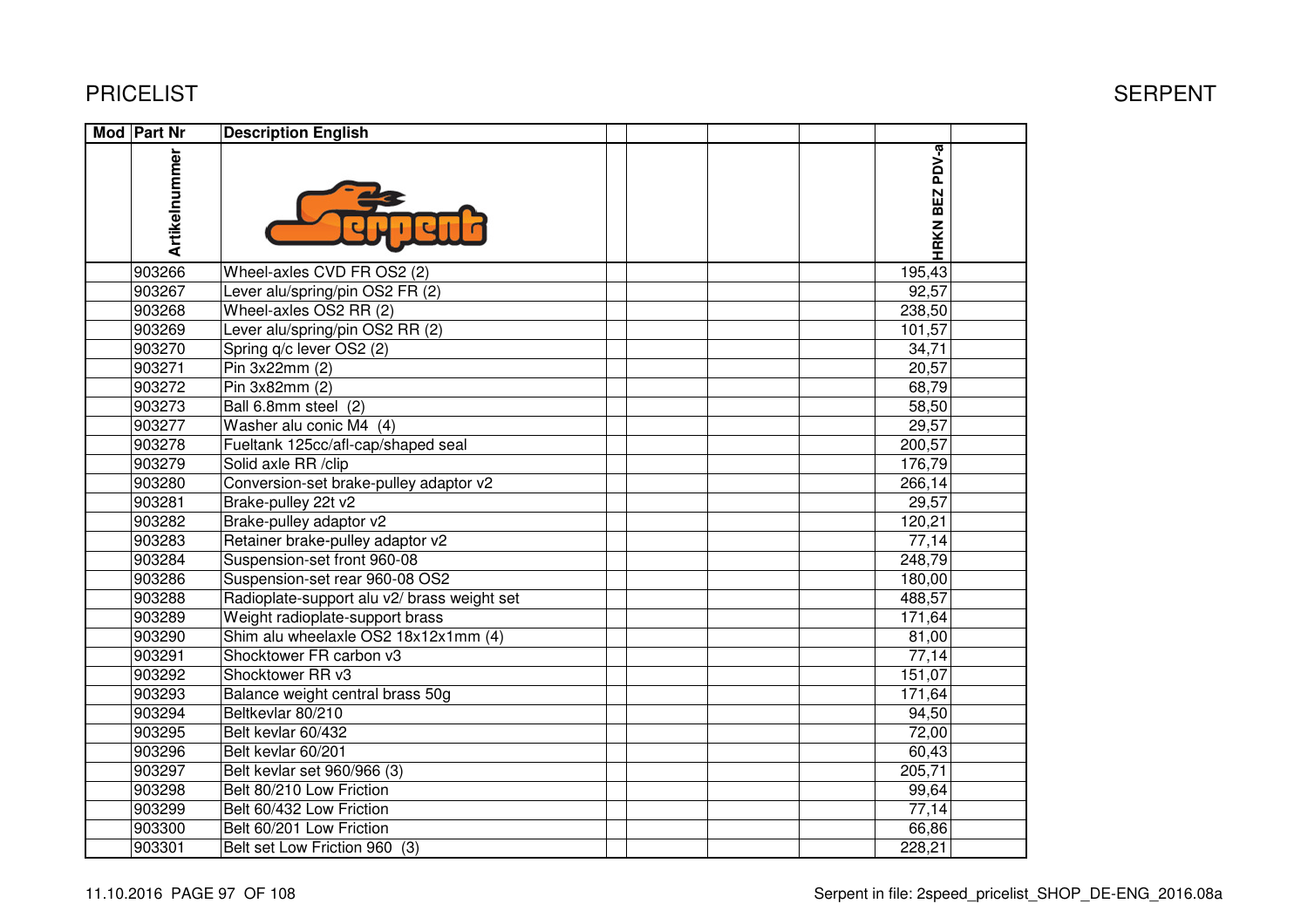| <b>Mod Part Nr</b> | <b>Description English</b>              |                |  |
|--------------------|-----------------------------------------|----------------|--|
| Artikelnummer      |                                         | HRKN BEZ PDV-a |  |
| 903302             | Cvd-shaft set FR OS2 (2)                | 442,29         |  |
| 903304             | Brake Plate (2)                         | 34,71          |  |
| 903306             | Shim 3.5x8x1 orange (12)                | 56,57          |  |
| 903307             | Pivot pin 3.5x66.5 Rear low (2)         | 73,93          |  |
| 903308             | 2 speed shaft 966                       | 127,29         |  |
| 903309             | Suspension bracket alu rear fr          | 151,07         |  |
| 903310             | Bracket 966 alu rear                    | 264,21         |  |
| 903311             | Eccenter rear shaft alu 966 (2)         | 151,07         |  |
| 903312             | Suspension bracket alu rear rr          | 238,50         |  |
| 903313             | Shocktower 966 carbon rear              | 127,29         |  |
| 903314             | Uppersupension bracket rr carbon fr 966 | 82,29          |  |
| 903315             | Uppersupension bracket rr carbon rr 966 | 82,29          |  |
| 903317             | Bracket-2sp-alu I 966                   | 274,50         |  |
| 903318             | Brake cam alu 966                       | 82,29          |  |
| 903319             | Brake bushing (2)                       | 29,57          |  |
| 903320             | Bushing 2sp shaft 966                   | 22,50          |  |
| 903321             | Retainer brake Pulley 966               | 180,00         |  |
| 903322             | Bushing sideplate 966                   | 22,50          |  |
| 903323             | Chassis 966 alu LCG                     | 862,07         |  |
| 903324             | Spring brake (2)                        | 29,57          |  |
| 903325             | Screw set 966 allen steel (183)         | 343,29         |  |
| 903327             | Manual 966 / ref guide                  | 44,36          |  |
| 903329             | Decal sheet 966 (2)                     | 30,86          |  |
| 903330             | Brakeplate / pad assembly               | 81,00          |  |
| 903331             | Sideplate left carbon                   | 171,64         |  |
| 903332             | Shock RCCX revision set (2 shocks)      | 125,36         |  |
| 903333             | X-ring RCCX shock (10)                  | 39,86          |  |
| 903336             | Insert RCCX shock (2)                   | 89,36          |  |
| 903337             | Antirollbar set 966 RR (3)              | 231,43         |  |
| 903338             | Antirollbar 966 RR 2.2mm                | 48,21          |  |
| 903339             | Antirollbar 966 RR 2.5mm                | 48,21          |  |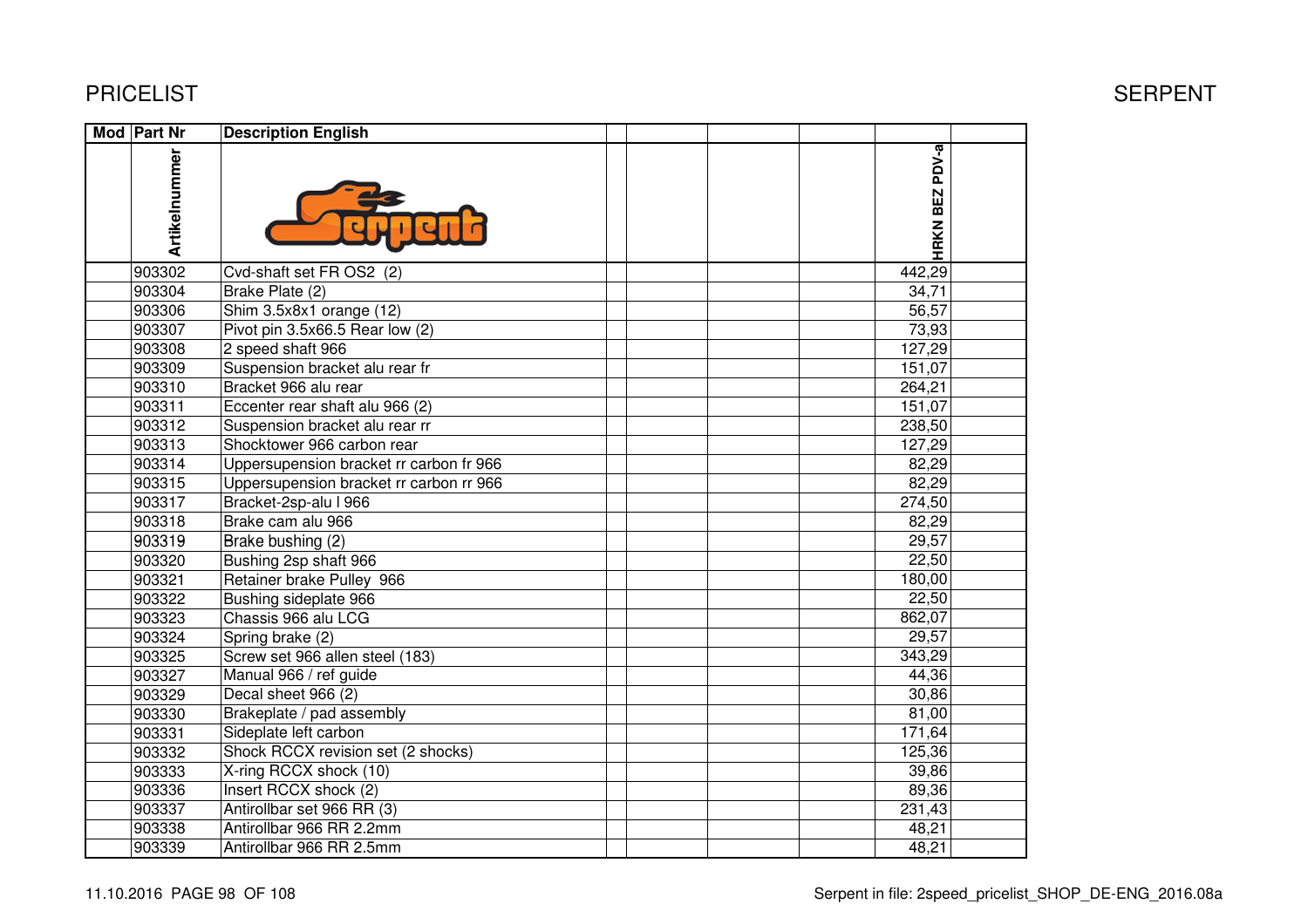| Mod Part Nr   | <b>Description English</b>          |                |  |
|---------------|-------------------------------------|----------------|--|
| Artikelnummer |                                     | HRKN BEZ PDV-a |  |
| 903340        | Antirollbar 966 RR 2.8mm            | 48,21          |  |
| 903341        | Antirollbar ball 3mm (2)            | 32,79          |  |
| 903342        | Antirollbar ball 2.5mm (2)          | 32,79          |  |
| 903343        | Antirollbar spacer 3mm (2)          | 32,79          |  |
| 903344        | Antirollbar spacer 2.5mm (2)        | 32,79          |  |
| 903347        | Balljoint shock RCC (4)             | 22,50          |  |
| 903351        | Upright 966 OS2 wide offset (2)     | 91,29          |  |
| 903352        | Brake disk one-piece                | 115,07         |  |
| 903354        | Link radiotray set 966              | 183,86         |  |
| 903355        | Link radiotray screw M4-M3x8 (2)    | 41,14          |  |
| 903356        | Bracket 966 alu rear V2             | 274,50         |  |
| 903357        | Connectorset rear 966 (2+2+2)       | 137,57         |  |
| 903358        | Upgrade-set rear end 966 V2         | 908,36         |  |
| 903359        | Anti-roll bar-set front alu 960/966 | 183,86         |  |
| 903360        | 2-speed gearbox SL8 upgrade         | 1.114,07       |  |
| 903361        | Adaptor 2-speed SL8                 | 51,43          |  |
| 903362        | Gearbox housing SL8                 | 102,86         |  |
| 903363        | Gearbox drive flange SL8            | 231,43         |  |
| 903364        | 2-speed shaft SL8                   | 140,79         |  |
| 903365        | 2-speed gearbox spacer (3)          | 34,71          |  |
| 903366        | Brake pulley adaptor SL8            | 128,57         |  |
| 903367        | <b>Brake disc SL8</b>               | 118,29         |  |
| 903368        | Pulley 18T SL8                      | 187,07         |  |
| 903369        | Bushings 14x15 SL8 (2)              | 34,71          |  |
| 903370        | 2-speed gear set SL8 (6)            | 187,07         |  |
| 903371        | 2-speed gear 48T SL8                | 34,71          |  |
| 903372        | 2-speed gear 49T SL8                | 34,71          |  |
| 903373        | 2-speed gear 50T SL8                | 34,71          |  |
| 903374        | 2-speed gear 44T SL8                | 34,71          |  |
| 903375        | 2-speed gear 45T SL8                | 34,71          |  |
| 903376        | 2-speed gear 46T SL8                | 34,71          |  |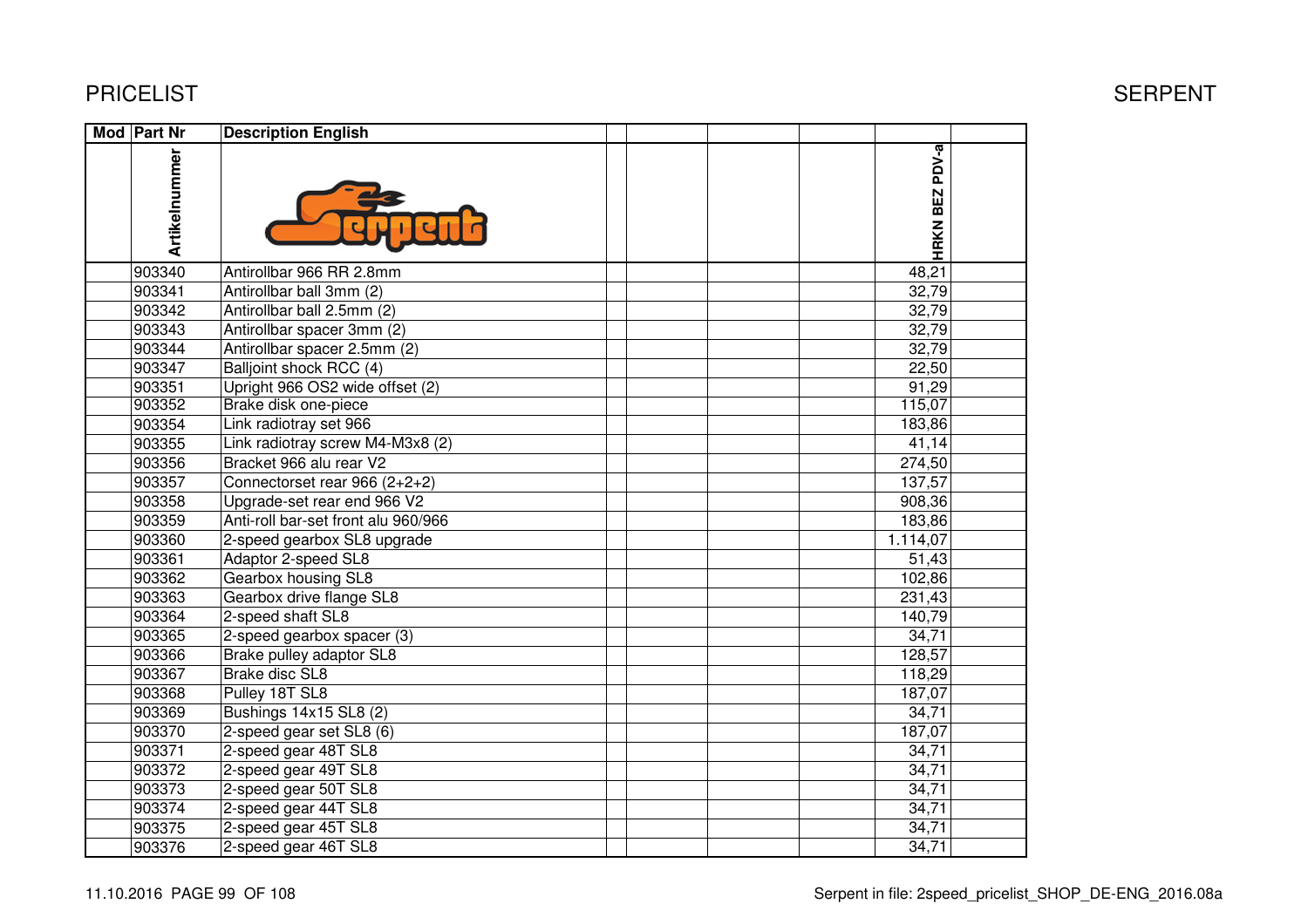| <b>Mod Part Nr</b> | <b>Description English</b>                 |                |  |
|--------------------|--------------------------------------------|----------------|--|
| Artikelnummer      |                                            | HRKN BEZ PDV-a |  |
| 903377             | Arm / shock extension set 966              | 72,00          |  |
| 903378             | Wheelaxle front OS2 alu (2)                | 210,86         |  |
| 903379             | Bumper aero 966-977 plus inserts L+R       | 51,43          |  |
| 903380             | Suspension set front upper 2011            | 418,50         |  |
| 903381             | Suspension bracket front alu 2011 (2)      | 187,07         |  |
| 903382             | Wishbone front upper short (2)             | 48,21          |  |
| 903383             | Supension bracket front spacers (16)       | 118,29         |  |
| 903384             | Suspension set rear 2011                   | 281,57         |  |
| 903385             | Camberbracket rear carbon 2011             | 82,29          |  |
| 903386             | Chassis 966 hard coated                    | 968,79         |  |
| 903387             | Centax-2 clutch housing alu                | 151,07         |  |
| 903388             | Servo saver top $+$ bottom alu (2)         | 289,93         |  |
| 903389             | Fueltank 1/8 onroad 125cc                  | 210,86         |  |
| 903390             | Centax set Ultra 1/8                       | 835,07         |  |
| 903391             | Rear cvd axle set (2)                      | 451,29         |  |
| 903392             | Rear wheelaxle cvd (2)                     | 200,57         |  |
| 903393             | Rear driveshaft cvd (2)                    | 187,07         |  |
| 903394             | Radioplate set 966TE                       | 557,36         |  |
| 903395             | Camberlink ball-end 6.8mm (4)              | 43,07          |  |
| 903396             | Pivot-balls 8.5mm TiN coated titanium (8)  | 557,36         |  |
| 903397             | Clutch set Centax True Motion 1/8          | 586,29         |  |
| 903398             | Rear wheelaxle cvd alu (2)                 | 176,79         |  |
| 903399             | Flywheel Centax True Motion 1/8            | 102,86         |  |
| 903400             | Clutch support-disk Centax True Motion 1/8 | 75,86          |  |
| 903401             | Clutch flyweights Centax True Motion (3)   | 92,57          |  |
| 903500             | Belt front 60S3M213 low friction           | 68,79          |  |
| 903501             | Belt rear 80S3M201 low friction            | 81,00          |  |
| 903502             | Body post alu eccentric short (2)          | 68,79          |  |
| 903503             | Pulley-set rear (2)                        | 60,43          |  |
| 903504             | Pulley-set side (2)                        | 56,57          |  |
| 903505             | Pulley-set front (2)                       | 41,14          |  |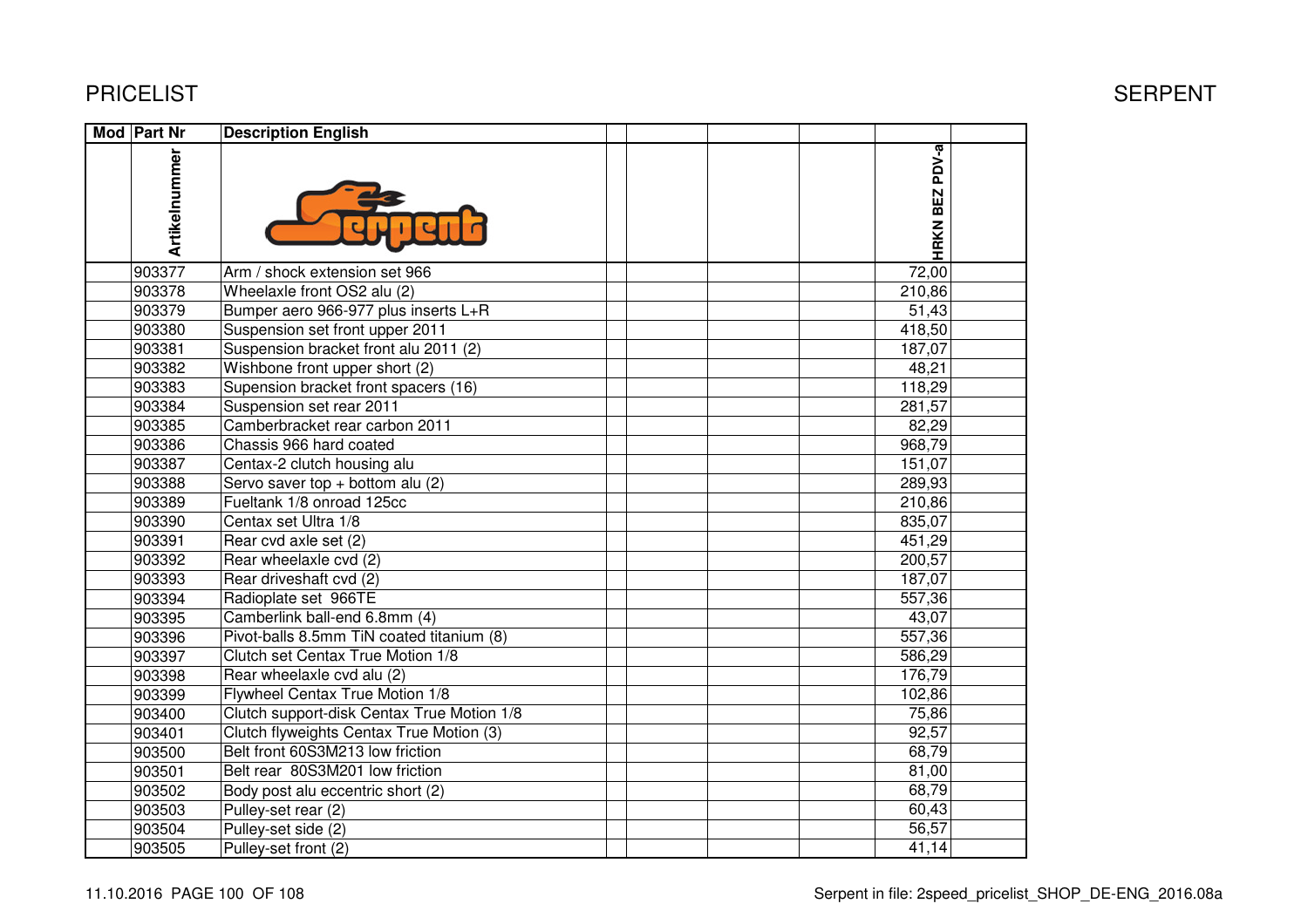| PRICELIST |  |
|-----------|--|
|-----------|--|

| Mod Part Nr |               | <b>Description English</b>             |                             |  |
|-------------|---------------|----------------------------------------|-----------------------------|--|
|             | Artikelnummer |                                        | PDV-a<br>BEZ<br><b>HRKN</b> |  |
|             | 903506        | Chassis alu 7075 T6 5mm                | 900,00                      |  |
|             | 903507        | Enginemount alu L+R                    | 204,43                      |  |
|             | 903508        | Suspension bracket FR up inserts (4+4) | 56,57                       |  |
|             | 903509        | Excenter-set nylon FR/RR               | 46,29                       |  |
|             | 903510        | Flex insert (2)                        | 22,50                       |  |
|             | 903511        | Brake excenter holder alu              | 94,50                       |  |
|             | 903512        | Steeringblock lever alu (2)            | 99,64                       |  |
|             | 903513        | Middle shaft                           | 60,43                       |  |
|             | 903514        | Bracket stiffener/radioplate mount L+R | 46,29                       |  |
|             | 903515        | Pivot insert nylon RR (4+4)            | 50,14                       |  |
|             | 903516        | Pivot pin FR up (2)                    | 50,14                       |  |
|             | 903517        | Pivot pin RR lw (2)                    | 50,14                       |  |
|             | 903518        | Pulley adaptor 19T                     | 50,14                       |  |
|             | 903519        | Radiobox set                           | 101,57                      |  |
|             | 903520        | Rearplate alu                          | 168,43                      |  |
|             | 903521        | Shocktower FR carbon                   | 81,00                       |  |
|             | 903522        | Shocktower RR carbon                   | 118,29                      |  |
|             | 903523        | Steeringblock excenters $0 + 1.5(4+4)$ | 212,79                      |  |
|             | 903524        | Steeringblock (2)                      | 123,43                      |  |
|             | 903525        | Stiffener plate FR carbon              | 127,29                      |  |
|             | 903526        | Support radioplate FR alu              | 94,50                       |  |
|             | 903527        | Suspension bracket FR lw (4+4)         | 56,57                       |  |
|             | 903528        | Suspension bracket FR up alu (2)       | 325,93                      |  |
|             | 903529        | Suspension bracket RR-FR alu           | 123,43                      |  |
|             | 903530        | Throttle lever set (2+1)               | 48,21                       |  |
|             | 903531        | Upright (2)                            | 68,79                       |  |
|             | 903532        | Wishbone RR Iw (2)                     | 60,43                       |  |
|             | 903533        | Bearingblock RR up (2)                 | 226,29                      |  |
|             | 903534        | Bearingblock RR lw (2)                 | 519,43                      |  |
|             | 903535        | Belt tensioner plate carbon            | 50,14                       |  |
|             | 903536        | T bracket bodymount RR carbon          | 65,57                       |  |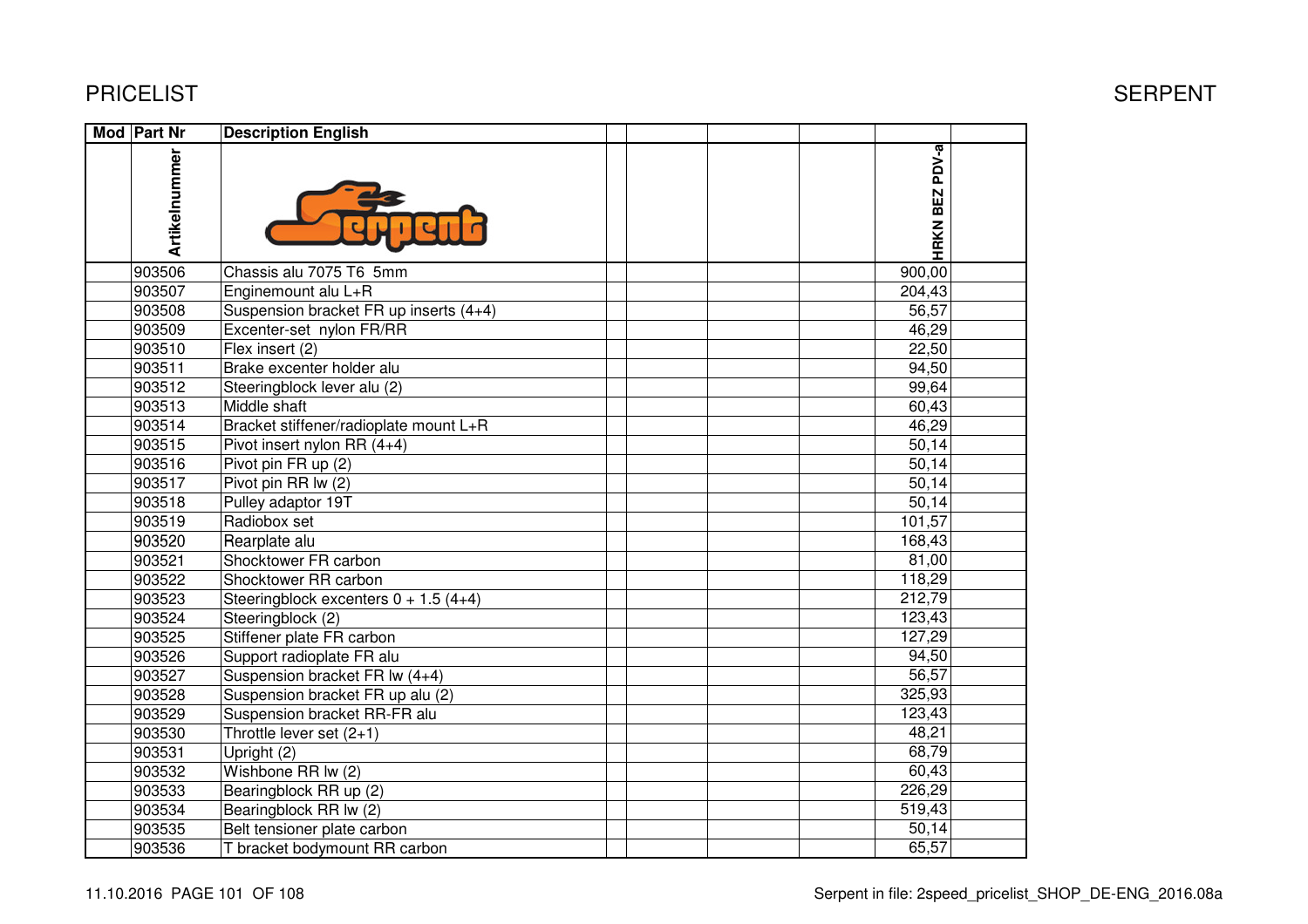| Mod Part Nr   | <b>Description English</b>               |                |  |
|---------------|------------------------------------------|----------------|--|
| Artikelnummer |                                          | HRKN BEZ PDV-a |  |
| 903537        | Bodymount pivot pin (2)                  | 56,57          |  |
| 903538        | Bodysupport long + short RR $(2+2)$      | 56,57          |  |
| 903539        | <b>Bodymount RR</b>                      | 68,79          |  |
| 903540        | <b>Bodymount FR</b>                      | 41,14          |  |
| 903541        | Camberbracket RR carbon                  | 77,14          |  |
| 903542        | Bearing bracket FR up                    | 50,14          |  |
| 903543        | Radioplate bracket                       | 56,57          |  |
| 903544        | Shock extension bracket FR alu (2)       | 73,93          |  |
| 903545        | Shock extension bracket RR alu (2)       | 73,93          |  |
| 903546        | Brake pad bushing (2)                    | 50,14          |  |
| 903547        | Solid axle RR                            | 118,29         |  |
| 903548        | Brake disk steel                         | 135,64         |  |
| 903549        | Brake lever set $(1+1+1)$                | 50,14          |  |
| 903550        | Brake cam alu                            | 65,57          |  |
| 903551        | Bearingblock-2sp-alu L 977               | 158,14         |  |
| 903552        | Bearingblock-2sp-alu R 977               | 158,14         |  |
| 903553        | Pivotball threaded RR (2)                | 56,57          |  |
| 903554        | Bearing bushing 2-speed/mid axle (2+2)   | 25,71          |  |
| 903555        | Bearing bushing antiroll bar FR+RR (2+2) | 34,71          |  |
| 903556        | Wishbone FR Iw L+R                       | 56,57          |  |
| 903557        | Antiroll bar FR medium                   | 32,79          |  |
| 903558        | Antiroll bar RR medium                   | 32,79          |  |
| 903559        | Battery mount set (1+2)                  | 46,29          |  |
| 903560        | Servo lever set (3+3)                    | 68,79          |  |
| 903561        | Brake bushing cylinder                   | 34,71          |  |
| 903562        | Brake bushing cylinder                   | 360,00         |  |
| 903563        | Wishbone FR up (2)                       | 50,14          |  |
| 903564        | Middle shaft bearing block alu           | 140,79         |  |
| 903565        | Grommet rubber big (4)                   | 22,50          |  |
| 903566        | Throttle/brake linkage (1+1)             | 17,36          |  |
| 903567        | Wheelbase spacer RR $(2+2)$              | 17,36          |  |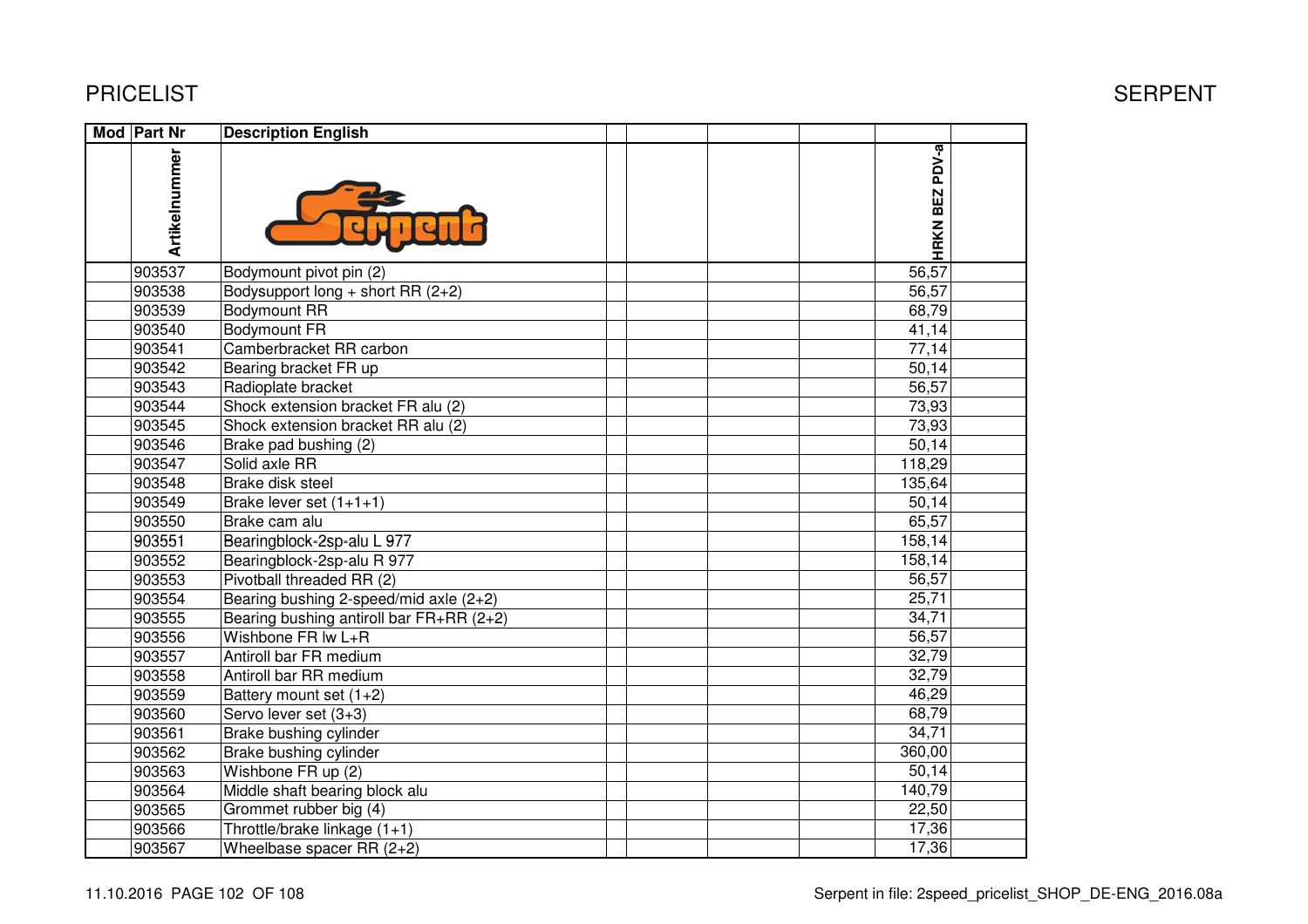| Mod Part Nr |               | <b>Description English</b>            |                |  |
|-------------|---------------|---------------------------------------|----------------|--|
|             | Artikelnummer |                                       | HRKN BEZ PDV-a |  |
|             | 903568        | Servo saver set plastic               | 91,29          |  |
|             | 903569        | Servosaver shaft bushing (2)          | 20,57          |  |
|             | 903570        | Servo saver shaft inner               | 34,71          |  |
|             | 903571        | Pulley adaptor 21T                    | 135,64         |  |
|             | 903572        | Brake pin (2)                         | 17,36          |  |
|             | 903573        | Tank 125cc on-road 977                | 204,43         |  |
|             | 903574        | Oneway front axle                     | 271,29         |  |
|             | 903575        | Brake pad (2)                         | 77,14          |  |
|             | 903576        | Flex system front                     | 60,43          |  |
|             | 903577        | Transponder mount carbon              | 82,29          |  |
|             | 903578        | Rim cover RR carbon (2)               | 180,00         |  |
|             | 903579        | Rim cover FR carbon (2)               | 180,00         |  |
|             | 903580        | Weight bottom brass 38gr              | 236,57         |  |
|             | 903581        | Steeringblock lever carbon (2)        | 82,29          |  |
|             | 903582        | Shock extension bracket FR carbon (2) | 77,14          |  |
|             | 903583        | Shock extension bracket RR carbon (2) | 77,14          |  |
|             | 903584        | Antiroll bar FR soft                  | 32,79          |  |
|             | 903585        | Antiroll bar FR hard                  | 32,79          |  |
|             | 903586        | Antiroll bar RR soft                  | 32,79          |  |
|             | 903587        | Antiroll bar RR hard                  | 32,79          |  |
|             | 903588        | Throttle lever alu                    | 135,64         |  |
|             | 903589        | Servosaver bottom alu (2)             | 315,64         |  |
|             | 903590        | Pulley 2-sp axle 19T alu              | 226,29         |  |
|             | 903591        | Pulley 2-sp axle 21T alu              | 230,14         |  |
|             | 903592        | Pulley middle axle 25T alu            | 195,43         |  |
|             | 903593        | Pulley middle axle 18T alu            | 195,43         |  |
|             | 903594        | Pulley front axle 28T alu             | 204,43         |  |
|             | 903595        | Pulley rear axle 48T                  | 271,29         |  |
|             | 903596        | Pulley adaptor 21T light              | 168,43         |  |
|             | 903597        | Pulley adaptor 19T light              | 68,79          |  |
|             | 903599        | Solid axle RR light                   | 246,86         |  |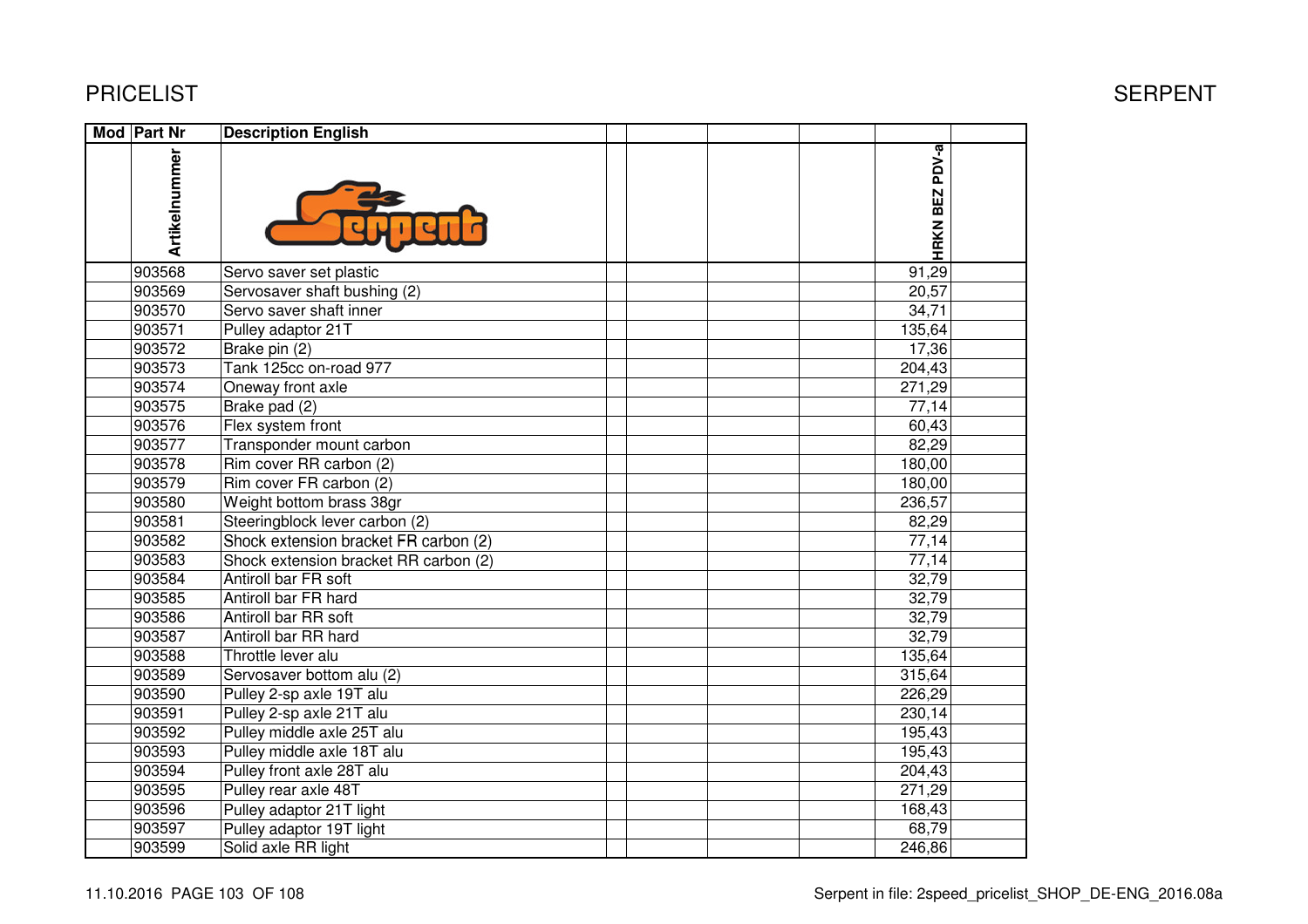| Mod Part Nr |               | <b>Description English</b>                 |                |  |
|-------------|---------------|--------------------------------------------|----------------|--|
|             | Artikelnummer |                                            | HRKN BEZ PDV-a |  |
|             | 903600        | Driveshaft cvd RR alu (2)                  | 149, 14        |  |
|             | 903601        | Driveshaft cvd FR alu (2)                  | 192,21         |  |
|             | 903602        | Bracket stiffener/radioplate mount L+R alu | 271,29         |  |
|             | 903603        | Radioplate bracket alu                     | 271,29         |  |
|             | 903604        | Manual 977                                 | 68,79          |  |
|             | 903605        | Decal sheet 977 black/white (2)            | 46,29          |  |
|             | 903606        | Radioplate carbon 977                      | 339,43         |  |
|             | 903607        | 2-speed axle SL8 light                     | 180,00         |  |
|             | 903608        | Exhaust spring 977 (2)                     | 48,21          |  |
|             | 903609        | Upright (2) hard                           | 77,14          |  |
|             | 903610        | Wishbone RR lw (2) hard                    | 68,79          |  |
|             | 903611        | Wishbone FR Iw L+R hard                    | 65,57          |  |
|             | 903612        | Wishbone FR up (2) hard                    | 60,43          |  |
|             | 903613        | Screwset 977 gray alu 7075 T6 (151)        | 1.015,07       |  |
|             | 903614        | Chassis set Viper 977 carbon/alu           | 1.573,71       |  |
|             | 903615        | Clutch housing centax 2 alu coated         | 151,07         |  |
|             | 903616        | Screw set alu top/side orange 977 (40)     | 209,57         |  |
|             | 903617        | Chassis carbon 5mm 977                     | 1.160,36       |  |
|             | 903618        | Aero bumper inserts L+R 977                | 20,57          |  |
|             | 903619        | Arms body-mount long RR V2 (2)             | 48,21          |  |
|             | 903620        | Chassis 5mm 7075T6 977 EVO                 | 912,21         |  |
|             | 903621        | Radioplate carbon 977 EVO                  | 322,71         |  |
|             | 903622        | Flex mount top 977 EVO                     | 214,71         |  |
|             | 903623        | Flex mount low 977 EVO                     | 86,14          |  |
|             | 903624        | Chassis brace low carbon 977 EVO           | 60,43          |  |
|             | 903625        | Tank fix plate carbon 977 EVO              | 25,71          |  |
|             | 903626        | Shock extension bracket FR wide alu (2)    | 65,57          |  |
|             | 903627        | Radioplate support post mid 977 EVO        | 86,14          |  |
|             | 903628        | Shock extension bracket FR wide carbon (2) | 65,57          |  |
|             | 903629        | 2-speed shaft SL8 XLI                      | 140,79         |  |
|             | 903630        | Gearbox housing SL8 XLI                    | 86,14          |  |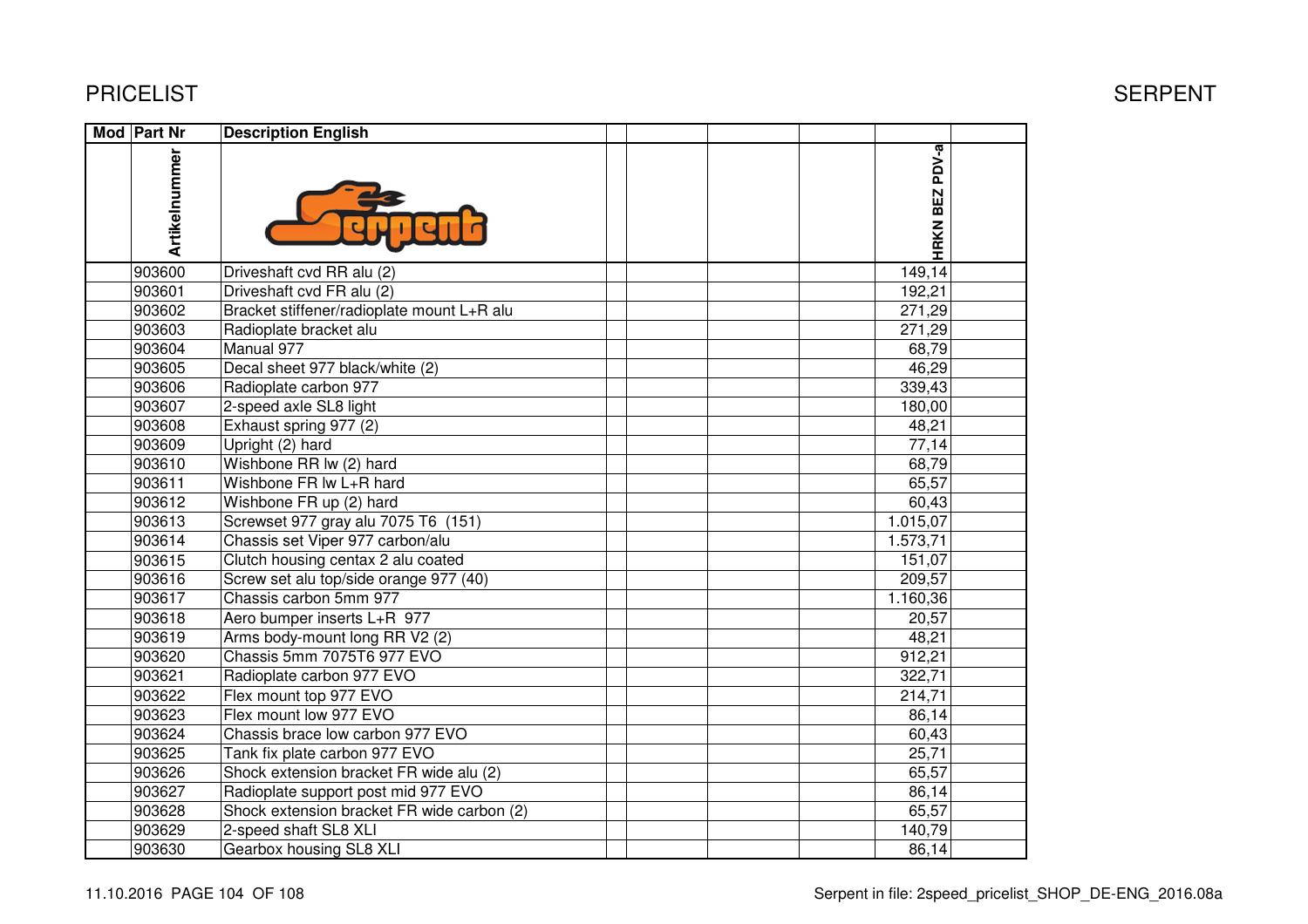| Mod Part Nr   | <b>Description English</b>            |  |                          |  |
|---------------|---------------------------------------|--|--------------------------|--|
| Artikelnummer |                                       |  | PDV-a<br><b>HRKN BEZ</b> |  |
| 903631        | Gearbox drive flange SL8 XLI          |  | 257,14                   |  |
| 903632        | Adaptor 2-speed SL8 XLI               |  | 86,14                    |  |
| 903633        | 2-speed gear 56T SL8 XLI              |  | 32,79                    |  |
| 903634        | 2-speed gear 57T SL8 XLI              |  | 32,79                    |  |
| 903635        | 2-speed gear 58T SL8 XLI              |  | 32,79                    |  |
| 903636        | 2-speed gear 61T SL8 XLI              |  | 32,79                    |  |
| 903637        | 2-speed gear 62T SL8 XLI              |  | 32,79                    |  |
| 903638        | 2-speed gear 63T SL8 XLI              |  | 32,79                    |  |
| 903639        | 2-speed gear set SL8 (6) XLI          |  | 171,64                   |  |
| 903640        | Centax gear-pinion alu 18T XLI        |  | 65,57                    |  |
| 903641        | Centax gear-pinion alu 19T XLI        |  | 65,57                    |  |
| 903642        | Centax gear-pinion alu 20T XLI        |  | 65,57                    |  |
| 903643        | Centax gear-pinion alu 23T XLI        |  | 65,57                    |  |
| 903644        | Centax gear-pinion alu 24T XLI        |  | 65,57                    |  |
| 903645        | Centax gear-pinion alu 25T XLI        |  | 65,57                    |  |
| 903646        | Centax gear-pinion alu set XLI (6)    |  | 322,71                   |  |
| 903647        | Centax spring x-hard                  |  | 32,79                    |  |
| 903648        | Topdeck bracket fr L+R 977E alu       |  | 171,64                   |  |
| 903649        | Centax Clutch True Motion 1/8         |  | 418,50                   |  |
| 903650        | Oneway front axle hard anodized       |  | 322,71                   |  |
| 903651        | Inner driveshaft adapter light        |  | 171,64                   |  |
| 903652        | 2-speed gearbox set SL8 XLI           |  | 557,36                   |  |
| 903653        | Stiffener set 977 Viper               |  | 128,57                   |  |
| 903654        | Flex mount top 977 EVO V2             |  | 108,00                   |  |
| 903655        | Tank fix plate carbon 977 EVO V2      |  | 30,86                    |  |
| 903656        | Pulley set low friction 977 (6)       |  | 204,43                   |  |
| 903657        | Conversion set rear 977 V2            |  | 754,07                   |  |
| 903658        | Bearingblock RR lw V2 (2)             |  | 482,14                   |  |
| 903659        | Rearplate alu 977 V2                  |  | 168,43                   |  |
| 903660        | Suspension bracket RR-FR alu V2       |  | 118,29                   |  |
| 903661        | Shock extension bracket RR alu V2 (2) |  | 73,93                    |  |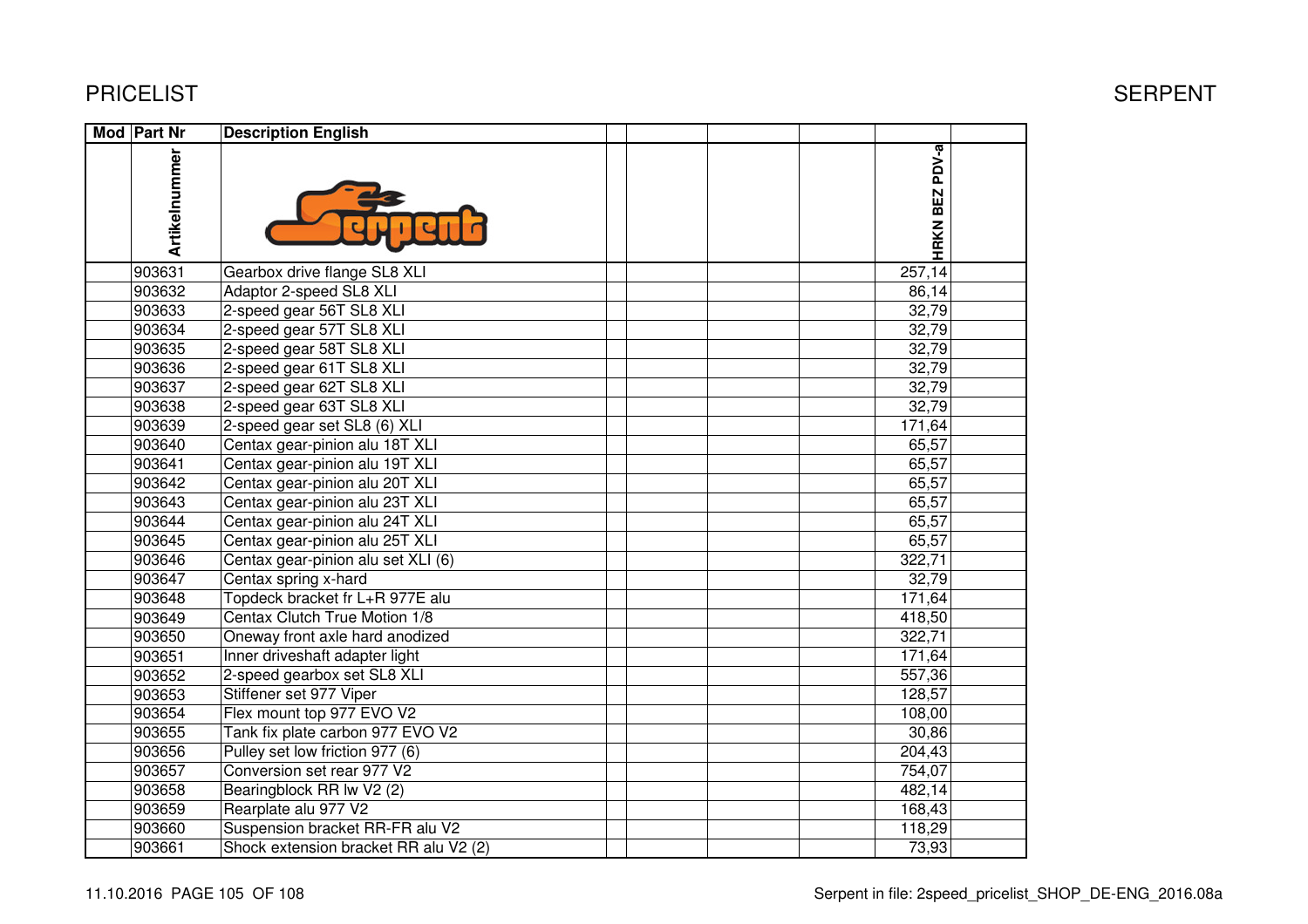| Mod Part Nr   | <b>Description English</b>             |                |  |
|---------------|----------------------------------------|----------------|--|
| Artikelnummer |                                        | HRKN BEZ PDV-a |  |
| 903662        | Camberbracket RR 977 V2                | 77,14          |  |
| 904100        | Conversionset 966-E                    | 1.476,64       |  |
| 904101        | Pinion 17T 966-E                       | 94,50          |  |
| 904102        | <b>Pinion 18T 966-E</b>                | 94,50          |  |
| 904103        | Pinion 19T 966-E                       | 94,50          |  |
| 904104        | Pinion 20T 966-E                       | 94,50          |  |
| 904105        | Motormount alu V2 966-E                | 349,71         |  |
| 904106        | Radioplate carbon 966-E                | 563,79         |  |
| 904107        | Gear adaptor alu 966-E                 | 158,14         |  |
| 904108        | Battery box 966-E                      | 339,43         |  |
| 904109        | Topdeck bracket (3) 966-E              | 339,43         |  |
| 904110        | Bushing 2-speed alu 966-E              | 32,79          |  |
| 904111        | Conversion manual 966-E                | 46,29          |  |
| 904112        | Motormount lower alu V1 966-E          | 406,29         |  |
| 904113        | Motormount alu V1 966-E                | 339,43         |  |
| 904114        | Motormount set alu V1 966-E            | 675,64         |  |
| 904115        | Gear 44T 966 EP                        | 39,86          |  |
| 904116        | Gear 45T 966 EP                        | 39,86          |  |
| 904117        | Gear 46T 966 EP                        | 39,86          |  |
| 904118        | Topdeck carbon 977E                    | 329,14         |  |
| 904119        | Topdeck bracket fr L+R 977E            | 48,21          |  |
| 904120        | Midshaft mount L 977E                  | 153,00         |  |
| 904121        | Midshaft mount R 977E                  | 153,00         |  |
| 904122        | Midshaft bearing plate carbon 977E (2) | 32,79          |  |
| 904123        | Motormount 977E                        | 262,29         |  |
| 904124        | Motor slider 977E                      | 89,36          |  |
| 904125        | Connector rr 977E (2)                  | 66,86          |  |
| 904126        | Belt tensioner mount rr 977E           | 39,86          |  |
| 904127        | Belt tensioner shaft rr 977E (2)       | 48,21          |  |
| 904128        | Midshaft outer 977E                    | 106,71         |  |
| 904129        | Midshaft inner 977E                    | 48,21          |  |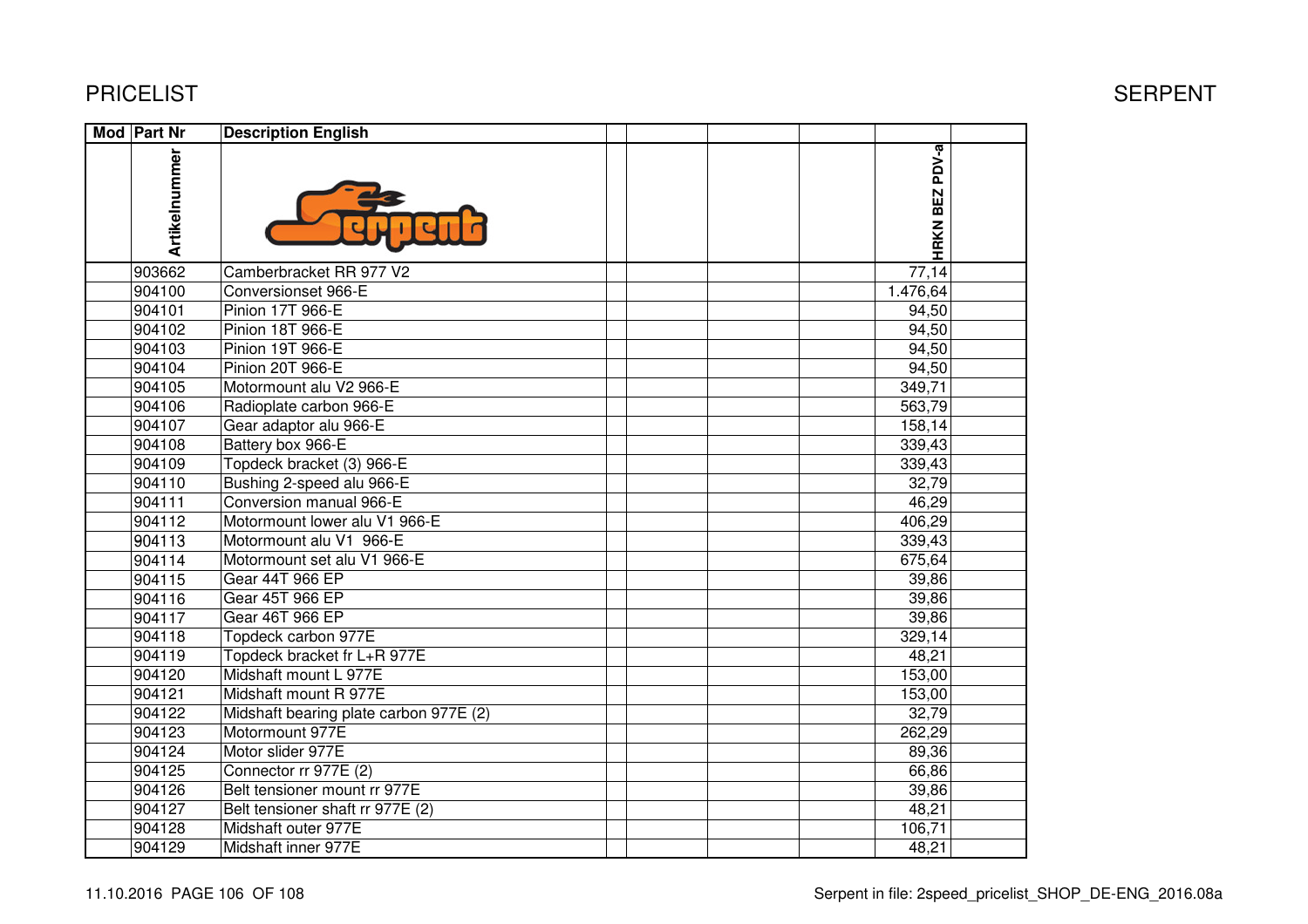| <b>Mod Part Nr</b> | <b>Description English</b>         |                |  |
|--------------------|------------------------------------|----------------|--|
| Artikelnummer      |                                    | HRKN BEZ PDV-a |  |
| 904130             | Midshaft screw 977E (2)            | 32,79          |  |
| 904131             | Belt rear 50S3M318 low friction    | 72,00          |  |
| 904132             | Belt front 50S3M468 low friction   | 97,71          |  |
| 904133             | Topdeck bracket middle 977E        | 51,43          |  |
| 904134             | Battery mount carbon 977E (4)      | 161,36         |  |
| 904135             | Battery mount slider 977E (4)      | 109,93         |  |
| 904136             | Battery mount L+R 977E (2+2)       | 39,86          |  |
| 904137             | ESC mounting plate carbon 977E     | 75,86          |  |
| 904138             | Servo levers steering (3)          | 66,86          |  |
| 904139             | Chassis carbon 5mm 977E            | 1.160,36       |  |
| 904140             | Fan mount alu 977E                 | 66,86          |  |
| 904141             | Motormount set TBB 977E            | 365,14         |  |
| 909215             | Anti-roll bar levers $+$ eccenter  | 72,00          |  |
| 909216             | Adj. Anti-roll bar male            | 132,43         |  |
| 909217             | Adj. Anti-roll bar female          | 132,43         |  |
| 909225             | Front axle alu with owb            | 243,64         |  |
| 909235             | Fueltank supports (2)              | 48,21          |  |
| 909236             | Pulley / flange 16t                | 24,43          |  |
| 909238             | Pulley / flange 18t                | 24,43          |  |
| 909244             | Pulley / flange 24t                | 24,43          |  |
| 909245             | Pulley / flange 25t                | 24,43          |  |
| 909250             | Pulley adaptor alu. (2)            | 106,71         |  |
| 909251             | Pulley-adaptor alu light (2)       | 94,50          |  |
| 909264             | Pivot pins front top s.98 (2)      | 56,57          |  |
| 909344             | Pivot pins bodymount top (2)       | 50,14          |  |
| 909345             | Pivot bushings rear bodymount (4)  | 39,86          |  |
| 909356             | Brake-cam / spring-set             | 41,14          |  |
| 909366             | Body-mount t-bracket 950           | 58,50          |  |
| 909396             | Eccenter for bearing (2)           | 43,07          |  |
| 909405             | Shock adj nut alu +o-ring (4)      | 91,29          |  |
| 909510             | Centax II clutch-set (no flywheel) | 728,36         |  |